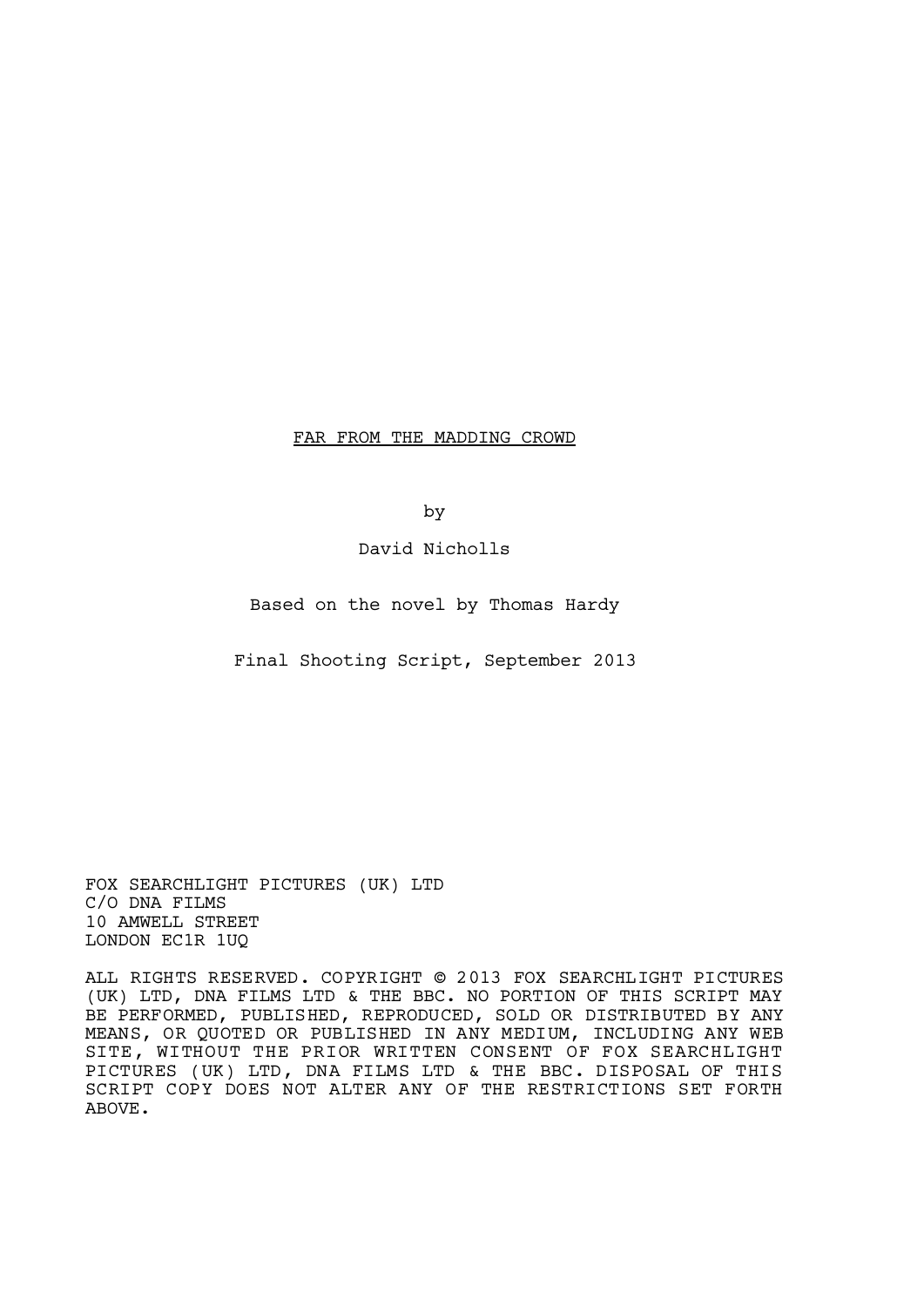FADE IN:

### 1 EXT. TOLL GATE, NORCOMBE HILL - DAY 1

A day in LATE AUGUST. A FIGURE on a hill top; the unpopulated landscape - lush in summer, barren and bleak in winter curving down to high chalk cliffs with the ocean beyond.

GABRIEL OAK sits watching over his flock with his two DOGS, his face handsome if somewhat weather-beaten beneath a lowcrowned felt hat. He has a quality of contentment, calm and stillness. Idly, he plays with a stone in his hand. No sound but the sounds of nature.

Which is why his eye is drawn towards the horizon, the sound of wheels. A CART is approaching. Curious GABRIEL rises and walks closer, as the CART stops at a toll gate and the OLD WAGGONER gets down.

2 EXT. TOLL GATE, NORCOMBE HILL - DAY 2

From GABRIEL's p.o.v, an argument has broken out with the TURNPIKE KEEPER.

> WAGGONER Misses says she won't pay more.

TURNPIKE KEEPER Then Misses'd best turn back. Price is thrupence.

The WAGGONER sighs, and goes to negotiate with his PASSENGER, as yet unseen. GABRIEL steps closer.

> WAGGONER Perhaps best to pay him. Be dark soon.

She replies - barely heard. The WAGGONER returns.

WAGGONER (CONT'D) She says she's paid you quite enough.

# TURNPIKE KEEPER

### Three pence.

A stand-off. Until GABRIEL arrives. He knows the GATEKEEPER. A local.

> GABRIEL Let her through. It's a woman on her own.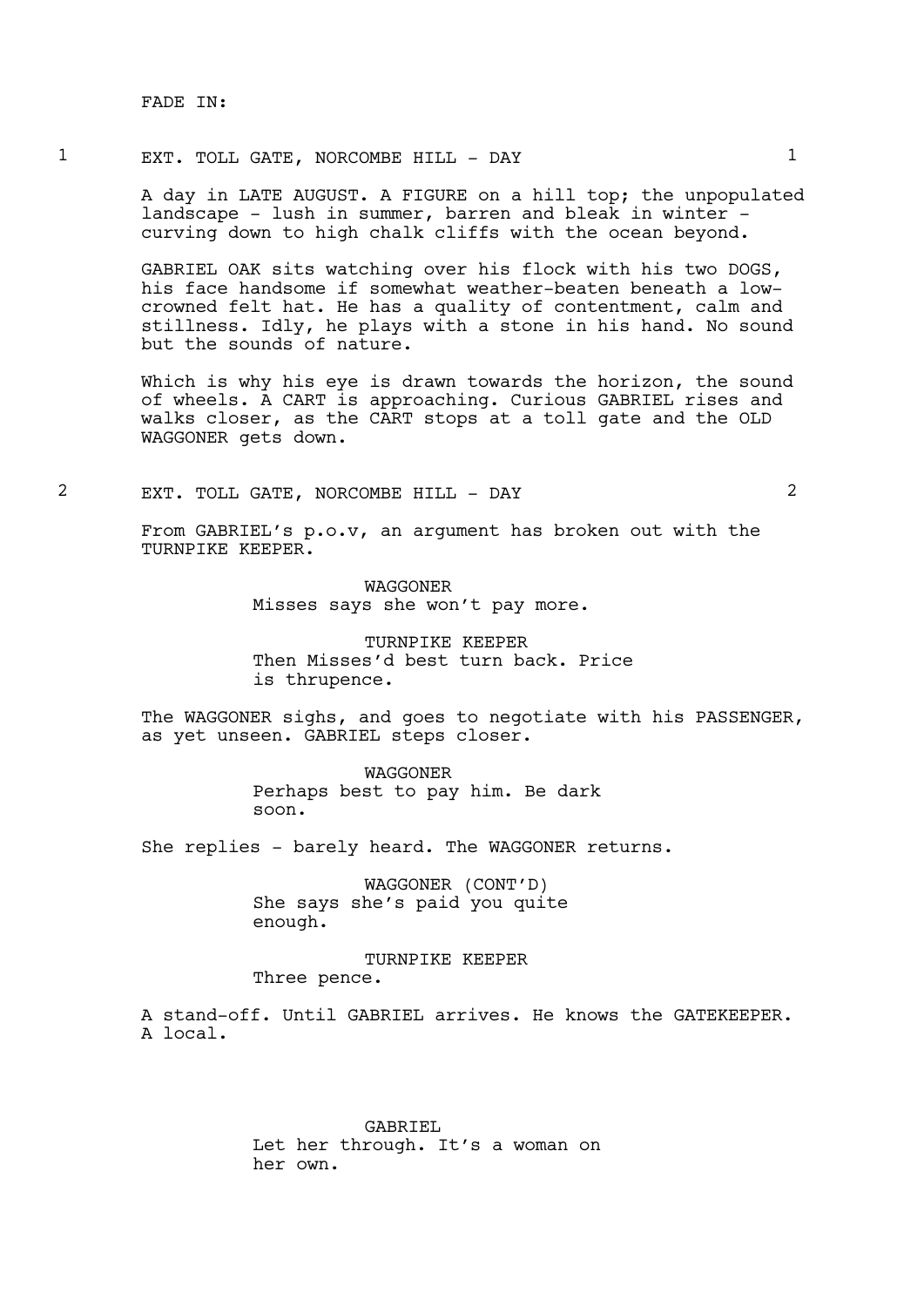Going through the gate, BATHSHEBA EVERDENE very briefly turns to GABRIEL. If she feels gratitude, she can't quite bring herself to express it. Pride wins out. The cart moves on.

CUT TO BLACK:

# 3 TITLES - 'FAR FROM THE MADDING CROWD.' 3

Under TITLES, a series of Wessex landscapes.

- CARROW COVE on a brisk autumn day, the low sun glinting on the sea.

- the CLIFFS of NORCOMBE HILL facing out into the sea in the grip of a winter storm.

- the RIVER AXE in full flow with the melting snows of spring.

- bleak EGDON HEATH in the rain, the road seeming to stretch on forever.

- the gloom of the GREAT FOREST, dark in its depths even on the brightest summer day.

- the mud and stone of ploughed fields in the VALE of BLACKMORE, awaiting planting in March.

This is the stage for our story, quite remote from the rest of the world. A grand landscape, sometimes beautiful, sometimes harsh -

- and finally, the slope of NORCOMBE HILL on a day in LATE SEPTEMBER.

CUT TO BLACK:

4 INT. STABLE, MRS HURST FARM, NORCOMBE HILL - DAWN 4

LATE SEPTEMBER. A chink of light opens out as the stable door is pulled open. BATHSHEBA is silhouetted against the bright light.

5 EXT. MRS HURST'S COTTAGE - DAWN 5

BATHSHEBA leads the horse into the yard of MRS HURST's farm; small, subsistence-level but tidy and well-kept, clinging to the side of the remote hill.

We see her face as she greets the horse; a startlingly vivid face, full of spirit and determination. She rides off.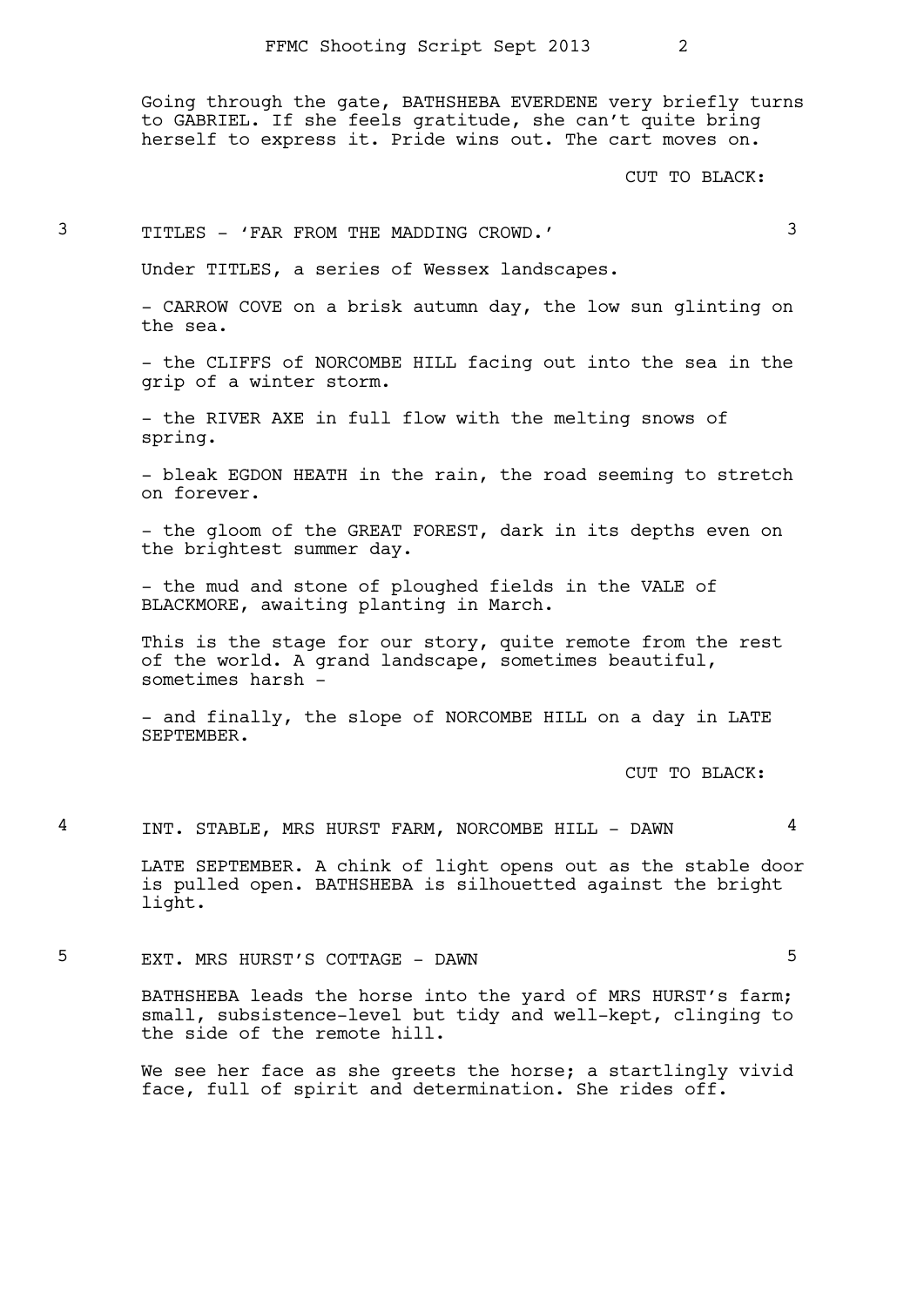## 6 EXT. NORCOMBE HILL - DAWN 6

- heading down to the forest that borders the hill.

### 7 EXT. COUNTRY LANE - DAY 7

BATHSHEBA finds herself in a hollow-way, a path covered by a canopy of trees, too low for rider and horse to pass beneath.

She looks one way, then the other, to ensure that she's alone then, in a single dextrous movement, then switches from sidesaddle to cross-saddle, tucking her dress up - some sort of trousers or breaches revealed beneath. Comfortable now, she lies backwards along the horse so that her head is near its tail, her feet near its shoulders, her eyes to the sky. It's an impressive performance, almost a circus trick, and she smiles in satisfaction to herself as the horse trots forward, the sky showing between the low boughs.

On the ground behind her, a SCARF.

7A EXT. NORCOMBE HILL - DAY 7A

- towards a high vantage point. The panorama is magnificent and she smiles to herself.

She urges the horse on, a wonderful rider, riding past GABRIEL without even stopping.

7B INT. GABRIEL'S COTTAGE,- NIGHT 7B

The SCARF again, but now it lies on the table of GABRIEL OAK's cottage, a neat, comfortable place.

GABRIEL sits nearby, counting out money which he locks away in a strong box. He closes his money box.

His eye returns to the SCARF -

8 EXT. GABRIEL'S COTTAGE - DAY 8

Another day. From his high vantage point, GABRIEL with his sheep and dogs, behind him his cottage.

He sees BATHSHEBA walking by, below.

### GABRIEL

Miss!

In his hand, the lost SCARF. He stays proudly on top of the hill, so she has to climb the hill towards him. He hands her the scarf.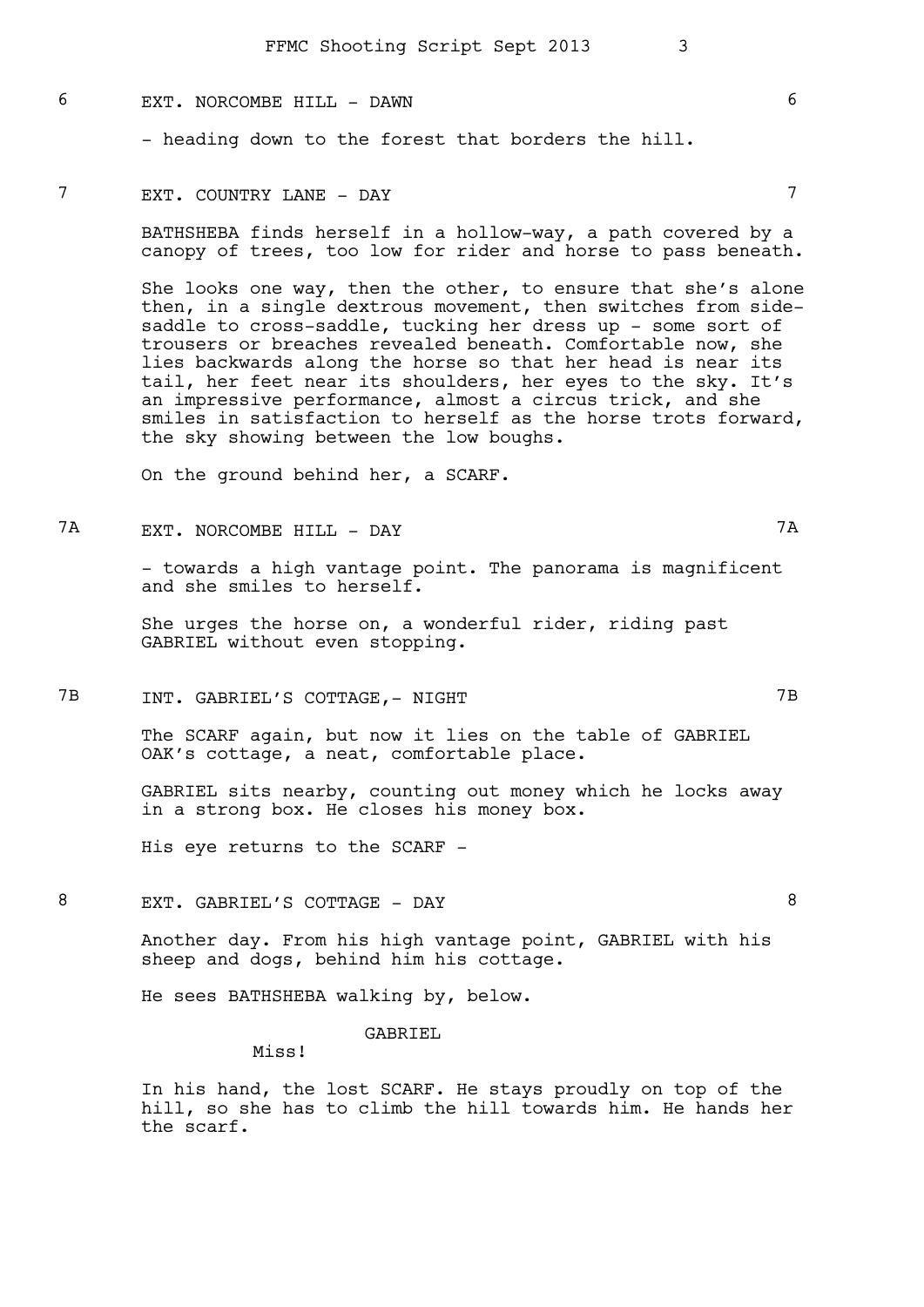BATHSHEBA (out of breath) My scarf. I lost it. You must be Farmer Oak. (surprise from GABRIEL) This is your land, I must be trespassing.

GABRIEL You're welcome here. Gabriel. And you are...?

BATHSHEBA I'd rather not tell you. It's a very odd name, I try not to say it out loud.

GABRIEL I'm sure you could get a new one. If you wanted. (An awkward moment, a misfire. She takes the  $scarf -)$ Forgive me, I can't always..map my mind on my tongue.

BATHSHEBA Thank you. Farmer Oak.

On BATHSHEBA as she walks away, a small smile appearing.

# 8A EXT. MRS HURST'S FARM, NORCOMBE HILL - DAY 6A

BATHSHEBA is milking the cows. GABRIEL is herding his sheep nearby, heading up to the small SHEPHERD'S HUT, a kind of CARAVAN from where he guards the sheep.

A greeting between them. She steps out and looks after him. The ice melting -

8B EXT. GABRIEL'S CARAVAN, NORCOMBE HILL - DAY 6B

GABRIEL has two dogs, YOUNG GEORGE who barks and nips at the flock, and OLD GEORGE who sits contentedly by BATHSHEBA.

A new development. BATHSHEBA watches GABRIEL go about his work with some admiration. GABRIEL, for his part, is showing off a little.

> GABRIEL Come by, George. Come! (Returning to BATHSHEBA) He's keen enough, Young George, but he doesn't know when to stop. (petting OLD GEORGE) (MORE)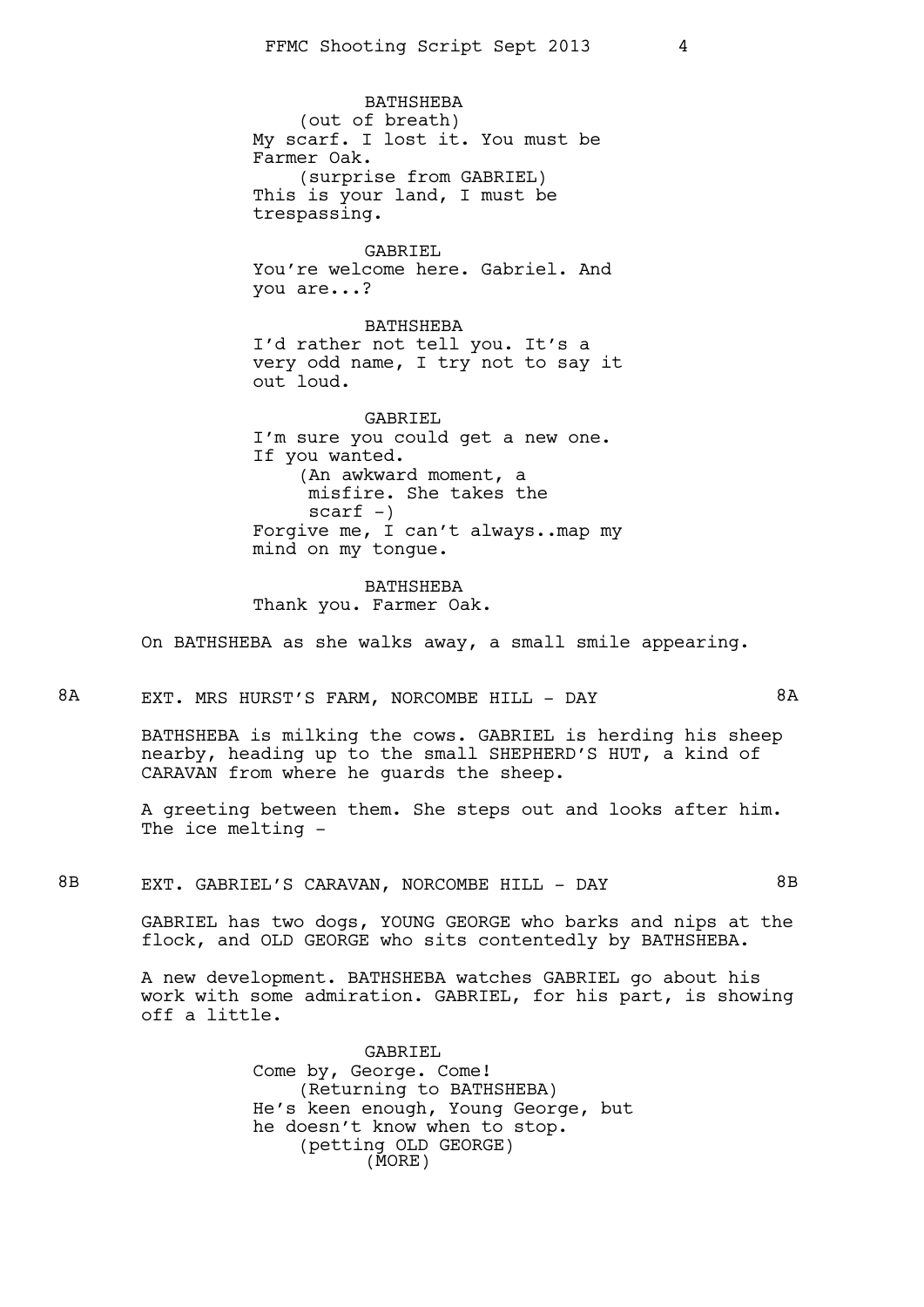Not like this one. Been with me a long time, haven't you? GABRIEL (CONT'D)

**BATHSHEBA** And what's that one called?

GABRIEL This is Old George.

BATHSHEBA (she laughs) Of course. Old George.

And GABRIEL walks away towards his caravan.

GABRIEL Find me amusing, do you?

9 EXT. NORCOMBE HILL - NIGHT

BATHSHEBA is out riding once more. She stops. It's a beautiful night, the stars framing her, steam rising from the horse. From somewhere in the distance, the sound of dogs barking.

Some distance away stands GABRIEL's hut, the small building on wheels that he uses for shelter when watching the flock at night. Smoke rises from the chimney.

But something is amiss.

We follow her towards the caravan. She knocks on the door no answer. She goes in and finds -

## 10 INT. GABRIEL'S CARAVAN, NORCOMBE HILL - NIGHT 10

GABRIEL lies unconscious in the smoky interior. BATHSHEBA takes in the scene then leaps into action. With all her strength, she drags him upright, slaps his face.

> BATHSHEBA Mr Oak! Mr Oak, wake up! Gabriel Oak!

Nothing. Now she tries to haul him to her feet. But he falls, a dead-weight, across her lap. This is all new to BATHSHEBA. A man in her lap. She takes it in. To her side, a jug of milk. She takes it, throws it into his face.

Gasping, dazed and confused he comes round. Looks up, sees her face. She laughs with relief. GABRIEL is confused, breathless.

> GABRIEL What's the matter? What is it?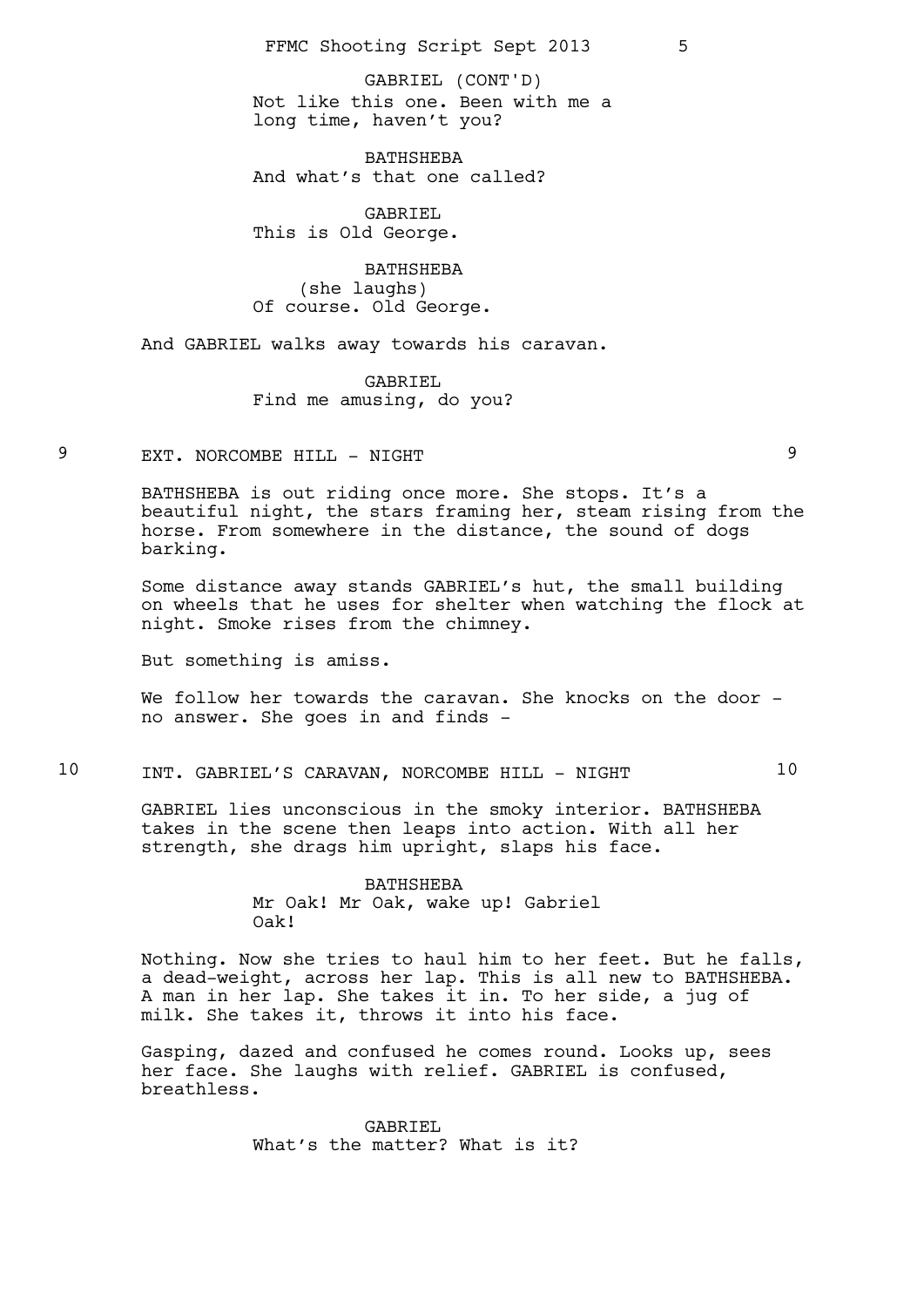BATHSHEBA Nothing, since you're not dead. I was heading home when I heard the dogs barking. (she busies herself, ventilating the hut) It's very foolish of you, Farmer. Oak. My uncle had a hut just like this, I used to play in it as a little girl and he told me, always, always keep a window open or you'll suffocate.  $($  - the wetness -  $)$ I'm sorry about the milk. At least it was warm. (he attempts to stand, stumbles. Takes her HAND) Rest a moment. You know, Farmer Oak, I think I may have saved your life.

Her hand in his, as GABRIEL steadies himself.

GABRIEL Tell me your name. I still don't know your name.

BATHSHEBA Then find it out. My hand, Mr Oak?

Somewhat reluctantly, he lets go of her hand. She walks out into the night.

GABRIEL sits on the steps and watches her go.

11 EXT. GABRIEL'S CARAVAN, NORCOMBE HILL - DAY 11

Next morning. GABRIEL is working his sheep, but his mind is elsewhere. He stops working, his mind wandering.

12 INT. GABRIEL'S CARAVAN, NORCOMBE HILL - DAY 12

GABRIEL polishes his boots, puts away his working clothes. A decision has been made.

13 EXT. GABRIEL'S CARAVAN, NORCOMBE HILL - DAY 13 GABRIEL walks through his flock and finds a lamb. It has come weeks early, and is the only one. He scoops the tiny thing up.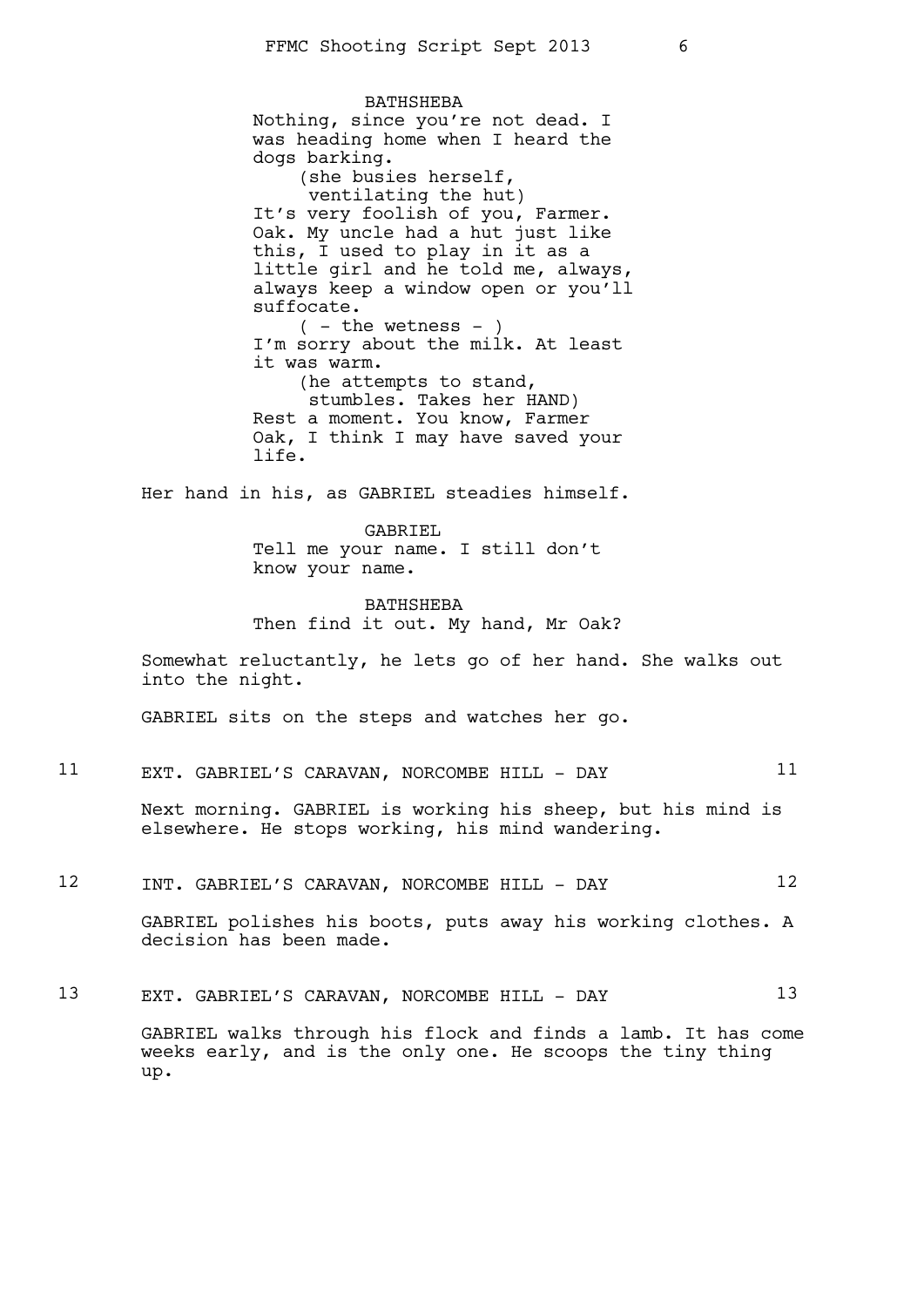## 14 EXT. MRS HURST'S COTTAGE - DAY 14

Accompanied by OLD GEORGE, carrying the lamb, GABRIEL marches towards MRS HURST's, a man with a mission.

Middle-aged, wry and weather-worn, MRS HURST joins her niece in clearing brambles from the cottage garden. Tough work, BATHSHEBA scratched and muddy.

MRS HURST stretches out her back and notices GABRIEL approaching.

> MRS HURST Goodness. Mr Oak.

### BATHSHEBA What does he want?

# 15 INT. KITCHEN, MRS HURST'S COTTAGE - DAY 15

BATHSHEBA washes the mud from her hands, wipes it from her face, checks her reflection in the small mirror. It will have to do.

16 INT. PARLOUR, MRS HURST'S COTTAGE - CONTINUOUS 16

GABRIEL and MRS HURST sit in the parlour, a little awkward. BATHSHEBA enters, and he stands abruptly.

> GABRIEL Miss Everdene. Bathsheba. I've brought you a lamb.

BATHSHEBA (delighted) Thank you, Farmer Oak! Such a dear thing, that's very sweet of you.

GABRIEL He's come too soon and won't last the winter. I thought you'd like to rear it instead.

BATHSHEBA Thank you. That's very kind.

MRS HURST takes the lamb out with her.

MRS HURST I'll make some tea.

And she makes her exit. Silence.

GABRIEL The lamb is not why I came.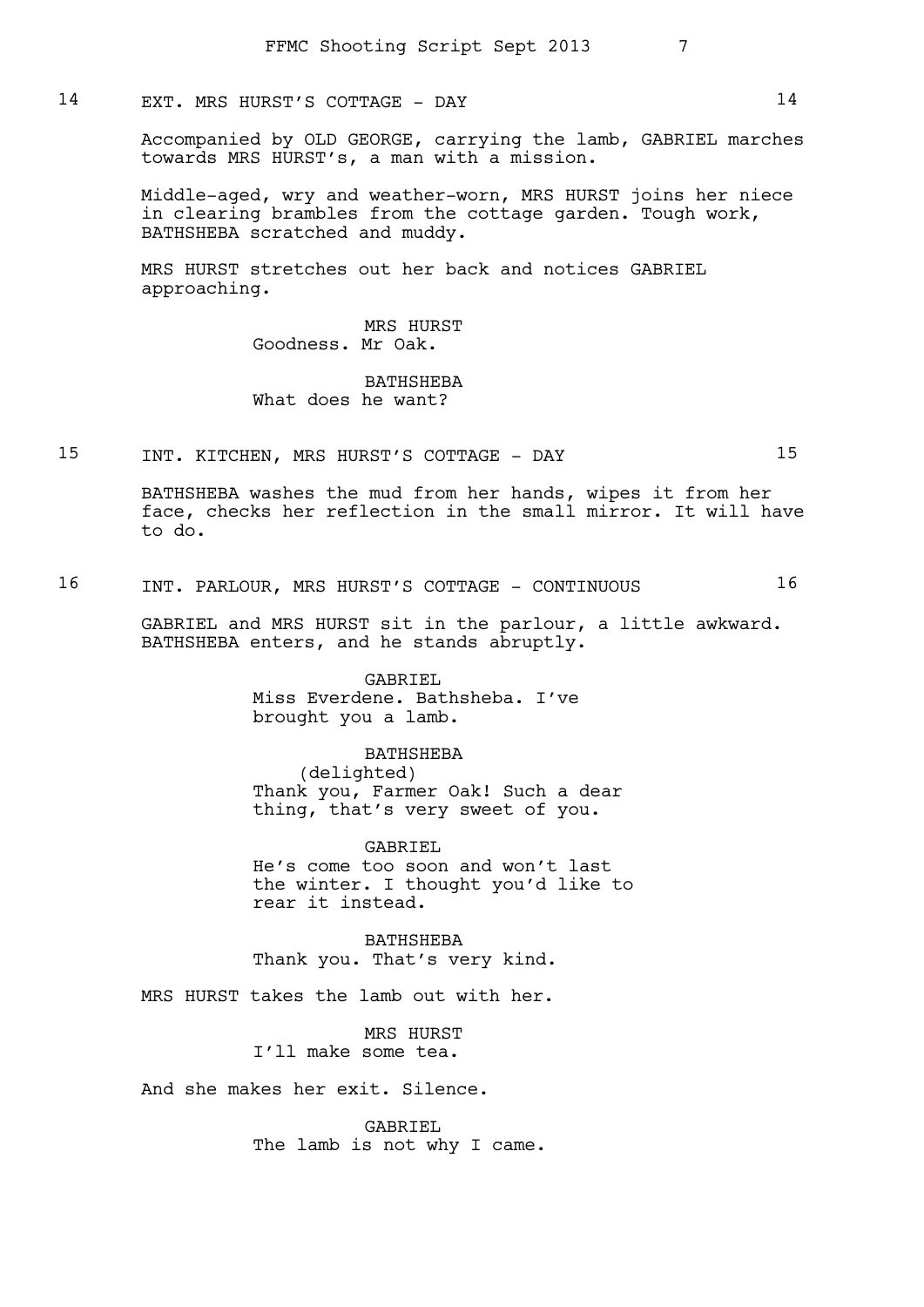**BATHSHEBA** 

Go on.

GABRIEL Well...I wanted to ask, Miss Everdene, if you'd marry me.

A long moment.

### BATHSHEBA

 $Oh -$ 

This is not the response he wanted -

GABRIEL I've never asked anyone before.

BATHSHEBA

No,  $I -$ 

And impulsively he stands.

GABRIEL Well. I'll leave you now.

BATHSHEBA

Mr Oak - (he turns, waits) There are things to consider.

GABRIEL Someone waiting for you?

BATHSHEBA No, there's no-one else but that doesn't mean I'll marry you.

GABRIEL Good day to you then.

17 EXT. MRS HURST'S COTTAGE - CONTINUOUS 17

BATHSHEBA follows him out.

BATHSHEBA Mr Oak, stop! I didn't say I wouldn't marry you either! (he doesn't understand which is it?) I really haven't ever thought about it. I need time to consider.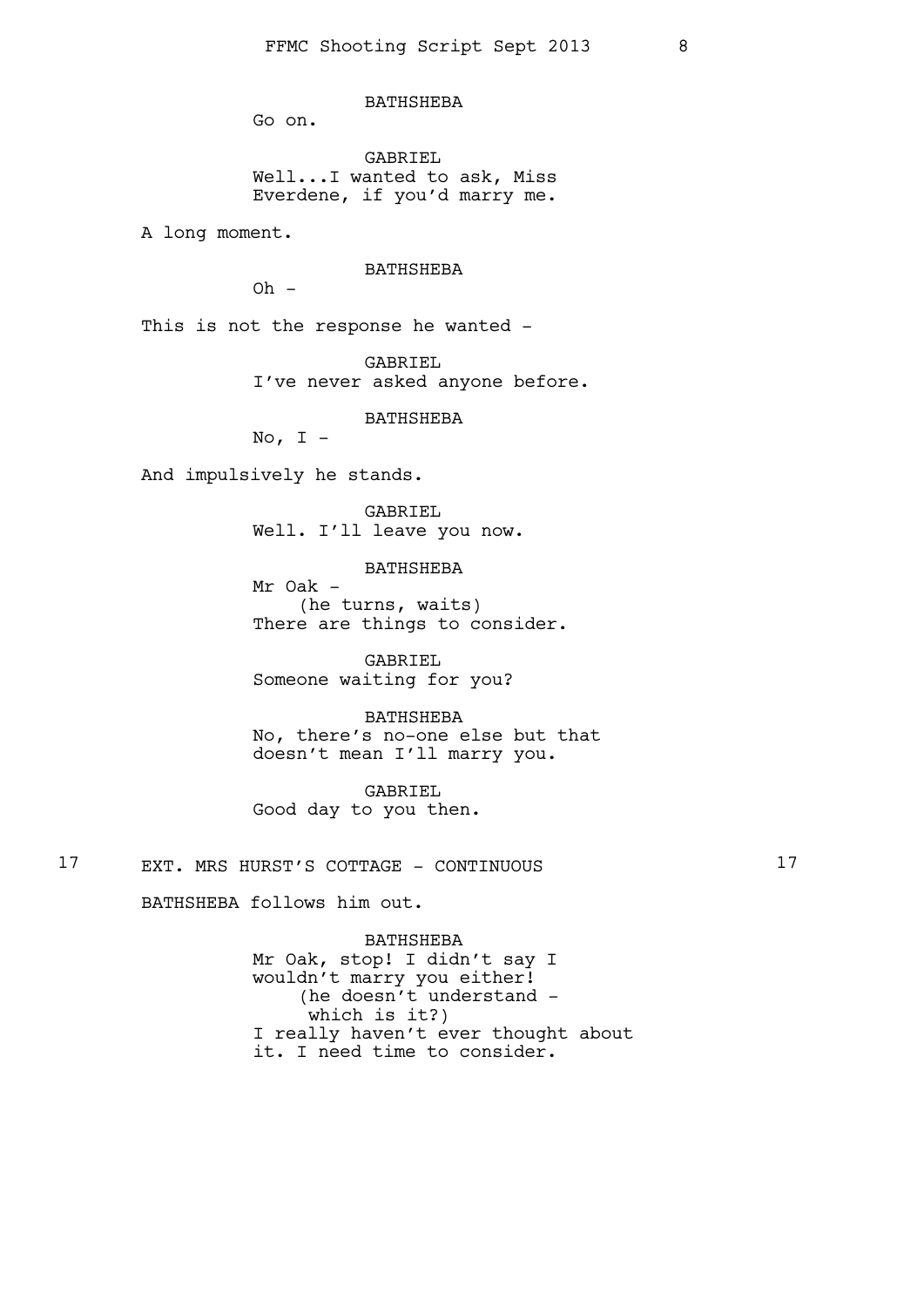GABRIEL

But I know I can make you happy. (she's thrown by this) I have one hundred acres, two hundred sheep, When I pay off the money, the farm is ours. You could have a piano in a year or two. Flowers and birds. A frame for cucumbers. A baby perhaps, or two -

BATHSHEBA Please, Mr Oak, that's too much -

GABRIEL - or more. And whenever you look up I'll be there, and whenever I look up there'll be you.

BATHSHEBA takes this in, imagines it, and makes her decision.

#### BATHSHEBA

Mr Oak, I do not want a husband. I'd hate to be some man's property. I shouldn't mind being a bride at a wedding, if I could be one without getting a husband, but -

GABRIEL That's just stupid talk.

With as much calmness and compassion as she can muster;

#### BATHSHEBA

You are better off than I, Mr Oak. I have an education and this dress and nothing more. You can do much, much better than me...

GABRIEL Maybe that's true. But you know that's not the reason.

BATHSHEBA I'm too independent for you. (this sounds more plausible) If I ever were to marry, I'd need somebody to tame me, and you'd never be able to do it. You'd grow to despise me.

GABRIEL (with quiet simplicity) I would not. (she takes this in. A moment, then  $-$ ) Goodbye, Miss Everdene.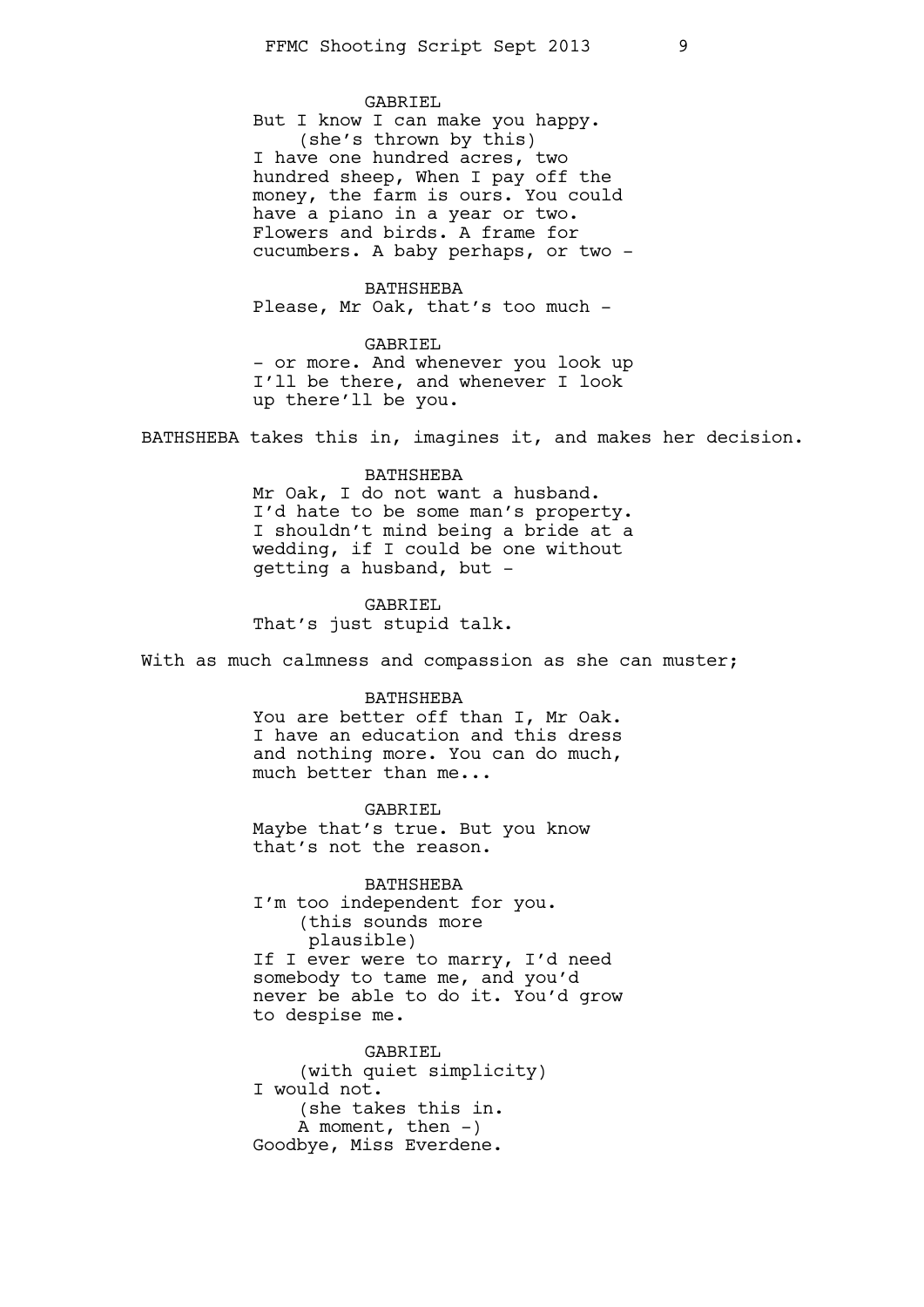And with that he turns and goes.

For a moment she follows him, just a step or two. Then she walks back to the cottage. One last look.

GABRIEL walks away, no turning back.

### 18 EXT. GABRIEL'S CARAVAN, NORCOMBE HILL - DAY 18

WINTER. Time passing.

GABRIEL is herding sheep as light snow falls. Hard, physical work.

As night comes on, he rests on the steps of the Shepherd's Hut, the site of BATHSHEBA's rescue.

19 INT. GABRIEL'S CARAVAN, NORCOMBE HILL - DAWN 19

Another day. In his caravan, OLD GEORGE by his side, GABRIEL sleeps on.

The barking of YOUNG GEORGE wakes them both. Something is up. He sits, listens.

The sound of sheep bells now. He is on his feet. To OLD  $GECR$   $-$ 

> GABRIEL Stay here, old boy.

# 20 EXT. GABRIEL'S CARAVAN, NORCOMBE HILL - DAWN 20

GABRIEL steps out of the caravan, pulling on his clothes. He listens to the distant barking to find the direction, then runs off.

A broken fence nearby -

20A EXT. GABRIEL'S CARAVAN, NORCOMBE HILL - DAWN 20A

He walks through trees, losing track of the barking for a moment. Coming out of the trees and forest, he crests the hill in search of the flock.

But they have gone. Disappeared. Silence.

Then barking, the sound of the bells, further off this time. He runs -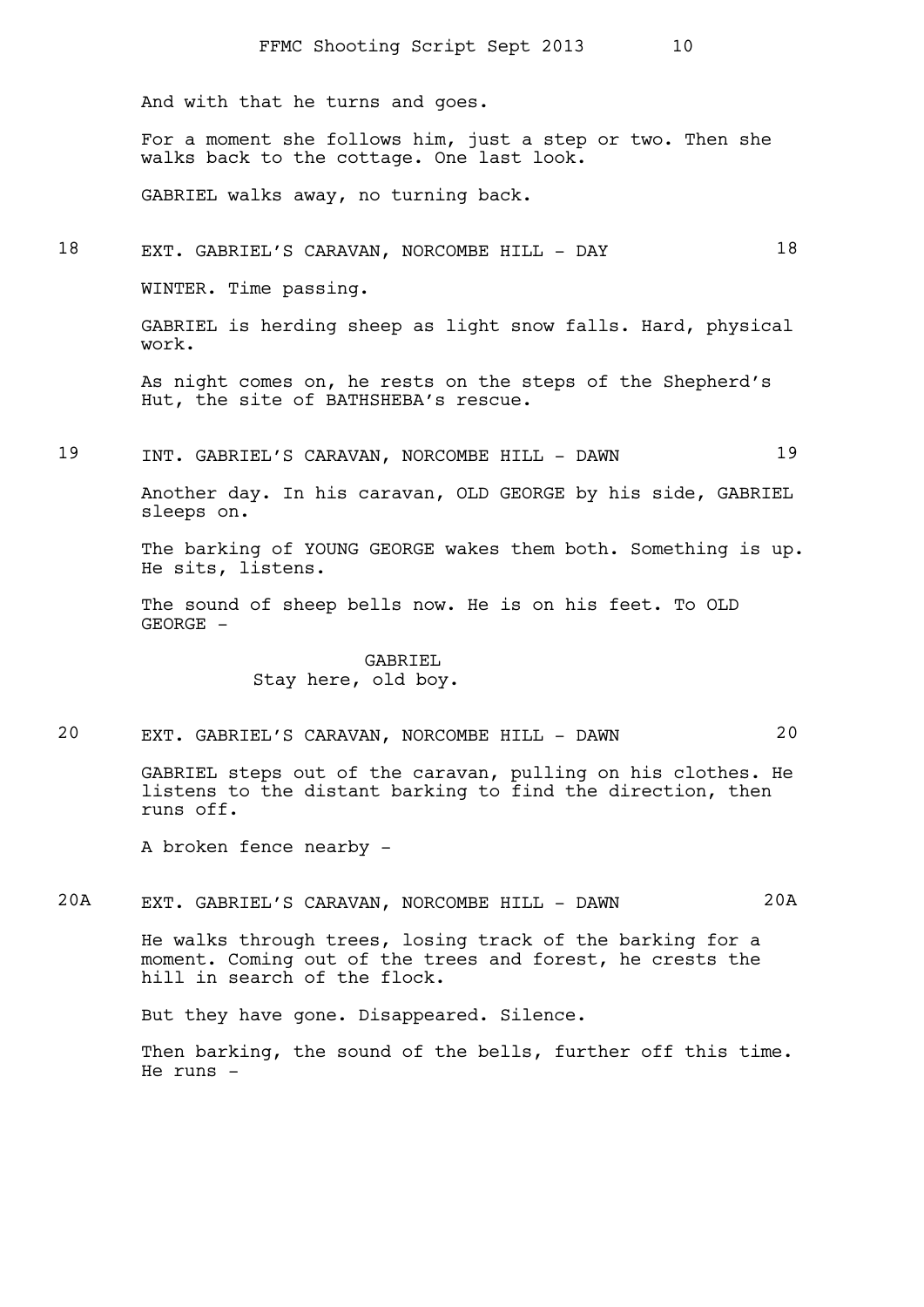# 21 EXT. CLIFFS, NORCOMBE HILL - DAWN 21

A natural basin leads up to cliffs and, beyond that, the sea. The precipice is fenced off, but it is towards this cliff edge that the flock have been harried by YOUNG GEORGE.

GABRIEL stumbles across the darkened hillside after them.

...but it's too late. The young, impetuous dog is barking and snapping at a single remaining sheep, forcing it through a gap in the broken fence and into the darkness beyond. The sheep has gone.

YOUNG GEORGE runs to his master, desperate for approval. But GABRIEL is numb. With a terrible sense of foreboding, he walks towards the gap in the hedge, knowing already what he'll find.

GABRIEL's POV. A glimpse of white below.

# 22 EXT. BEACH, NORCOMBE HILL - DAY 22

At the bottom of the limestone cliff, the corpses of the flock. Two hundred sheep, all dead.

The sun is up, the water lapping at the corpses. GABRIEL stands exhausted, numb. All of his hopes, his ambitions, the rewards of twenty years hard work, all dead. At his side, YOUNG GEORGE licks his hand, awaiting his reward for a job well done.

He kneels next to YOUNG GEORGE, places his forehead against the dog's and speaks to him quietly.

# GABRIEL Least we didn't marry, eh Georgie?

Then he quickly stands and, without malice but with an awful resignation, he raises his gun.

A shot rings out.

### 23 INT. GABRIEL'S COTTAGE - DAY 23

Keys and cashbox handed to two GENTLEMAN FARMERS.

FIRST FARMER Good luck to you, Mr Oak.

SECOND FARMER And our sympathies.

FIRST FARMER Where are you heading? (no reply) We take no pleasure in this.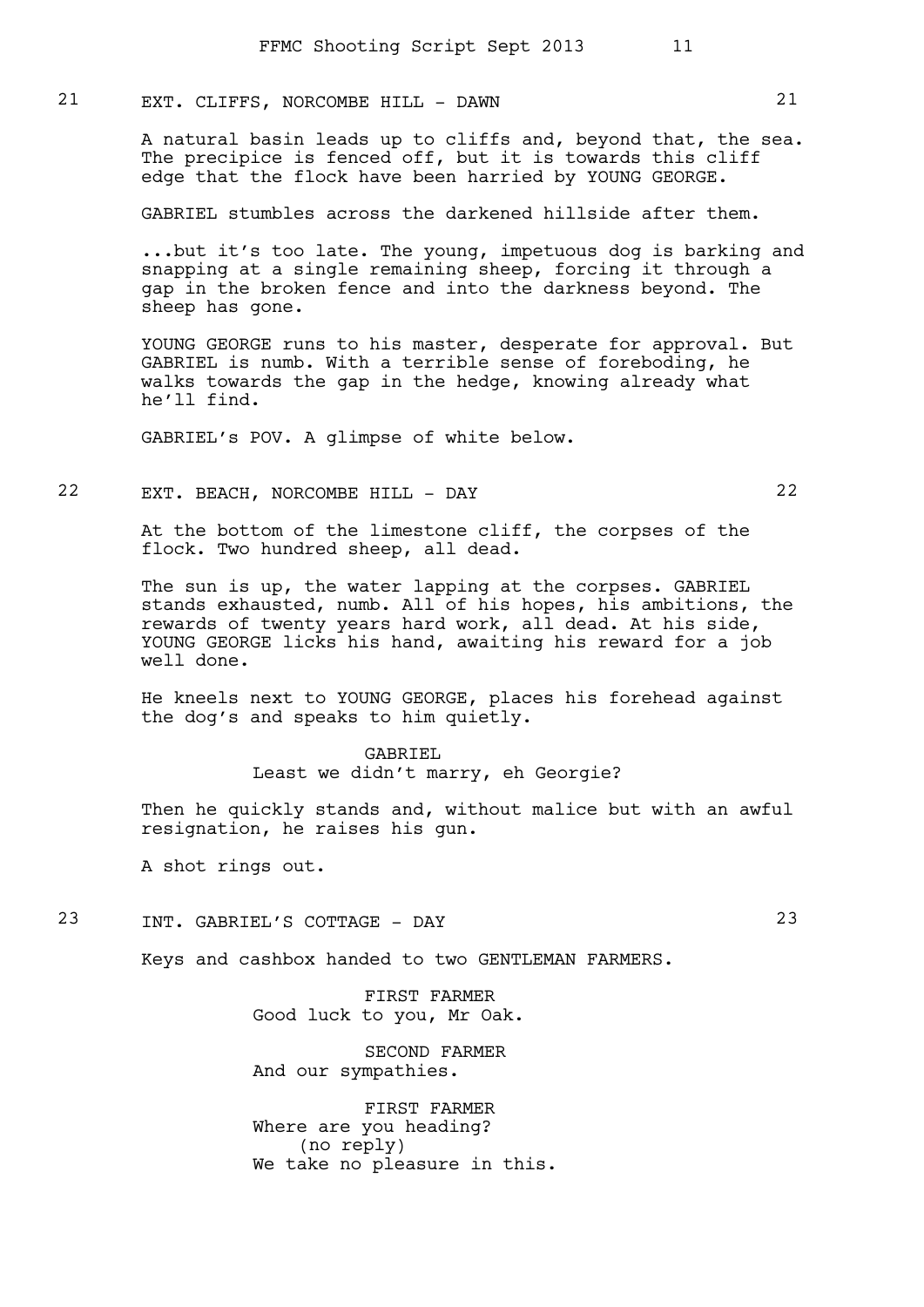GABRIEL ignores them and goes instead to OLD GEORGE.

GABRIEL Sorry, old boy.

24 EXT. EGDON HEATH - DAY 24

Another day. GABRIEL walks on, everything he owns now in the pack on his back.

Now snow falls. The road across Egdon Heath has disappeared. Desperate for shelter, he sees a barn.

25 INT. BARN - NIGHT 25

GABRIEL wraps himself in his blanket and tries to sleep, his breath hanging in the frozen air.

There's a hole in the roof. GABRIEL looks to the skies, thinks of BATHSHEBA -

26 EXT. MRS HURST'S FARM - DAY 26

MRS HURST

Bathsheba!

A shout. BATHSHEBA, working in the fields, stands. MRS HURST runs towards her, waving something in her hand.

### BATHSHEBA

What is it?

A letter. She hands it to BATHSHEBA, breathless. Gasping for air -

> MRS HURST Oh my love, it's your poor Uncle's will.

> BATHSHEBA What does it say? What's happened?

Breathless, MRS HURST indicates.

MRS HURST Read it! Read!

BATHSHEBA does so -

BATHSHEBA puts her hand to her mouth. Then she embraces her AUNT.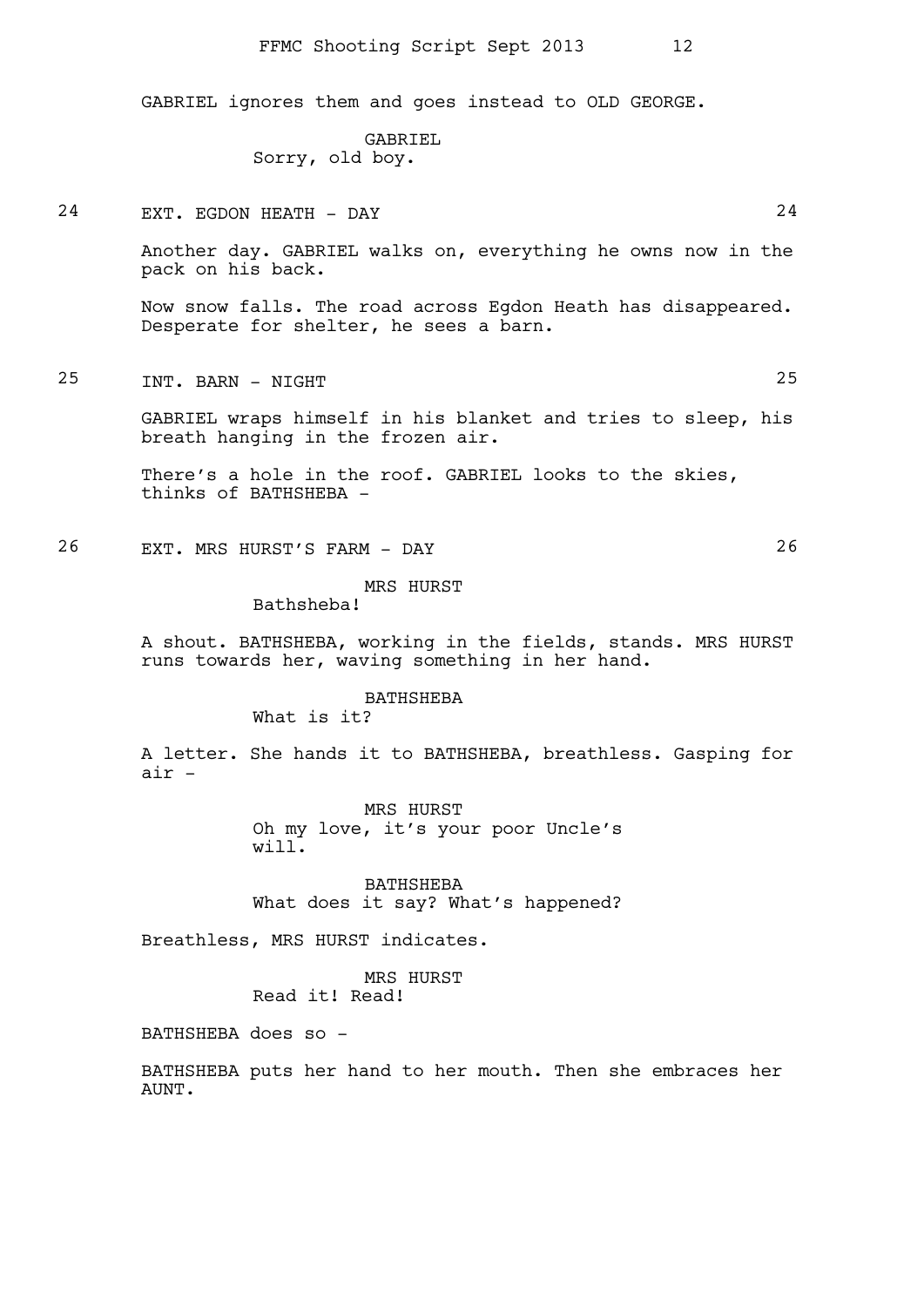### 27 EXT. MRS HURST'S COTTAGE - DAY 27

The cart is loaded with suitcases and furniture. In her city dress once more, BATHSHEBA says farewell -

- then clambers aboard, and finds a place amongst the precarious load.

The cart trundles off, BATHSHEBA turning and waving goodbye. Excitement, anticipation. On her lap, the lamb. GABRIEL's gift.

The blare of a trumpet and -

28 EXT. COUNTRY LANE - DAY 28

CLOSE on SERGEANT FRANCIS TROY of the 11th DRAGOON GUARDS. Fine-boned, a neatly-trimmed moustache on a finely structured face.

The DRAGOONS are a splendid sight, a blaze of brass and scarlet on a January day.

They ride towards the market town of CASTERBRIDGE

29 EXT. TOWN SQUARE, CASTERBRIDGE - DAY 29

The GUARDS are holding an opportunistic recruiting drive. As TROY and the other troops stand at ease SERGEANT DOGGETT, attempts to muster new recruits.

> SERGEANT DOGGETT So who'll join us, lads? Which of you fine boys'll put on the scarlet uniform and proudly serve his Queen and Country?...

In amongst the crowd, a YOUNG WOMAN. She's in her best dress, but painfully under-dressed for the cold weather. She's also encumbered by a large, impractical carpet bag. Nevertheless, there's a kind of elation about her, as if she's embarking on some adventure. An escape. This is FANNY ROBBIN.

She pushes through the crowd towards the front, finding herself next to GABRIEL OAK; gaunt now, exhausted.

> FANNY ROBBIN Frank! Over here! Frank, it's Fanny!

TROY gives her a quick, fond glance, then fixes his eyes forward again.

> FANNY (to GABRIEL) My sweetheart. Over there.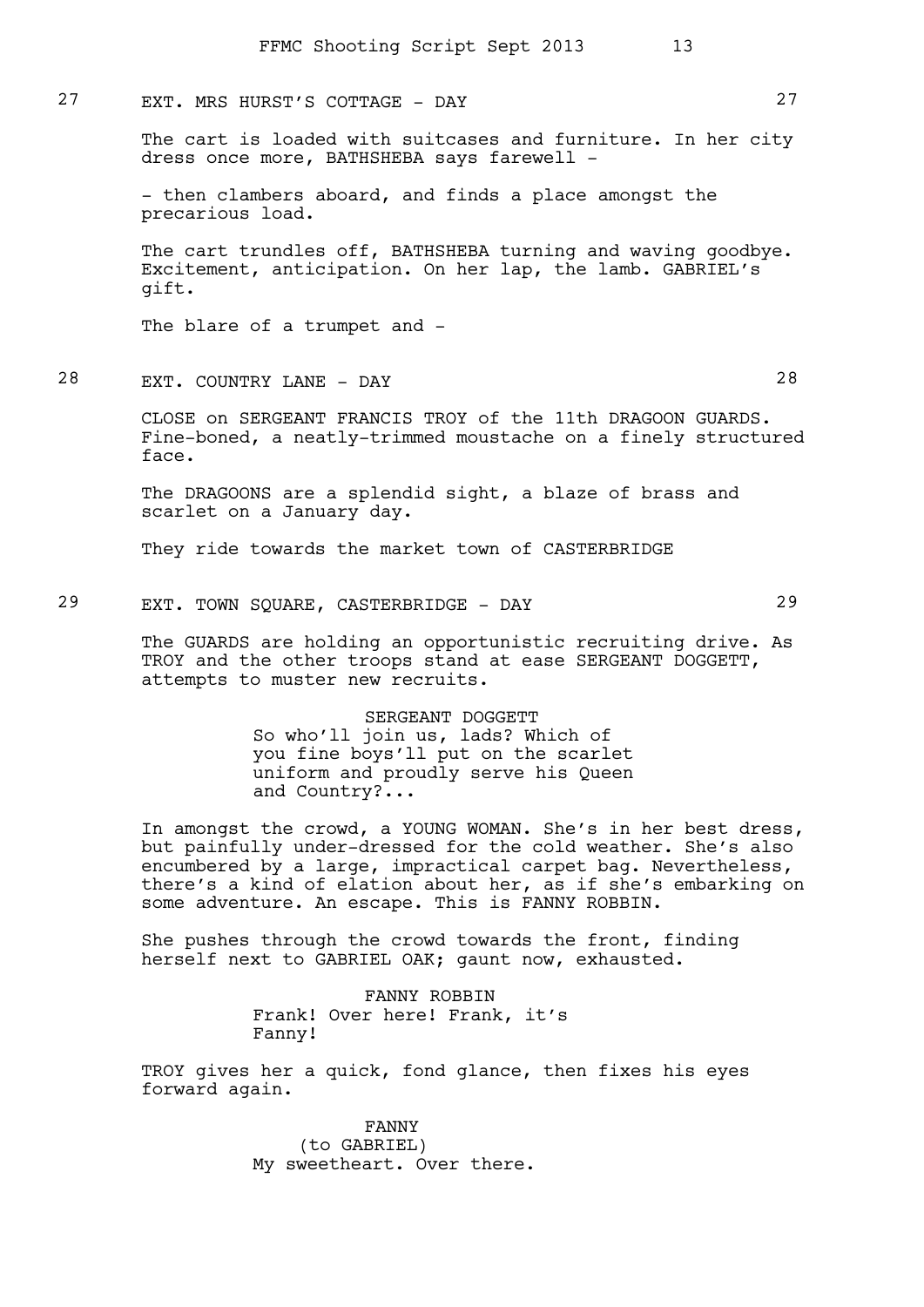SERGEANT DOGGETT You, sir... (he has spotted GABRIEL) ...next to the pretty lady! (FANNY ROBBIN blushes) There's a good strong figure of a man. Always room in the ranks for gentlemen of your calibre. Come join us, sir!

A moment of hesitation.

FANNY Go on. You'd make a fine soldier.

But GABRIEL shakes his head and shrinks back into the crowd, walking away as DOGGETT continues.

> SERGEANT DOGGETT Or that gentleman there, you look like a patriot. Come on lad, don't be shy, step forward...

GABRIEL takes one more look over his shoulder, then heads on his way.

But FANNY has followed him -

FANNY You might try Weatherbury! (GABRIEL turns) If you're looking for work, try Weatherbury. There's a farm there needs all the help it can get.

GABRIEL Thank you. I'll do that. (a moment. He notices her carpet-bag, her thin clothes) You should have a cloak, cold night like this.

#### FANNY

(with forced pride) Oh, no, Francis'll take care of me. He's a sergeant. We're going to be married soon you see.

GABRIEL But tonight, you have lodgings?

FANNY No. Not tonight. Not yet.

GABRIEL reaches into his pocket and offers her a coin.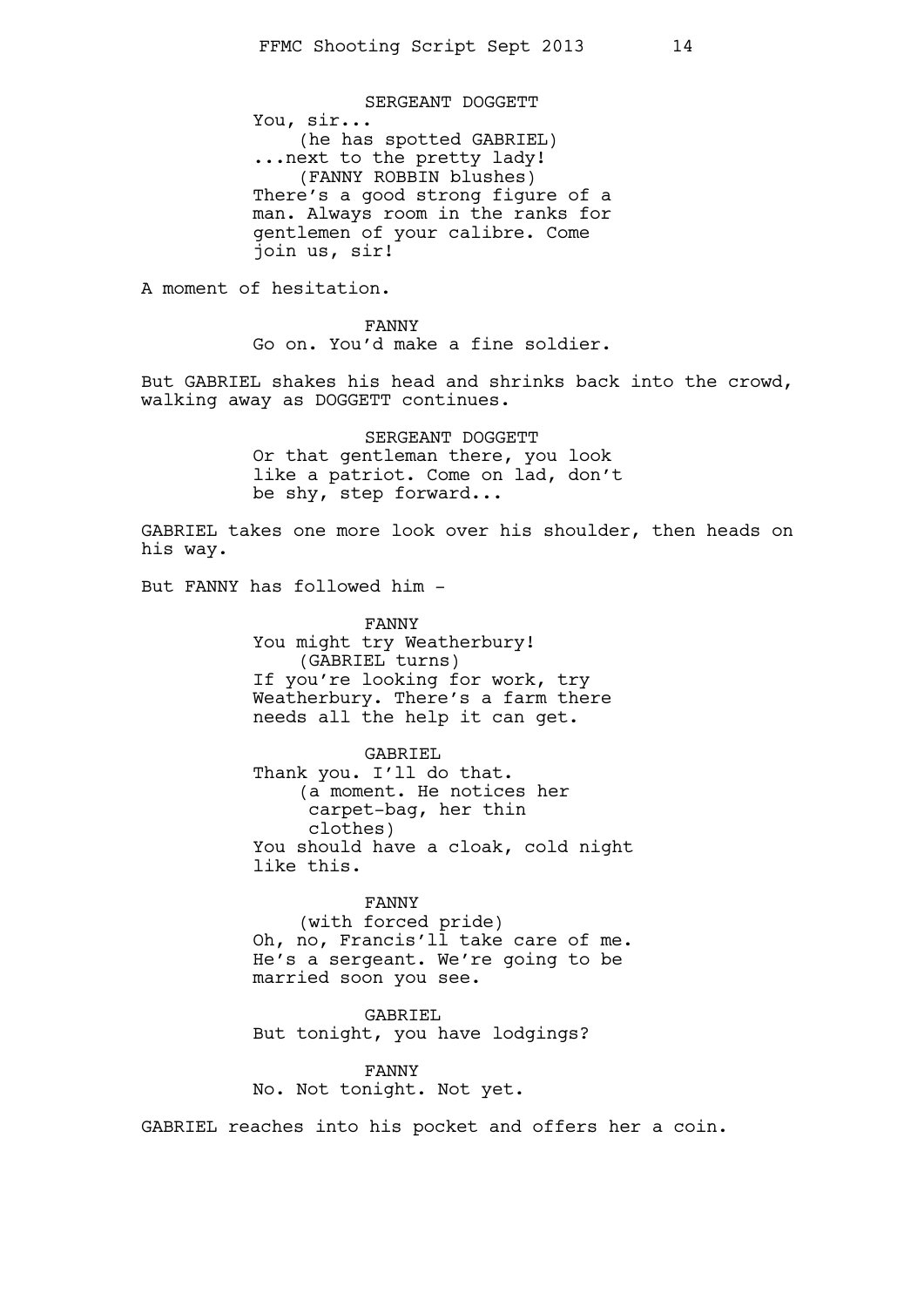FANNY (CONT'D) I am taken care of. (Pride vs. Necessity. GABRIEL persists.) But if you're sure can spare it... (and she takes it) I'll repay you. I'll send it to Weatherbury. But please, don't tell anyone there you saw me. I've run away you see. Let it be our secret.

GABRIEL nods assent and she hurries off, carrying all her possessions.

30 EXT. CASTERBRIDGE LANE - DUSK 30

GABRIEL walks on towards Weatherbury now. Exhausted, it's time to rest.

31 EXT. WOODS - NIGHT 31

A feeble camp fire. Scooping leaves into a pile, GABRIEL makes a mattress of sorts in the woods. Exhausted from the day's humiliations, he pulls his blanket up and tries to sleep.

The NOISES of the wood at night. And then a new noise. SHOUTS of alarm.

GABRIEL sits. Through the trees, a red glow like the end of a cigar...

32 EXT. WOODS - NIGHT 32

Half a mile away a fire is clearly visible, blazing out of control. Human shouts, the panic of cattle and horses.

From the edge of the woods, GABRIEL watches impassively. None of his business. Nothing to do with him.

Then a decision. He heads off towards the flames.

33 EXT. RICK YARD, EVERDENE FARM - NIGHT 33

A hayrick in flames, burning with startling speed and intensity.

The farmyard is in chaos; livestock crying in panic as men run uselessly back and forth in the orange light. At present, it's the only one on fire, but a number of ricks stand close, and burning straw tumbles through the air, across to the great BARN that holds the crop.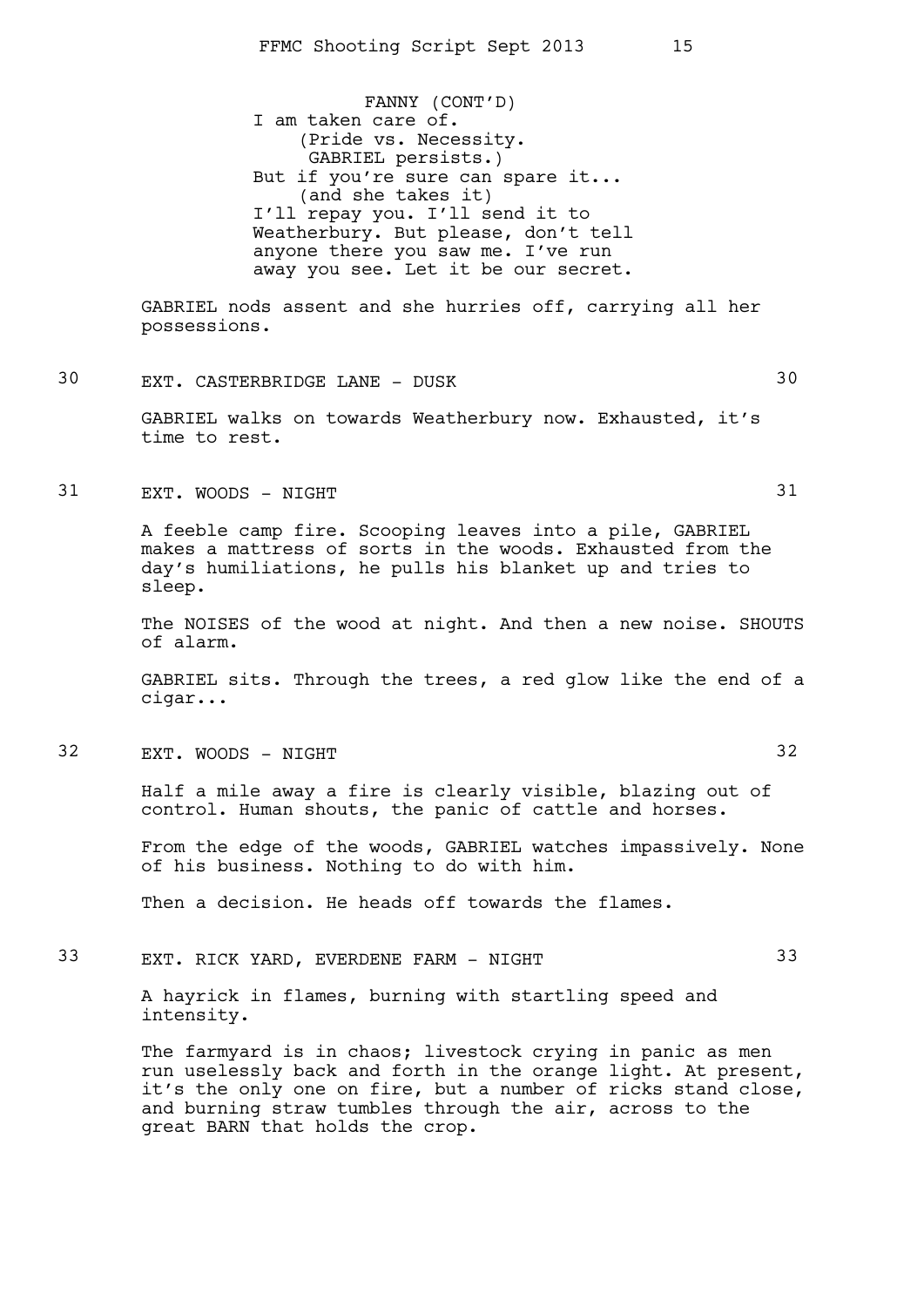A rag-tag group of farmhands - JOSEPH, JACOB, BILLY, LABAN, CAINY and JAN - all hurl water uselessly onto the flames. GABRIEL arrives.

> GABRIEL Who's in charge here?

LABAN TALL Who are you?

GABRIEL Who's in charge? Where's your farmer?

JOSEPH POORGRASS Look - the barn!

Sure enough, the fire has spread to the roof of the barn, where all the crop is kept.

> GABRIEL This rick is lost. It's the barn you need to save. D'you understand?

They stare uselessly at the stranger.

GABRIEL (CONT'D)

Ladder?

JOSEPH POORGRASS It was on the rick.

GABRIEL thinks for a moment. He takes the scarf from JOSEPH's neck and wraps it around his face, making a make-shift mask. Then he grabs a bucket of water, pours it over his head, and strides towards the barn.

# 34 EXT. RICK YARD, EVERDENE FARM - NIGHT 34

A haywain has ignited, burning furiously down one side, the side nearest the barn.

### GABRIEL Get it away! Now!

And he leads the men in pulling the flaming cart away from the precious barn.

But it's too late! The barn roof is starting to burn.

They do so, but the cart itself is in flames now. GABRIEL steadies himself and looks across to the barn roof.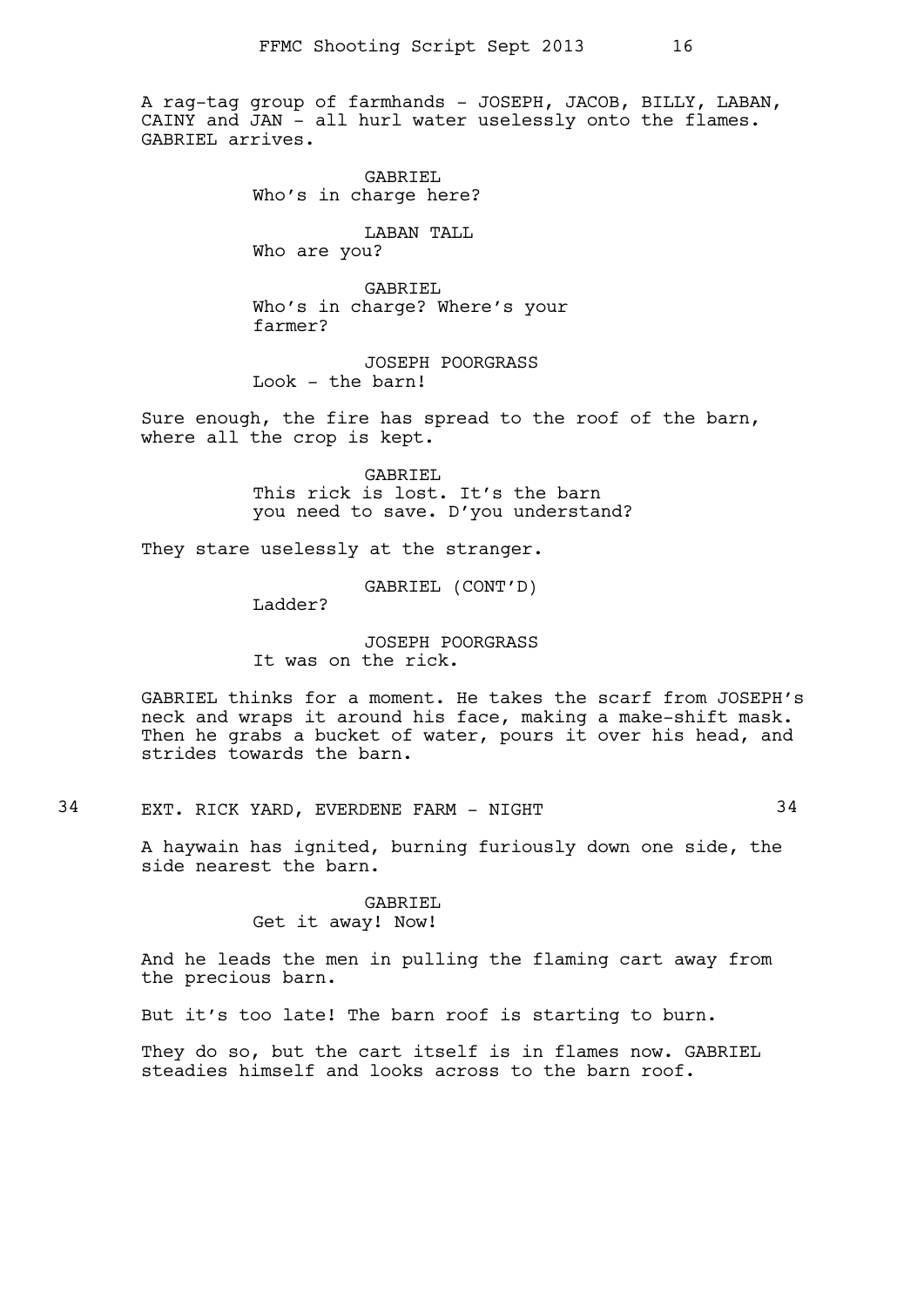# 35 INT. BARN, RICK YARD, EVERDENE FARM - NIGHT 35

GABRIEL runs inside, through smoke and the crop, searching for a way to the roof. The whole building is a tinderbox, but he clambers to the highest level despite the flames above him.

### 36 EXT. BARN, RICK YARD, EVERDENE FARM - NIGHT 36

And now he appears on the roof (through a hatch? via a ladder? TO BE DISCUSSED) and begins smothering the burning thatch as the MEN watch from below.

# 37 EXT. RICK YARD, EVERDENE FARM - DAWN 37

The fire is extinguished. Thick smoke hangs in the air, a battlefield after the fighting. GABRIEL, blackened and exhausted, is washing the soot from his face. He gathers his possessions, ready to move on, when a maid approaches. This is LIDDY -

> LIDDY (O.S.) The farmer's here.

GABRIEL About time too. Where's he been?

LIDDY She'd like to thank you.

GABRIEL stops still. Stands straight.

A FIGURE approaches, her face covered against the smoke. A WOMAN. She slows. Stops. She uncovers her face -

> BATHSHEBA No. It can't be.

GABRIEL smiles. And BATHSHEBA EVERDENE, owner of Weatherbury Farm smiles back at him.

> BATHSHEBA (CONT'D) Mr Oak, is that really you?

GABRIEL Do you happen to want a shepherd, ma'am?

BATHSHEBA As a matter of fact, I do.

38 EXT. RICK YARD, EVERDENE FARM - DAY 38

As the WORKERS clear away the fire damage, BATHSHEBA and OAK walk.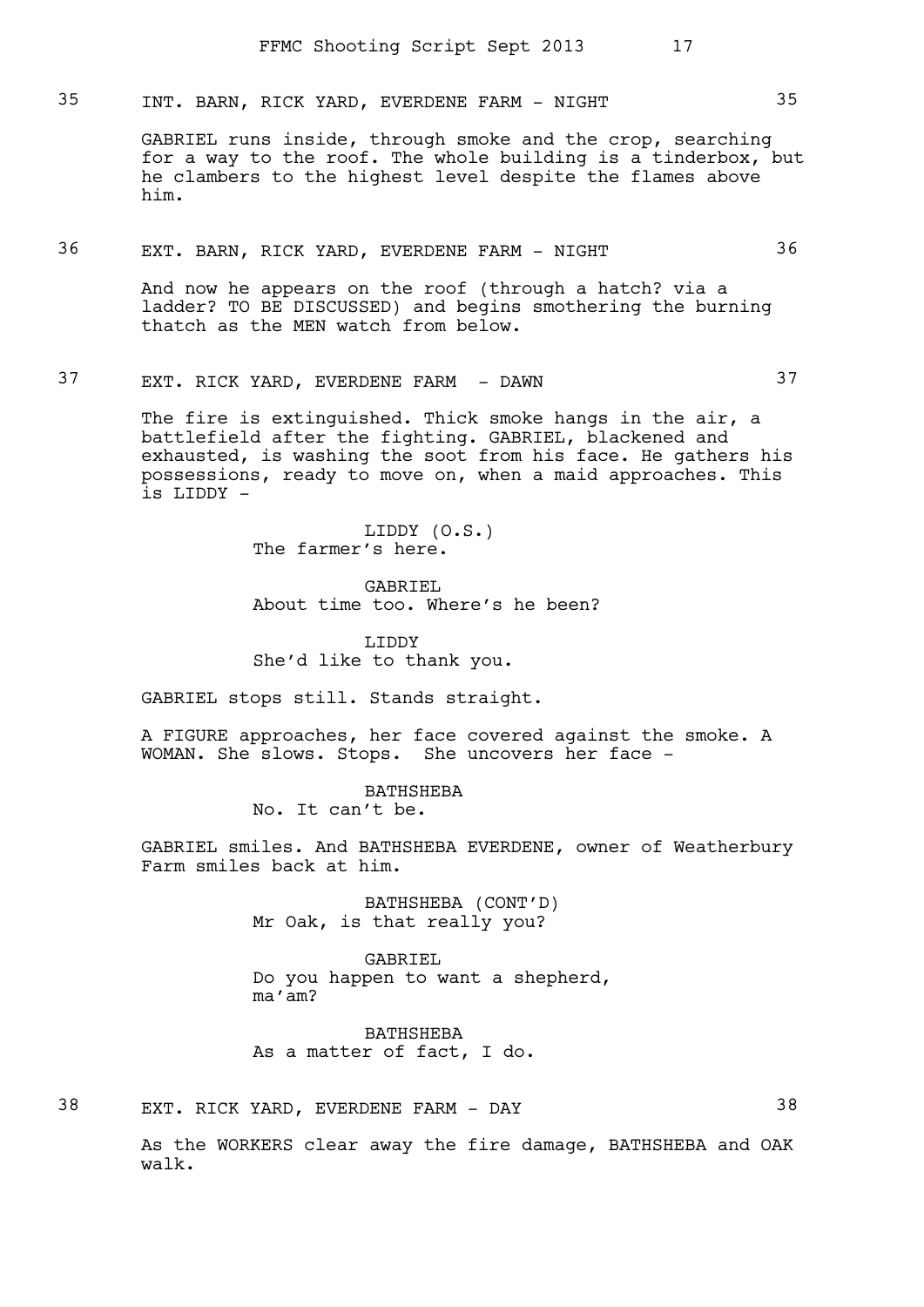BATHSHEBA I owe you an immense debt, Mr Oak. If I'd lost the barn, I'd have lost my farm.

GABRIEL

Your farm?

BATHSHEBA It's my inheritance -

And they turn a corner, REVEALING the main house, a little run-down perhaps, but still fine and imposing.

> BATHSHEBA (CONT'D) I loved it here as a little girl. When my uncle passed away, he left it to me. Of course it's a little ragged now but this was once the finest farm for miles. I intend to make it so again. (she glances at Gabriel)

Perhaps you find the idea preposterous too, Mr Oak?

GABRIEL

I no longer have that luxury.

BATHSHEBA

I'm truly sorry to hear of your great loss, Mr Oak, but if this reversal of fortunes causes you any embarrassment...

(GABRIEL is silent)) I think it best if you address me as 'ma'am' or 'Miss Everdene'. In turn I will address you as Mr Oak.

GABRIEL I understand. Ma'am.

An awkward smile, and she goes.

38A INT. GREAT HALL, EVERDENE FARM - DAY 38A

BATHSHEBA sits at a great oak table, a cash box in front of her.

A noise from the doorway - LIDDY, BATHSHEBA's maid, friend and confidante.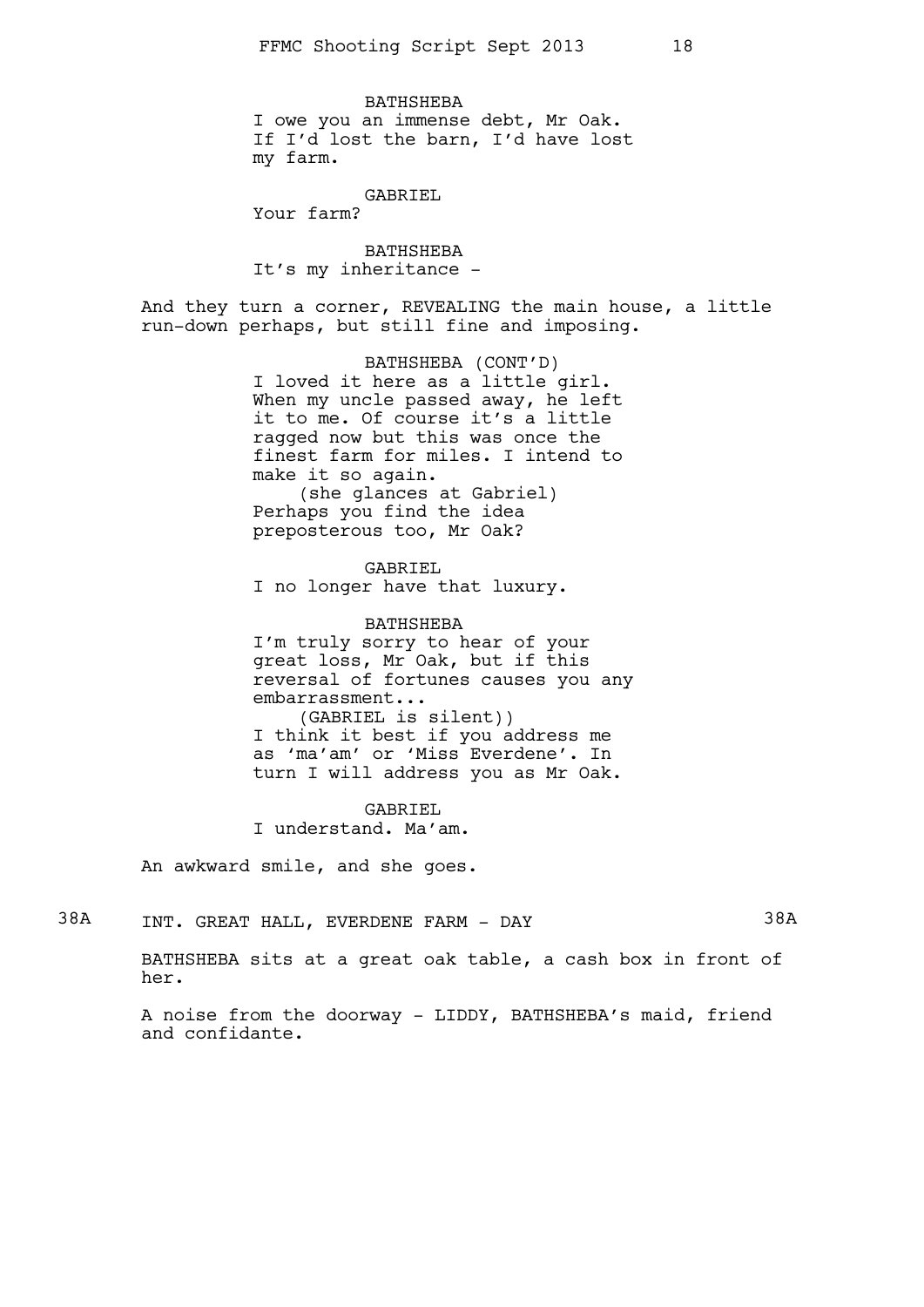Fiercely protective of her mistress and, despite being the daughter of BILLY SMALLBURY, fiercely proud of her status.

> LIDDY Miss, the philistines are upon us!

The MEN loiter in the doorway, waiting to be paid.

BATHSHEBA Send them in.

39 INT. GREAT HALL, EVERDENE FARM - DAY 39

A little later. Paid or waiting to be paid are -

JAN COGGAN - strong, capable, reliable, a companionable bachelor.

LABAN TALL. Handsome, conceited, suspicious of GABRIEL's easy charm.

JOSEPH POORGRASS is weak, physically inept, painfully shy, especially around BATHSHEBA.

JACOB SMALLBURY, LIDDY's grandfather, is the self-appointed elder statesman, given to wise pronouncements, alcohol and laziness.

BILLY SMALLBURY, his son, is reliable, slightly put-upon by both father and daughter.

CAINY BALL is an awkward teenager, easily distracted, always in the way.

TEDDY COGGAN, JAN's young brother, is the youngest, indulged and spoiled by the others.

TEMPERANCE and SOBERNESS MILLER are the opposite of what their names suggest; flirtatious, irreverent, 'yielding'.

MRS COGGAN is the housekeeper and cook, JAN's mother, perpetually harassed and dusted in flour.

SUSAN TALL is the ferocious, controlling wife of Laban, perpetually enraged at his boozing, his lack of social advancement.

MARYANN MONEY is LIDDY's side-kick, good-humoured, a dreamer, easily perplexed.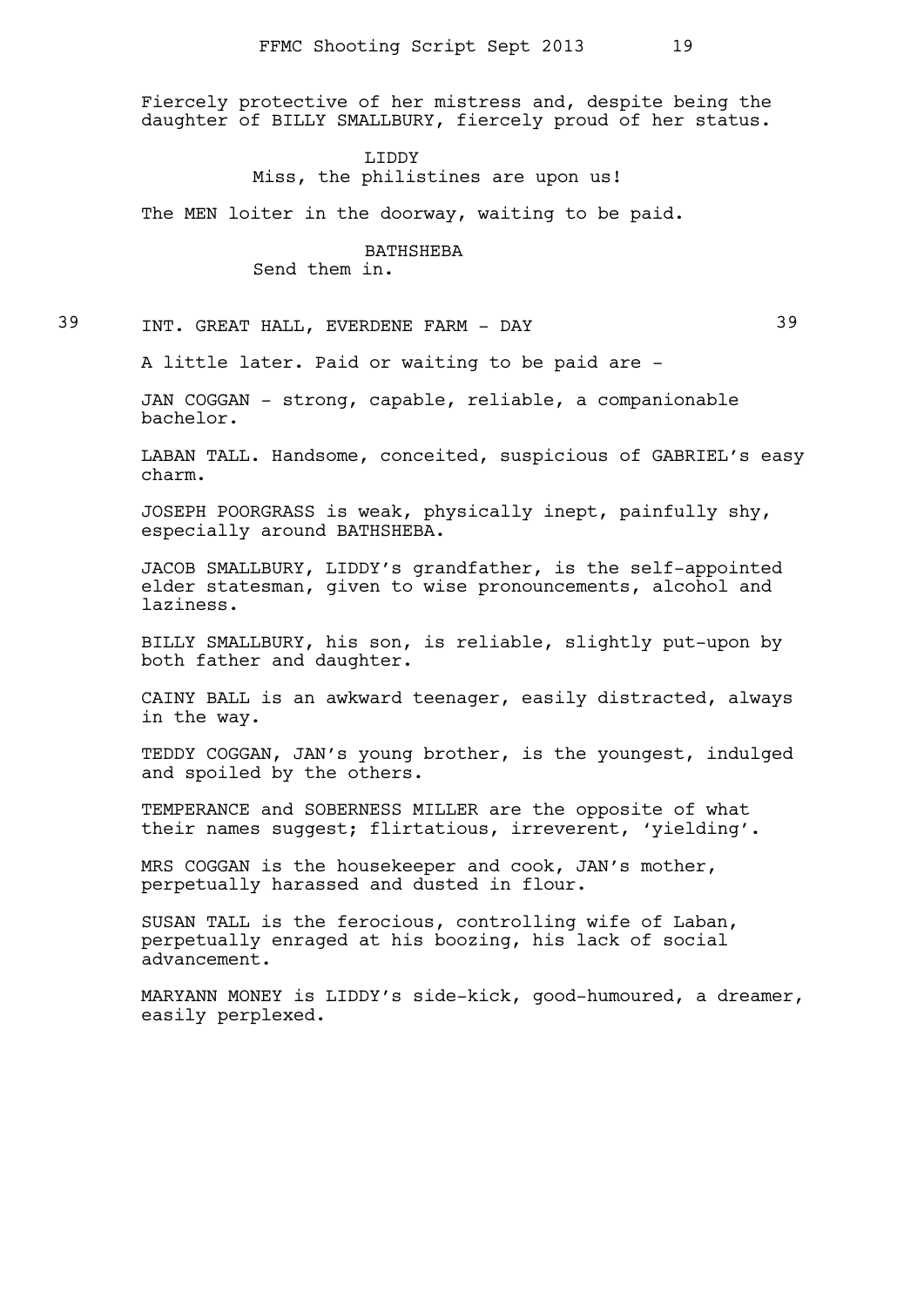BATHSHEBA hands out the money to each in turn, LIDDY proudly by her side. Next up is -

> BATHSHEBA Joseph Poorgrass! Which one is Joseph Poorgrass?

JOSPEH POORGRASS steps forward. LIDDY indicates 'hat off'.

BATHSHEBA (CONT'D) And what do you do, Joseph Poorgrass?

JOSEPH POORGRASS I does general things and in Spring I shoot the rooks and help at pigkilling, Sir, I mean Ma'am.

BATHSHEBA Here's seven and ninepence, and another ten shillings as I'm new.

JOSEPH POORGRASS Thank you, Ma'am.

BATHSHEBA Now. Fanny Robbin? Where is she?

JACOB SMALLBURY She has run away ma'am. With a soldier.

GABRIEL picks up on this -

PENNYWAYS Not a soldier, a *sergeant!*

Sceptical laughter. BATHSHEBA is unamused.

BATHSHEBA Bailiff Pennyways, here is ten shillings and a further ten. This ends our association. You are dismissed.

PENNYWAYS Beg pardon, ma'am?

BATHSHEBA When my uncle was alive, this was a fine, productive farm. Since his death it has fallen into ruin -

PENNYWAYS leans into BATHSHEBA, his face full of menace. GABRIEL stands, at the ready.

> PENNYWAYS Now see here, *Miss* -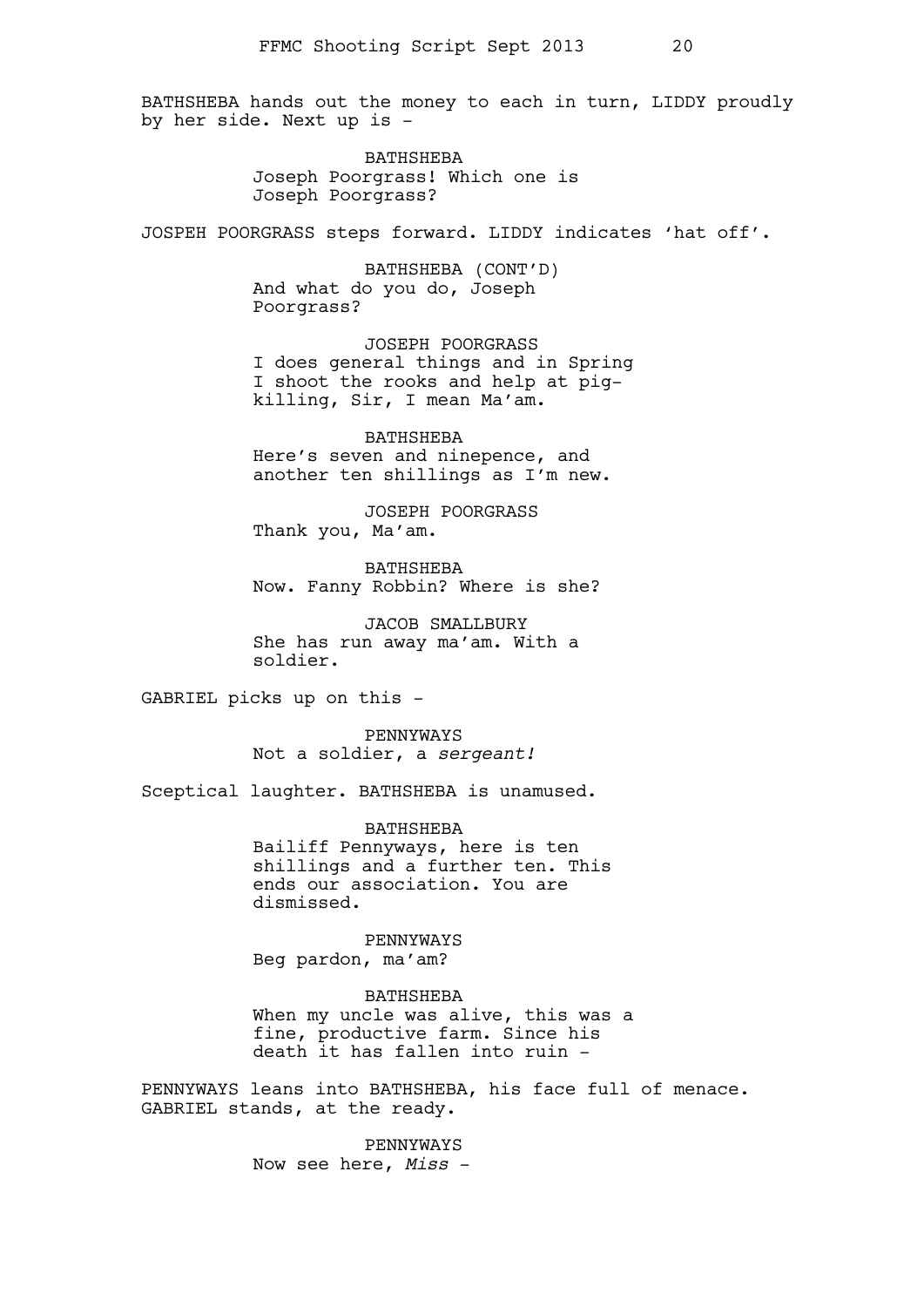BATHSHEBA - a fire threatens to destroy the barn and you're nowhere to be found. I have no use for men like you, Mr Pennyways. You are dismissed.

She holds her nerve. PENNYWAYS's bluff is called. A moment as he scans the room for support that will not come. Addressing the others -

> PENNYWAYS I'd get out while you can if I was you!

And he leaves. If BATHSHEBA is shaken, she hides it well. Settling herself.

> BATHSHEBA Now. You've met Mr Oak, our new shepherd. You understand your duties, Mr Oak?

GABRIEL If I don't, I'll ask you. Ma'am.

BATHSHEBA (she stands to address the room) From now on you have a mistress, not a master. I don't yet know my talents in farming, but I shall do my best. If you suppose, because I'm a woman, that I don't know bad from good, right from wrong, then leave. But to those who choose to stay, I promise you this. I shall be up before you are awake, I shall be in the fields before you are up. It is my intention to astonish you all. Now - back to work, please.

She stands and leaves the room. The WORKERS look on, some impressed, some sceptical, some duly astonished.

40 EXT. MELCHESTER MOOR - DUSK 40

As the evening falls, FANNY walks through the mud of a riverside path in barely adequate shoes towards MELCHESTER BARRACKS. She still carries her carpet-bag, still on the move.

It's a barren, bleak landscape, and some of the hope, some of the certainty has gone from FANNY's adventure.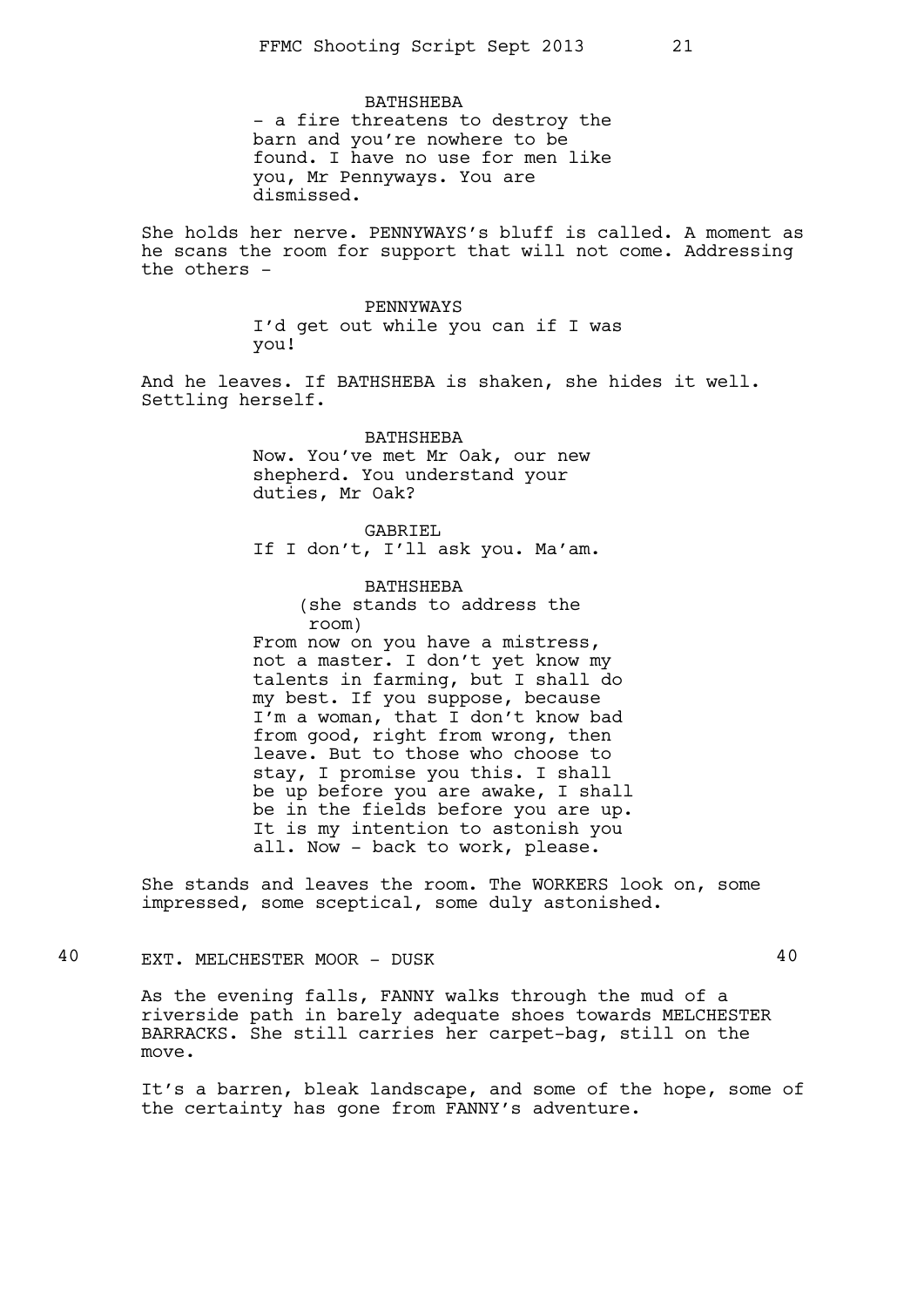# 41 EXT. MELCHESTER BARRACKS - DUSK 41

A river. A wall, high and blank, with shuttered windows. FANNY counts the windows -

> FANNY One, two, three, four...

She picks up a handful of earth, throws it. The small window opens, and TROY appears.

> TROY Who's there?

FANNY Is it Sergeant Frank Troy?

TROY Who is it?

FANNY Frank, don't you know me? Fanny Robbin!

TROY

Fanny!

tomorrow.

FANNY

Yes!

TROY How did you get here?

FANNY You said I was to come.

TROY Well...I said that you might. You're too late!

FANNY You can't come out and see me?

TROY No no, the barrack gates are closed and I have no leave. I'll find you

FANNY Tomorrow! Oh, Frank. Then I won't see you till then?

**TROY** Do you have a place to stay?

FANNY Yes. No. I'll find somewhere. When will it be?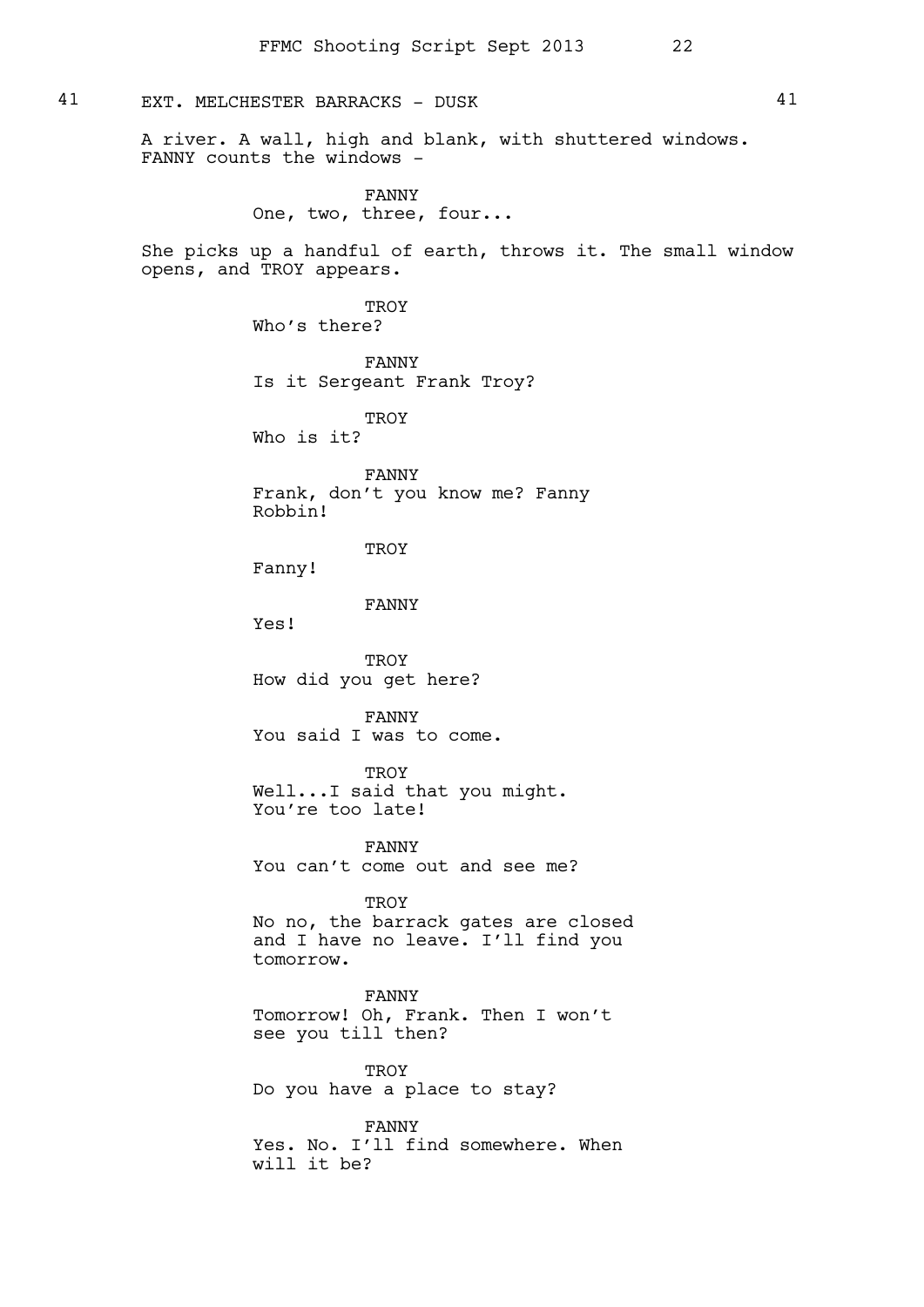What?

FANNY What you promised...Don't make me say it. You say it first!

**TROY** 

You say it.

FANNY When will we get married?

TROY

**TROY** 

Soon -

FANNY Have you asked permission?

**TROY** If I said I'll marry you, I will.

FANNY Oh, I love you Francis Troy!

**TROY** Shhhh! Tomorrow.

He closes the window but FANNY lingers, full of hope.

42 EXT. CORN EXCHANGE, CASTERBRIDGE - DAY 42

Market Day. The building is at the very heart of the town, imposing, high-domed and noisy, a sort of stock-exchange for grain.

Outside, BATHSHEBA and LIDDY hoist hefty bags of grain samples from her carriage and heads towards the entrance.

43 INT. CORN EXCHANGE, CASTERBRIDGE - DAY 43

Inside, it's a temple of commerce, and a strictly male preserve that echoes with bargaining, banter and deal-making -

- until BATHSHEBA enters, LIDDY behind her.

BATHSHEBA (a whisper) We have a perfect right to be here.

All heads turn. They could not be more surprised if a small elephant had entered the hall. A silence. Then the murmur of gossip, disapproval, some admiration.

Meanwhile, one WELL-DRESSED GENTLEMAN clears his throat.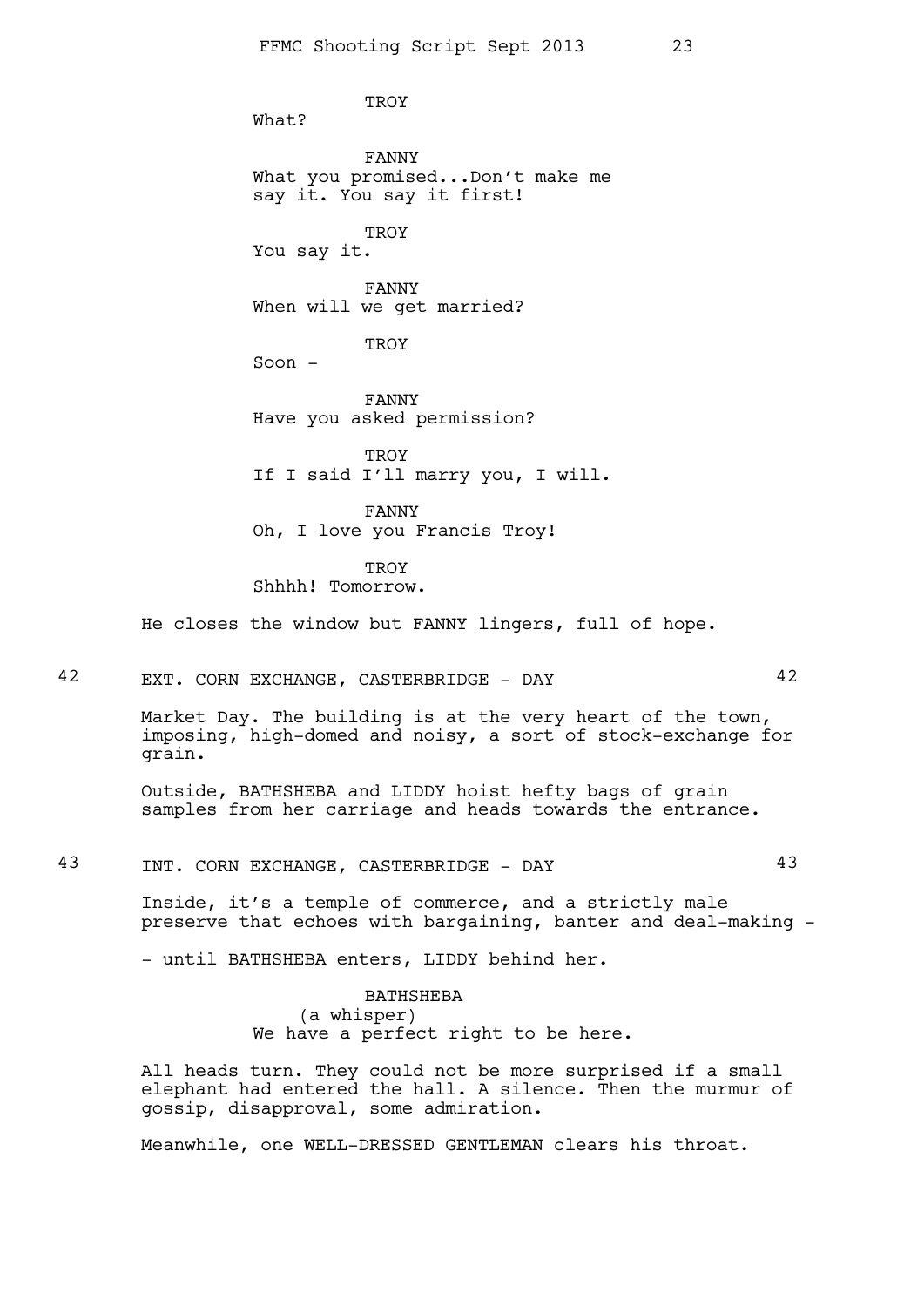BOLDWOOD Gentlemen, shall we return to business?

This man is BOLDWOOD, forties, self-contained, handsome in a Roman way; dignified, the nearest Casterbridge has to aristocracy, and clearly a step above the tradesmen around him.

Needless to say, BATHSHEBA notices him -

But indifferent, BOLDWOOD returns to business.

44 INT. CORN EXCHANGE, CASTERBRIDGE - DAY 44

A little later. Still BATHSHEBA stands alone, looking for her first customer as the MALE CROWD mills around her. LIDDY returns;

> LIDDY Perhaps we should go, Miss.

But a FARMER catches her eye. There's nothing for it -

BATHSHEBA It's Farmer Stone, isn't it? I'm Farmer Everdene's niece. He talked about you with such admiration.

A moment. And the FARMER approaches -

45 INT. CORN EXCHANGE, CASTERBRIDGE - DAY 45

And now BATHSHEBA is surrounded by FARMERS. She is enjoying herself now, as she pours the grain sample into FARMER STONE's hand.

FARMER STONE

How much?

BATHSHEBA Five pounds a quarter.

FARMER STONE Three pounds ten shillings.

BATHSHEBA You paid my uncle five pounds. It's the same grain, Mr Stone.

FARMER STONE Three pounds ten.

And now BOLDWOOD has approached.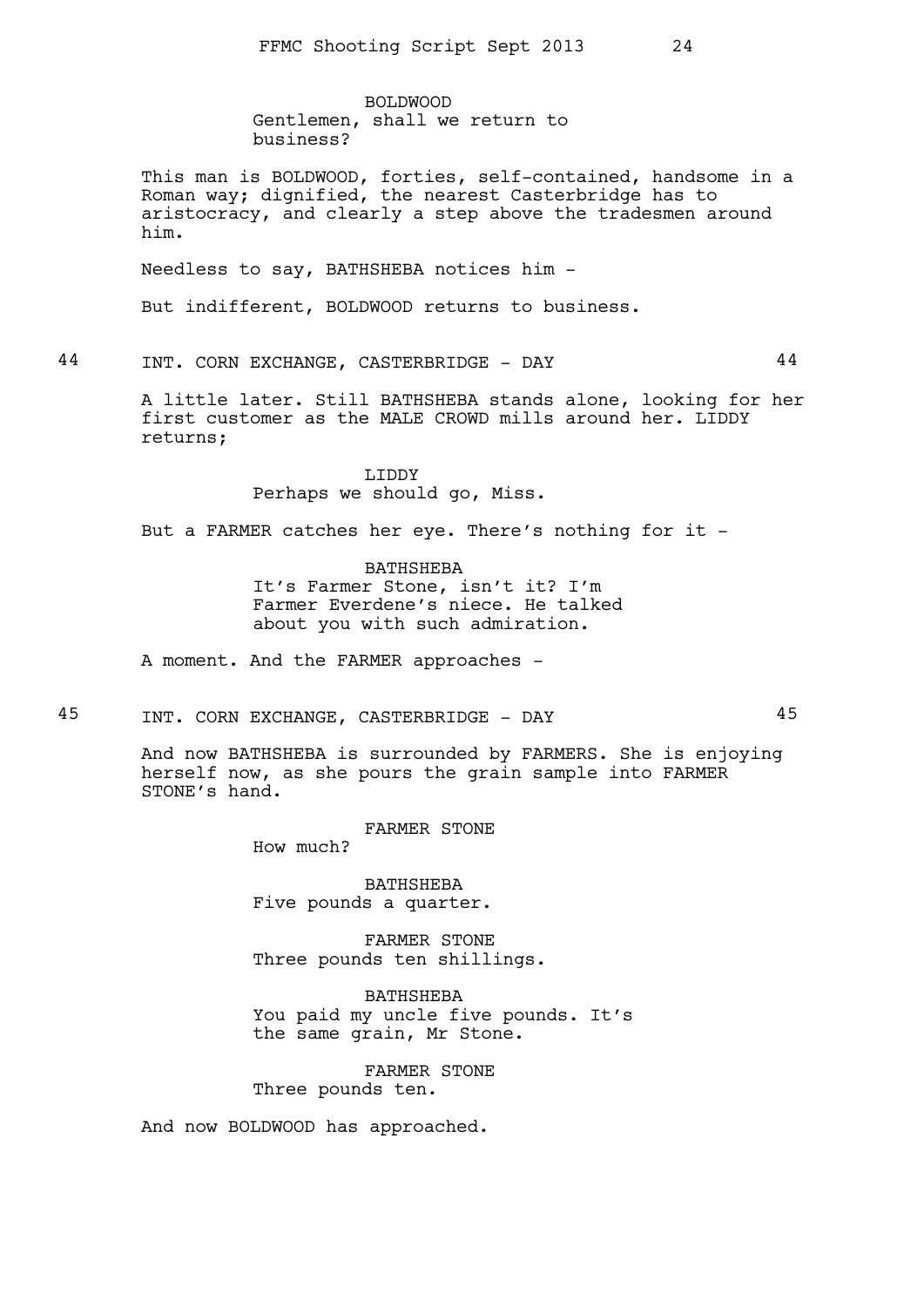BATHSHEBA How about you, sir? You'll pay me five pounds?

He tips his hat and walks away. BATHSHEBA watches him.

FARMER STONE Very well. Four pounds -

BATHSHEBA - and ten shillings.

FARMER STONE Four pounds five.

BATHSHEBA Perhaps I should move on...

FARMER STONE Very well. Four and ten.

A handshake, the audience enjoying the show, almost as much as BATHSHEBA is enjoying the success.

Her eyes seek out BOLDWOOD, but he is already on to more important matters.

MUSIC UP: The wheezing of a church organ, the sound of the choir.

46 INT. CHURCH, WEATHERBURY - DAY 46

BATHSHEBA and LIDDY are in their Sunday best, taking their seats in the congregation.

> BATHSHEBA It was as bad as being married. Eyes everywhere!

LIDDY Men! They do like to stare at us.

BATHSHEBA There was only one man who had the good sense to pay no attention to me -

47 INT. CHURCH, WEATHERBURY - DAY 47

A hymn. BOLDWOOD sings in a strong dignified baritone. But despite BATHSHEBA's glances, he remains maddeningly indifferent.

Elsewhere, GABRIEL sits in the gallery with the MALE WORKERS, attracting admiring glances from the WOMEN opposite. He observes BATHSHEBA, observing BOLDWOOD.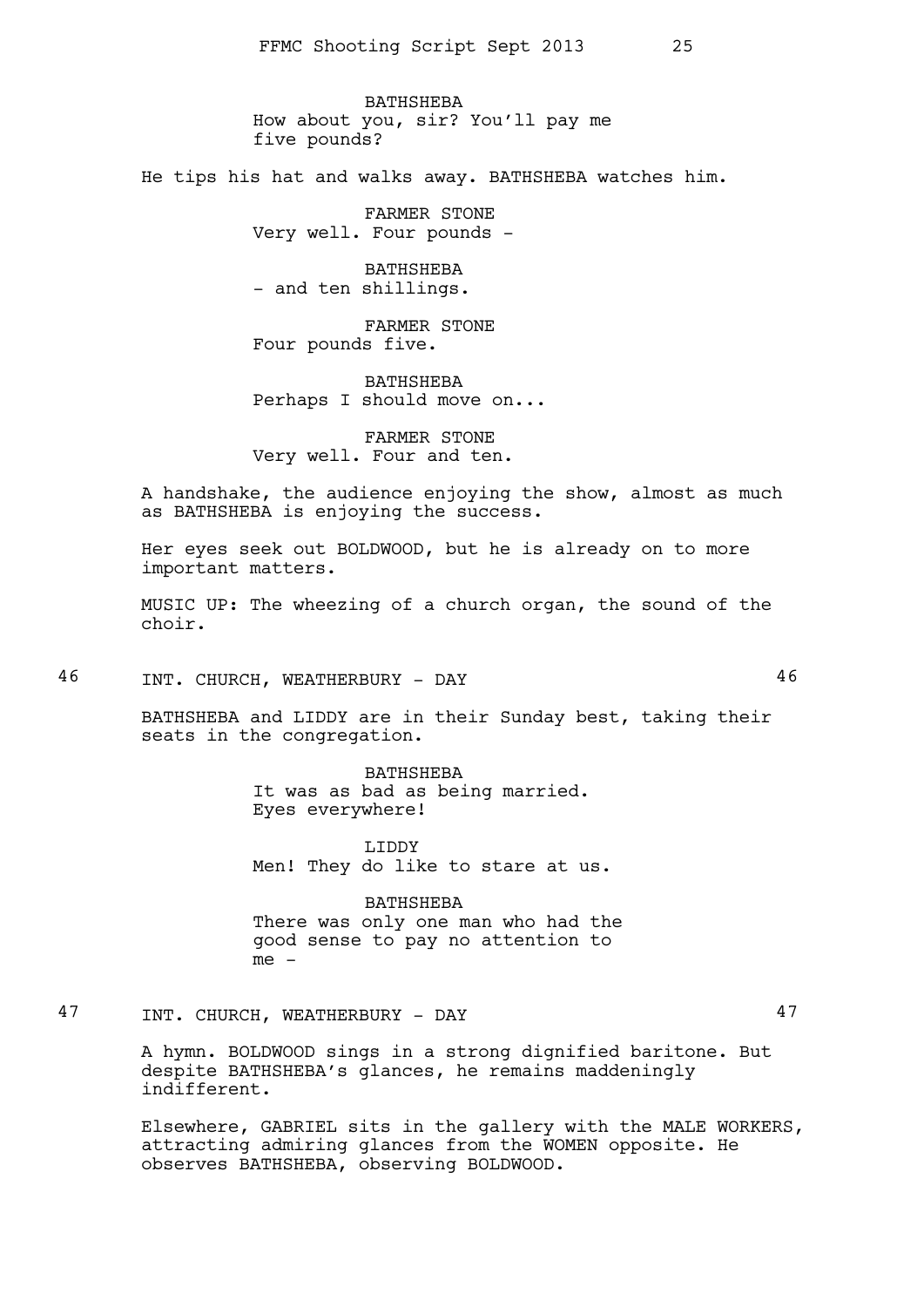#### LIDDY

Rich, handsome, it sends the local girls mad. The Taylor sisters worked at him for two years. Jane Perkins spent twenty pounds in new clothes and might as well have thrown it out the window. It's said when he was young his sweetheart jilted him...

BATHSHEBA People always say that. Women don't jilt men. Men jilt us.

LIDDY Did someone jilt you, miss?

And there's GABRIEL, talking with the other MEN.

BATHSHEBA Me? Certainly not. A man did ask to marry me once, some time ago.

LIDDY And you wouldn't have him?

BATHSHEBA I thought he wasn't good enough for me.

LIDDY

What a luxury, to have a choice. 'Kiss my foot sir, my face is for mouths of consequence'.

BATHSHEBA It wasn't like that at all.

LIDDY Why? Did you love him?

BATHSHEBA doesn't answer.

48 EXT. FIELDS, EVERDENE FARM - DAY 48

Early February morning, and BATHSHEBA is the first in the fields as promised, a shotgun slung across her back, a pair of pheasants hanging by her side.

BATHSHEBA watches and waits, and is about to fire when -

She hears a noise behind her, and turns. MR BOLDWOOD is there on horseback. He rides on.

> BATHSHEBA Mr Boldwood!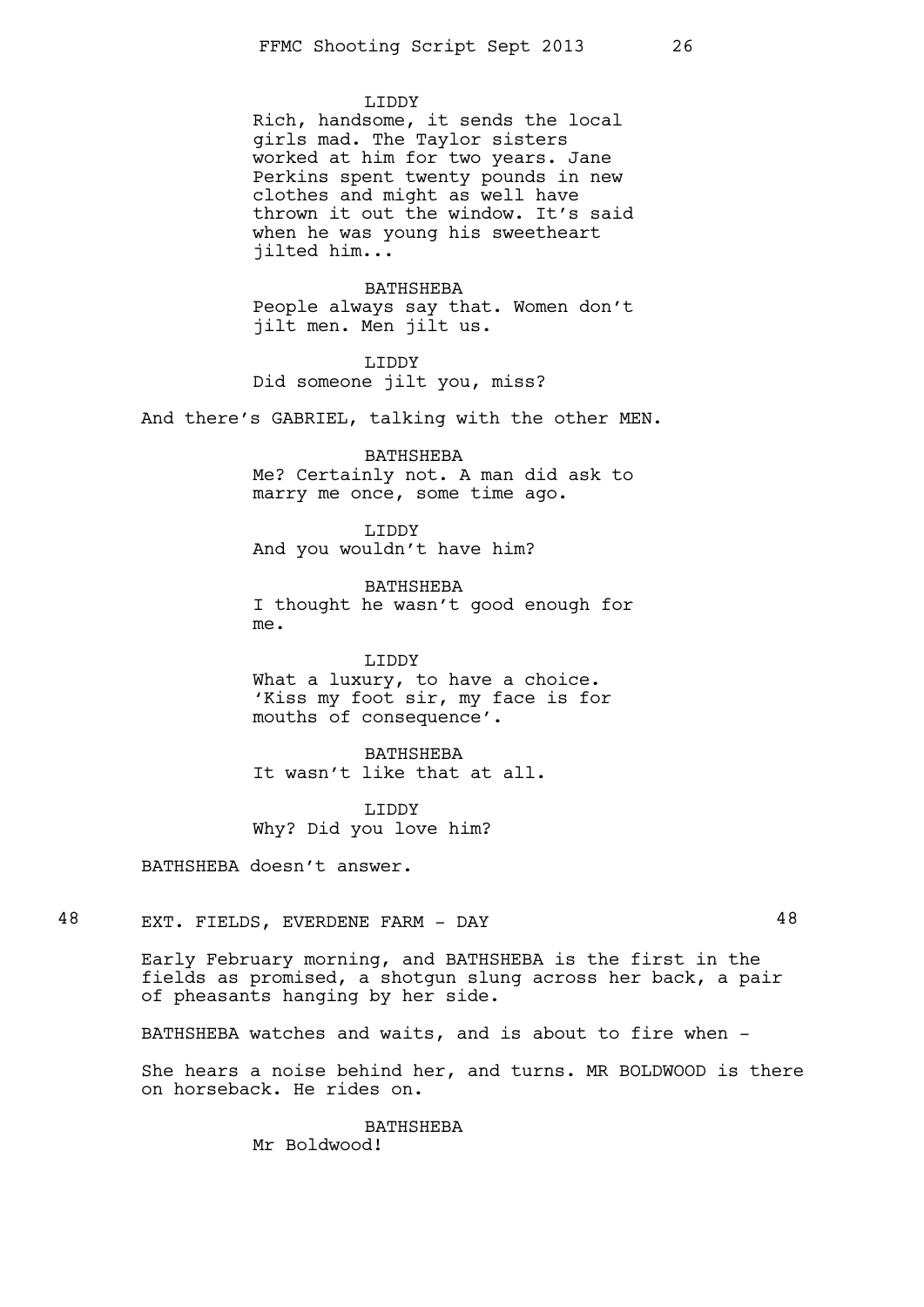BOLDWOOD Don't shoot me, please.

BATHSHEBA I had no intention of shooting you. (nothing) It's Miss Everdene! Your neighbour. Farmer Everdene's niece? I'm managing the farm alone now, perhaps you'd heard.

BOLDWOOD Yes, I'm sure you'll do very well. In the circumstances. (BATHSHEBA bridles) Well. As you say, we are neighbours. Good hunting, Miss Everdene.

And that's it. BATHSHEBA watches him go.

49 INT. STUDY, EVERDENE FARM - DAY 49

Surrounded by books, papers, dusty boxes, BATHSHEBA and LIDDY are sorting through Farmer Everdene's old belongings.

> LIDDY Listen to this. 'The Rose is red, The Violet blue, Carnations sweet...'

BATHSHEBA What are you doing, Liddy?

LIDDY

It's a valentine. I was going to send it to Joseph Poorgrass, just to see the look of panic on his face.

A gawdy, sentimental confection of paper and lace.

BATHSHEBA Poor boy. A little far-fetched, isn't it?

LIDDY Either him or Mr Oak -

BATHSHEBA (abruptly) No. Certainly not Mr Oak.

LIDDY I know! Let's send it to high and mighty Mr Boldwood! Ignoring you like that..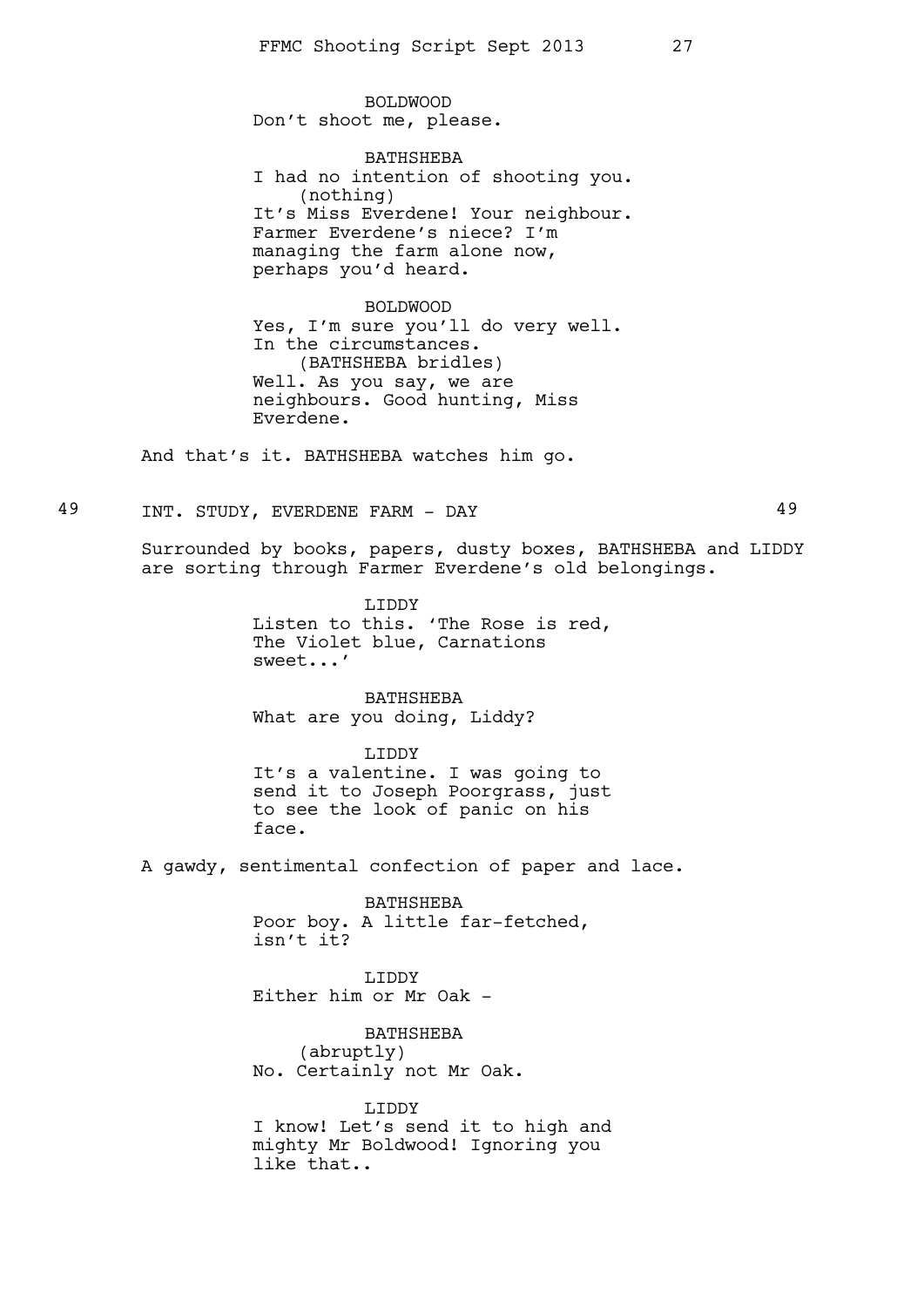BATHSHEBA Yes! LIDDY Or perhaps not. BATHSHEBA No, we must! LIDDY We mustn't! BATHSHEBA Why not? LIDDY Because he won't see the humour - BATHSHEBA I'm sure he will. Or perhaps he won't, perhaps it is too much. LIDDY Perhaps it is. (But it's too much fun to miss) Unless we toss for it. From the debris, she finds a book. BATHSHEBA Open Boldwood, closed - LIDDY Joseph Poorgrass. BATHSHEBA Closed - Joseph, open - Boldwood. LIDDY Are we ready? BATHSHEBA

Quickly, before I change my mind!

And she tosses the book high into the air. It lands. Open.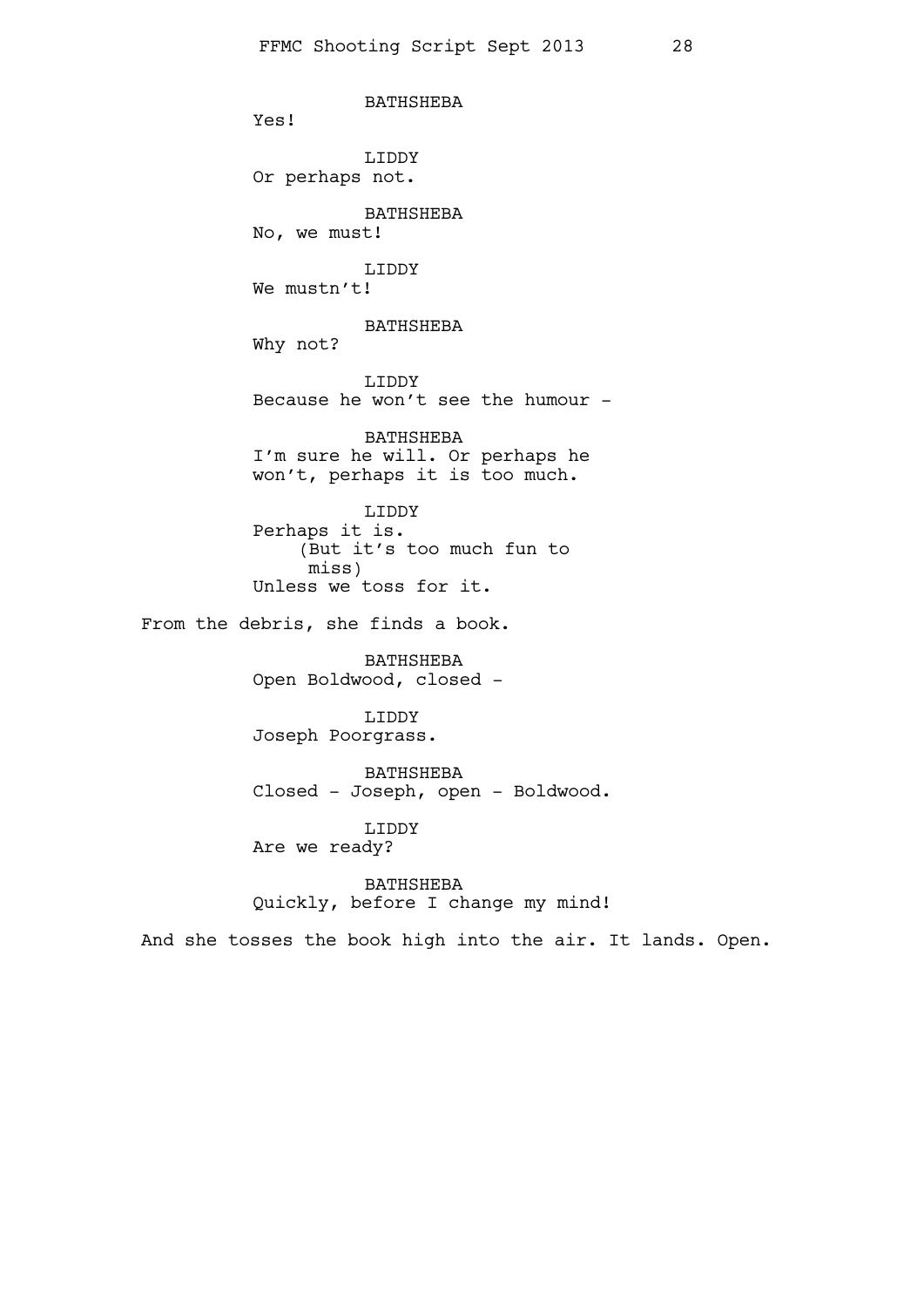# 50 INT. DINING ROOM, BOLDWOOD'S MANSION - DAY 50

THE VALENTINE. It lies in its envelope on the large dining table in Boldwood's large, comfortable house.

BOLDWOOD raises his tea to his lips, and glances casually at the envelope. He turns it over.

Facing him is the wax seal. Imprinted in the red wax the words -

'Marry Me'

Carefully, he places the tea-cup down. He checks the address yes, no mistake there.

With forensic care, he takes a knife and carefully prises open the envelope so as not to break the seal, then pulls out the card; the gaudy confection of lace and cupids. An entirely foreign object, he holds it with his finger tips.

He opens it, and a perfectly ordered world is knocked out of shape.

51 INT. ALL SAINT'S CHURCH, CASTERBRIDGE - DAY 51

A service is just ending and as the PARISHIONERS disperse, TROY walks towards the PRIEST, splendid in full uniform, nerves concealed behind his swagger.

> **TROY** Sergeant Troy, for half-past eleven.

PRIEST Yes, Sergeant Troy and -

**TROY** Miss Fanny Robbin. We're getting married.

52 INT. ALL SAINT'S CHURCH, CASTERBRIDGE - DAY 52

Later. TROY, stands erect at the altar, impassive. The sound of a door behind him. He doesn't turn, but smiles in anticipation of the sight of his bride...

But it's only SERGEANT DOGGETT, his best man.

DOGGETT Sorry I'm late, old boy. Not long now.

A few PARISHIONERS have remained to spectate.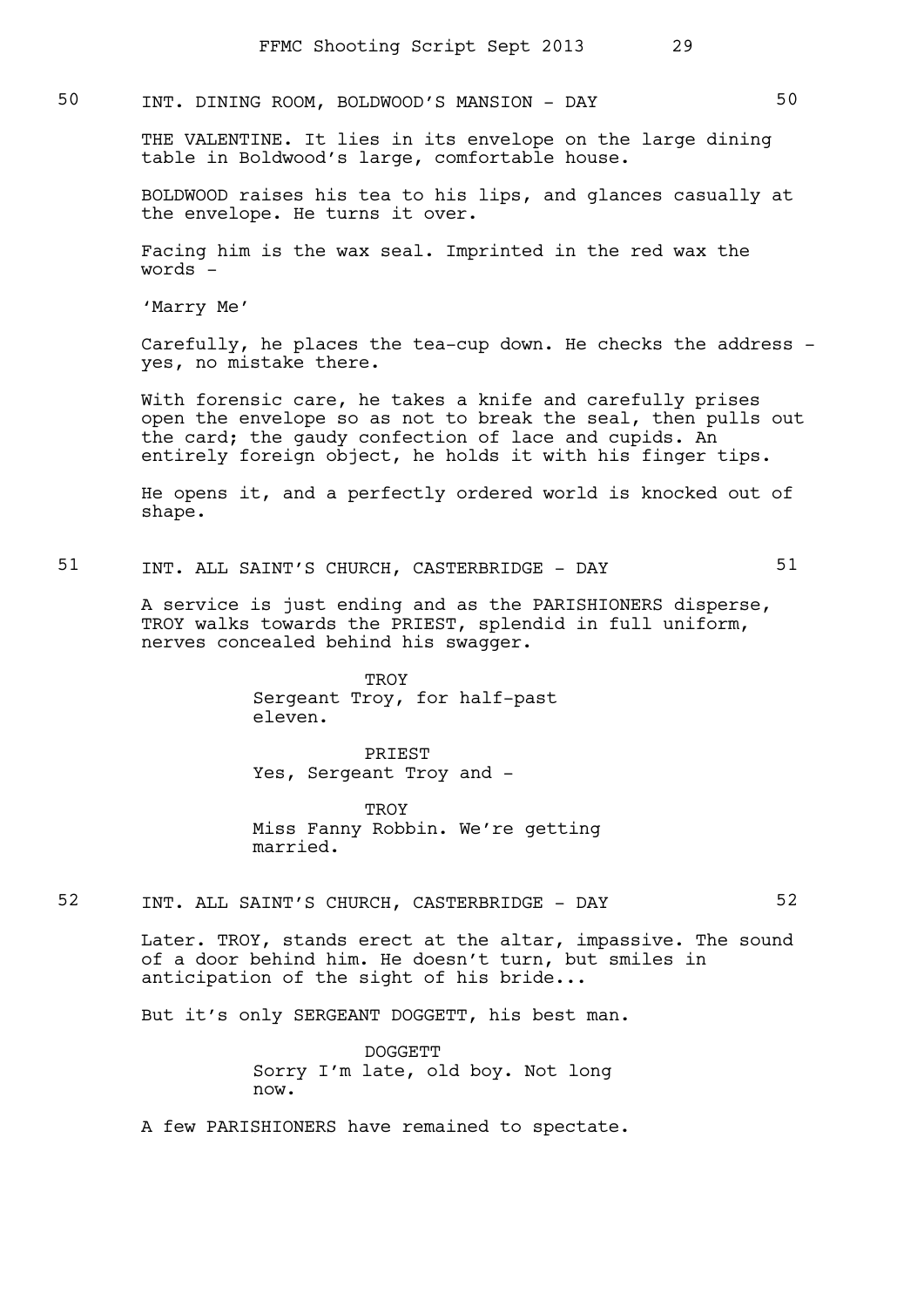PARISHIONER ONE (whispers) Where is she?

TROY doesn't move.

53 EXT. STREET/CHURCH, CASTERBRIDGE - DAY 53

And sure enough, here comes FANNY ROBBIN hurrying along. She looks beautiful, a simple bunch of flowers grasped in her hand.

54 INT. ALL SAINT'S CHURCH, CASTERBRIDGE - DAY 54

The PRIEST has now taken a seat. TROY's composure remains intact.

55 EXT. STREET/CHURCH, CASTERBRIDGE - DAY 55

ALL SOUL's CHURCH is up ahead. FANNY pauses for a moment, takes a deep breath, composes herself, suppresses her joy. And enters.

A GROOM stands at the altar. A BRIDE too. Consternation as the small CONGREGATION turn and see FANNY in her wedding dress.

Confusion.

56 INT. ALL SAINT'S CHURCH, CASTERBRIDGE - DAY 56

Meanwhile TROY still waits. Discomfort now. The OLD LADIES whispering. There is some laughter, but TROY's features remain fixed.

The church bells start to chime. DOGGETT places his hand on TROY's shoulder.

> DOGGETT Don't think she's coming, old boy.

A moment. Then with a snap of his heels TROY turns and marches back down the aisle with as much dignity as he can muster.

As he passes, the OLD LADIES smile sympathetically. 'Poor lamb!' Enraging! Humiliating.

57 EXT. ALL SAINT'S CHURCH, CASTERBRIDGE - DAY 57

FANNY hurtles across the square just in time to see a stern TROY marching away from the church.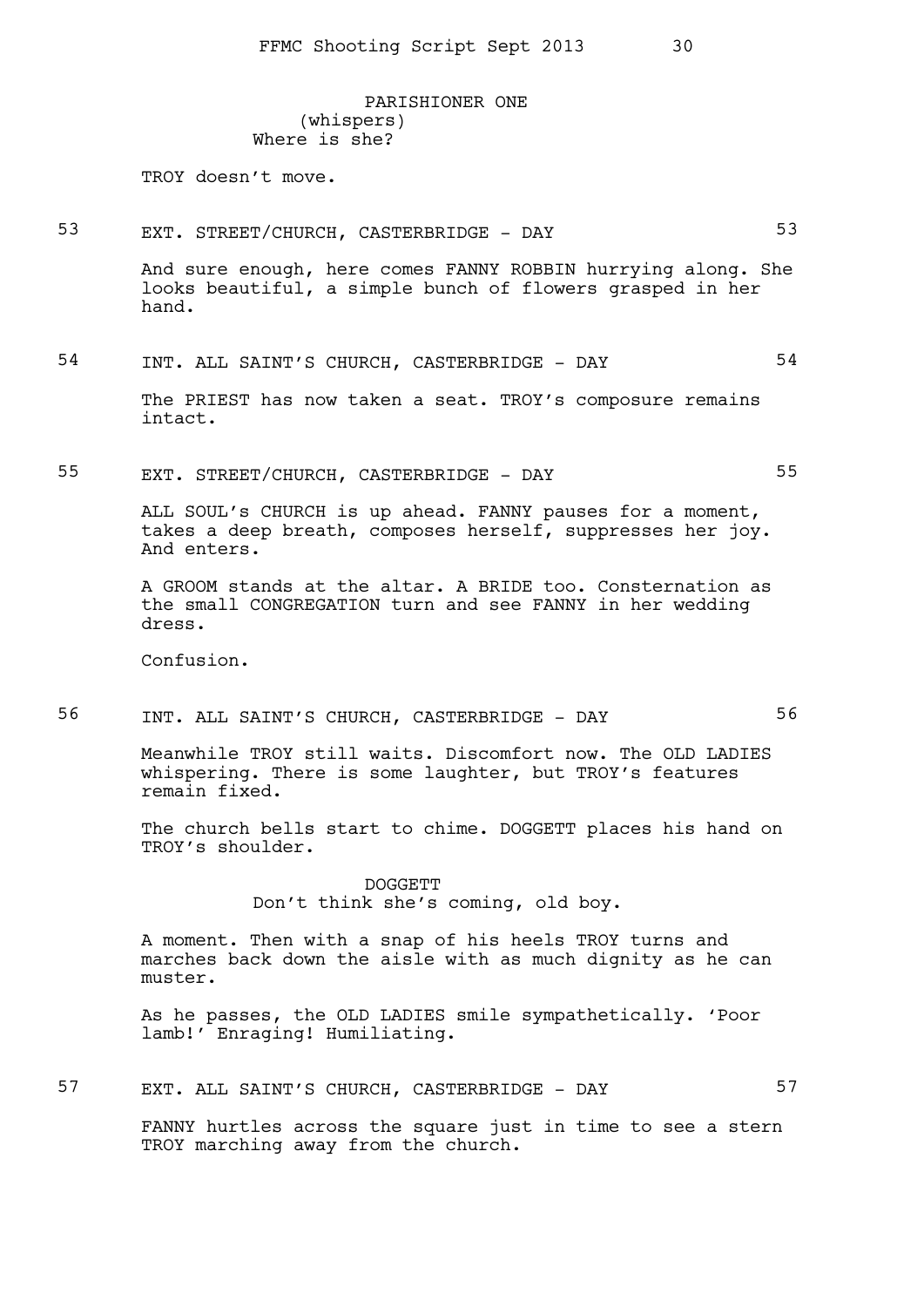FANNY Frank! Oh, Frank! Wait!

TROY doesn't break stride as FANNY tries to make light of it.

FANNY (CONT'D) There's been a mistake! I thought you told me All Soul's not All Saint's! I went to the wrong church! I thought you'd jilted me, Frank! (No smile) I don't blame you, but I'm sure you did say...or perhaps it was my mistake after all. Still, we're here now! Smile, Frank, please? (He doesn't speak.) Tomorrow then! We'll get married tomorrow, just the same?

And TROY stops and turns on her. With barely concealed rage-

**TROY** Do you think I'll be humiliated a second time?

FANNY It was a mistake, Frank.

**TROY** (striding on) It was.

#### FANNY

You will marry me though, won't you, Frank? You promised, and you know I love you. Don't walk away. I have nowhere else to go. Tell me, I beg you, when? When?

People are watching now, she's struggling to maintain her pride despite growing panic. She takes TROY's arm, he shakes her off.

There's a final look from TROY before he turns and walks away, leaving FANNY, heartbroken, standing in the street in her wedding dress.

58 INT. DINING ROOM, BOLDWOOD'S MANSION - DAY 58

'Marry Me'. The words in red wax on the envelope, which now sits on BOLDWOOD's mantelpiece. BOLDWOOD takes his breakfast, as before, but now his eye returns to the envelope.

The BUTLER arrives, bearing the post. BOLDWOOD sorts through it eagerly, stops -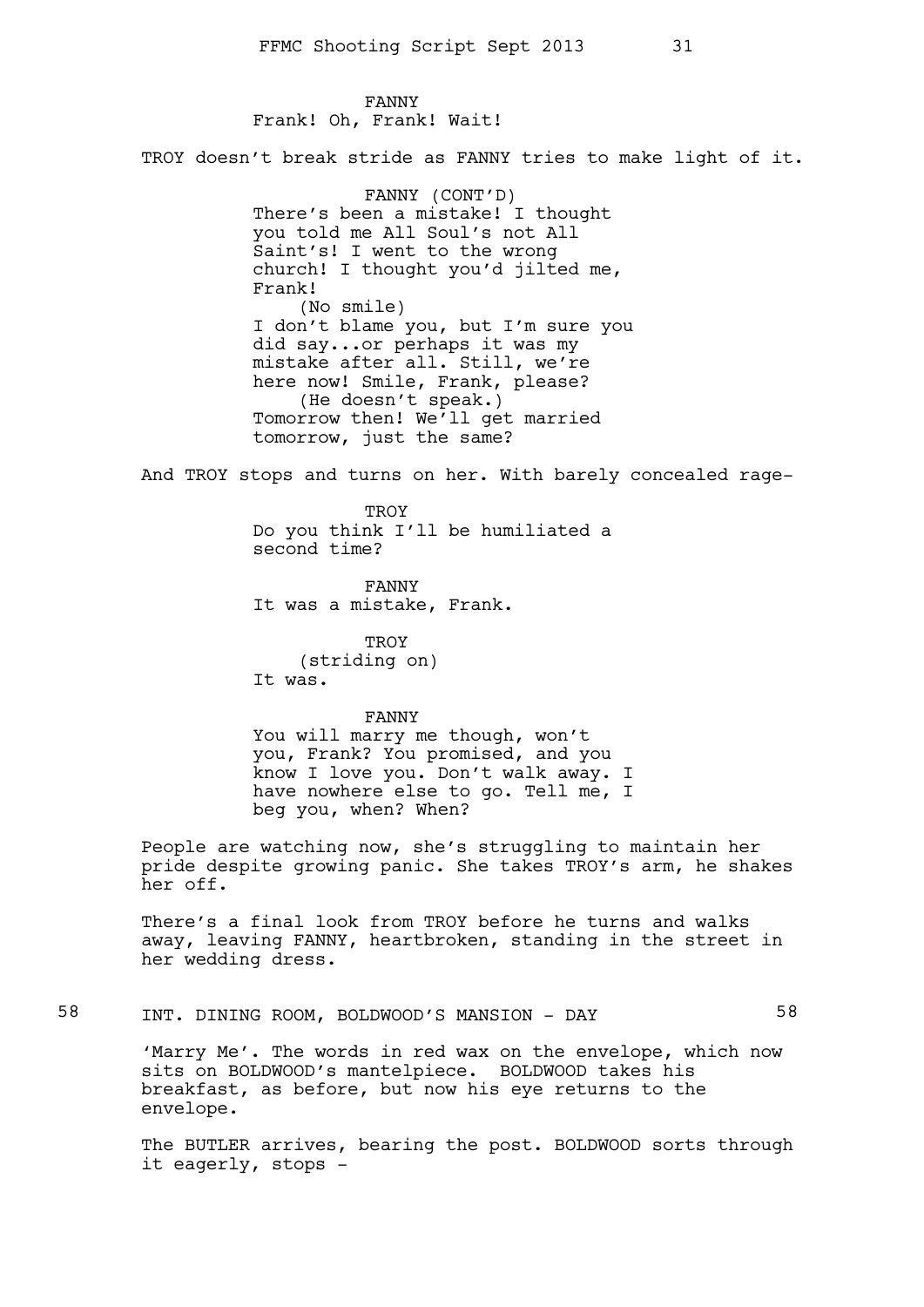He crosses to the window. In the Everdene fields beyond, GABRIEL.

59 EXT. FIELDS, EVERDENE FARM - DAY 59

GABRIEL is stacking logs with the help of little TEDDY COGGAN. BOLDWOOD strides purposefully across fields towards him.

### BOLDWOOD

Mr Oak!

A little LATER. BOLDWOOD now helping GABRIEL with his work.

BOLDWOOD (CONT'D) A letter came to me by mistake. 'The new shepherd, Weatherbury' I can only assume it's for you.

GABRIEL opens the letter. The COIN, returned from Fanny as promised. A simple note. 'Thank You For Your Kindness'

BOLDWOOD, meanwhile, produces his pocket book, containing the letter. With forced casualness -

> BOLDWOOD (CONT'D) On a separate matter, between ourselves, I wonder, do you know whose handwriting this is? (He shows him the envelope) It's just a foolish thing -

GABRIEL There was no name?

BOLDWOOD No, I believe that is where the fun lies. Do you recognise it?

He does. And with recognition, he understands BATHSHEBA's intentions too. Her perceived ambition. It all makes terrible sense.

### GABRIEL Miss Everdene's.

60 INT. CORN EXCHANGE, CASTERBRIDGE - DAY 60

For the first time he notices the curve of her neck, the colour of her lips, the shape of her ear. To FARMER STONE;

Deaf to the noise around him, BOLDWOOD watches BATHSHEBA.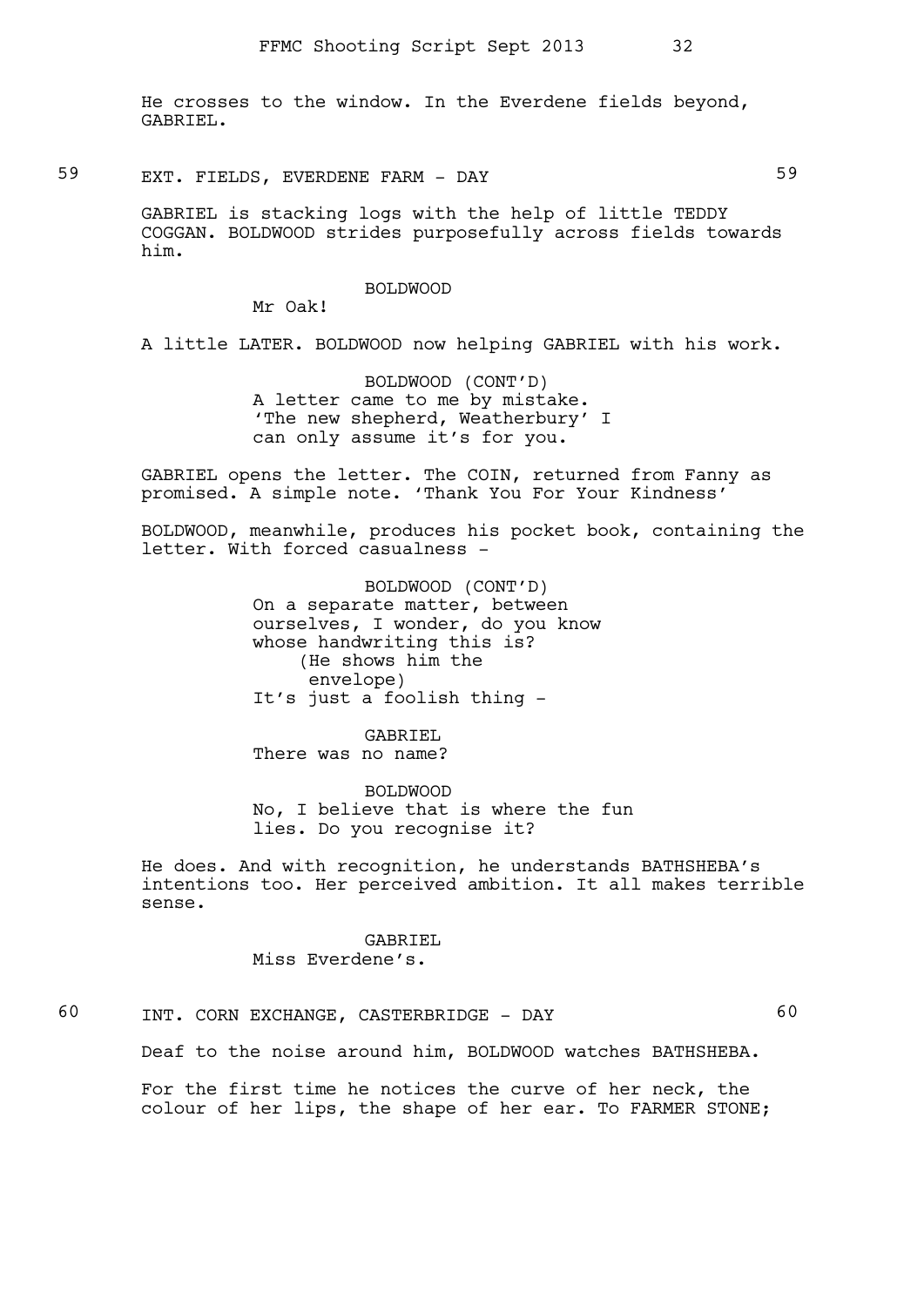BOLDWOOD Is Miss Everdene considered attractive?

FARMER STONE (has he gone mad?) Very much indeed.

FARMERS surround her, as she smiles, banters, negotiates with a HANDSOME YOUNG MAN, all watched from BOLDWOOD's P.O.V. Another new experience - jealousy.

Suddenly she looks across, and catches his eye. Hurriedly he looks away.

This is all new. For the first time in his life, his heart has begun to move within him.

60A INT. BOLDWOOD'S MANSION - NIGHT 60A

And so he sits. Insomniac. All peace of mind lost.

61 EXT. YARD - DAY 61

End of May and the time comes for sheep-washing. To this end, a series of fences have been set up, obliging the sheep to enter a deep stonework pool.

Up to their chests in chill water, stand GABRIEL and his assistant shepherd JAN. They must hold the panicked sheep under water then hoist them on to dry land.

BATHSHEBA and LIDDY arrive.

LIDDY Careful you don't get wet, Mr Oak!

GABRIEL Perhaps you'd care to lend a hand?

The MEN laugh.

BATHSHEBA You don't think I could? Very well.

And BATHSHEBA strides towards the water and, without hesitation, steps right in.

She is able and strong, smiling at the applause of the laughter of the others then getting on with the work.

For one moment, in the muddy water, we see the shapes of BATHSHEBA and GABRIEL's hands meeting for a moment.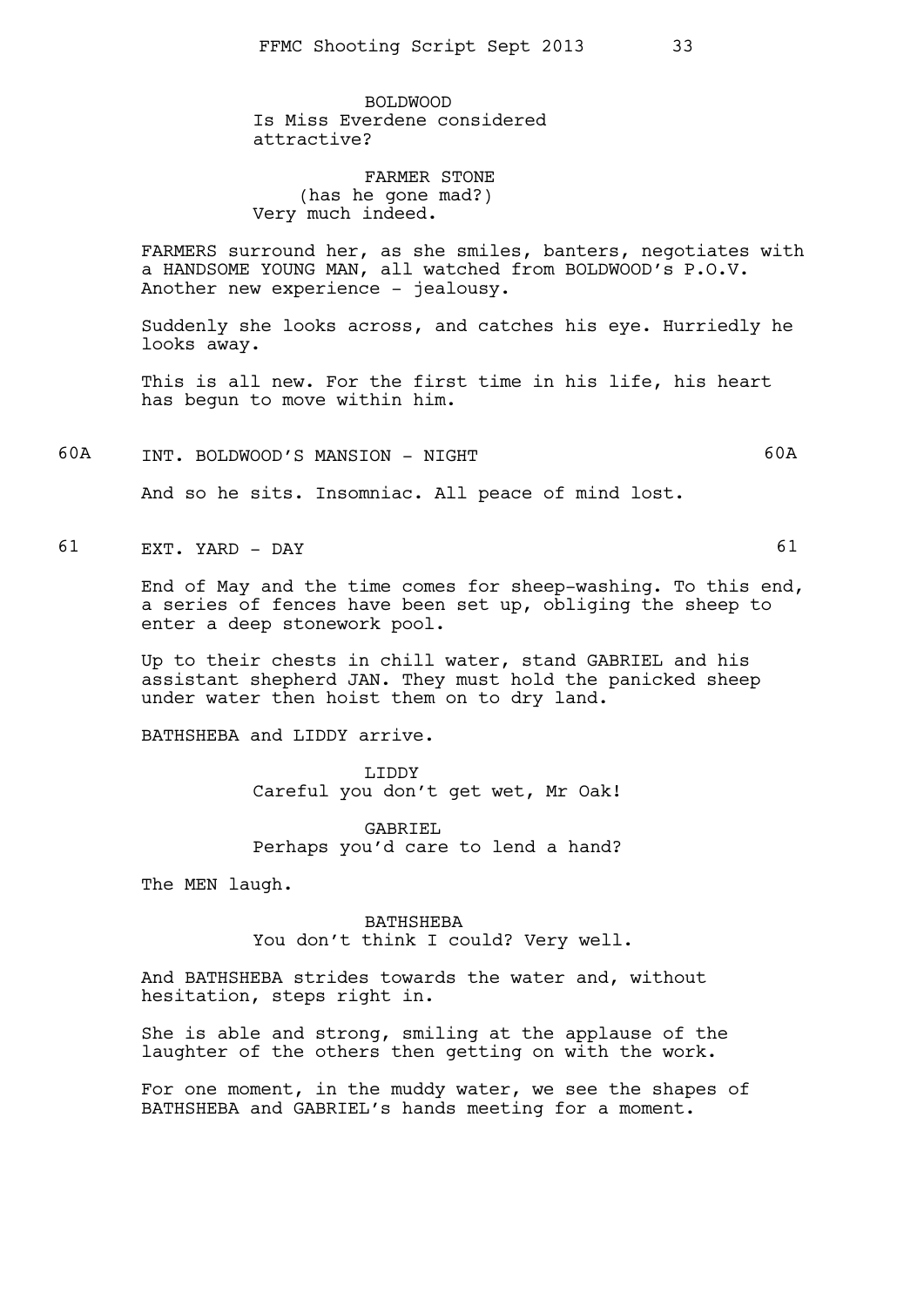# 62 EXT. YARD - DAY 62

BOLDWOOD, in his Sunday best, hears the shouts and splashes of the sheep-dipping, and approaches. Then stops.

The most extraordinary sight. BATHSHEBA up to her waist in the water, manoeuvring the sheep through the water.

LIDDY approaches him quickly and he speaks to her for a moment, passing on a message.

> LIDDY Mister Boldwood wondered if he might have a word.

BATHSHEBA Mr Boldwood, of course, perhaps later? I'll need to -

BOLDWOOD nods and leaves. BATHSHEBA hauls herself out of the water. The MEN exchange meaningful glances.

### GABRIEL

Back to work.

They do so. But GABRIEL can't help but watch BATHSHEBA.

63 EXT/INT. TERRACE/GREAT HALL, BOLDWOOD'S MANSION - DAY 63

The house is beautiful. BATHSHEBA and BOLDWOOD stand on the terrace, somewhat self-conscious.

> BOLDWOOD One-thousand acres, a mix of arable and livestock. An orchard. A glasshouse. I have some interesting pigs. (BATHSHEBA laughs. BOLDWOOD too) Some other time perhaps.

BATHSHEBA and BOLDWOOD walk through the fine hall, BOLDWOOD watching her, noting how she fits in here. This seems right.

> BATHSHEBA You have a very beautiful house. (no reply from BOLDWOOD) Mr Boldwood?

### BOLDWOOD

Forgive me, perhaps I should...I'll speak plainly. I have felt lately, more and more, that my present way of living is bad, in every respect bad. But we all change, and my change in this matter came with seeing you.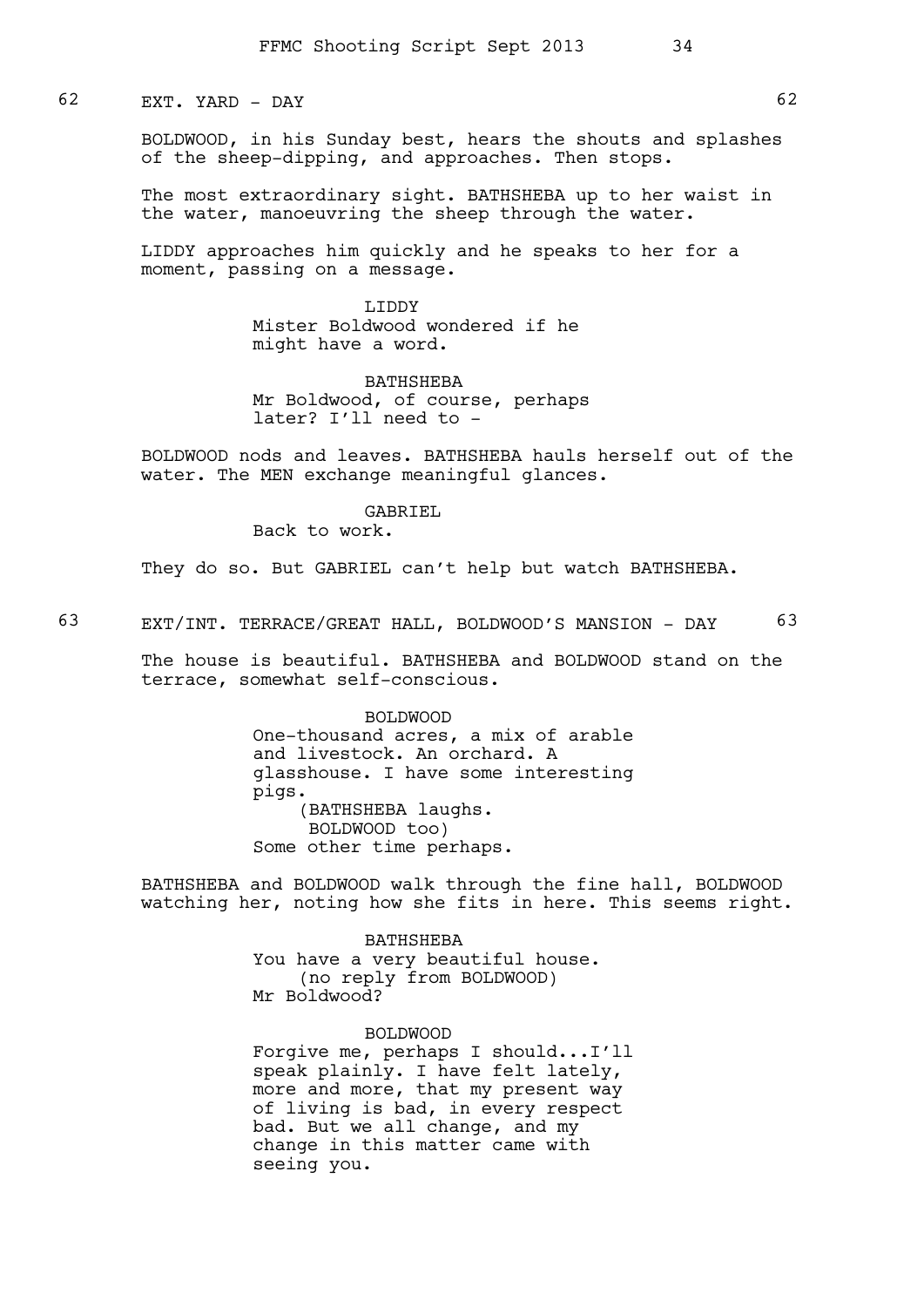And BATHSHEBA knows what must come next.

BOLDWOOD (CONT'D) Miss Everdene, I want, very much, more than anything, to have you as my wife. (grasping her hand - )

Miss Everdene - marry me!

### BATHSHEBA

I feel, Mr Boldwood, though I respect you very much, I do not feel - what would justify me to in accepting your offer.

BOLDWOOD looks as if he has been struck.

## BOLDWOOD

I see. I have known disappointments in the past, and I wouldn't have asked in this instance if I hadn't been led to believe - (he fumbles in his pocket, the ENVELOPE) Unless...unless I'm mistaken -

BATHSHEBA The valentine. No, you're not mistaken, but I should never have sent it. Forgive me, it was thoughtless to disturb your peace of mind -

BOLDWOOD 'Thoughtless'?

BATHSHEBA Impetuous, frivolous -

BOLDWOOD So - you meant it as a *joke*?

BATHSHEBA No! Not a *joke,* not exactly -

#### BOLDWOOD

Then a premonition perhaps? Of future feelings?

#### BATHSHEBA

I haven't fallen in love with you. Certainly I may say that. I like and respect you very much but you're too...dignified for me.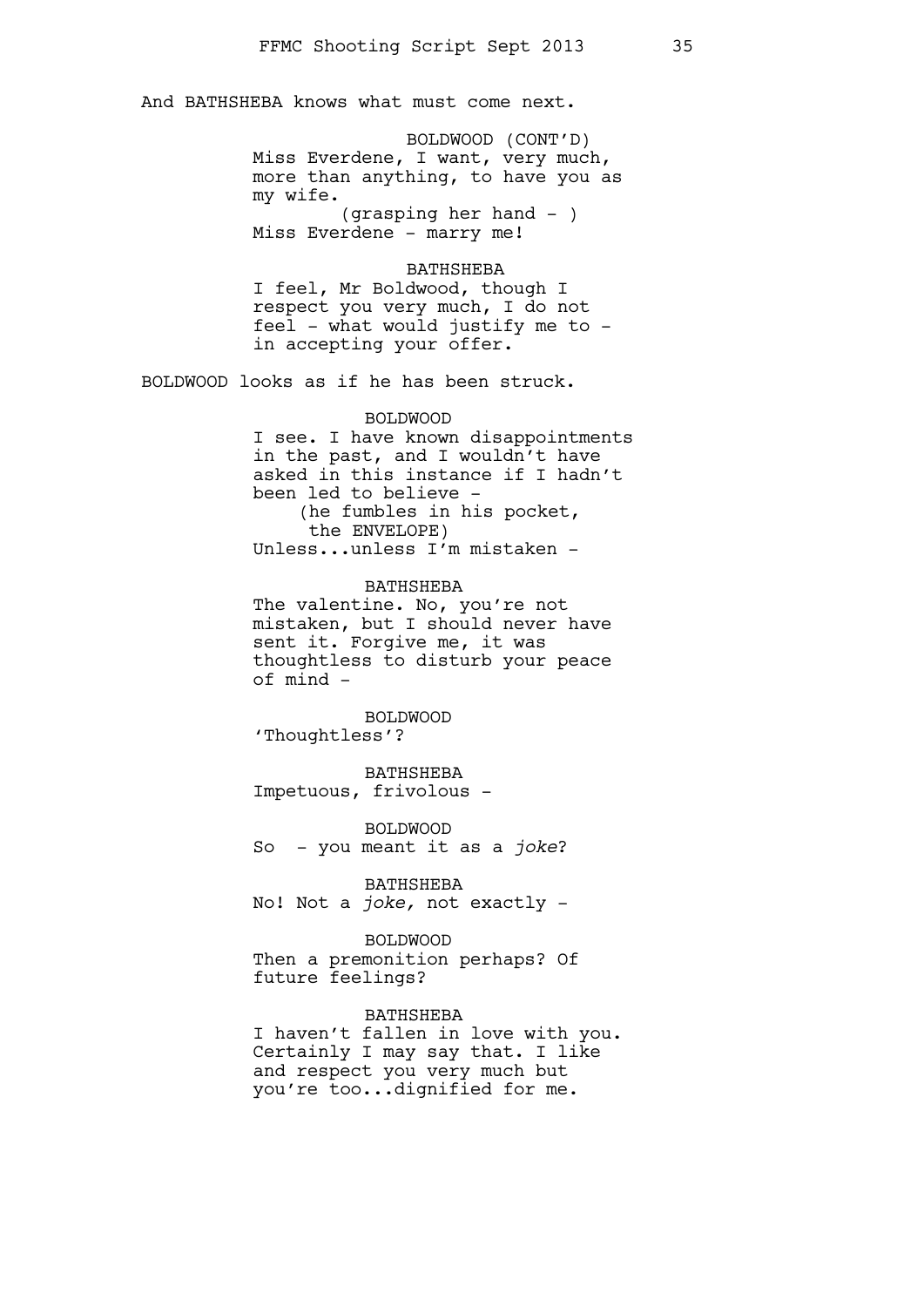BOLDWOOD *Too* dignified? I see. Perhaps you think I'm too old, but I'll take more care of you than anyone your own age -

BATHSHEBA - I'm sure you would -

#### BOLDWOOD

I'll protect you, and care for you, you shall have no worries, your farm shall be looked after by a man, you shall never have to so much as look out of doors at harvest time. (BATHSHEBA shakes her head) You shall have dresses, a gig, a piano - (- and smiles, despite herself) I amuse you?

#### BATHSHEBA

No, it's only...I have my own piano, and my own farm and I have no need for a husband. (BOLDWOOD doesn't know what to say) I think I'd like to return home. My hat, please...

BOLDWOOD Yes, yes of course. I'll...I'll get someone to drive you. Your hat.

But he's in something of a daze, knocked sideways by this disappointment. BATHSHEBA sees this, and takes pity.

> BATHSHEBA Mr Boldwood. I have made you miserable. It was very wicked of me -

And in her apology he sees his chance.

BOLDWOOD Will you reconsider?

She takes him in. Handsome, dignified. Would it be so bad?

BOLDWOOD (CONT'D) Can I hope for a change of heart?

BATHSHEBA Don't hope. Let me think.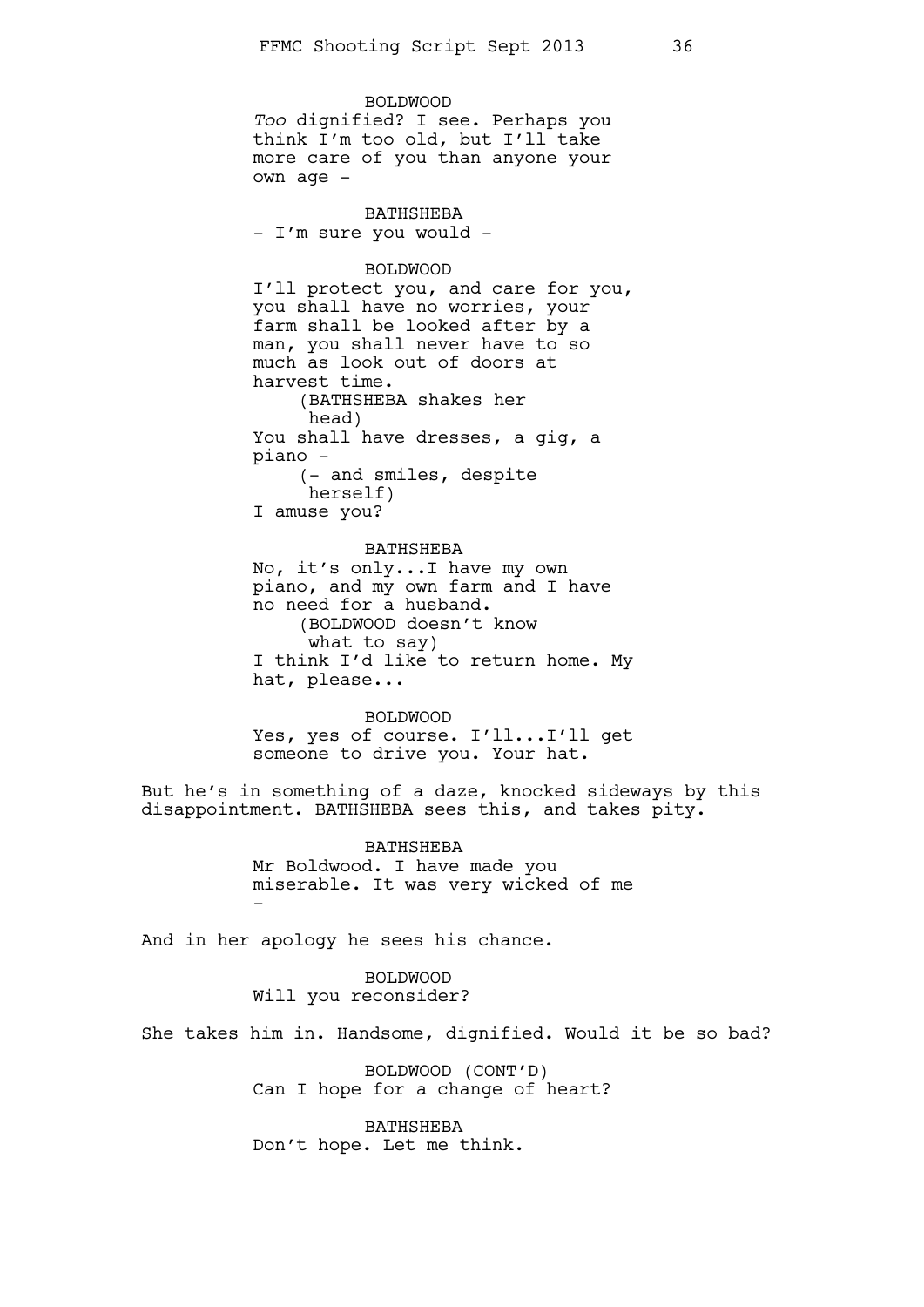BOLDWOOD Yes. Yes, I'll give you time. (He smiles, gives her the hat) I will wait.

64 INT. WORKSHOP, EVERDENE FARM - DUSK 64

GABRIEL works alone by lamplight, sharpening blades on a pedal-driven grindstone in anticipation of the impending shearing. Sparks illuminate GABRIEL's face.

## BATHSHEBA

You're working late, Mr Oak.

GABRIEL We'll need sharp blades for the shearing.

His manner is subdued. There's something on his mind. So -

# BATHSHEBA

Will you teach me?

GABRIEL gives up his seat at the grindstone. BATHSHEBA sits down, and GABRIEL sets the wheel in motion.

### GABRIEL

Here - (he sits behind, arms wrapped around her) Incline the edge so. That's right. Like that.

His hands cover hers. The wheel spins. Too casually -

BATHSHEBA I wanted to ask, did the men say anything today, about Mr Boldwood?

GABRIEL Yes they did.

BATHSHEBA What did they say?

GABRIEL That you'd be married before the end of the year.

BATHSHEBA I see. Well I'd like you to contradict it, to the men.

And any warmth there might have been instantly disappears. The wheel spins, then GABRIEL speaks -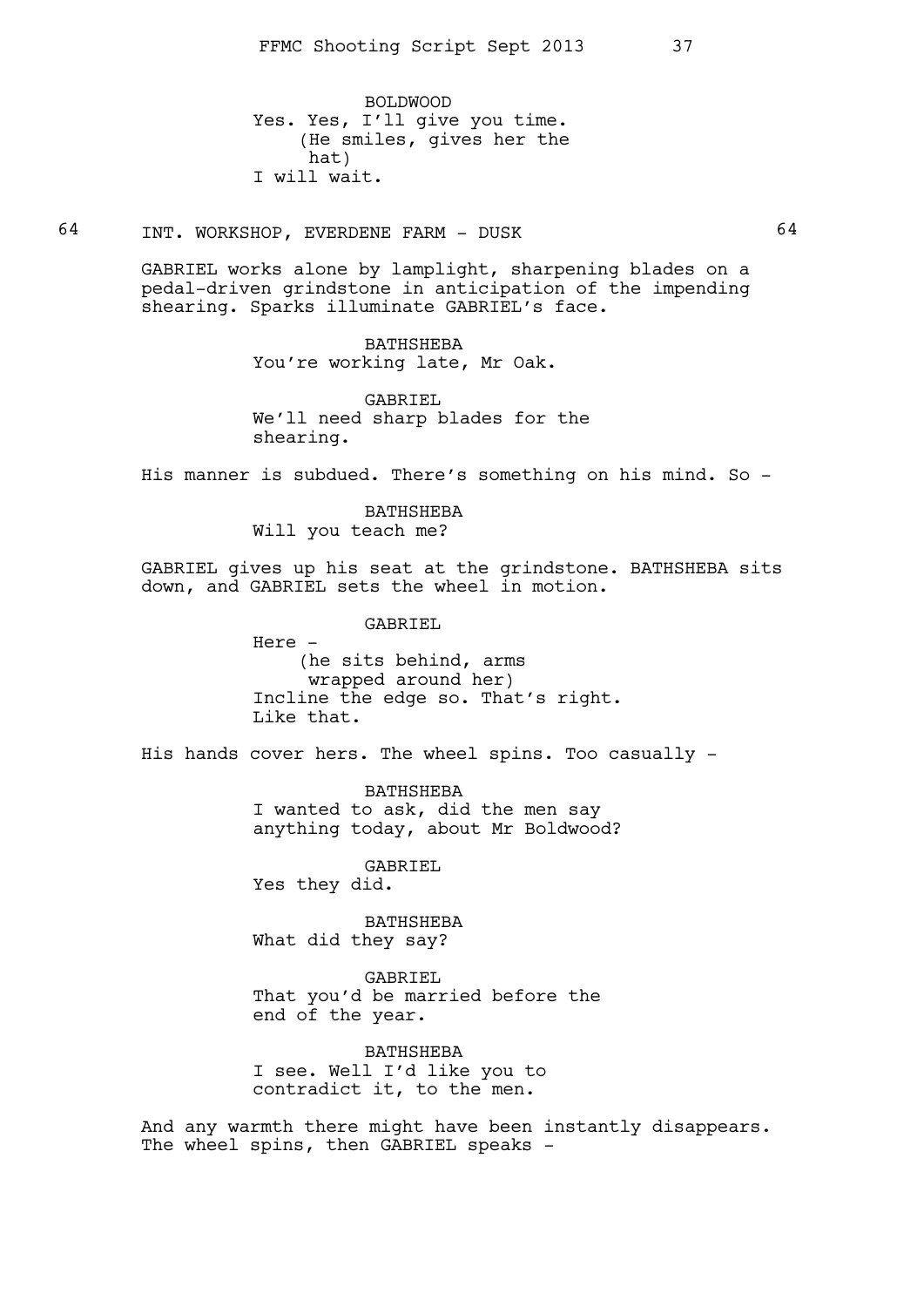GABRIEL Well, Bathsheba -

**BATHSHEBA** 'Miss Everdene' please -

#### GABRIEL

- if Mr Boldwood did really speak of marriage then I'm not going to tell stories just to please you.

#### BATHSHEBA

I said that I wanted you just to mention that it was not true that I was going to marry him.

#### GABRIEL

I can say that if you wish. I could also give an opinion of what you've done.

BATHSHEBA

I dare say, but I do not want your opinion, Mr Oak!

GABRIEL

I suppose not.

A beat.

#### BATHSHEBA

Well, what is your opinion?

### GABRIEL

That you are greatly to blame for playing pranks on a man like Mr Boldwood. Your actions were unworthy of you.

### BATHSHEBA

Unworthy! May I ask where my unworthiness lies? In rejecting you perhaps?

GABRIEL I've long given up thinking of that.

BATHSHEBA Or wishing it?

GABRIEL Or wishing it either. (Does he mean it? Has he moved on? This blow hits too. With great dignity) But I will say this; (MORE)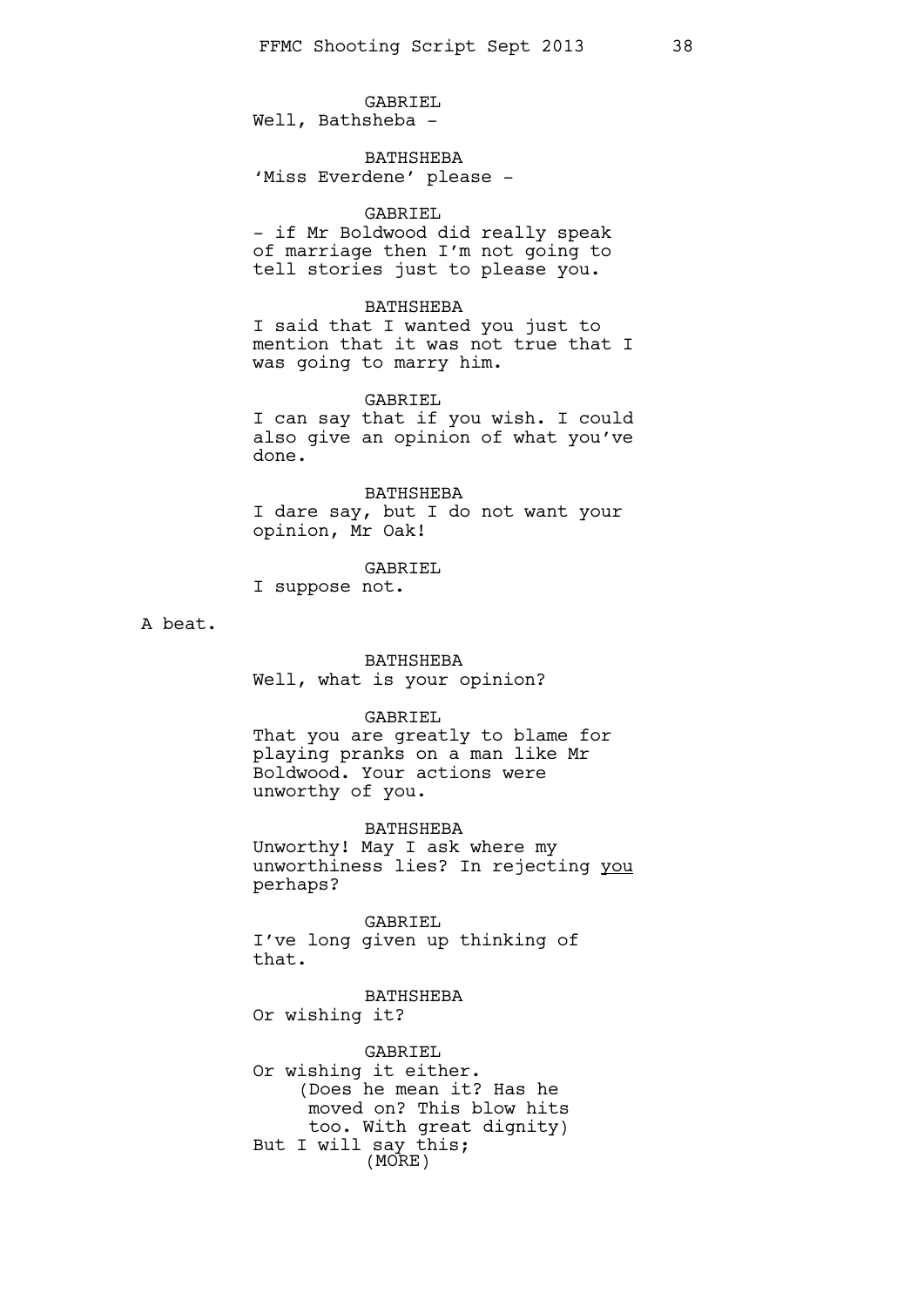Leading on a man you don't care for is beneath you. GABRIEL (CONT'D)

And with this parting shot he turns and walks away.

BATHSHEBA I cannot allow an employee to criticise my private conduct. You will please leave the farm at the end of the week!

GABRIEL (calmly) I'd prefer to go at once.

BATHSHEBA Then go! I never want to see your face again!

A long moment.

GABRIEL Very well 'Miss Everdene'. I'll go first thing tomorrow.

He walks away with great dignity, and BATHSHEBA can only watch him go.

65 EXT. GABRIEL'S COTTAGE - DAY 65

His possessions on his back, GABRIEL closes the door of his small, comfortable cottage, and sets off once again.

66 EXT. FIELDS, EVERDENE FARM - DAY 66

Bathsheba gallops up, Jan and Joseph running alongside. Scattered across the field the sheep lie on their side, their stomachs swollen, Jacob and Billy examining them.

> BATHSHEBA What is wrong with them?

JOSEPH POORGRASS They broke fence and got into a field of young clover. Makes their stomachs swell. Come see.

They approach one particular sheep, breathing fast, foam at its mouth.

> BATHSHEBA How did this happen? Who let them break fence? (the men look at the ground) (MORE)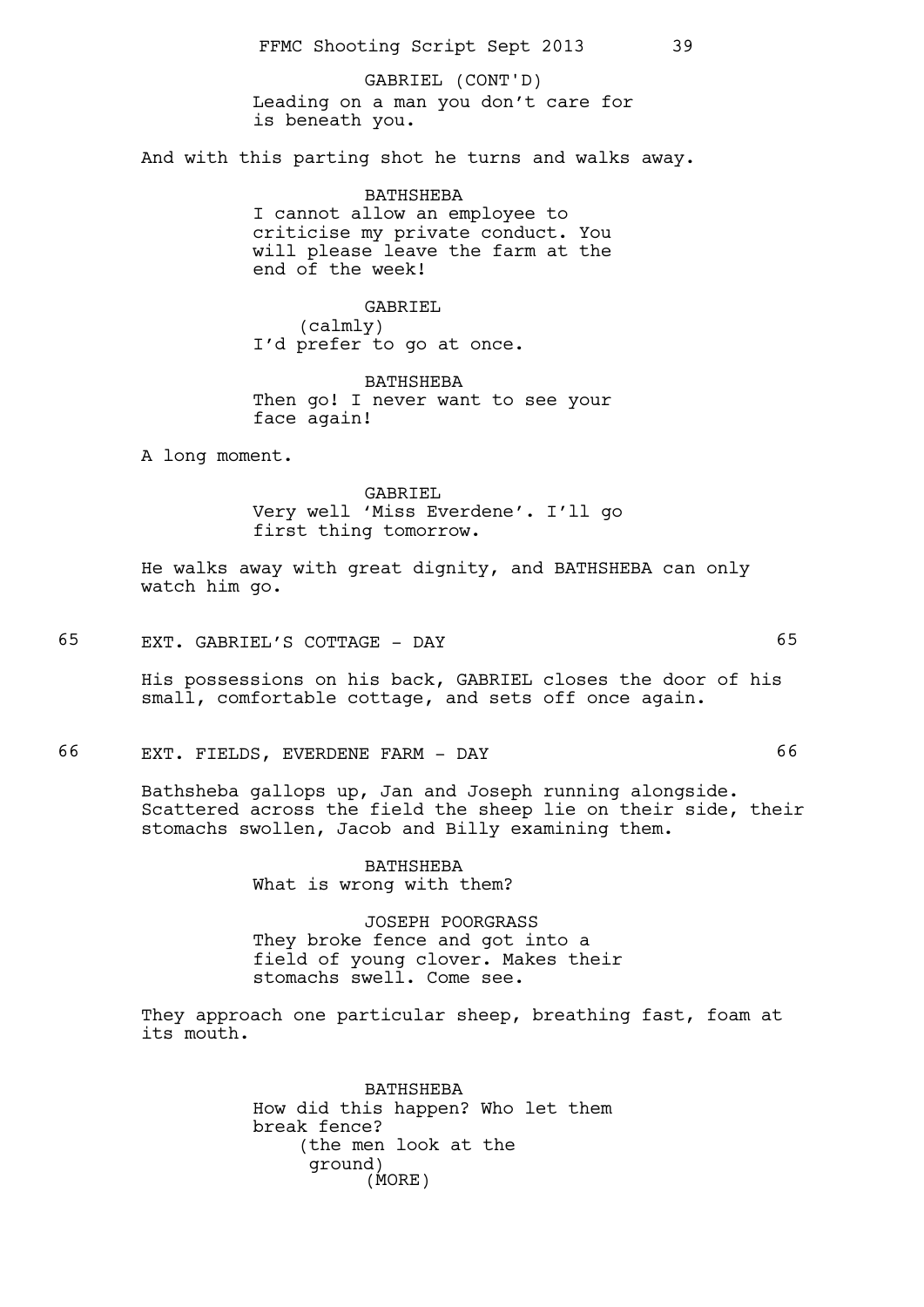And why didn't you tell me sooner? (BATHSHEBA kneels.) Poor thing. What do we do now? BATHSHEBA (CONT'D)

JOSEPH POORGRASS Nothing. The whole flock is blasted.

BATHSHEBA Blasted? You mean they're all going to die?

BILLY SMALLBURY Most probably.

JAN COGGAN (with a sheep) Another one gone here.

BATHSHEBA But there must be something we can do!

JACOB SMALLBURY (the elder, sagely) Only one way of saving them.

BATHSHEBA What is it? Tell me, quickly!

JACOB SMALLBURY They must be pierced in their side with a tool made on purpose. A hollow pipe, with a pricker inside.

BATHSHEBA Well can you do it?

Eventually -

JACOB SMALLBURY

No.

BATHSHEBA

Can I?

JACOB SMALLBURY Good lord, no. One inch to the right or left and you kill the ewe for sure. Not even a shepherd can do it as a rule.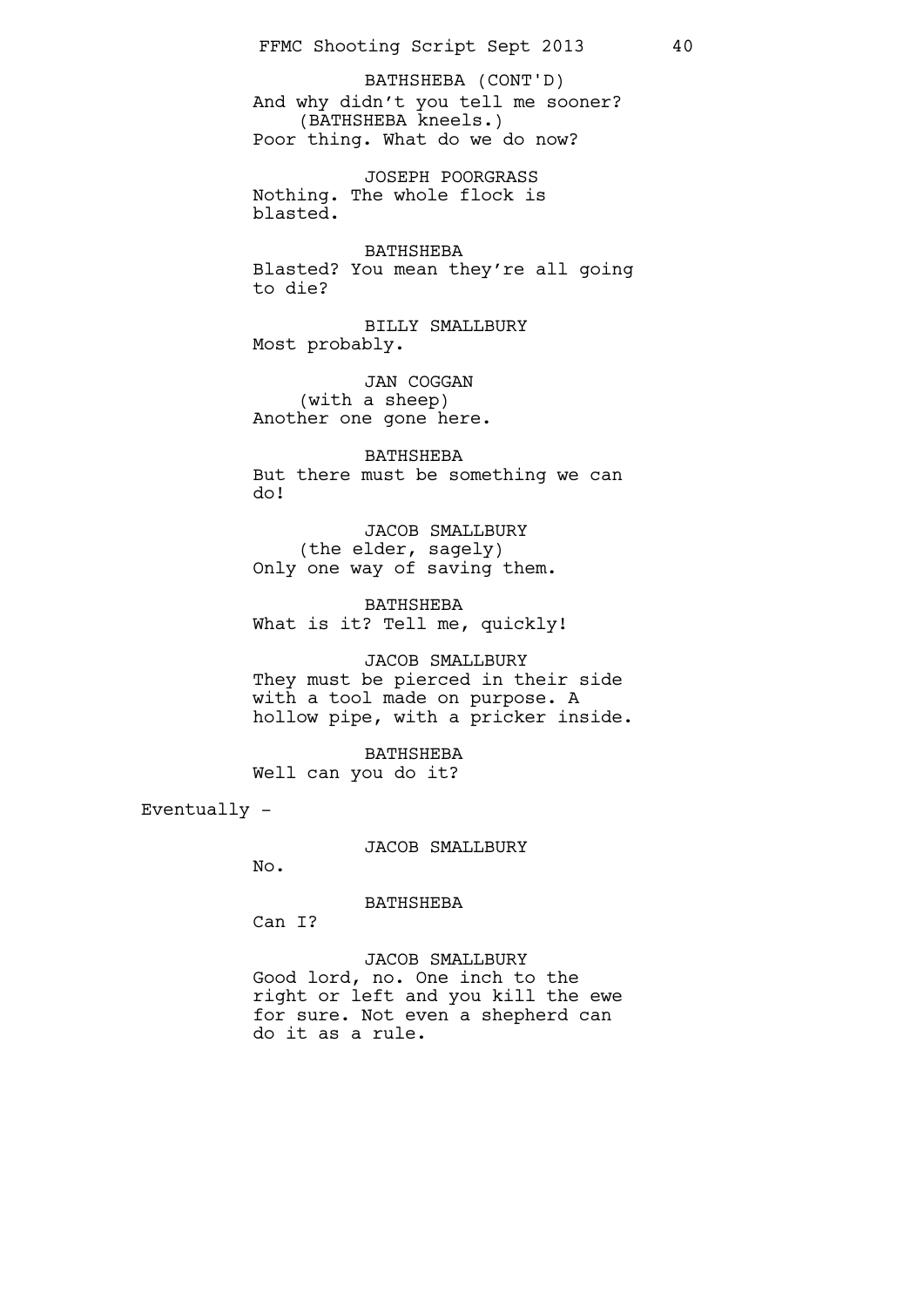BATHSHEBA Then who? Tell me! (They look at the floor-) No. Oh no.

67 EXT. COUNTRY ROAD - DAY 67

GABRIEL is well on his way to Casterbridge with his possessions on his back. Healthier than when we first saw him, but on the road again.

A shout comes across the fields.

JOSEPH POORGRASS Gabriel! Gabriel Oak! Wait!

He turns, curious.

68 EXT. FIELDS, EVERDENE FARM - DAY 68

BATHSHEBA stooped over another dying sheep. Elsewhere -

JAN COGGAN Lost another one, ma'am

Breathless, JOSEPH POORGRASS rides up.

BATHSHEBA Why are you alone? Did you find him?

JOSEPH POORGRASS Yes miss...

BATHSHEBA So what did he say?

JOSEPH POORGRASS (embarrassed) He said...

BATHSHEBA

Joseph, please...

All are listening.

JOSEPH POORGRASS He said you're to come in person and request him civilly in a proper manner.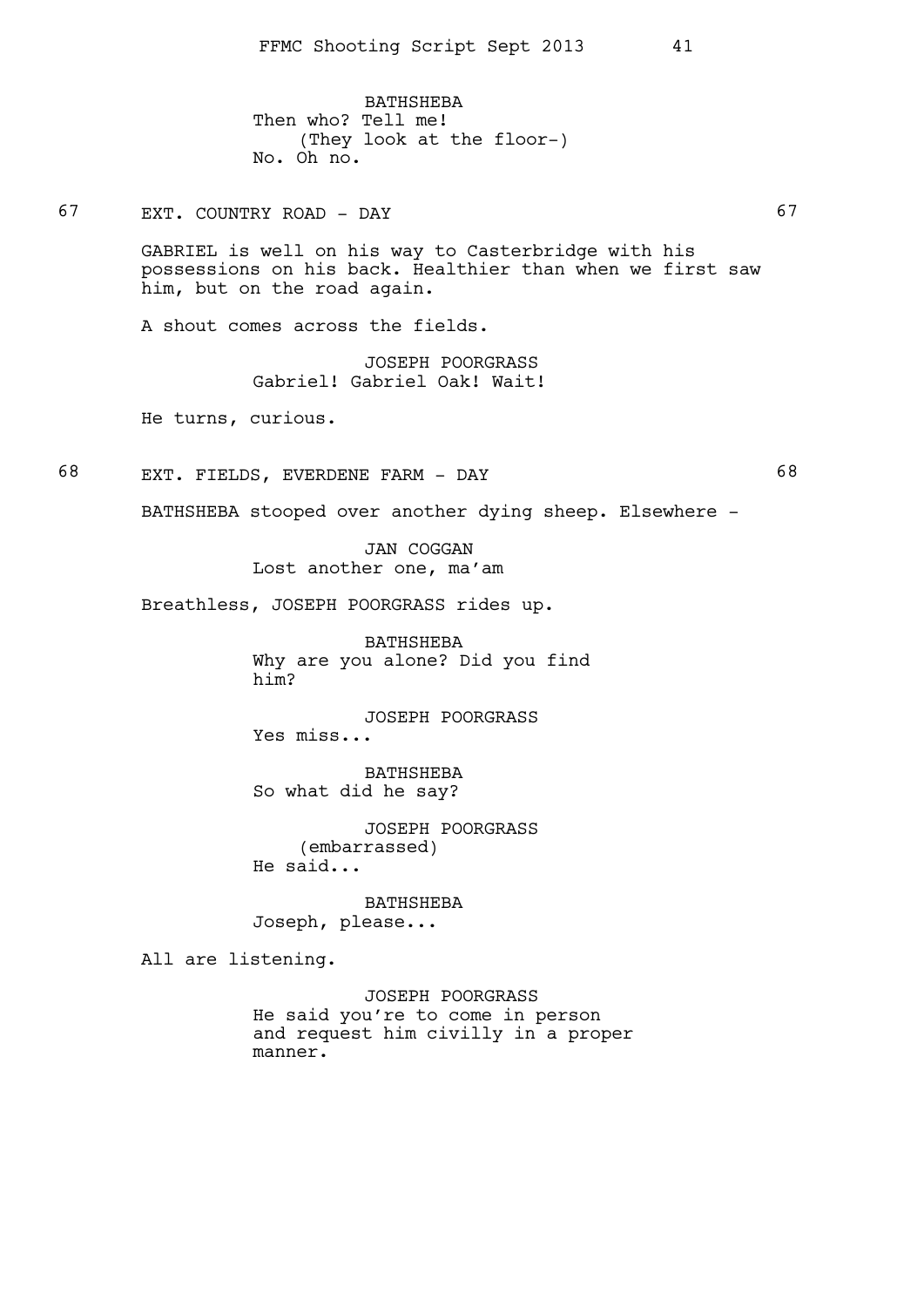BATHSHEBA Where does he get his airs! I'll do no such thing!

JOSEPH POORGRASS He said you'd say that. He said to reply that 'Beggars can't be choosers'.

69 EXT. COUNTRY LANE - DAY 69

GABRIEL waits patiently, a picture of nonchalance as a figure on horseback appears. BATHSHEBA.

If he's enjoying this, he tries not to let it show. The mere ghost of a smile as he stands.

BATHSHEBA dismounts. With some effort, she re-arranges her face, from vexed pride to forced humility.

> BATHSHEBA Mr Oak. Gabriel? (a deep breath) Please don't desert me, Gabriel. I need your help.

A moment. Then he walks abruptly towards BATHSHEBA...

...and past her, taking the reins of the horse, mounting it.

He's about to ride off.

BATHSHEBA (CONT'D) Make room for me.

GABRIEL smiles and holds out his hand to her -

GABRIEL

Hold on.

He urges the horse into a gallop, BATHSHEBA holding on tight around his waist.

70 EXT. FIELDS, EVERDENE FARM - DAY 70

- then across the fields. LIDDY, JAN COGGAN and the others see them approach. JAN smiles.

> JAN COGGAN You sly old dog...

71 EXT. FIELDS, EVERDENE FARM - DAY 71

GABRIEL kneels over a bloated sheep, reaches into his pocket and produces a strange instrument.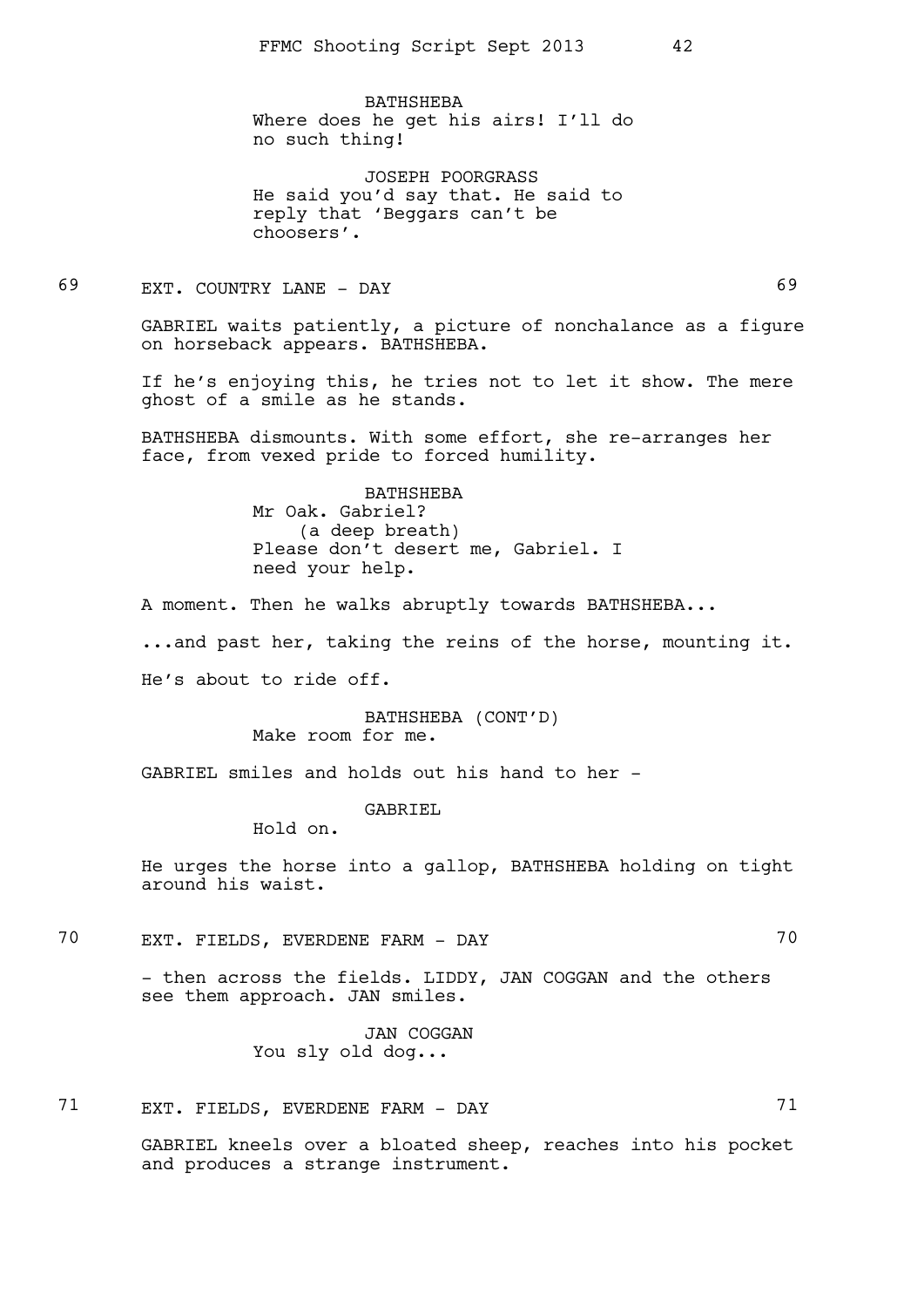A brass rod, with a needle concealed inside, a kind of basic syringe. Like a surgeon, he passes his hand over the sheep's flank.

> GABRIEL Find the spot...just here, between the ribs...

And with a sudden, skilled motion, he stabs the sheep. BATHSHEBA and the others recoil.

### LIDDY

Oh Lord!

### GABRIEL Looks worse than it is. Now-

The lance pierces the skin, and when the needle is removed the air rushes audibly through the tube. Slowly the sheep visibly deflates, a living balloon. BATHSHEBA can't help but laugh. GABRIEL smiles and sets to work on his next patient.

72 EXT. FIELDS, EVERDENE FARM - DAY 72

BATHSHEBA has the syringe now, and leans poised over a bloated sheep. The other WORKERS look on -

BATHSHEBA

Here?

### GABRIEL Fast and strong and she won't feel it.

He takes her fingers, places them on a spot over the sheep's ribs. BATHSHEBA summons up her courage, raises the syringe like a dagger -

> LIDDY I CAN'T LOOK!

#### BATHSHEBA

Liddy! (she raises it again) Perhaps you should do it.

# GABRIEL

And when I'm not here?

BATHSHEBA stabs the sheep. The needle is removed, the sheep deflates. The crowd sighs in relief. BATHSHEBA laughs...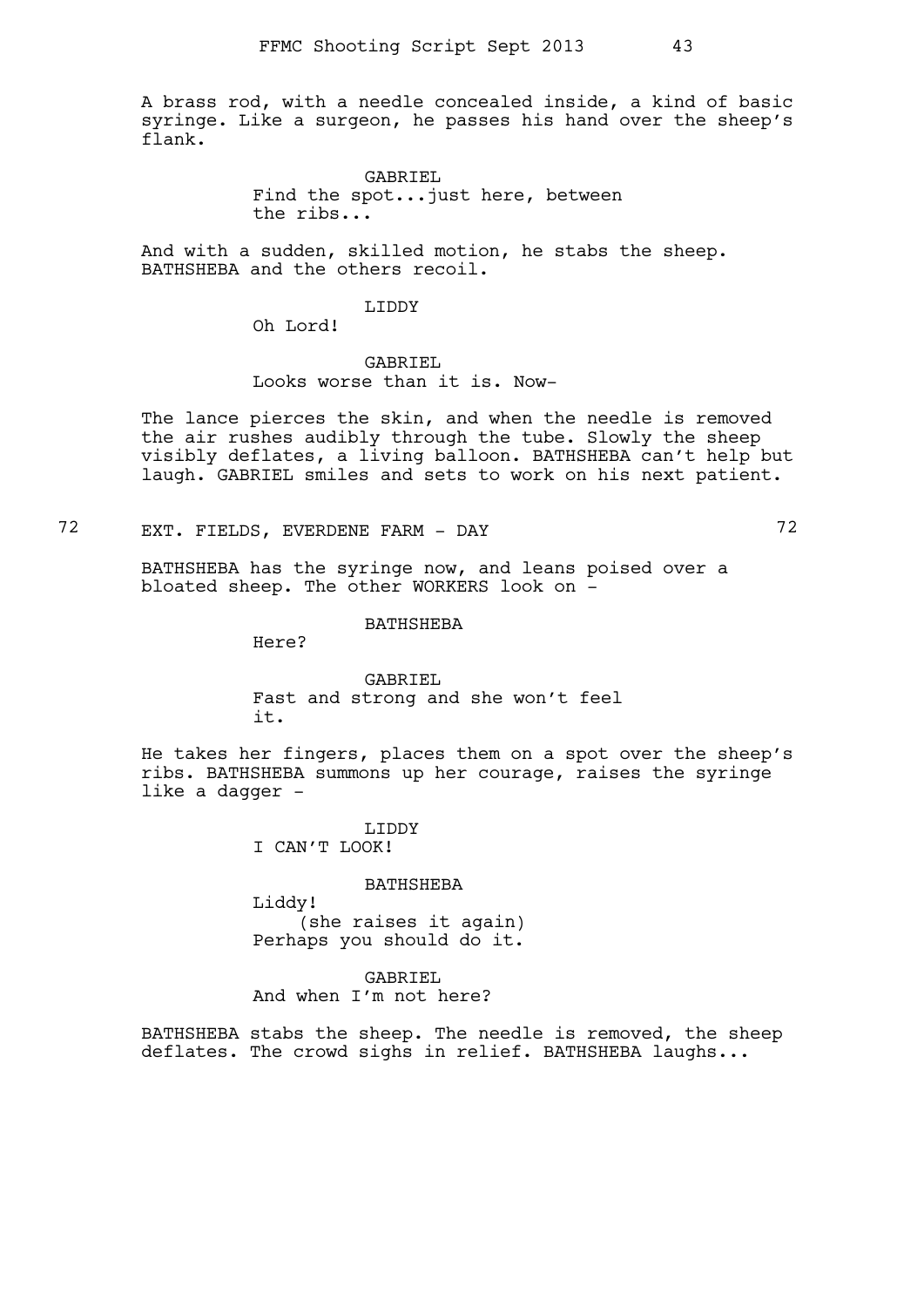## 73 EXT. FIELDS, EVERDENE FARM - DUSK 73

And now the sun is setting, and BATHSHEBA watches, admiring his skill and dedication as GABRIEL, lit by lamps, moves expertly from one sheep to the next.

> BATHSHEBA Ridiculous animals. Always getting into trouble.

And if GABRIEL remains his own misfortune, he doesn't say anything.

The last of the sheep is on its feet again. He crosses to BATHSHEBA, and they survey the scene.

> BATHSHEBA (CONT'D) Gabriel. Stay on with me?

He smiles. And nothing more needs to be said.

74 EXT. EVERDENE GARDEN - NIGHT 74

A celebratory meal. BATHSHEBA's piano has been moved out into the yard and decorated with flowers, and JAN COGGAN plays and sings a tune.

GABRIEL is dressed smartly, a man on the move at one end of the table, BATHSHEBA at the other.

As twilight falls and the music plays, BATHSHEBA surveys the bucolic scene and allows herself a smile for her achievements. Her eyes meet GABRIEL's in gratitude.

JOSEPH POORGRASS, meanwhile, has conquered his nerves enough to sing a song, a truly awful dirge, literally MONOTONOUS.

> JOSEPH POORGRASS *I sowed the seeds of love/It was all in the spring....*

It's all too much for LIDDY, who has the tablecloth stuffed into her mouth to suppress laughter.

> JOSEPH POORGRASS (CONT'D) *O the willow tree will twist...*

The fit of giggles is spreading along the table. BATHSHEBA struggles with a straight face. Then she sees a new arrival; MR BOLDWOOD.

> BATHSHEBA (premature applause) Thank you Joseph! That's enough. (JOSEPH sits) Mr Boldwood! Will you join us? Where - (MORE)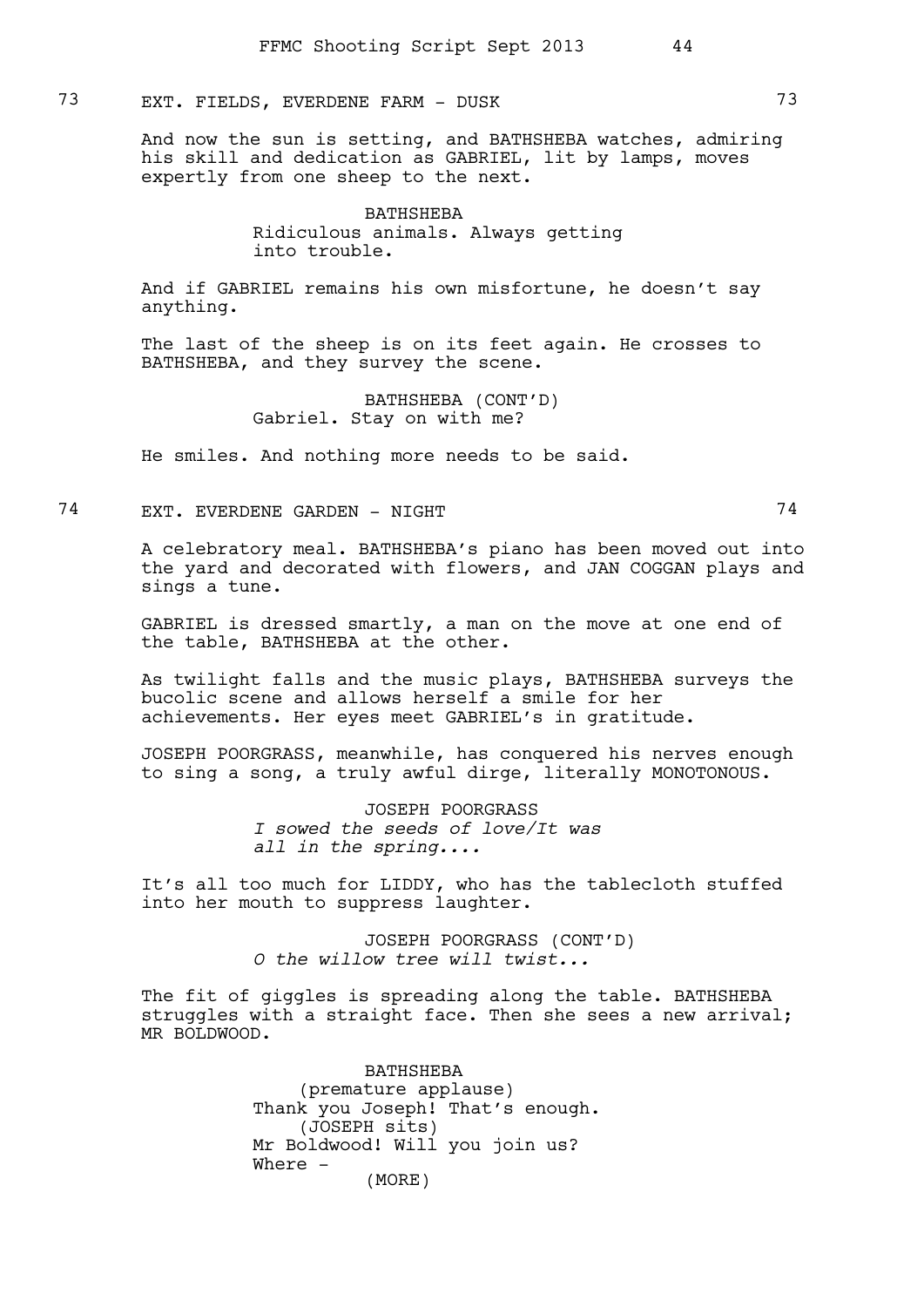(a place for him to sit) Gabriel, would you mind... BATHSHEBA (CONT'D)

A brief moment of awkwardness as the social order reestablishes itself. But -

> LIDDY/MARYANN/TEMPERANCE AND SOBERNESS There's a space next to me, Gabriel!/Over here, Mr Oak!/Come and sit with us, Mr Oak!

He joins LIDDY further down the table.

JACOB SMALLBURY A song, ma'am?

General approval at the notion.

BATHSHEBA Me? I couldn't possibly! (LIDDY and GABRIEL share an ironic smile) I don't know what to say! Very well.

She sits at the piano and begins to play. The song is 'The Banks of Allan Water' and, after a moment's nervousness, she sings it beautifully.

GABRIEL watches her, then turns to look at BOLDWOOD, enthroned at the head of the table, the heir apparent. GABRIEL notes the devotion in his eyes. To everyone's surprise, he starts to sing too. A faltering baritone that grows in confidence.

The song becomes a duet then ends with LOUD APPLAUSE. GABRIEL realises that this is a battle that he can never hope to win. He joins in the applause.

75 EXT. EVERDENE GARDEN - NIGHT 75

In the exquisite evening, a lantern between them, BATHSHEBA and BOLDWOOD walk away from the party.

> BOLDWOOD I thought we were rather good.

> BATHSHEBA So did I! (They laugh. A beat.) I wanted to thank you for not approaching me again on...that subject.

BOLDWOOD It has not been easy.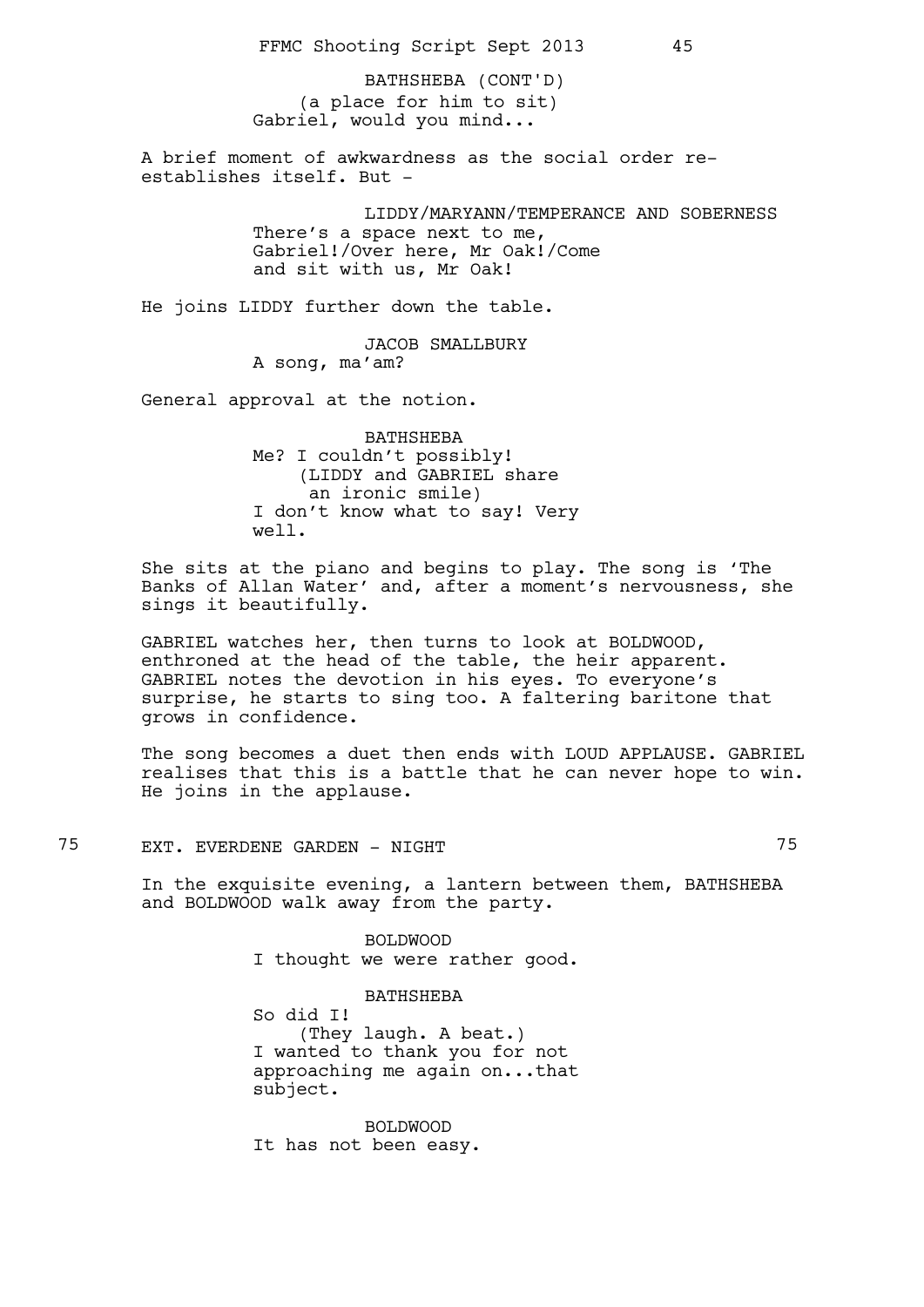#### BATHSHEBA

And I'm grateful for your restraint, Mr Boldwood. I can't give you my answer tonight but by the end of the summer, in six weeks time, my mind will be clearer and you'll have my decision then.

BOLDWOOD It's enough. It's more than I hoped for.

BATHSHEBA Was there...anything else?

A moment. Will he kiss her? Her face is raised towards him, exquisite in the glow of the lamp.

She smiles - granting permission. But -

BOLDWOOD Do you wish me to accompany you back to the house?

With disappointment, BATHSHEBA registers the hesitation.

BATHSHEBA No, I like to walk around the farm myself each night, to make sure all is safe.

BOLDWOOD Then I'll walk with you -

BATHSHEBA I've done it many times alone. Goodnight, Mr Boldwood.

And she walks off, leaving BOLDWOOD hopeful, BATHSHEBA thoughtful.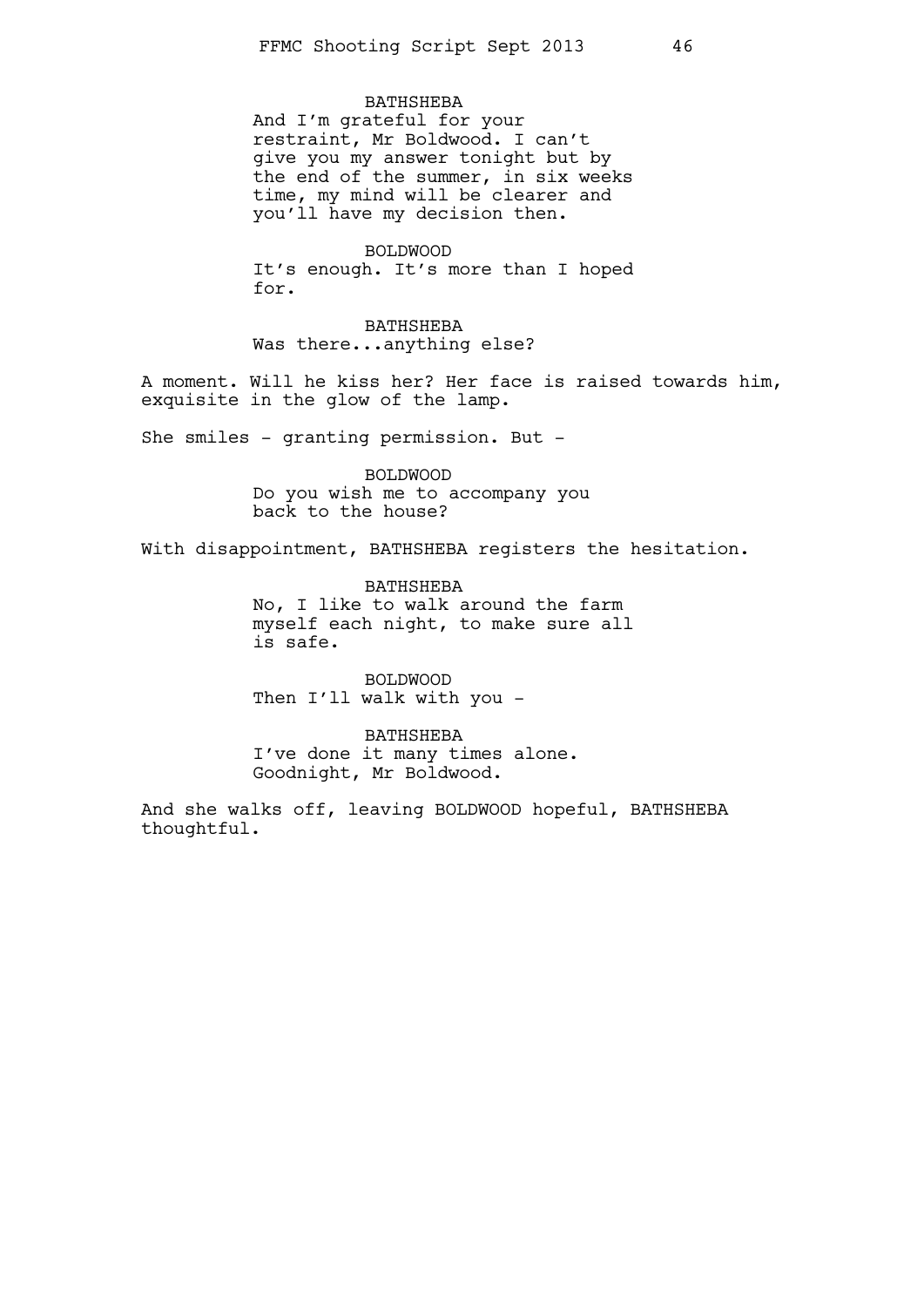76 EXT. PLANTATION - NIGHT 76

A narrow, overgrown footpath through a fir plantation. The passage is barely wide enough for one and she's disconcerted to see another figure enter the corridor ahead of her.

A MAN.

A moment of fear and hesitation. She gathers her nerves, lowers the lantern and proceeds to walk. The male figure gets closer. A scarlet jacket, unbuttoned, an uncertain step.

They are about to pass. Head down, she squeezes by and -

- is immediately stopped in her tracks. Her dress has become entangled with the spurs -

> SOLDIER Have I hurt you?

#### BATHSHEBA

 $No -$ 

SOLDIER We are entangled. Let me -

He turns on the lantern. She places the lantern on the ground, sending great shadows dancing in the trees.

He takes it from her, and raises it so that their faces are illuminated. SERGEANT FRANK TROY.

The sudden sight of all that silver and scarlet is like the blare of a trumpet. BATHSHEBA is taken aback. TROY too.

**TROY** 

Good God!

They kneel together simultaneously, then with the lantern shining onto their faces, they untangle the knot.

> BATHSHEBA We've got hitched together somehow.

**TROY** Then it seems you're my prisoner -

BATHSHEBA You're making it worse on purpose -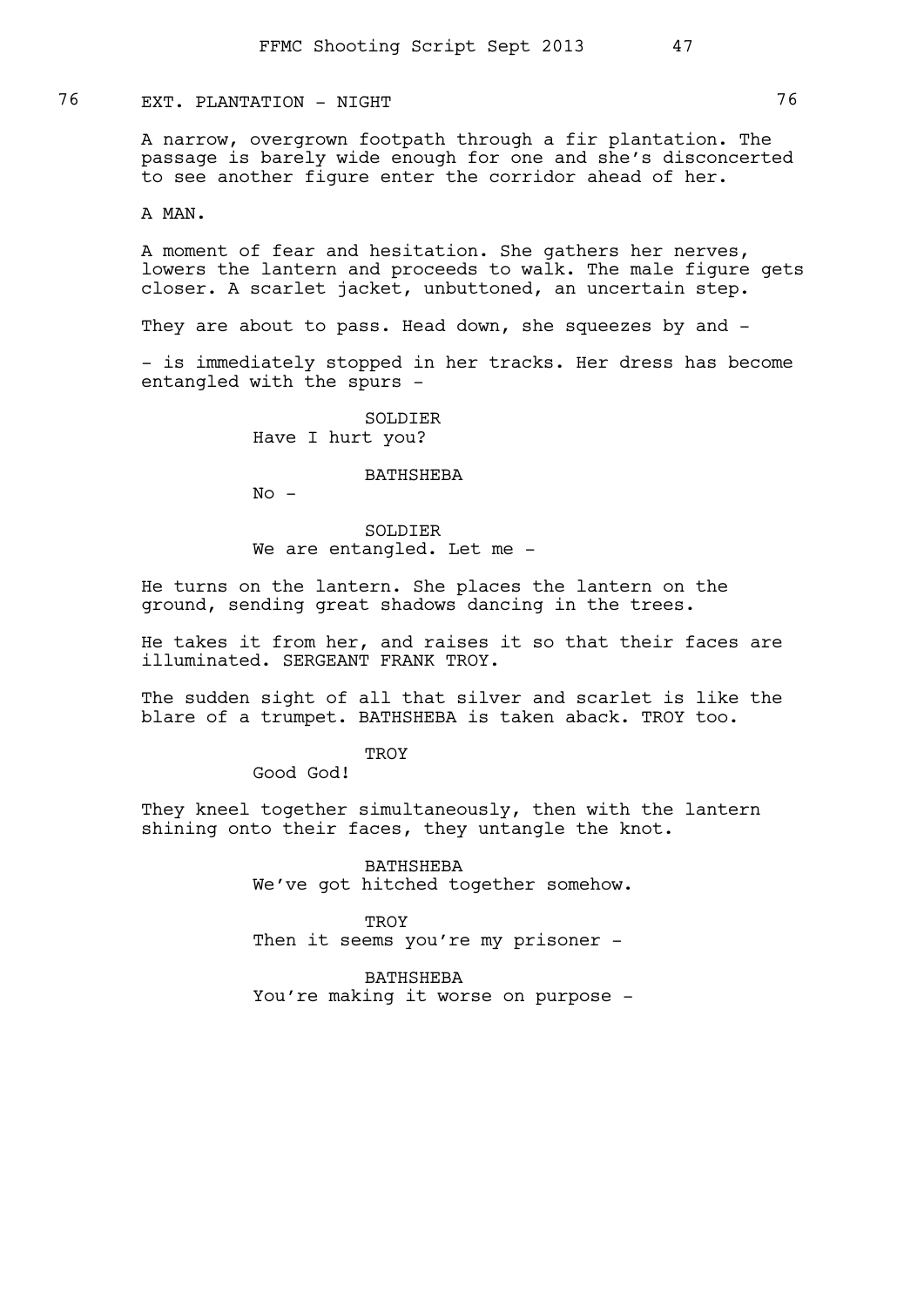TROY Now why would I do that?

BATHSHEBA Let me do it myself-

**TROY** Why such a hurry? Husband waiting? (BATHSHEBA is silent) I have a knife here.

BATHSHEBA No! Here, let me try- (He can't look away.) Please don't stare.

TROY I can't help myself.

BATHSHEBA You're drunk. I smell it on your breath.

**TROY** I don't think I've ever seen a woman as beautiful as you.

BATHSHEBA How dare you!

TROY Take it or leave it, it's the truth.

The knot comes undone suddenly, causing her to stumble backwards. He pulls her to her feet.

A moment as they face each other, then she bustles off. To her back -

> TROY (CONT'D) At least tell me your name! Where do you live? I want see you again!

And he watches her as she disappears into the night.

77 EXT. FIELDS, EVERDENE FARM - DAY 77

A bright SUMMER's day and the FARM WORKERS are making hay. The MEN lead, scythes flashing in the sun. The WOMEN, wearing tilt bonnets to protect them from the sun, follow on behind, raking the cut hay into windrows - ranked piles left to dry in the sun before binding into sheaths.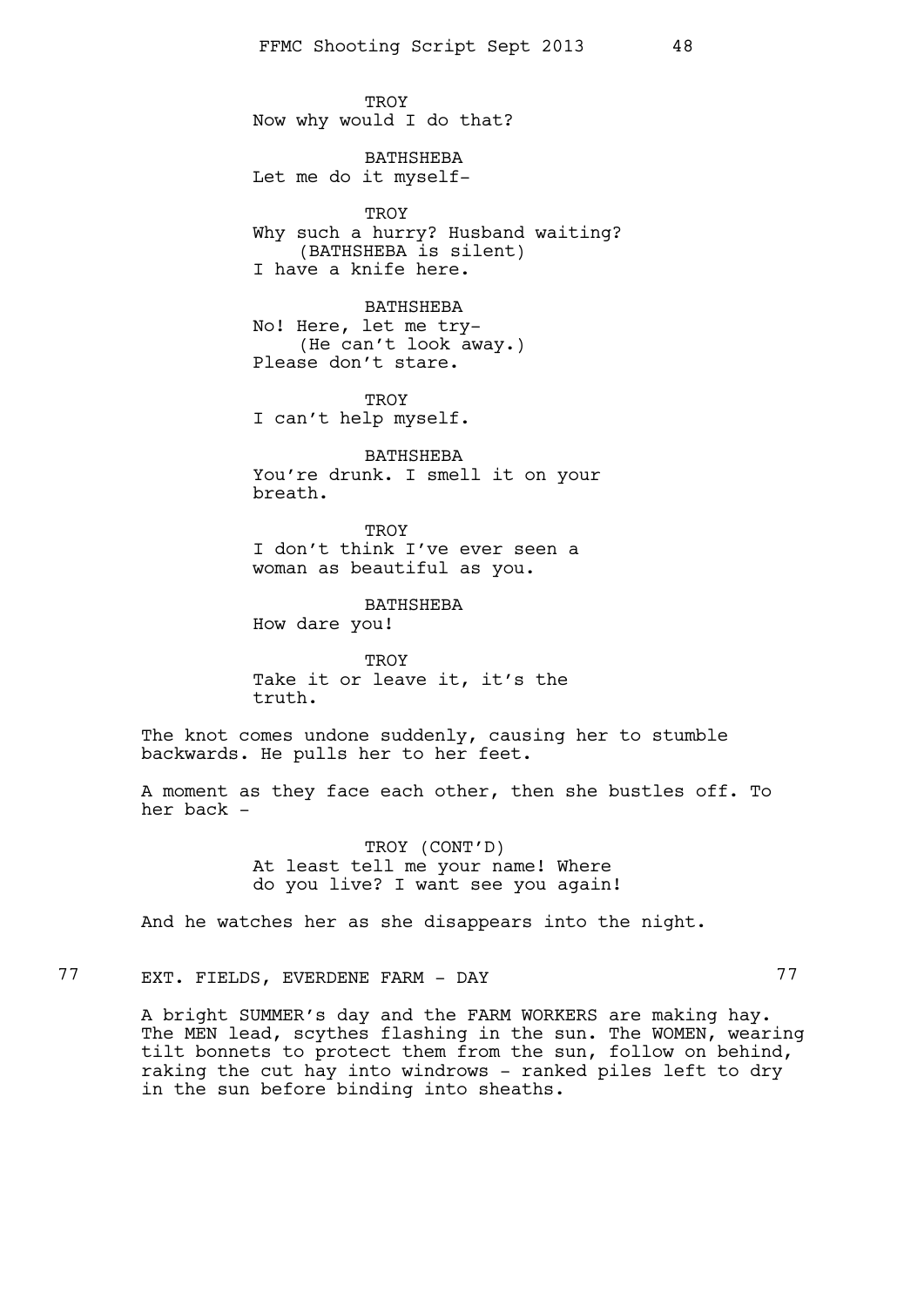LIDDY and BATHSHEBA join in the work.

LIDDY

Miss, look -

Amongst the dull yellow smocks, a bright white shirt; TROY, with a scythe, energetically mowing ahead.

# BATHSHEBA

Who is he, Liddy?

### LIDDY

Sergeant Francis Troy. Mother was a French governess, father was a doctor. Or an Earl, depending on what you believe. Noble blood, full of promise, very sharp and trim. Well educated, good things expected of him, and he threw it all in to be a soldier. And a walking ruin to decent girls. (BATHSHEBA gives her a look.) So they say.

BATHSHEBA (tuts, strides off) Well I won't have it.

LIDDY What are you doing, Miss?

BATHSHEBA I'm going to tell him to leave!

And she strides towards TROY. LIDDY watches, amused.

78 EXT. FIELDS, EVERDENE FARM - CONTINUOUS 78

TROY watches her approach. The other workers too, stop and stare, GABRIEL amongst them.

> BATHSHEBA Sergeant Troy, I must absolutely insist that you leave this very moment!

> > **TROY**

I can't, I have to work off my sin.

He goes back to work.

BATHSHEBA Well...I wish you wouldn't.

**TROY** 

Why not?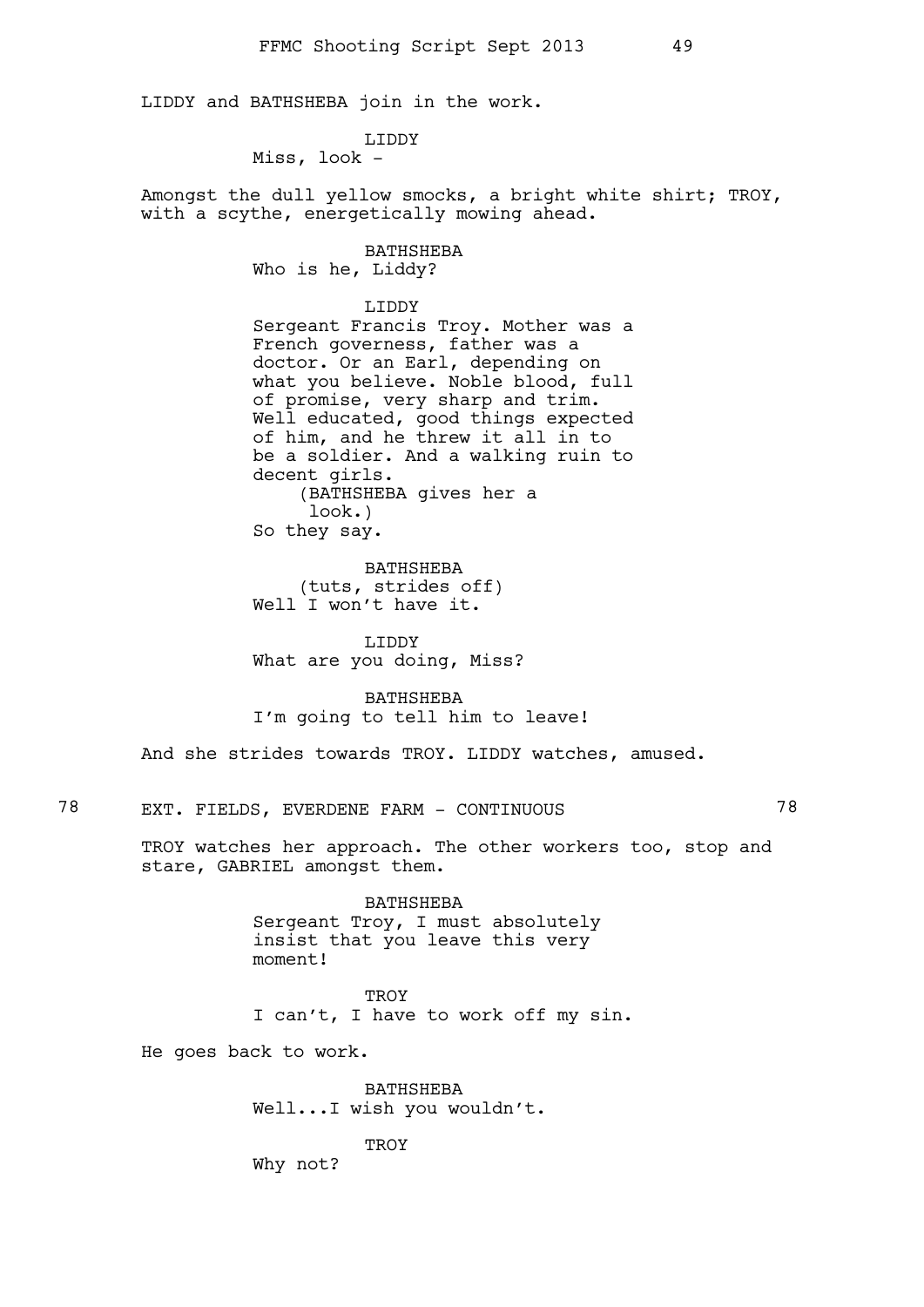BATHSHEBA Because I'd rather not thank you.

**TROY** And I'd rather not leave. So I won't.

And he returns to work. BATHSHEBA left staring at his back.

GABRIEL lays down his scythe and is about to intervene.

BATHSHEBA (To TROY, sternly-) Will you follow me, please?

And she strides off through the tall grass. TROY puts down his scythe, and follows, grinning.

> **TROY** Farmer Everdene, you're quite the local legend.

### BATHSHEBA

Please!

**TROY** What angers you exactly? What I said, or the way I said it?

BATHSHEBA Neither...both! I won't allow strangers to be impudent, even in praise.

#### **TROY**

Even if it's the truth? You must know. There must be some man who tells you that you're beautiful.

BATHSHEBA Not to my face, not exactly -

**TROY** But there must be someone, who kisses you and tells you -

### BATHSHEBA

I've never been kissed. (The admission surprises both of them. They stop.) Why couldn't you have just passed by and said nothing?

#### **TROY**

Half the pleasure of a feeling lies in being able to express it. Do you forgive me.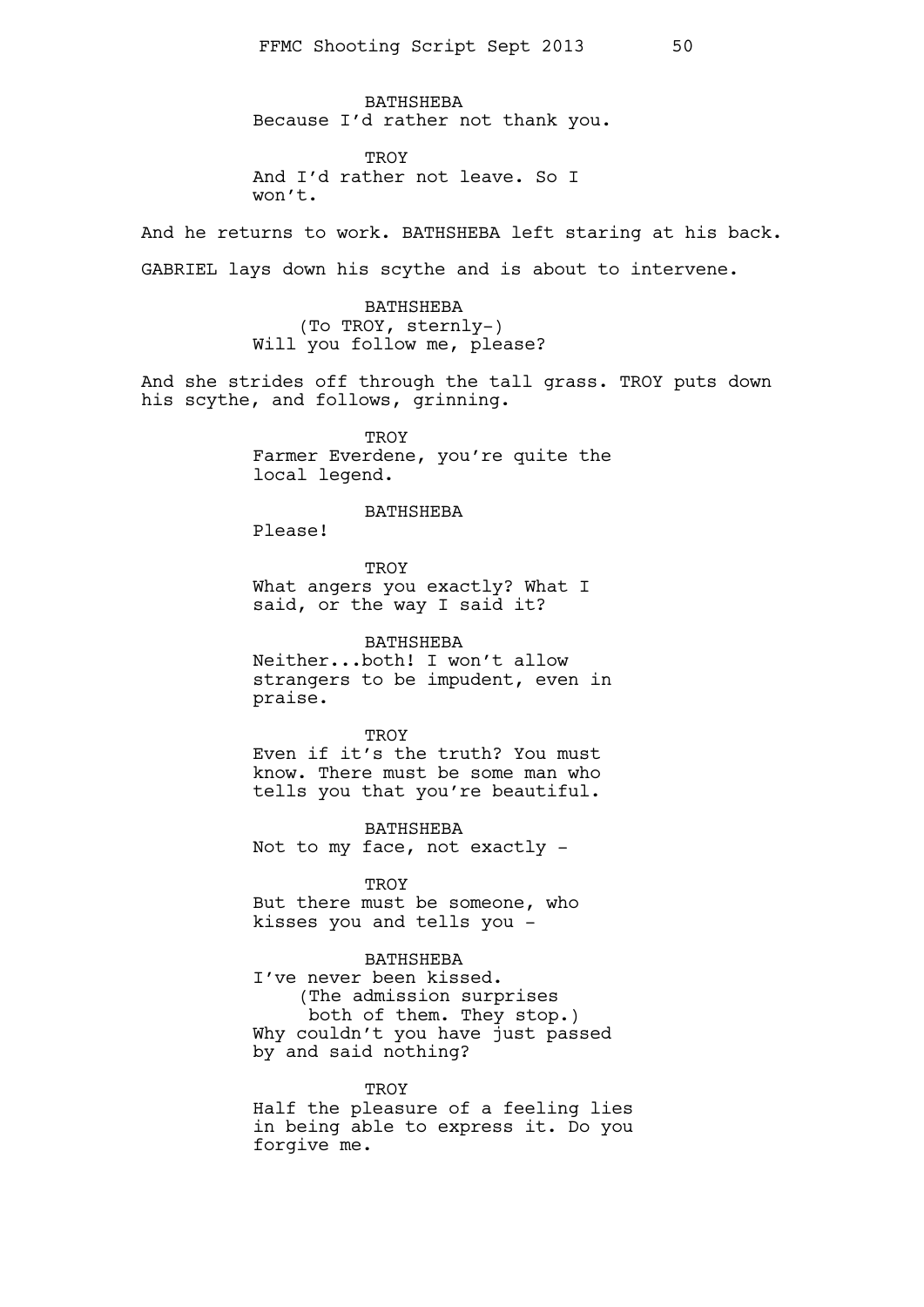BATHSHEBA I do not! **TROY** Why? BATHSHEBA Because...the things you say. **TROY** I said you were beautiful and I'll say it again. The most beautiful face I ever saw. BATHSHEBA That's simply not true -**TROY** But you've never seen yourself through a man's eyes - BATHSHEBA Of course not - TROY - you don't know what it's like. BATHSHEBA What is it like? TROY Like not being able to think, or hear, or look in any direction. Except one. BATHSHEBA glances to where the WORKERS and GABRIEL, are staring.

> BATHSHEBA I hope you fight as well as you speak.

> **TROY** Better. Meet me tomorrow, eight o'clock and I'll show you.

### A pause.

BATHSHEBA

I can't.

**TROY** You don't want to?

BATHSHEBA

Yes, but -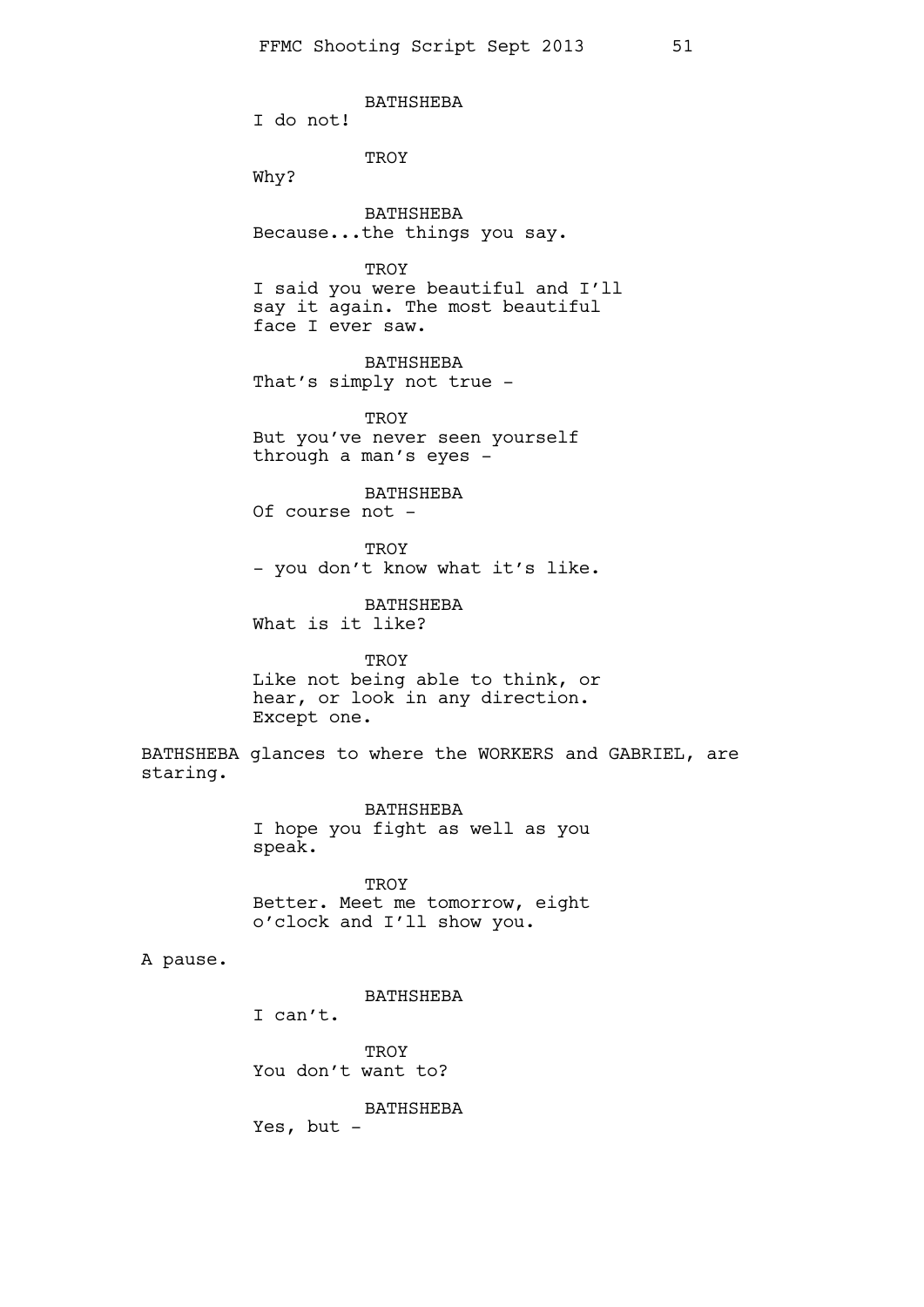**TROY** Then you must.

BATHSHEBA I mustn't. I can't tell you why, but I mustn't...

**TROY** But you could. Nobody would know.

BATHSHEBA Then I must bring Liddy...

**TROY** Now why would you want to do that?

BATHSHEBA Please. Go now.

**TROY** Tomorrow night. Eight o'clock. The hollow in the ferns.

He turns and walks casually away, leaving BATHSHEBA flushed and breathless.

# 79 INT. BEDROOM, EVERDENE FARM - DAY 79

BATHSHEBA attempts to read. But her mind is elsewhere. Exasperated, she puts down the book. Glances at the clock. Picks up the book. Should she go? And -

# 80 INT. HALLWAY, EVERDENE FARM - LATE AFTERNOON 80

If she goes, is she dressed right? She assesses herself in the mirror. She wears her finest summer dress, pulling the material against her body. She looks exquisite.

### 81 EXT. MEADOW, WEATHERBURY FARM - LATE AFTERNOON 61

And now she's hurrying through the meadow towards her rendezvous, flushed in anticipation -

### 82 EXT. THE HOLLOW IN THE FERNS - LATE AFTERNOON 82

An uncultivated tract of land forms a natural amphitheatre, at the base of which stands a smudge of scarlet.

TROY, waiting.

BATHSHEBA watches him a moment, breathless. She should leave, immediately.

But he sees her, and smiles.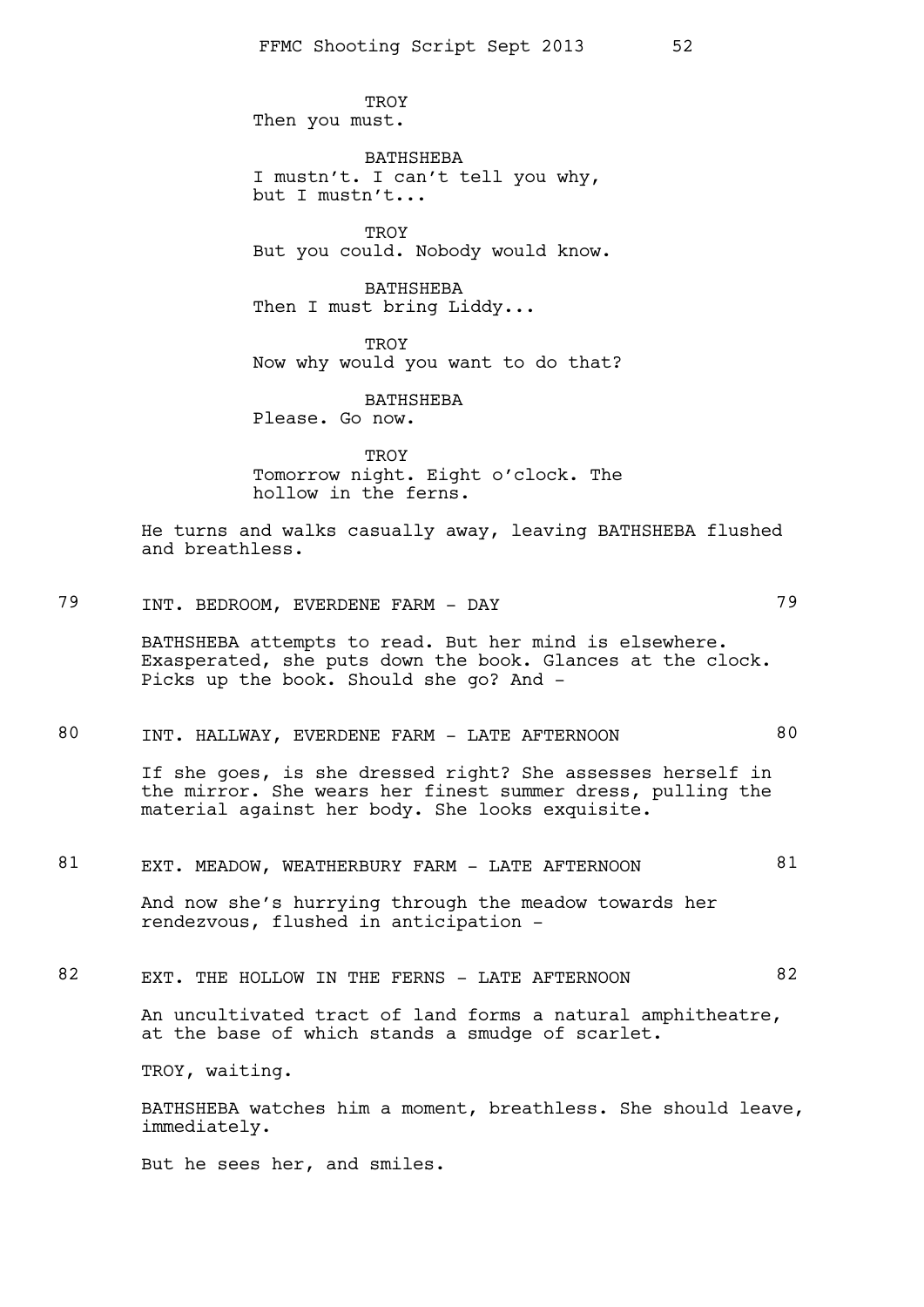### 83 EXT. THE HOLLOW IN THE FERNS - EVENING 83

An exquisite evening, sultry and sensual. TROY is giving his lesson, a fearsome looking sword glinting in his hand.

The sword exercise is a series of lethal looking slashes and thrusts, very precise. TROY narrates as he demonstrates.

> **TROY** Four right and left cuts, four right and left thrusts. (The sword hisses through the air. BATHSHEBA watches, entranced.) Cut one is as sowing corn, two as if hedging. Three as if reaping, four as if threshing...Do you trust me?

#### BATHSHEBA

I do.

**TROY** 

(He removes his jacket.) Now. You are my enemy, with this exception; I shall miss you every time by a hair's breadth... (His hand on her waist, he positions her as if for a dance.) I give you my word as a soldier, I will not harm you. The sword is blunt, but you must not flinch.

BATHSHEBA I'll try not to.

TROY (He readies himself) Very well. Let's begin.

And suddenly the air is filled with the swash of the blade, glinting in the sun's low rays as TROY repeats the exercise, the blade passing thrillingly close to BATHSHEBA's body.

And then the display is over. TROY is sweating and BATHSHEBA too is exhilarated.

> BATHSHEBA Is it over?

### **TROY**

### Yes. Except -

And he raises the point of the sword once more to her cheek. A flick of the wrist, and a lock of hair falls.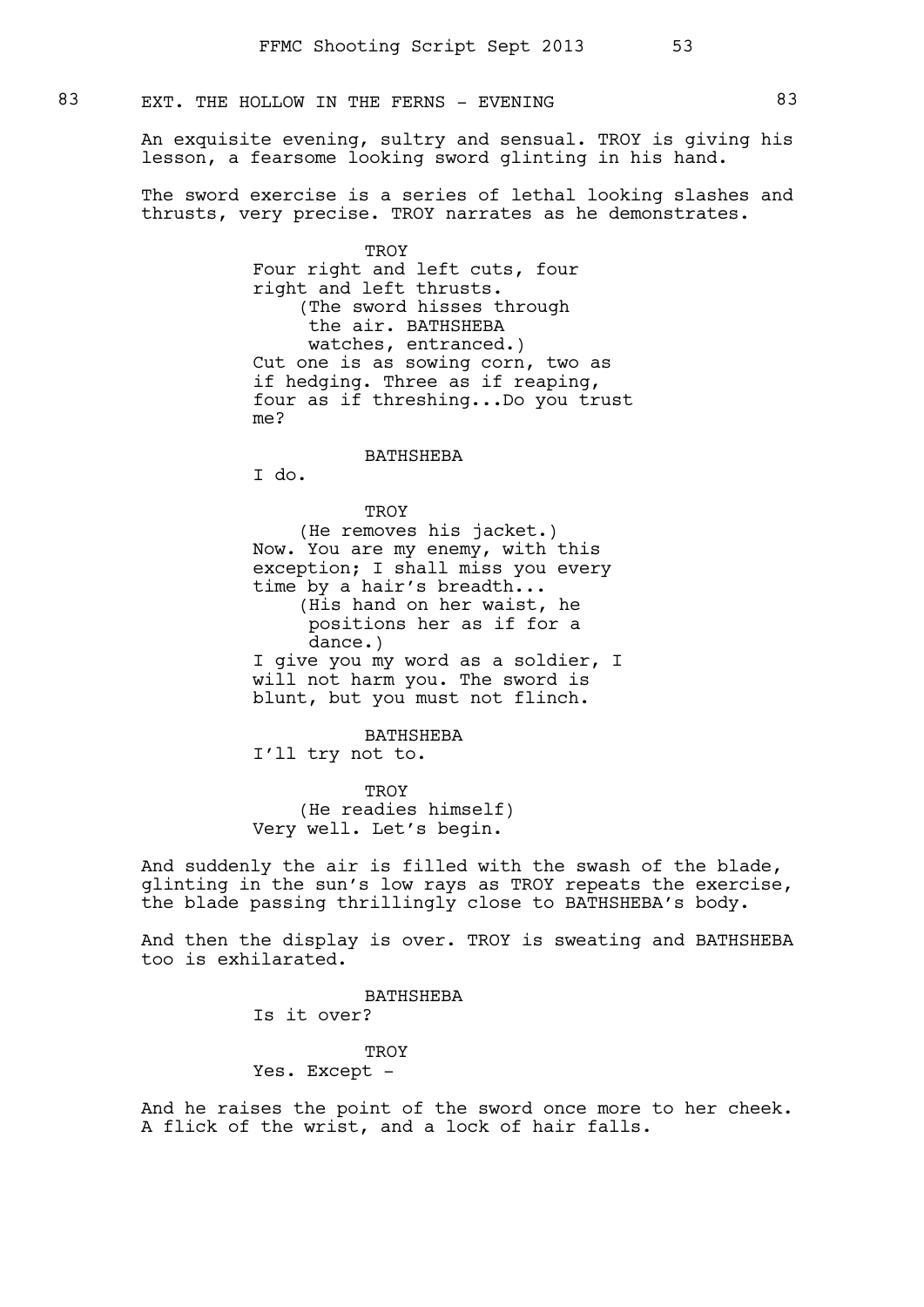BATHSHEBA How did you...how could you cut my hair?

TROY This sword could skin you alive.

BATHSHEBA You lied! You told me I was safe!

TROY And you were, entirely safe. I gave you my word. (He steps closer.) Now, I will take this -

- the lock of dark hair lies on her breast. Instinctively BATHSHEBA turns her face up towards him, and he takes her face in his hands.

Her first kiss has a startling passion, like nothing she has ever experienced before. His hand, too, is between her legs. She gasps.

And then, with a coolness that's almost callous, he simply walks away, leaving BATHSHEBA breathless.

# 84 EXT. MEADOW, WEATHERBURY FARM - NIGHT 84

And as night falls, she walks slowly home, transformed. The night is warm, it has a sensuality to it. Something has changed.

### 85 INT. BEDROOM, EVERDENE FARM - LATE AFTERNOON 85

BATHSHEBA dresses for her rendezvous. There is no hesitation this time. She stands...

86 EXT. EVERDENE FARM - LATE AFTERNOON 86

- and hurries through the courtyard towards her next rendezvous with TROY. When -

> GABRIEL Miss Everdene.  $(she stops - caught)$ Perhaps I could walk with you.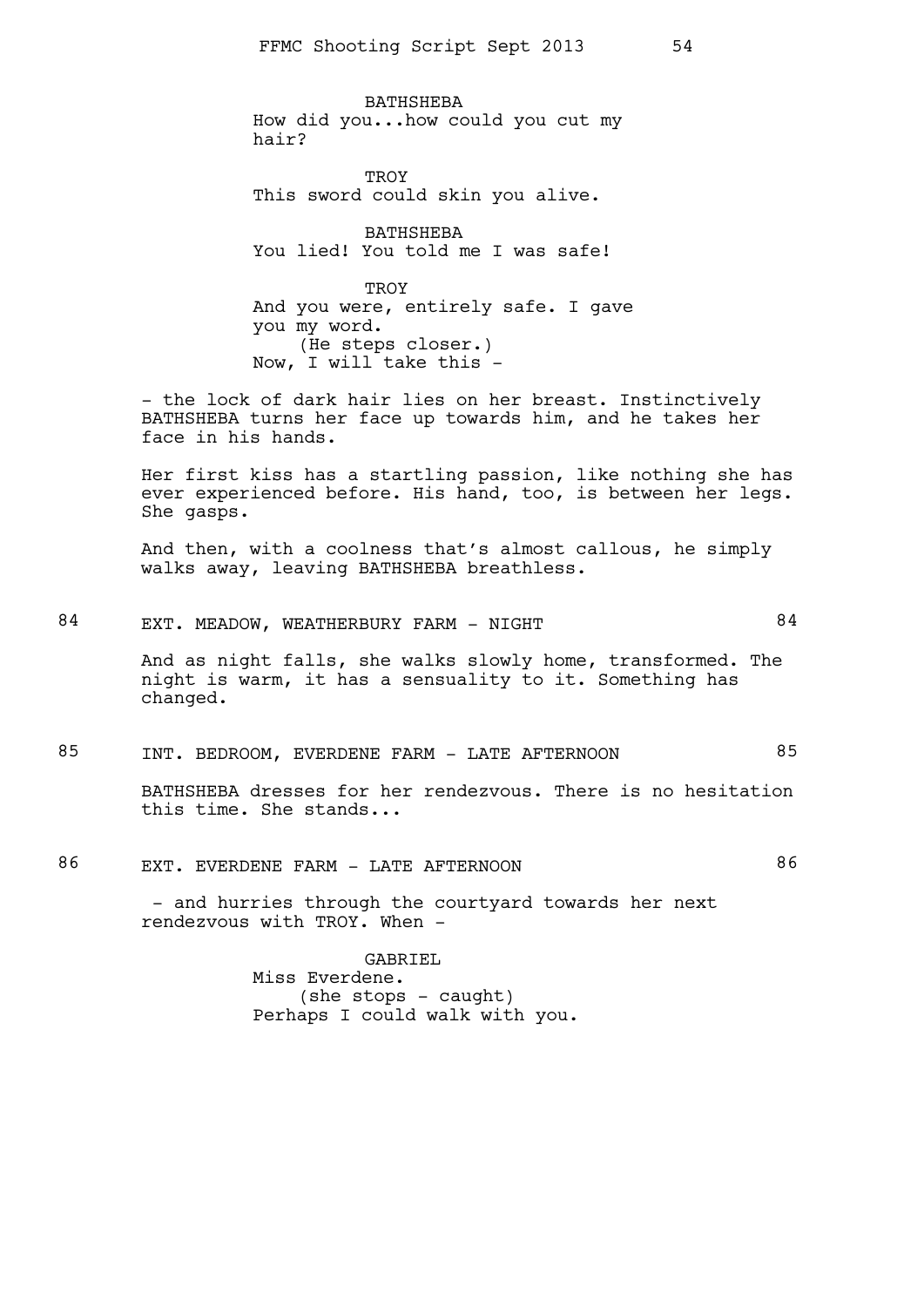87 EXT. YARD, EVERDENE FARM - DUSK 87

BATHSHEBA and GABRIEL walk side by side in silence in the warmth of the summer evening. But BATHSHEBA is on edge, keen to get away.

> BATHSHEBA I'm quite happy to walk by myself.

GABRIEL I'll walk with you.

They walk a little further.

BATHSHEBA Still, perhaps I'll say goodnight -

GABRIEL You should have nothing to do with him. He's not good enough for you.

BATHSHEBA Why ever not? He's perfectly honourable, perfectly decent-

GABRIEL That's not what I believe.

BATHSHEBA Why, what have you heard? Tell me! (And he could. He knows. But he hesitates.) You see, it's all rumours, prejudice, simply because he's a soldier -

#### GABRIEL

I like soldiers, but not this one. I believe him to have no conscience at all. Stay clear. Don't listen to him, don't believe him. Get rid of him.

BATHSHEBA And why should you care?

A moment. They both know.

GABRIEL I'm not such a fool as to imagine I might stand a chance now that you are so...above me. But - (A deep breath; this is hard.) Mr Boldwood loves you. You would be safe in his hands.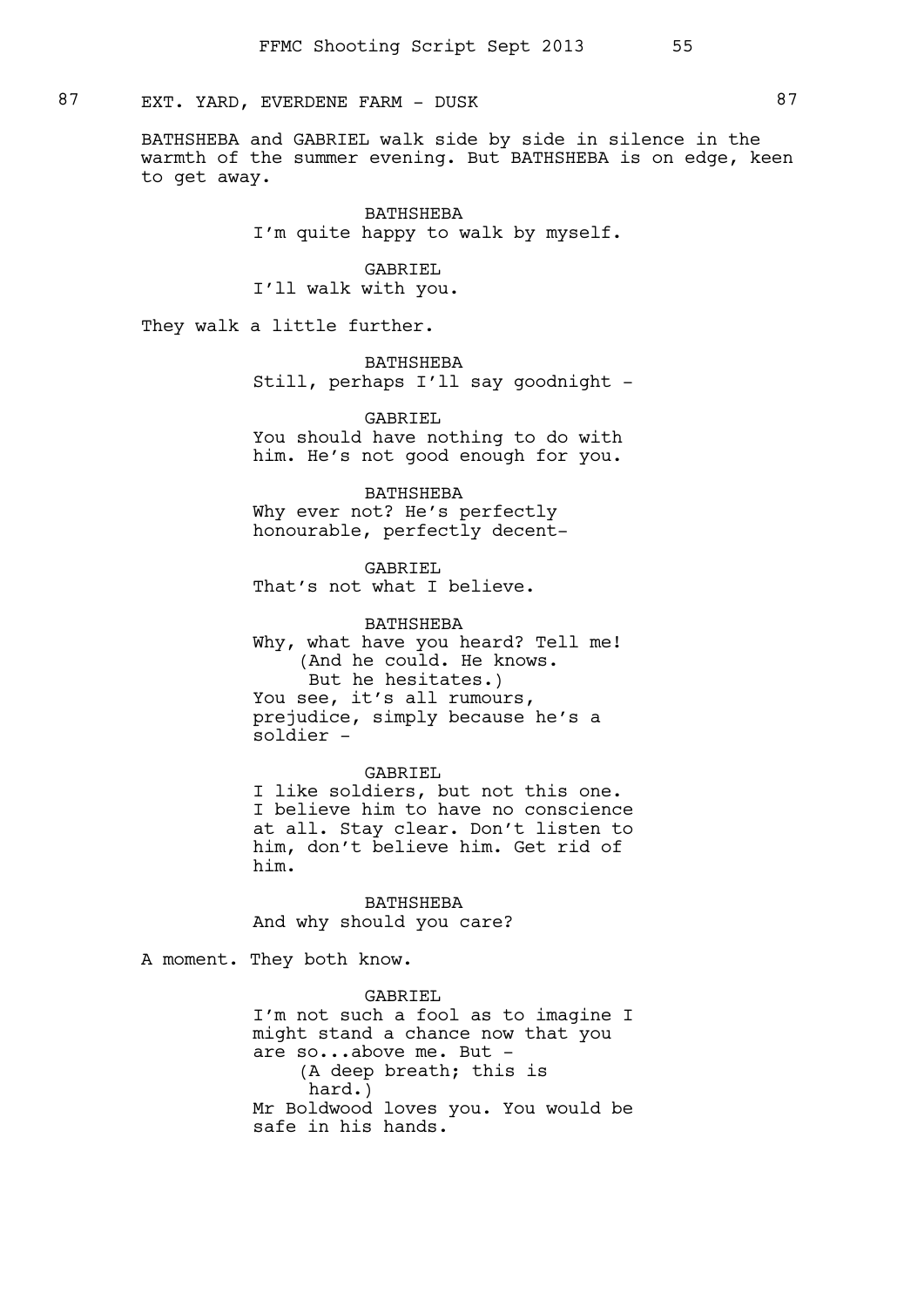**BATHSHEBA** You want me to be 'safe'?

A beat. It pains him to say it, but -

GABRIEL

Yes, I do.

A long moment. BATHSHEBA is touched, but also surprised by her own reaction. She reaches for indignation instead.

> BATHSHEBA Then I think it might be best for both of us if you leave this farm immediately.

But GABRIEL starts to laugh.

GABRIEL This is the second time you've pretended to dismiss me -

BATHSHEBA

Pretended! -

GABRIEL

What's the use of it? Sometimes I'd be glad as a bird to leave this place, for don't suppose I'm content to stay a nobody all my life. One day I will leave you, you can be sure of that. But for now I care for you too much to see you go to ruin. So if you don't mind, I'll stay by your side.

BATHSHEBA smiles, GABRIEL too. But now another a figure approaches.

TROY. He stops and waits a little way off. One moment's hesitation, and she walks towards TROY. Without looking back, GABRIEL walks away.

- 88 INT. STUDY, EVERDENE FARM DAY 68 Next day. BATHSHEBA writes a letter, seals an envelope To 'Mr Boldwood, Lower Farm, Weatherbury.' No turning back now.
- 89 INT. BEDROOM, EVERDENE FARM NIGHT Decisive, BATHSHEBA goes to her wardrobe and begins to pack -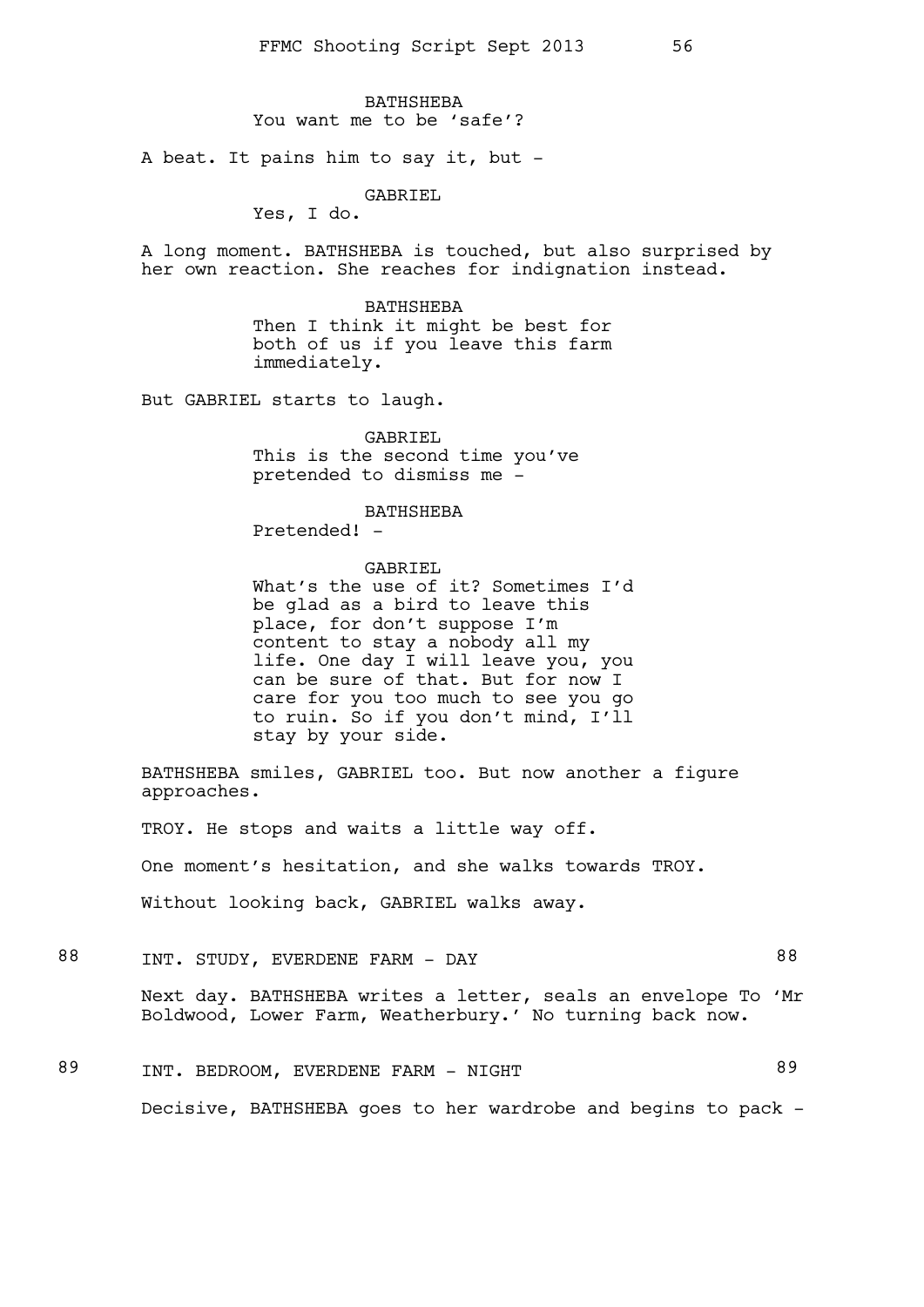# 90 EXT. FARMYARD, EVERDENE FARM - NIGHT 30

She hurls her bag into her fastest gig, heads off into the night.

91 EXT. BATH - DAWN 91

And as the sun rises, the city of Bath appears in the distance. A weary BATHSHEBA urges the horse on.

# 92 EXT. STREET CORNER, BATH - DAY 92

At the appointed time and place, TROY waits.

Through the crowds, he sees her; BATHSHEBA, breathless with anticipation. She watches for a moment and approaches.

They stand in the street, tantalisingly close.

BATHSHEBA I wasn't sure if you'd be here. Frank...

**TROY** 

Of course.

Beneath her cloak, she reaches out one hand. Just their fingertips entwine.

# 93 INT. DINING ROOM, BOLDWOOD'S MANSION - DAY 93

BOLDWOOD sits alone at a large dining table, taking his solitary breakfast, reading his mail just as he had on Valentine's Day.

A LETTER. He recognises the handwriting now. A rattling sound. He notices that his hand is shaking. Carefully, he puts his tea-cup down.

BOLDWOOD opens the letter.

### 94 EXT. COUNTRY LANE, WEATHERBURY - NIGHT 34

The coach from Bath makes its lonely way towards Weatherbury.

BOLDWOOD watches the coach approach, his hand tightening on the silver-headed cane.

The coach stops at the top of the lane that leads to the Everdene farm. A figure descends;

TROY starts to walk towards the farm.

BOLDWOOD falls into step behind, cane in hand.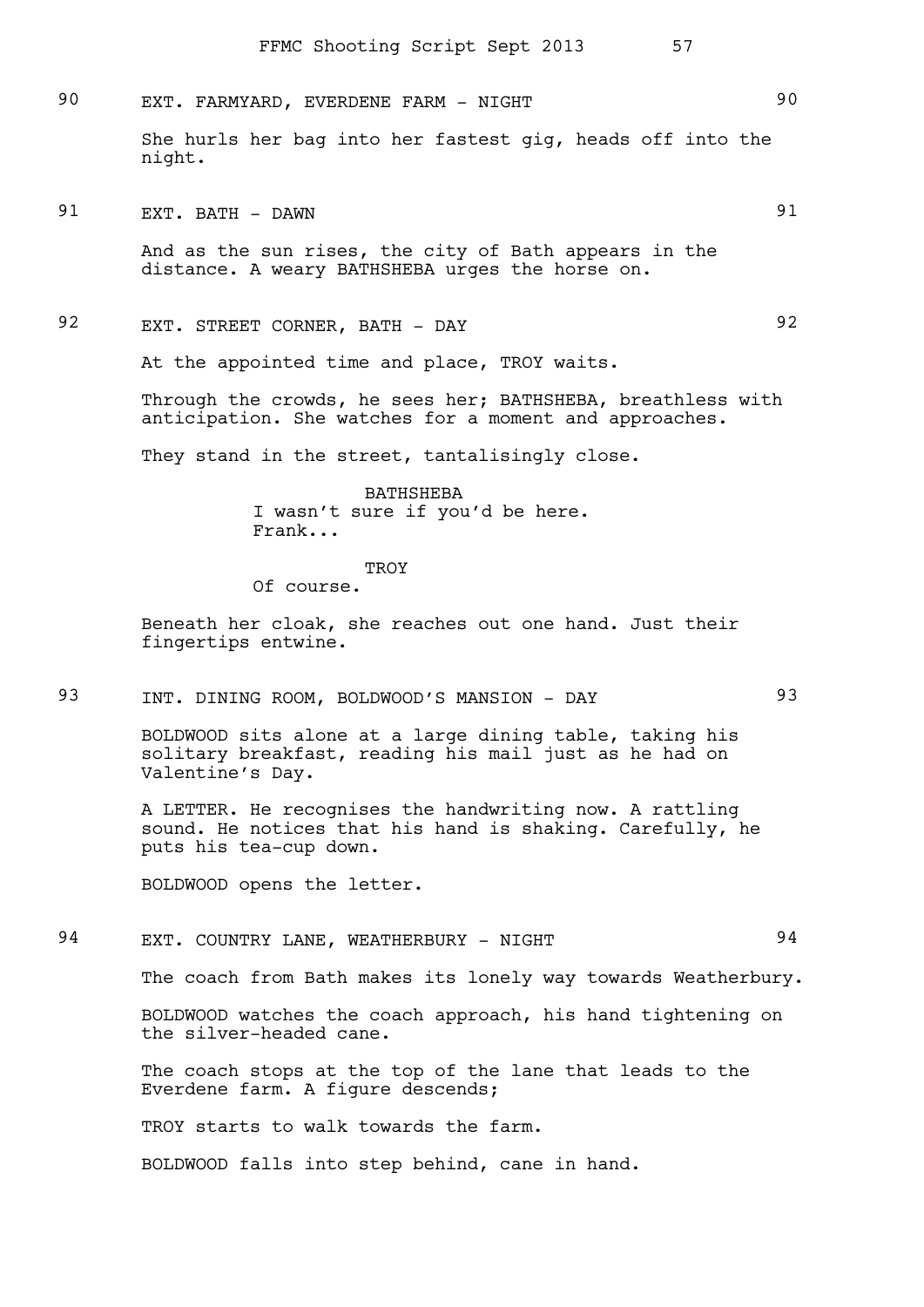# 95 EXT. COUNTRY LANE, EVERDENE FARM - NIGHT 95

On the approach to BATHSHEBA's house now.

BOLDWOOD Going to see her I suppose?

TROY walks on without turning.

BOLDWOOD (CONT'D) Did you hear me?

**TROY** Should I know you?

BOLDWOOD My name is William Boldwood.

**TROY** Never heard of you.

#### BOLDWOOD

Nevertheless, I wish to have a conversation. I don't wish to enter into questions of right or wrong, you wouldn't understand. I'm a businessman, and I intend a business transaction with you.

**TROY** 

Go on.

BOLDWOOD I was engaged to be married to Miss Everdene until you came along.

**TROY** Not quite *engaged*...

BOLDWOOD You have heard of me then.

**TROY** She told me some foolish old man was in love with her. You, I presume.

BOLDWOOD (he lets this go) Miss Everdene will never marry you. You're not even an officer. She's playing with you, you're too poor, too low-down. A nobody. (TROY laughs this off -)

**TROY** What is your proposal?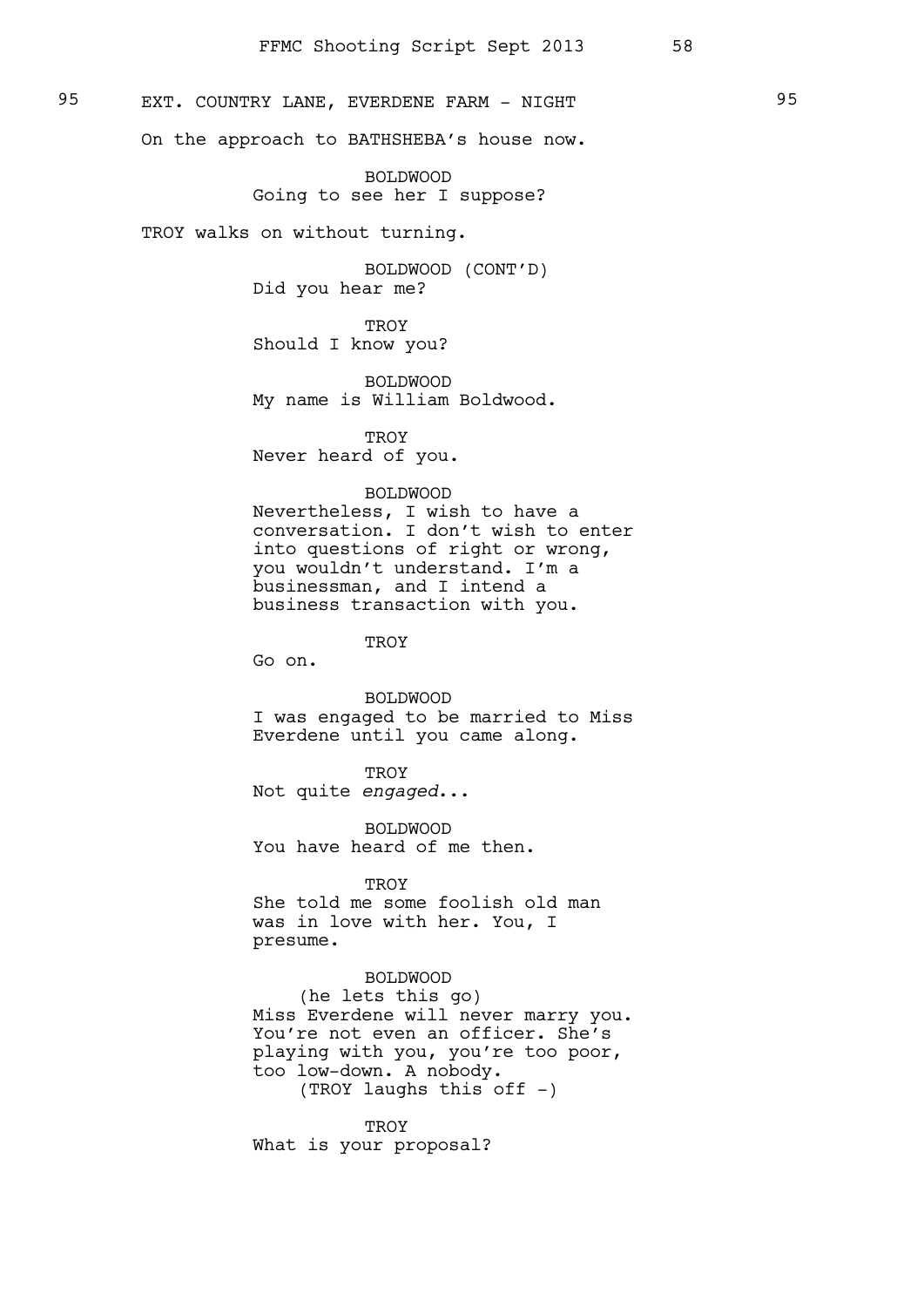BOLDWOOD Marry the other girl. Leave Miss Everdene alone. I'll make it worth your while.

But this is like a slap for TROY. He considers Boldwood, taking him seriously now.

**TROY** 

How?

BOLDWOOD Leave tonight and I'll give you fifty pounds. The girl shall have money too, and after the wedding I'll settle a certain amount of money on the both of you, paid annually. You can resign your commission, leave this place, start a new life. And leave us be.

TROY considers the deal.

TROY Fifty pounds you say?

BOLDWOOD I have the money here.

And he produces the money.

**TROY** You seem very confident I'll accept.

BOLDWOOD I know what you're worth.

TROY lets this pass. He takes the money, weighs it in his hand, then opens the gate and heads towards BATHSHEBA's house. BOLDWOOD follows on, alarmed -

> BOLDWOOD (CONT'D) Where are you going? You must go tonight, that's the agreement -

**TROY** I can't just leave without saying goodbye. It'll break her heart. I'll tell her I'm not good enough then go straight away. How's that?

BOLDWOOD No word of me or our arrangement. And never see her again, you must swear...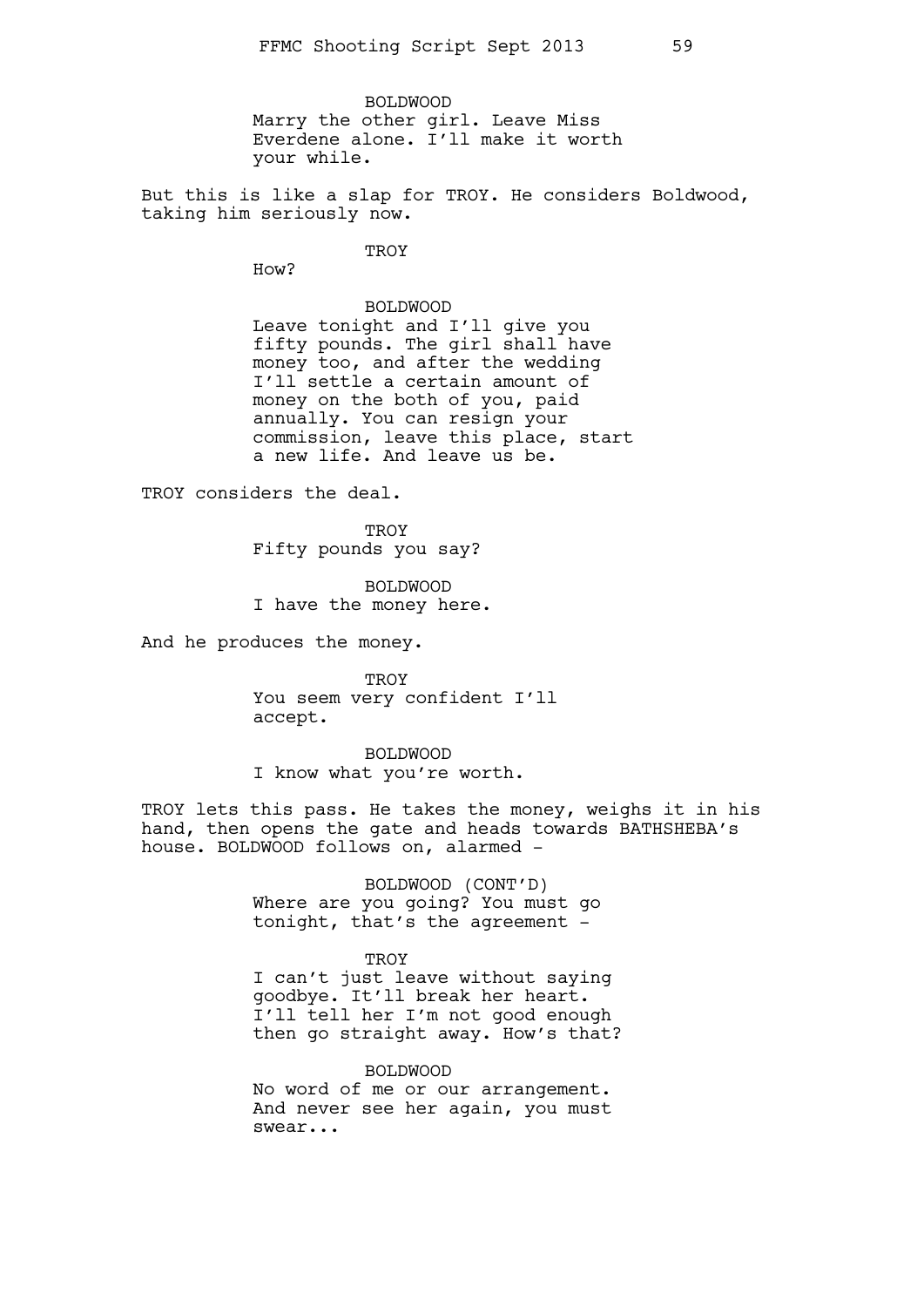TROY I give my solemn vow as a soldier, that I will... (Almost at the door, he suddenly stops.) But wait a moment.... BOLDWOOD What is it? **TROY** There's a problem. BOLDWOOD Tell me! **TROY** We're already married. You see? TROY holds his hand up to BOLDWOOD's face. A gold band on his finger. BOLDWOOD is broken. TROY (CONT'D)

We married first thing this morning. Lovely service in Bath, very quiet, the two of us. Tonight's our wedding night. So, you see, it seems I am good enough for her after all.

BOLDWOOD lunges, but TROY intercepts the blow. BOLDWOOD's hand goes to TROY's throat.

> BOLDWOOD I'll kill you, d'you hear me! I'll break your wretched neck!

But TROY swiftly turns the table, shrugging off BOLDWOOD's grip and hurling him to the ground. Three sharp blows to the face - swift and effective.

> **TROY** (whispering in his ear) Best kill yourself, old man. Don't you think? (pushing him to the ground) Now - pick up your money and go. You're trespassing.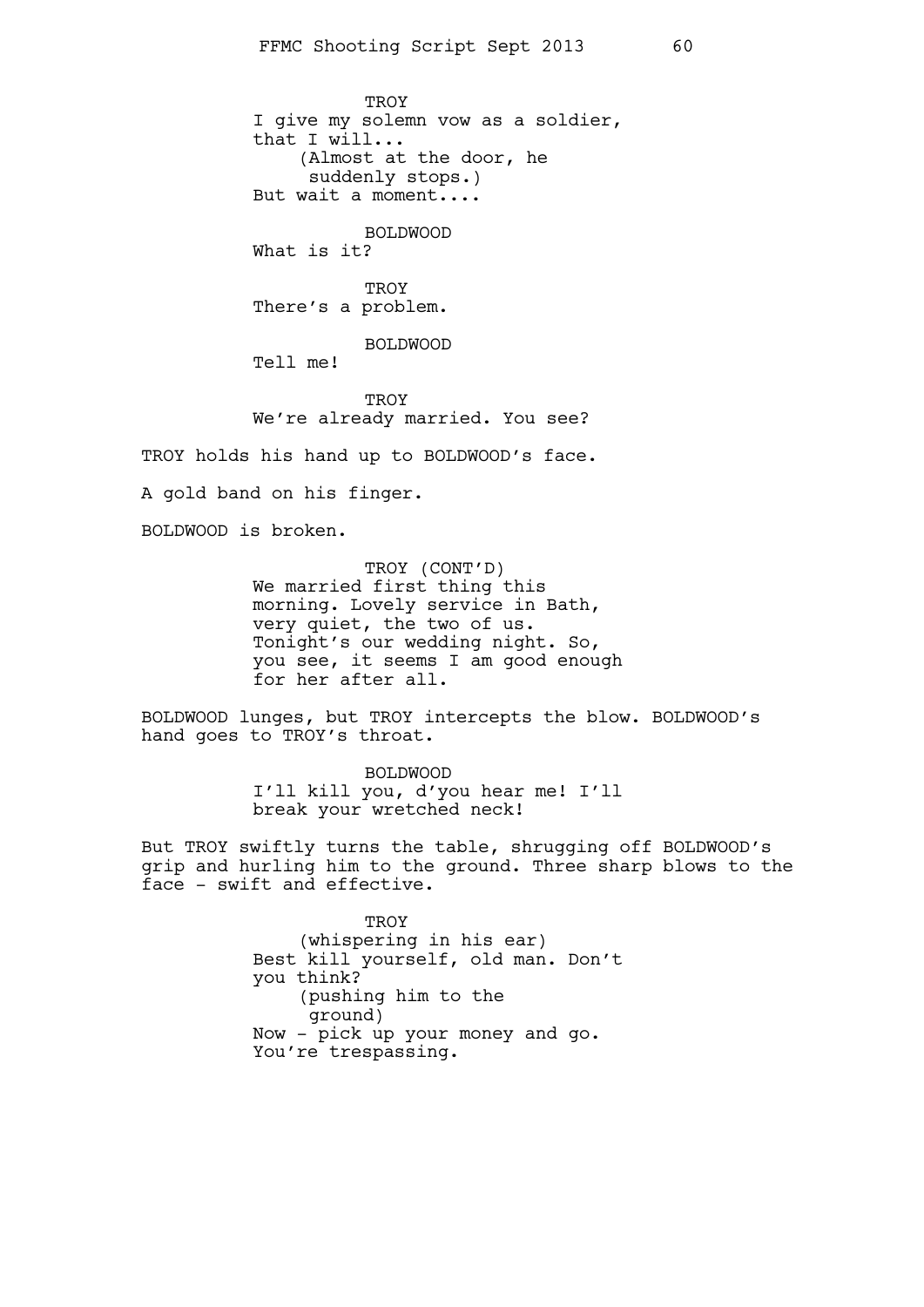## 96 INT. EVERDENE FARM - NIGHT 196

TROY surveys his home for the first time. He fingers a porcelain figure, a book. He picks out notes on the piano, pours a glass of wine. His hand is still shaking.

This is all his property now. For all its comforts, suddenly it seems bourgeois, dowdy, dull. A twinge of doubt. There is, he realises, the potential for this all to go horribly wrong.

A noise, a voice from above. TROY walks towards the stairs.

# 97 INT. BEDROOM, EVERDENE FARM - NIGHT

They make love for the first time. In contrast to the bravado and swagger of their past encounters, there's something tender, tentative about it.

# 98 INT. BEDROOM, EVERDENE FARM - MORNING 98

BATHSHEBA sleeps soundly in the tangled sheets.

Sounds from the yard wake TROY. Wearing breeches and his scarlet jacket, he sits on the edge of the crumpled bed and lights a cheroot.

From outside, the sound of hammering -

# 99 EXT/INT. YARD, BEDROOM, EVERDENE FARM - CONTINUOUS 99

GABRIEL, POORGRASS and JAN COGGAN are in the yard, well into the working day.

> **TROY** Good morning, comrades!

JAN COGGAN Morning sir! (hissed to GABRIEL-) Answer the man!

TROY Fine old house. Needs a lick of paint, don't you think? (nothing from the MEN) You, Sir - (- GABRIEL) What's your name?

For a while it seems as if he might not answer.

GABRIEL

Oak.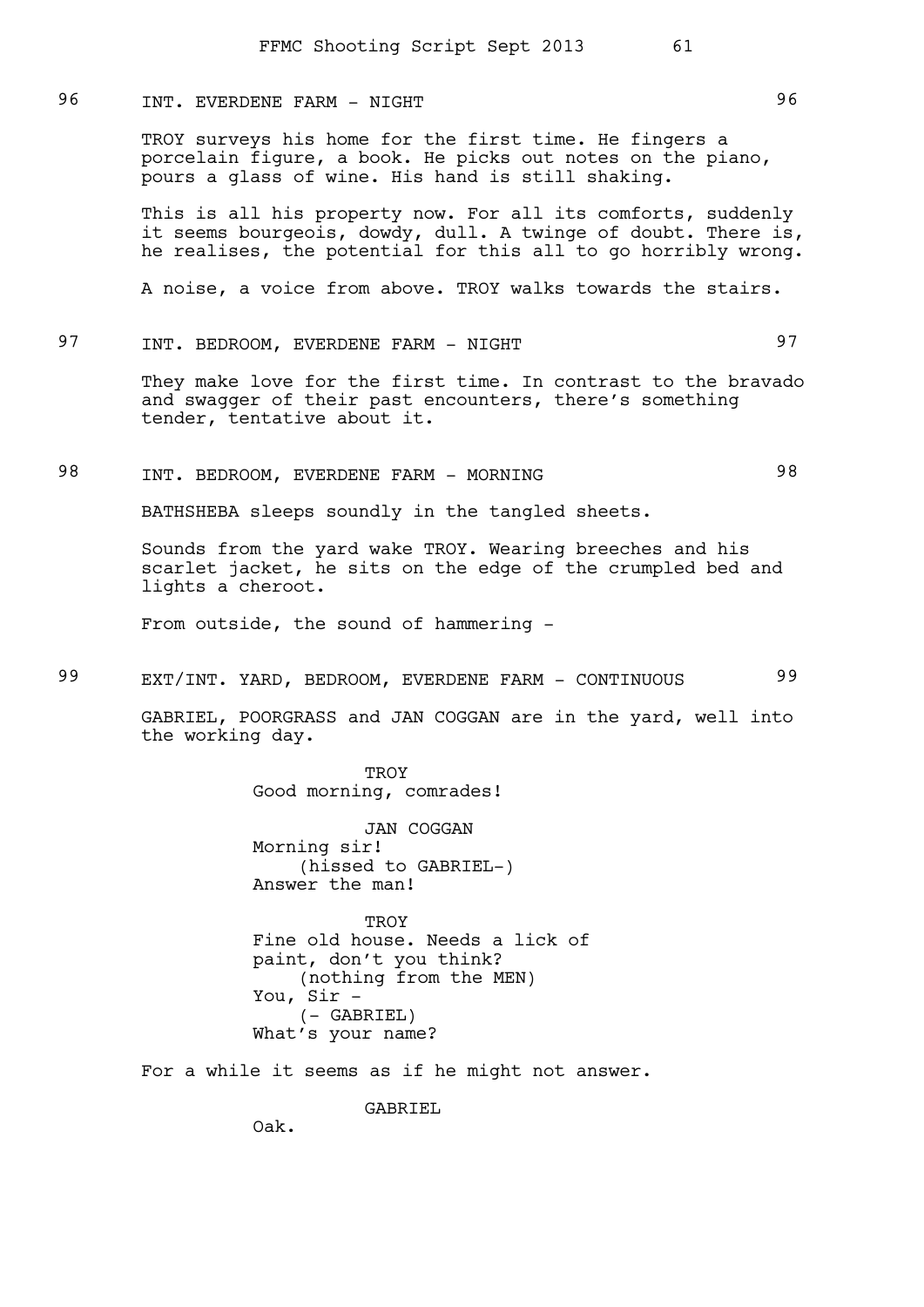TROY Can't hear you!

GABRIEL My name is Gabriel Oak.

INTERCUT. BATHSHEBA hears this.

### **TROY**

(to JAN) Can you hear him? Mr Oak, please learn to smile and answer when you're spoken to. I'll be down in the fields some time this week, but until then we're not to be disturbed. (meeting GABRIEL's eye;) Here, this - (he tosses them coins) - is to drink our health.

JAN stoops eagerly to pick up the coins, but GABRIEL doesn't move. A figure has appeared behind TROY. BATHSHEBA, wrapped in the sheet of the marital bed, momentarily catches GABRIEL's eye. Nothing shameful in her decision, but still a concern for GABRIEL.

> TROY (CONT'D) Who is this Mr Oak?

BATHSHEBA He's my right hand.

TROY takes this in...

100 EXT. FIELDS, EVERDENE FARM - DAY 100

The harvest begins, the ricks piled high with the fruits of the year. Back-breaking work, sweaty, the kind of occasion BATHSHEBA would once have relished.

But not now.

From a carriage at the edge of the field the newly-married couple watch the workers, sheltered from the heat and humidity. TROY is now a Gentleman Farmer, ill-at-ease in new civilian clothes. BATHSHEBA in her fashionable clothes is an observer, no longer a participant.

GABRIEL glances over at her, then returns to work.

101 EXT. THE RICK YARD, EVERDENE FARM - DUSK 101

Dusty from the days labours, GABRIEL washes. Then notices - a great fat toad lumbers across the ground.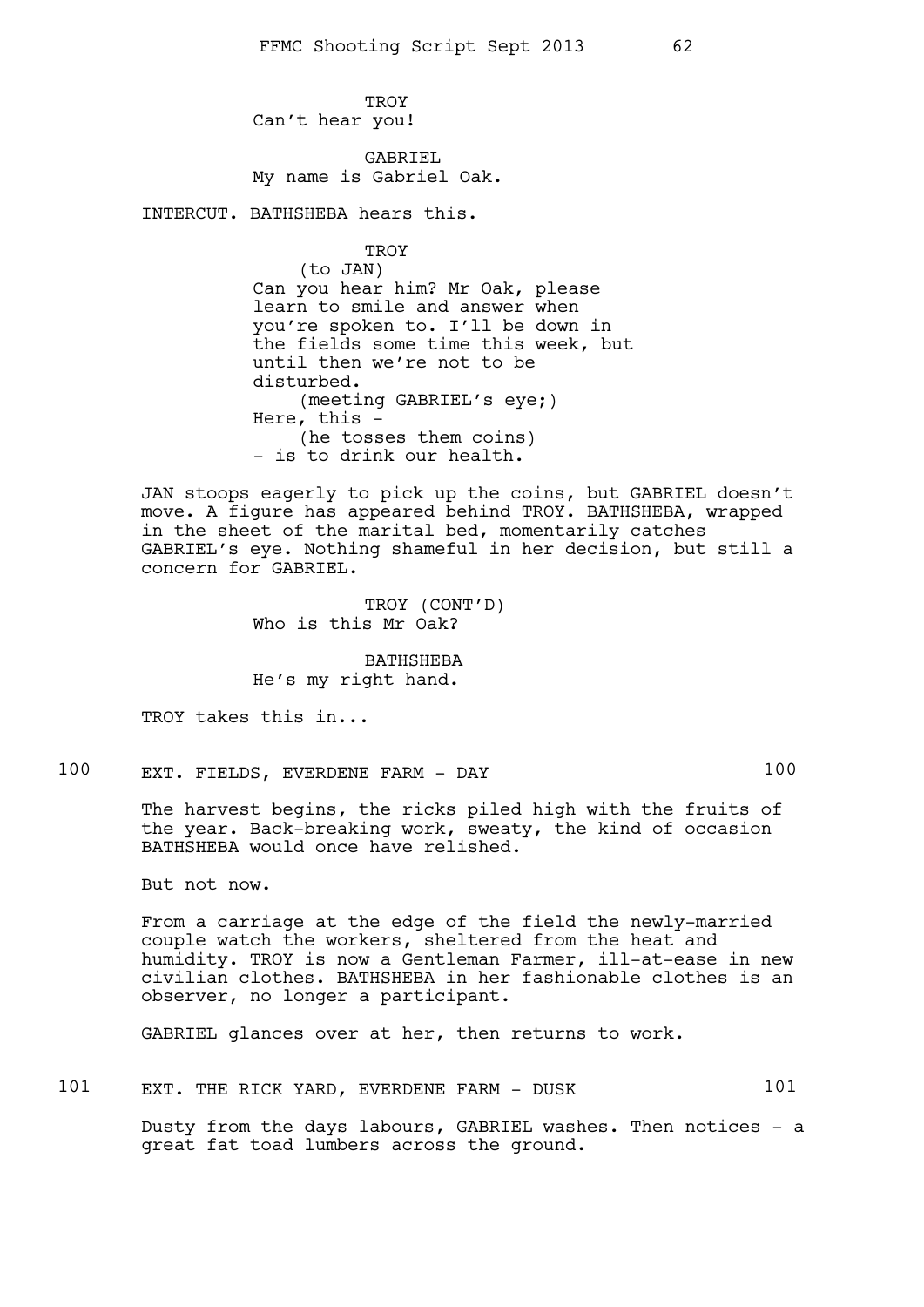OAK kneels and watches its progress. The toad is looking for shelter - a sure sign that a storm is coming.

He looks to the skies too. The evening is clear, but dark clouds are already rolling in. Rooks caw, clouds of starlings wheel confusedly around the sky. The night has a sinister aspect. There's a sense of foreboding.

The year's harvest stands unprotected in the rick yard.

The sound of MUSIC comes from the barn -

### 102 INT. BARN, EVERDENE FARM - DUSK 102

A band is playing and the barn is full of the WORKERS and their FAMILIES. Foliage and old chandeliers have been hung from the rafters, food and drink laid out

Clapping, cheering and stomping as TROY and BATHSHEBA dance, wonderful together, eyes locked. The dance ends to much applause, TROY and BATHSHEBA at its centre. TROY kisses her; cheers, laughter.

> **TROY** Gentlemen! Silence! Friends, it is not only the Harvest Home that we're celebrating. This is also a wedding feast. A short while ago I had the happiness to lead to the altar this beautiful lady, your mistress, and only now have we been able to celebrate our happy news. So please, charge your glasses and raise them to - my wonderful wife, Mrs Bathsheba Troy!

GABRIEL watches the applause, then approaches BATHSHEBA.

GABRIEL (to BATHSHEBA) I have to tell you -

**TROY** To *me*, please, Mr Oak.

### GABRIEL

(to both of them) There's going to be a storm. We need to protect the ricks or we'll lose the harvest.

**TROY** And how do you know there's going to be a storm?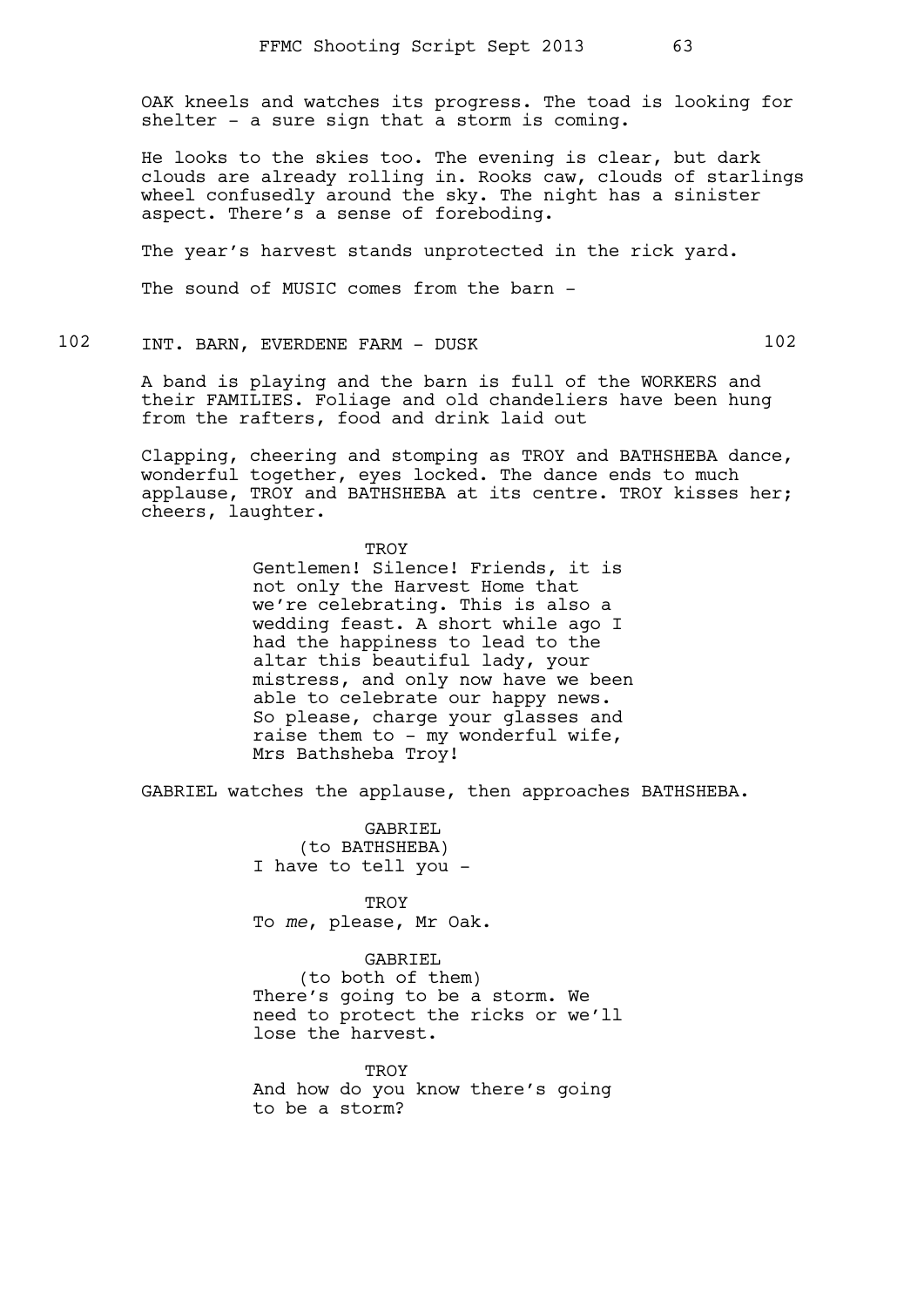GABRIEL (hesitates, then  $-$ ) Certain signs. The animals.

TROY (laughing, teasing) The animals *told* you?

GABRIEL I need five, six men for an hour, no more.

BATHSHEBA Frank, perhaps we ought to-

TROY Nonsense! Tonight's our celebration. Oak, you have no glass in your hand - here.

He pours a glass and offers it to GABRIEL.

#### GABRIEL

With all due respect, we need ablebodied working men, not drunks and fools...

**TROY** It will not rain tonight. My wife forbids it! Now, if you'll excuse me, Mr Oak. Gentlemen, one more thing. Even though I'm no longer Sergeant Troy! I remain a soldier in this one respect - (he beckons one of the MEN forward. He carries -) Bottles of the finest French brandy! A triple-strength dose to every man here! (Disquiet from BATHSHEBA, shouts and cheers from the men) And if any of you men show the white feather, then you can look elsewhere for a winter's work!

And to cheers and applause, the bottles are passed round. BATHSHEBA, meanwhile, looks to GABRIEL, wanting to follow.

> TROY (CONT'D) You wouldn't leave our wedding party. Would you?

He kisses her, and she does her best not to worry.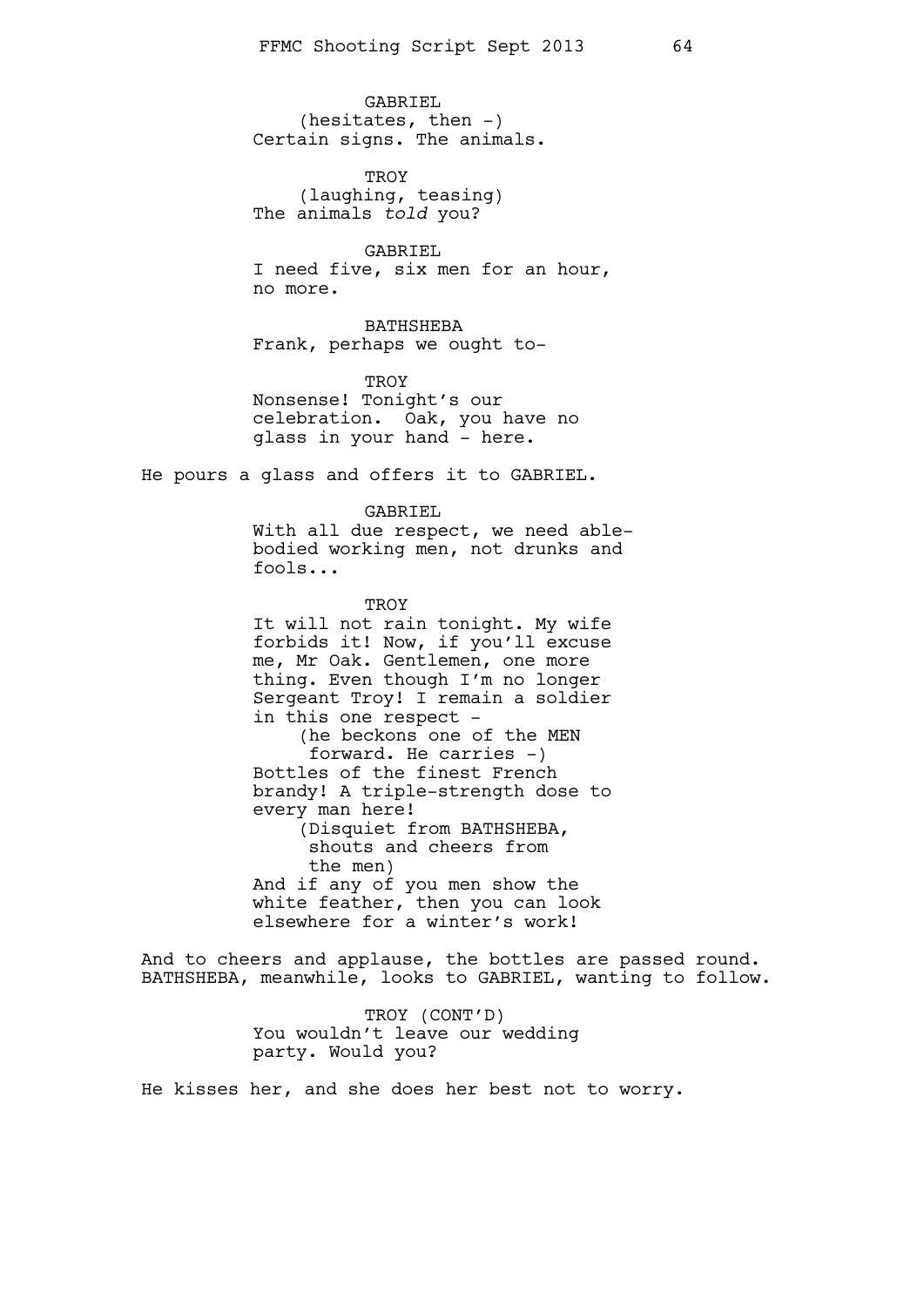103 EXT. RICK YARD, EVERDENE FARM - DUSK 103

But outside, dark clouds have indeed started to form in the evening sky. A distant flash of lightning.

The harvest stands vulnerable and exposed. GABRIEL makes a decision.

### 104 INT. BARN, EVERDENE FARM - NIGHT 104

TROY is in amongst his MEN, laughing, joking, passing out the brandy, trying to recreate the camaraderie of the barracks. The WOMEN have largely gone - only SOBERNESS and TEMPERANCE, neither sober nor temperate, remain.

116 The band strike up again, and TROY leads the singing of a 116 bawdy song. Excluded, BATHSHEBA and all but a few of the WOMEN have no other choice but to turn and go.

# 105 EXT. RICK YARD, EVERDENE FARM - NIGHT 105

GABRIEL hauls the water-proofed tarpaulins into the yard. Attaching a rope to one corner, he hurls the other end over the stacks.

106 INT. BARN, EVERDENE FARM - NIGHT 106

Mad dancing from the MEN, TROY the life and soul. A drinking song now - something like *The Barley Mow -* 

107 EXT. RICK YARD, EVERDENE FARM - NIGHT 107

With great effort, GABRIEL hauls at the rope, dragging the tarpaulin over the top of the third stack. But the wind catches it, filling it like the sail of a ship.

The storm is overhead now. No rain yet, just startling blue skeletons of crackling light. GABRIEL takes a long metal rod with a chain attached - imagine a giant needle and thread and jams it into the highest point of the rick. This he hopes will act as a lightning conductor.

But there's still so much to do.

108 INT. BEDROOM, EVERDENE FARM - NIGHT 108

From her bedroom, BATHSHEBA looks out of the window towards the rick yard. A flash of lightning. GABRIEL silhouetted against the sky as he begins the work of roughly thatching the remaining stacks.

She makes a decision. Hurriedly, excitedly, she removes her jewellery, her party shoes. The old BATHSHEBA, back again.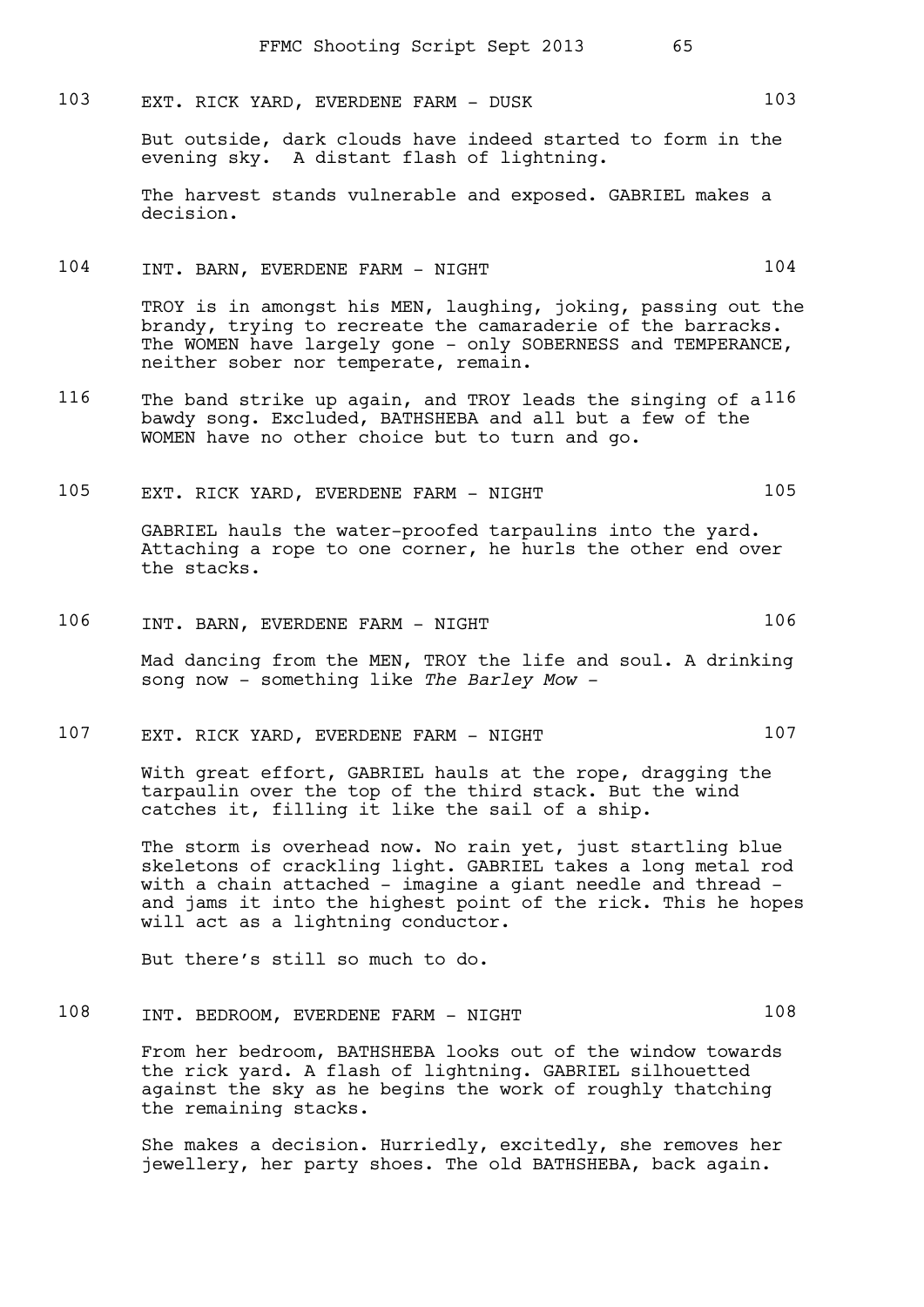### 109 EXT. RICK YARD, EVERDENE FARM - NIGHT 109

GABRIEL works on. BATHSHEBA walks towards him, lamp in hand, in working clothes now.

> BATHSHEBA What can I do?

> GABRIEL It's too dangerous.

BATHSHEBA If it's too dangerous for me, then it's too dangerous for you. (GABRIEL hesitates) Just tell me what to do.

A rumble of thunder; not much time.

110 INT. BARN, EVERDENE FARM - NIGHT 110

The MEN are visibly staggering now. JOSEPH POORGRASS, slight and not used to drinking, is laughing hysterically. Young CAINY BALL, too young to drink, can barely stand. Meanwhile LABAN TALL has picked a fight with another man, and a messy brawl is starting.

TROY, the Master of Revels, watches over them.

111 EXT. RICK YARD, EVERDENE FARM - NIGHT 111

Perched on ladders on top of the rick, BATHSHEBA and GABRIEL work together, hammering sheaves in to place to shelter the crop. Thunder rolls, lightning crackling but -

> BATHSHEBA Still no rain.

GABRIEL It'll come.

A flash of lightning, the thunder following immediately.

GABRIEL (CONT'D) Frightened?

BATHSHEBA Why, are you?

As if in rebuke there's a terrible crack. Lightning forks down from the black sky, and strikes the conductor.

Then the terrible peal of thunder. BATHSHEBA, startled, stumbles and falls. GABRIEL grabs her arm and holds her. A moment of relieved laughter -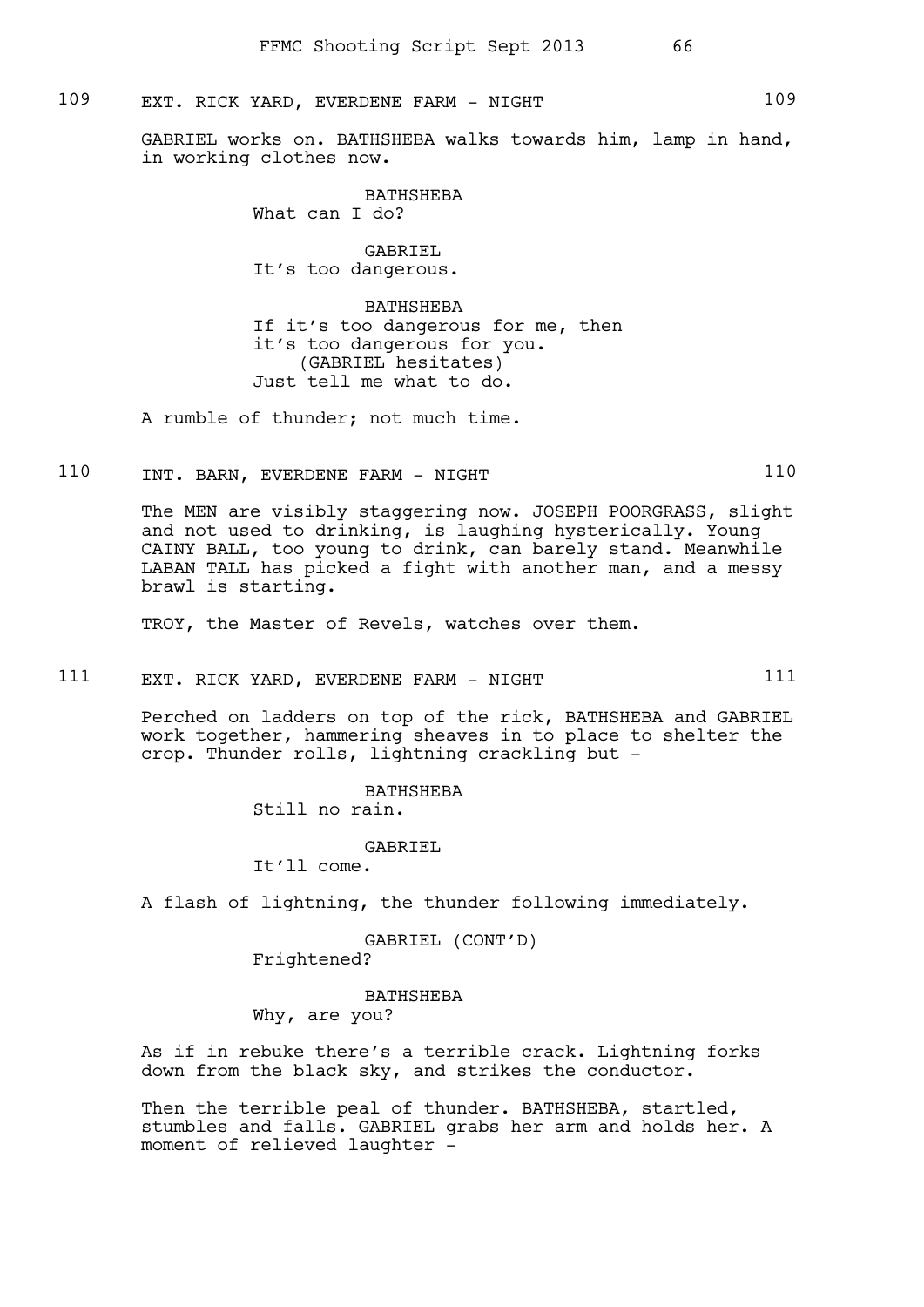And then the RAIN starts. An extraordinary downpour.

BATHSHEBA (CONT'D) Gabriel, if I were to die - and I may die soon, and I'd hate you to think badly of me - (GABRIEL goes to protest) Please, let me explain. I didn't intend to marry him. I had every intention of ending it, just as you'd advised. But he told me about another woman, a great beauty that he'd loved before and so, somewhere between jealousy and distraction..I married him. Please understand. (GABRIEL goes to speak) No opinions. I only wanted you to know.

GABRIEL smiles. A moment of extreme closeness between them. For a moment, they might almost kiss. But to what possible end?

> GABRIEL Go to bed, I can finish the rest without you. Let me help you -

He helps her down the ladder. She holds him back.

BATHSHEBA Gabriel. Thank you.

A look of immense gratitude and affection. GABRIEL accepts it, and understands, and returns to work.

### 112 EXT. YARD, EVERDENE FARM 112

Early morning. The work is completed and GABRIEL, exhausted, climbs down from the last rick. But someone is watching. At a distance, MR BOLDWOOD.

GABRIEL

Sir? (BOLDWOOD turns, walks smartly away. GABRIEL follows) Mr Boldwood, sir -

GABRIEL

Wait a moment, sir -

BOLDWOOD I wanted to ensure your mistress' crops were safe -

> BOLDWOOD (CONT'D) Good work, Gabriel, she's lucky to have you -

He turns. Haunted, strained, pale, soaked to the skin.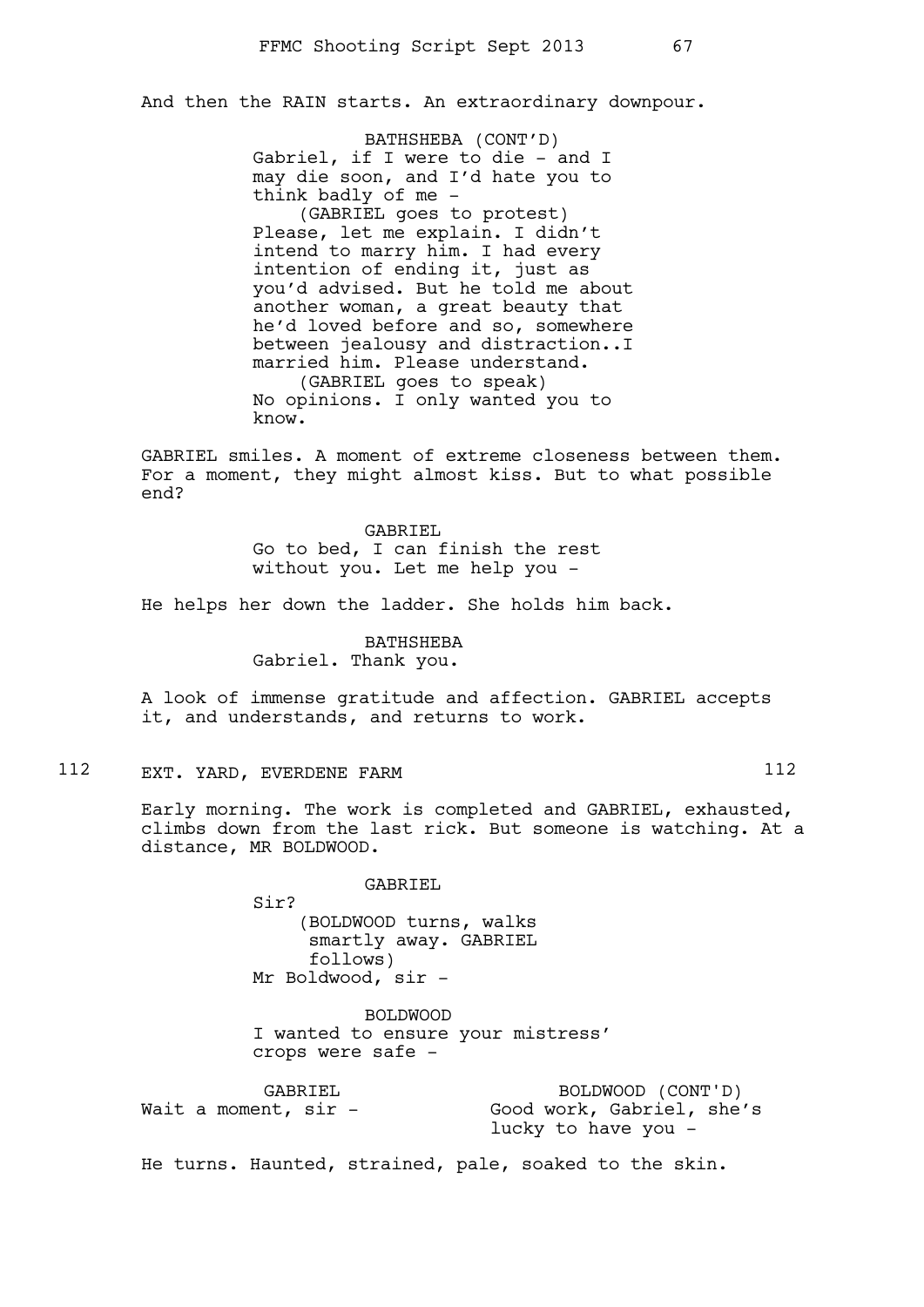GABRIEL You seem unwell. You should go home.

BOLDWOOD Yes. Yes, I will. (he hesitates) Oak, you know that things have not gone well with me lately. I was going to get a little settled in life, but it was not to be. I daresay I am something of a...joke about the parish, but I do want to make it clear that there was no jilting on her part. We were never engaged. No matter what people say, she promised me nothing. And yet, Gabriel, I feel the most terrible grief. (He turns to GABRIEL. With an awful false bonhomie )

Still! No woman ever had power over me for any length of time. Not a word to her. We understand each other, yes?

And poor, mad BOLDWOOD walks on.

# 112A EXT. YARD, EVERDENE FARM - DAY 112A

A dreary day in AUTUMN. TROY stands alone in shirtsleeves, a broom handle clutched like a sword. He carries out the sword exercise, as before, the chickens pecking around him. But there's something diminished, pathetic about the man in his civilian clothes.

This private display is watched by BATHSHEBA, with concern and sadness as he completes the exercise then, in a mad flash of rage, hurls the broom handle against the wall.

### 112B EXT. BOXING ARENA, MARKET SQUARE, CASTERBRIDGE - DAY 112B

A FIST connects with a man's head. Blood and sweat. Marketday at the Corn Exchange has bought a BOXING MATCH to the town, and in a corner of the square a CROWD has gathered to watch PATTERSON Vs. SULLIVAN.

The fight has brought with it BEGGARS, GYPSIES, DRUNKS, GAMBLERS, SOLDIERS on furlough. And among them is TROY, smoking a cheroot, aloof, indifferent.

A blow lands. SULLIVAN crashes to the ground.

TROY scowls and stabs out his cheroot. His money is handed over to the BOOKIES. And TROY stalks off -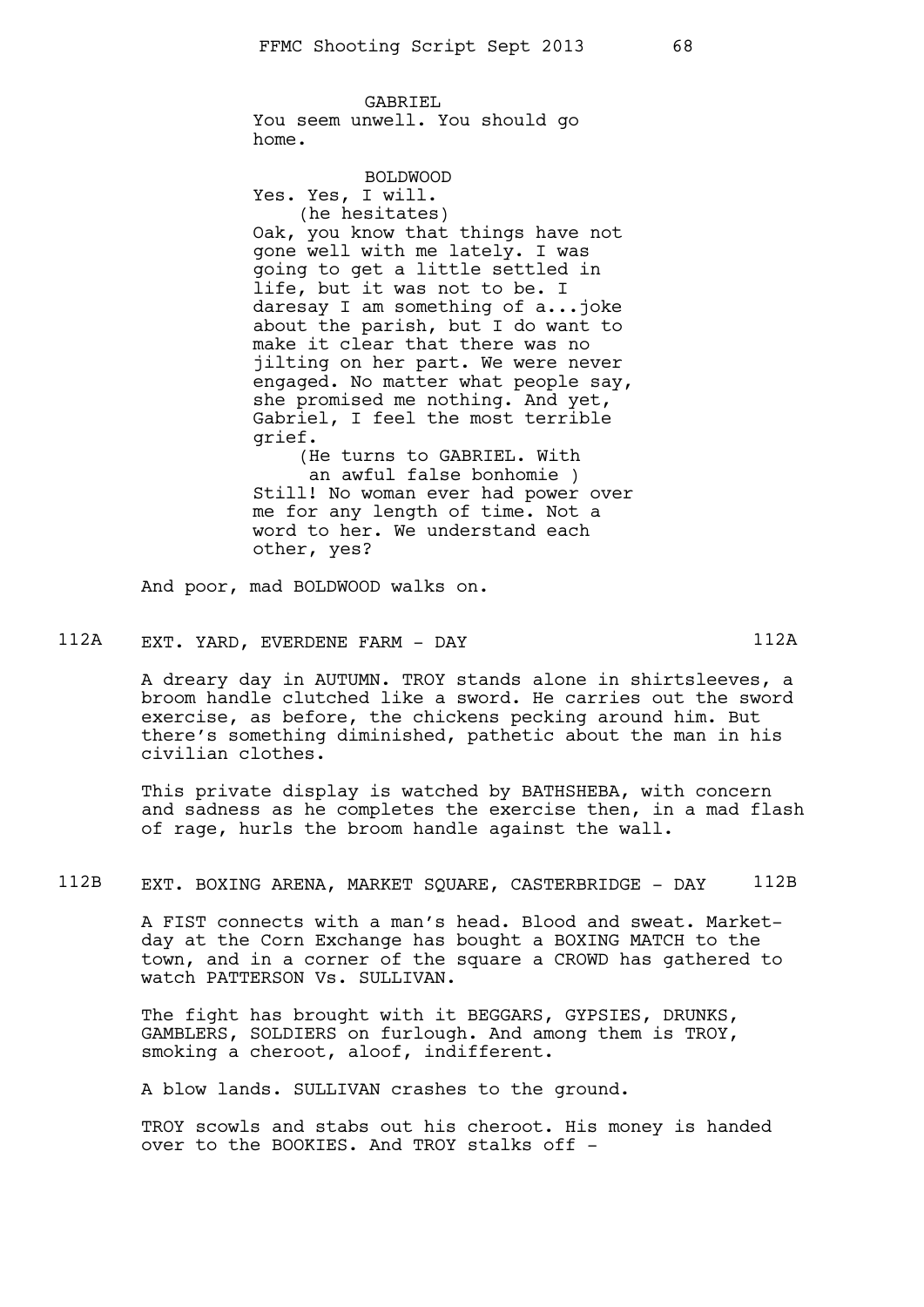112C EXT. BOXING ARENA, MARKET SOUARE, CASTERBRIDGE - CONT. 112C

- and becomes aware of a BEGGAR WOMAN following close behind.

TROY No money, I'm afraid. All gone.

He turns. And freezes. The BEGGAR-WOMAN, hunched, barely able to stand, clutching a familiar, battered carpet bag.

She's barely recognisable as FANNY ROBBIN. TROY is stunned.

TROY (CONT'D)

Fanny.

FANNY Hello, Frank.

**TROY** What are you doing here? I thought you were at your mother's, I thought you were safe. (taking her hands) You're so pale. You're shaking.

FANNY I walked here. I'm very tired.

112D EXT. MARKET SQUARE, CASTERBRIDGE - CONT. 112D

BATHSHEBA has finished her business, and wants to return home. The carriage is empty. Where's TROY? Impatient, she scans the street. The next BOXING MATCH has begun.

### 112E EXT. BOXING ARENA, MARKET SQUARE, CASTERBRIDGE - CONT. 112E

TROY sees BATHSHEBA searching for him, getting closer

TROY My wife mustn't know -

And there it is; 'wife'.

FANNY Your wife. (she follows his look) Mrs Troy is very beautiful.

**TROY** No more than you. Fanny - (Searching his pockets-) Six-pence. It's all I have left. Take it -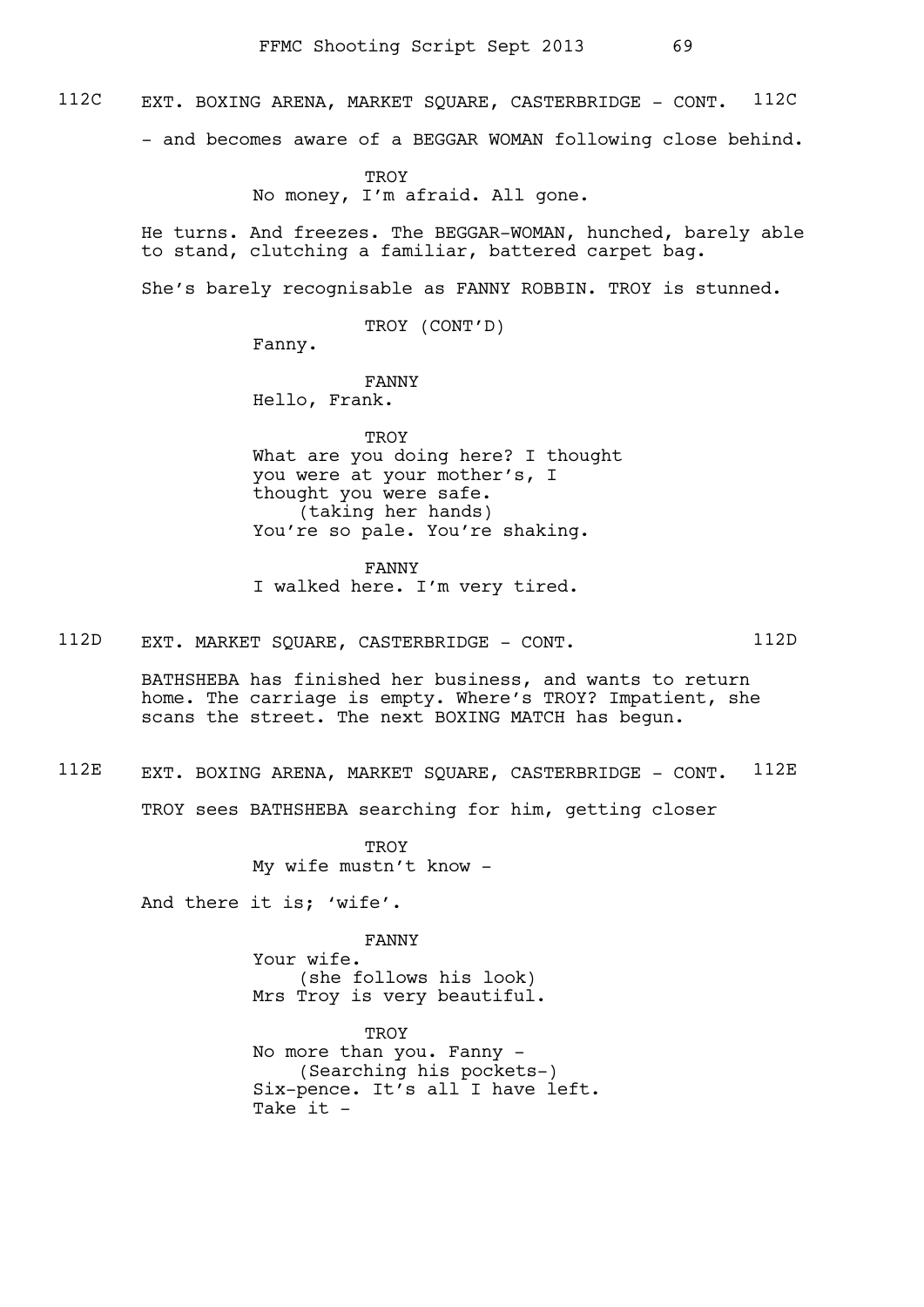112F EXT. MARKET SQUARE, CASTERBRIDGE - CONT. 112F

From BATHSHEBA's p.o.v., she sees her husband talking to a WOMAN, sees the lingering touch of hands, the exchange of money. An unmistakable intimacy, a terrible blow. She quickens her pace -

112G EXT. BOXING ARENA, MARKET SQUARE, CASTERBRIDGE - CONT. 112G

Back to TROY and FANNY. BATHSHEBA is nearly there - he speaks quickly, desperately...

> **TROY** I've made a terrible mistake, Fanny, but I will make amends. I swear on my life, I'll find a way to be with you.

FANNY You've sworn before, Frank.

TROY But this time, this time... (FANNY smiles sceptically) Go to Budmouth, stay at the Union -

FANNY The workhouse, Frank? -

**TROY** 

(quickly) Tonight, just tonight, one night, then meet me tomorrow at ten at the bridge. I will bring you all the money I have, I'll find a place for you. You'll want for nothing and I promise you, I will make amends. (-heading to BATHSHEBA -) Tomorrow, Fanny, at twelve.

And he backs away. FANNY watches him go. For a moment, BATHSHEBA and FANNY's eyes meet... But TROY is approaching now, eyes black with rage.

> BATHSHEBA Do you know who that woman was?

TROY

Get back in the carriage.

BATHSHEBA

Who is she?

And now he grabs her wrist, pulls her towards the carriage violent, public too.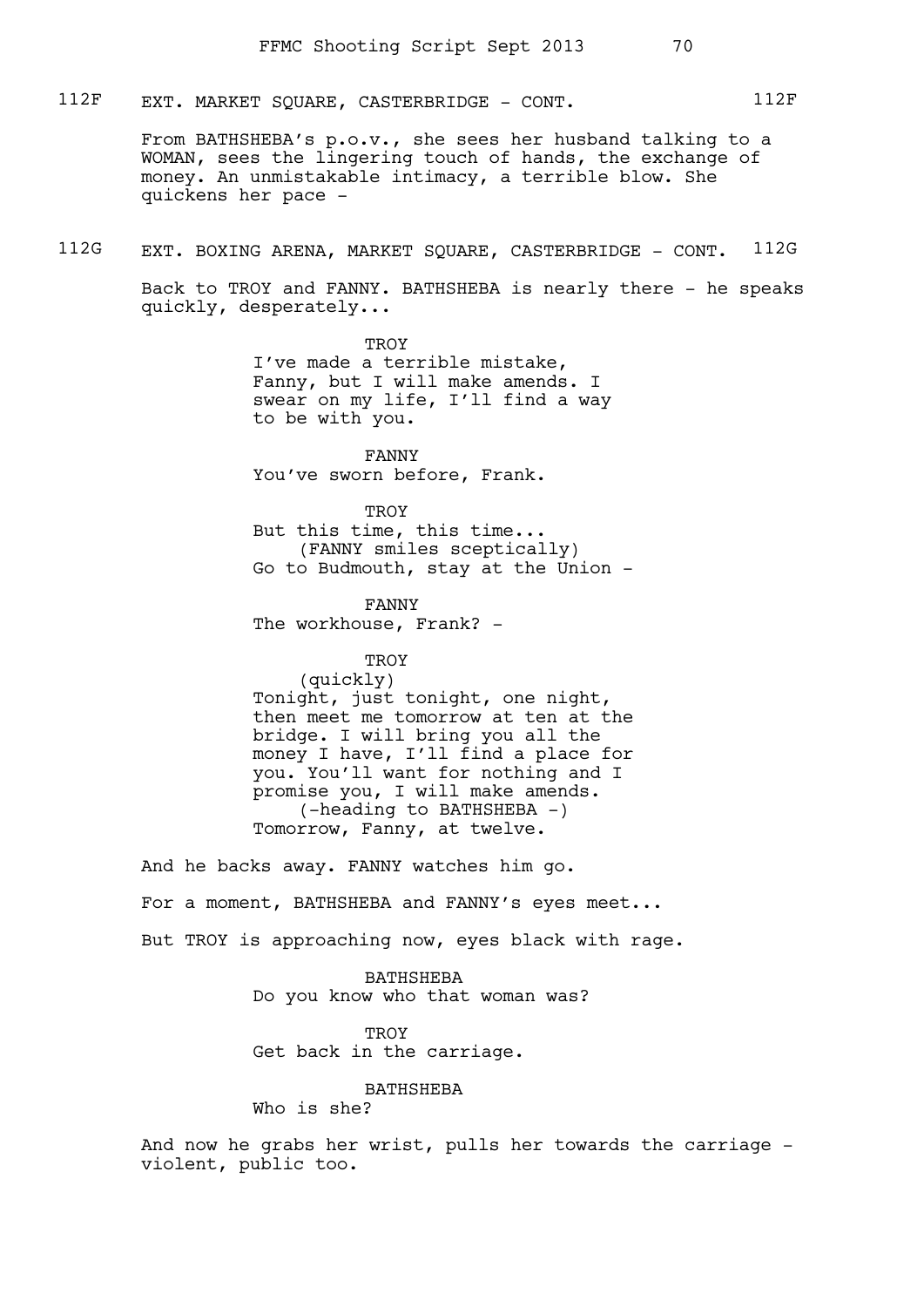TROY How *dare* you spy on me. Get back in the carriage - (grabs her wrist, pulls her away) Back in the carriage, damn you!

113 EXT. CASTERBRIDGE ROAD - DAY 113 And so, exhausted and pale, FANNY begins her long journey towards BUDMOUTH.

114 EXT. CASTERBRIDGE ROAD - DAY 114 An autumn rain starts to fall.

115 EXT. CASTERBRIDGE ROAD - DUSK 115

Later. FANNY stirs from uneasy rest. No time to rest or shelter now. She struggles to her feet, steps back out into the rain and -

116 EXT. BUDMOUTH WORKHOUSE - NIGHT

A grim, grey building, its iron gates forbidding in the gloom.

FANNY reaches for the wall to steady herself, stumbles, falls, lies there in the rain.

A light appears in a window. An alarm bell is rung...

117 INT. BEDROOM, EVERDENE FARM - NIGHT

BATHSHEBA lies on one of the bed, TROY on the other, shirtless, smoking a cheroot. She watches his back. He stubs out his cheroot. Unbearable tension.

118 INT. GREAT HALL, EVERDENE FARM - DAY 118

BATHSHEBA eats breakfast alone. TROY strides in.

**TROY** Could you let me have twenty pounds?

BATHSHEBA

What for?

**TROY** I need twenty pounds.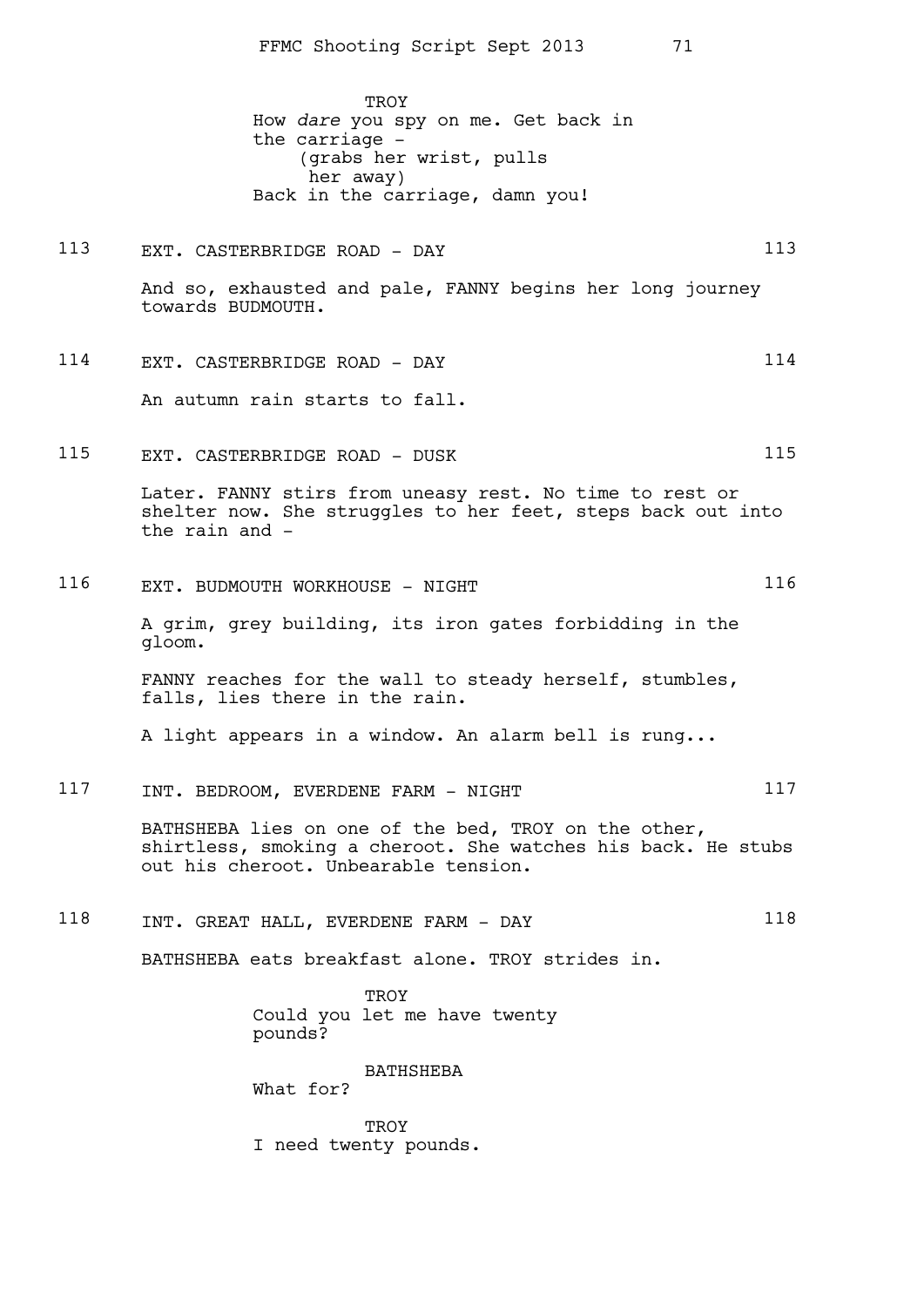BATHSHEBA If you continue to gamble, I will lose the farm.

**TROY** It's not for gambling. Do you have the money or not?

BATHSHEBA That money is required for farm expenses.

She returns to her breakfast. TROY looks dangerous.

TROY You've had your fun. Now don't do something you'll regret.

BATHSHEBA I already have.

TROY What do you regret?

BATHSHEBA That our love is at an end.

**TROY** Well, all love ends at marriage.

BATHSHEBA I wish you wouldn't talk like that.

TROY I believe you hate me.

BATHSHEBA I hate your vices.

**TROY** Then give me the twenty pounds and perhaps we can be friends.

Stung, she holds her nerve -

BATHSHEBA The money is required for farm expenses.

A direct challenge.

Then he stands and walks determinedly towards the study. BATHSHEBA, enraged, follows.

119 INT. STUDY, EVERDENE FARM - CONTINUOUS 119

TROY strides towards the bureau.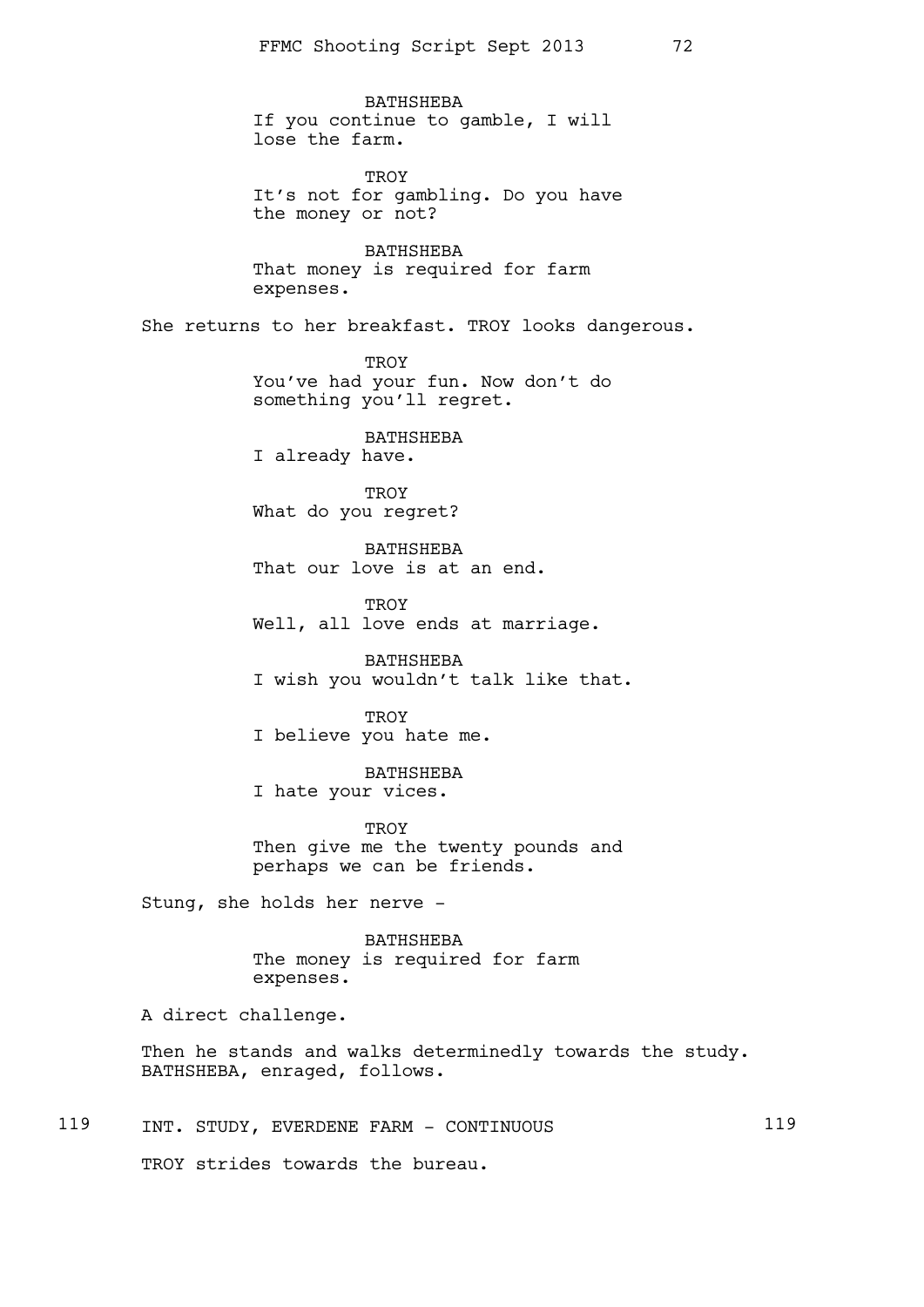BATHSHEBA It's for that woman, isn't it? Tell me her name! He begins to rifle through the drawers, a thief now. **TROY** I will not-BATHSHEBA Is she married? - TROY  $No -$ BATHSHEBA Is she the one you spoke about, the other woman? Who is she? **TROY** The woman I love! The woman I should have married instead of you! (back to the drawers, scrabbling for the money) There, you've wormed it out of me, I hope it makes you happy... (He finds the money.) And if you regret our marriage, then you can be damn sure so do I. BATHSHEBA But I don't! I don't regret it if you still love me! I still love you, Frank... (Desperate, holding him) Come to bed, let me try and please you like I used to. I still love you, Frank. Say you love me too! Say it, Frank, and kiss me! He regards her face with a look of appalling scorn, then pushes her away from him.

**TROY** Bathsheba, please. Don't be so sentimental.

He pockets the money and goes.

120 EXT. CASTERBRIDGE ROAD - DAY 120

Glad to be free, glad to be making amends, TROY rides at speed to the rendezvous.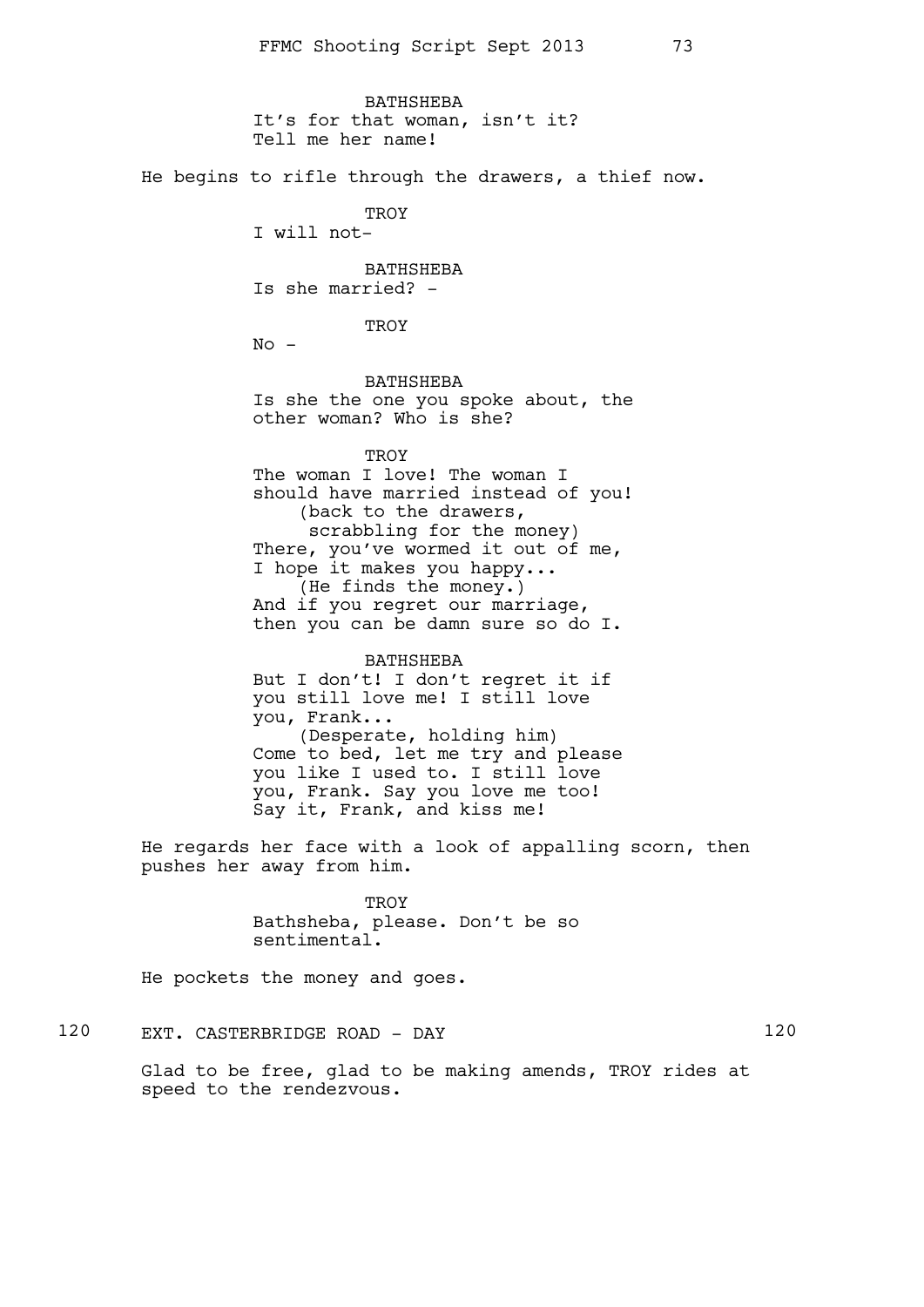121 EXT. BRIDGE, BUDMOUTH - DAY 121

TROY waits anxiously at the appointed time for his rendezvous with FANNY.

A rumble. Along the road comes a waggon bearing a COFFIN. New pine, a pauper's casket, a WORKHOUSE OFFICIAL driving. As a matter of course, TROY removes his hat out of respect...

122 EXT. FIELDS, EVERDENE FARM - DAY 122

The cart continues on its way. In the distance, its destination - the EVERDENE FARM.

123 EXT. YARD, EVERDENE FARM - DAY 123

GABRIEL and the WORKHOUSE OFFICIAL are in discussion as BATHSHEBA approaches.

> GABRIEL Well there must be some mistake.

WORKHOUSE OFFICIAL No mistake, Mr Oak. This was Miss Robbin's last known abode.

GABRIEL No, you'll have to take her to the church.

BATHSHEBA Bring her inside.

GABRIEL

Perhaps we might let her rest in the coach-house, ma'am.

BATHSHEBA We'll do no such thing. Fanny was my uncle's servant and we shall treat her with respect. Bring her inside please.

Pale, troubled, BATHSHEBA heads into the house.

GABRIEL climbs the waggon, removes the black cloth, and starts-

On the lid he sees words written in chalk;

'FANNY ROBBIN AND CHILD'

He glances towards BATHSHEBA, waiting at the doorway.

A moment's thought. She can't know. GABRIEL takes his handkerchief and removes the words 'AND CHILD'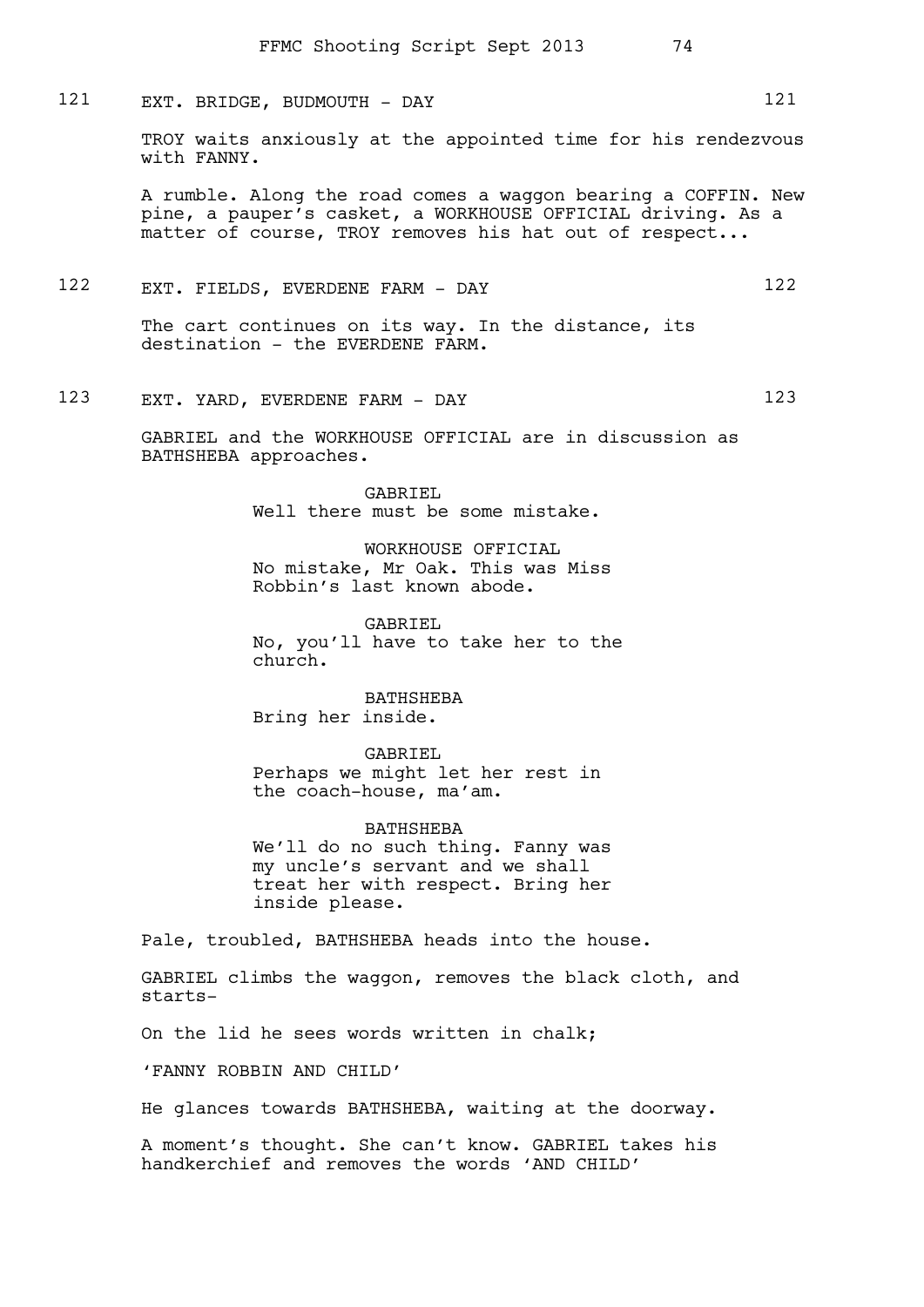## 124 INT. STUDY, EVERDENE FARM - NIGHT 124

Surrounded by candles, resting on two benches, the coffin sits in the solemn room. BATHSHEBA and LIDDY, with some reverence, place flowers and branches around the plain pauper's coffin.

> LIDDY Do you want me any longer ma'am?

BATHSHEBA No more tonight, Liddy.

LIDDY I'll wait up if you like.

BATHSHEBA No, you go to bed. (LIDDY stands) Do you know what she died of, Liddy?

LIDDY No, miss. There were rumours but...no.

BATHSHEBA I see. Liddy, Fanny had a sweetheart. Is that right?

LIDDY (LIDDY hesitates.) Yes, miss. A soldier. A sergeant. (An admission from Liddy. And now she knows) Please, come sit upstairs with me.

BATHSHEBA shakes her head - she is crying quietly

BATHSHEBA I seem to cry a great deal these days. I never used to cry at all. Good night Liddy.

And somewhat reluctantly, LIDDY goes, leaving BATHSHEBA alone.

124A INT. STUDY, EVERDENE FARM - NIGHT 124A

Midnight. BATHSHEBA, pacing up and down.

She removes the boughs and flowers from the coffin lid.

She sees Fanny's name, and the smudged chalk beneath. Her worst fears...

She finds the nails that hold the rough lid down. A moment...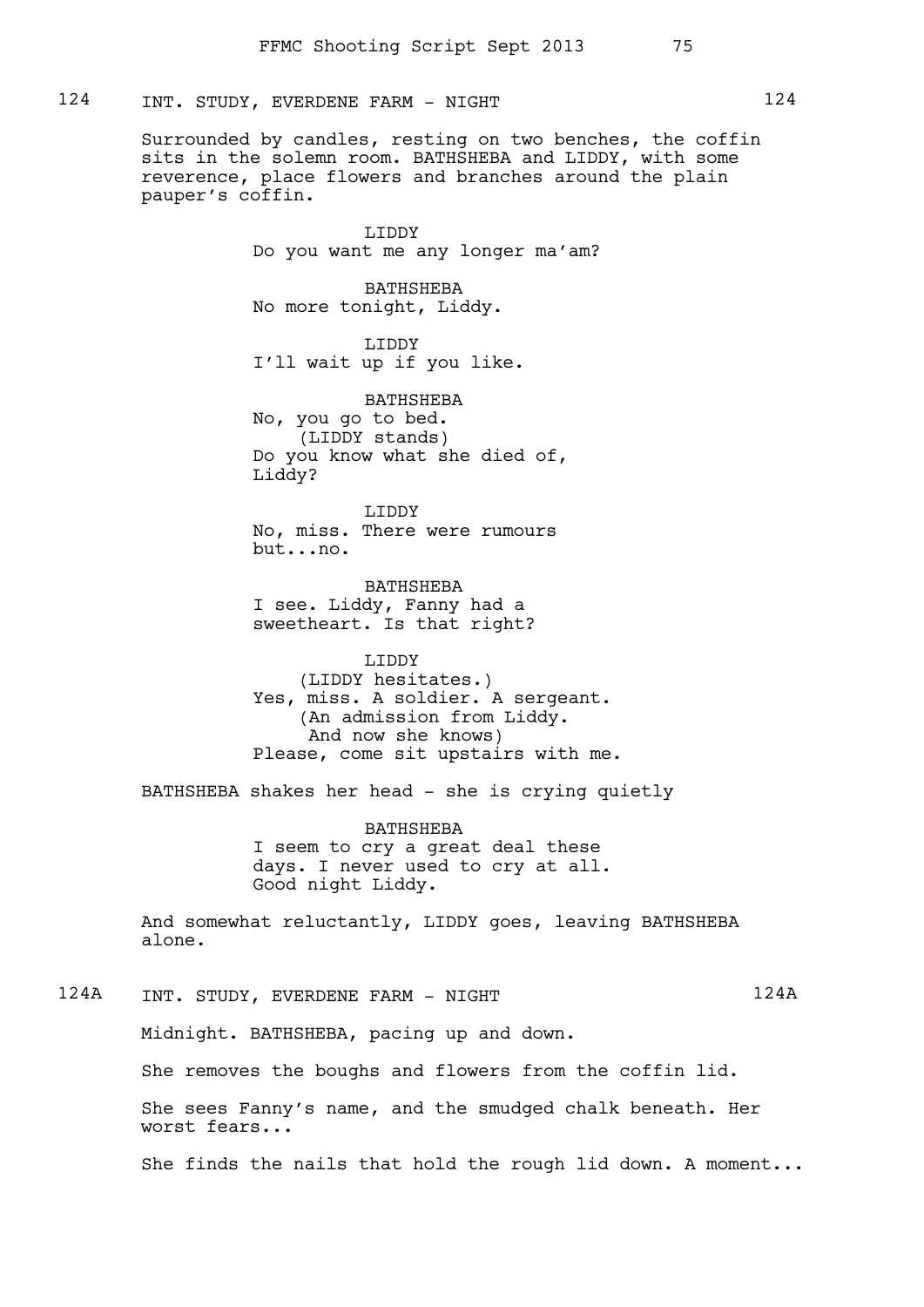Then she takes the poker from the fireplace, places it beneath the lid, pushes.

She stumbles back. The coffin lies open in the darkness. Her hands shaking, she reaches for a candle and walks towards the coffin.

FANNY looks beautiful in the candle light. In her arms, a bundle confirms BATHSHEBA's suspicions. She takes the flowers with which she was adorning the coffin, and now places them on her rival's body...

Suddenly -

**TROY** 

What?

BATHSHEBA stumbles backwards.

#### BATHSHEBA

I must go.

TROY Who is it?

BATHSHEBA I can't stay. Let me go, I want air.

#### **TROY**

Stay here!

Numb, dazed, TROY crosses and sees his beloved's face. In her arms, the bundle of white linen. He reaches for the linen, reveals the face. A thunderbolt of shame and remorse.

BATHSHEBA

Is it her?

**TROY** It is. A boy. I had a son. My son.

TROY crumples, tears forming in his eyes; shock and grief and remorse.

TROY (CONT'D)

Forgive me...

And as BATHSHEBA looks on, he bends and kisses the lips of his dead fiancee. It's a kiss you might give to a sleeping child, one of surpassing tenderness. BATHSHEBA is heartbroken.

> BATHSHEBA Frank. Don't kiss them, I can't bear it. I love you more than she did!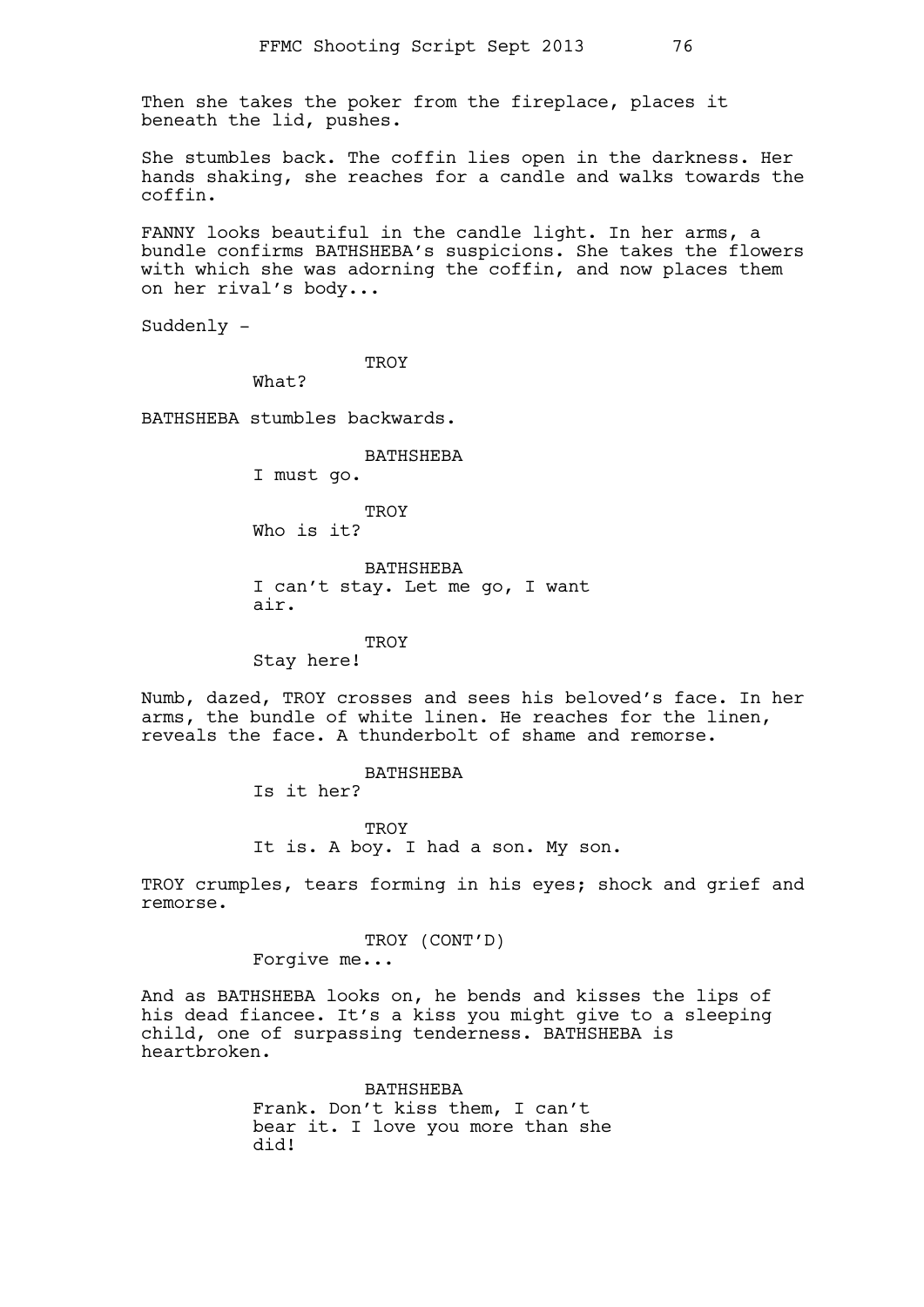**TROY** Bathsheba, this woman is more to me dead than ever were or are or can ever be. You are nothing to me now. Nothing.

Heartbroken, BATHSHEBA staggers out -

## 125 EXT. FARMYARD, EVERDENE FARM - DAWN

The coffin is loaded onto a hearse.

TROY steps from the house. His farmer's clothes have been discarded in favour of his old uniform; the vivid scarlet jacket. He carries a small suitcase and the sword. He looks broken, haunted, a deeply changed man.

He takes one last look at the farmhouse that has felt like a prison, then closes the door.

Turning, GABRIEL is there. The men stand firm. An acknowledgement of each other. No affection, but no hostility either. If anything, there's a sense of TROY handing something back.

> TROY Goodbye, Mr Oak.

A salute perhaps? GABRIEL nods.

126 EXT. OAK TREE, EVERDENE FARM - DAWN 126

Early morning, a light rain falling, the end of a long, dark night of the soul.

Shivering, wet hair clinging to her face, BATHSHEBA sits beneath an old oak, overlooking the farm that she inherited with such hope and spirit just nine months ago. Now all she feels is weariness, a great melancholy.

She sees a figure striding up the hill towards her, hopping and sliding through the mud.

> LIDDY There you are! Oh, Miss, whatever are you thinking? You'll catch your death.

**BATHSHEBA** Is he at home?

LIDDY Gone, Miss, with Fanny. The money too. (LIDDY embrace BATHSHEBA) I've come to take you home.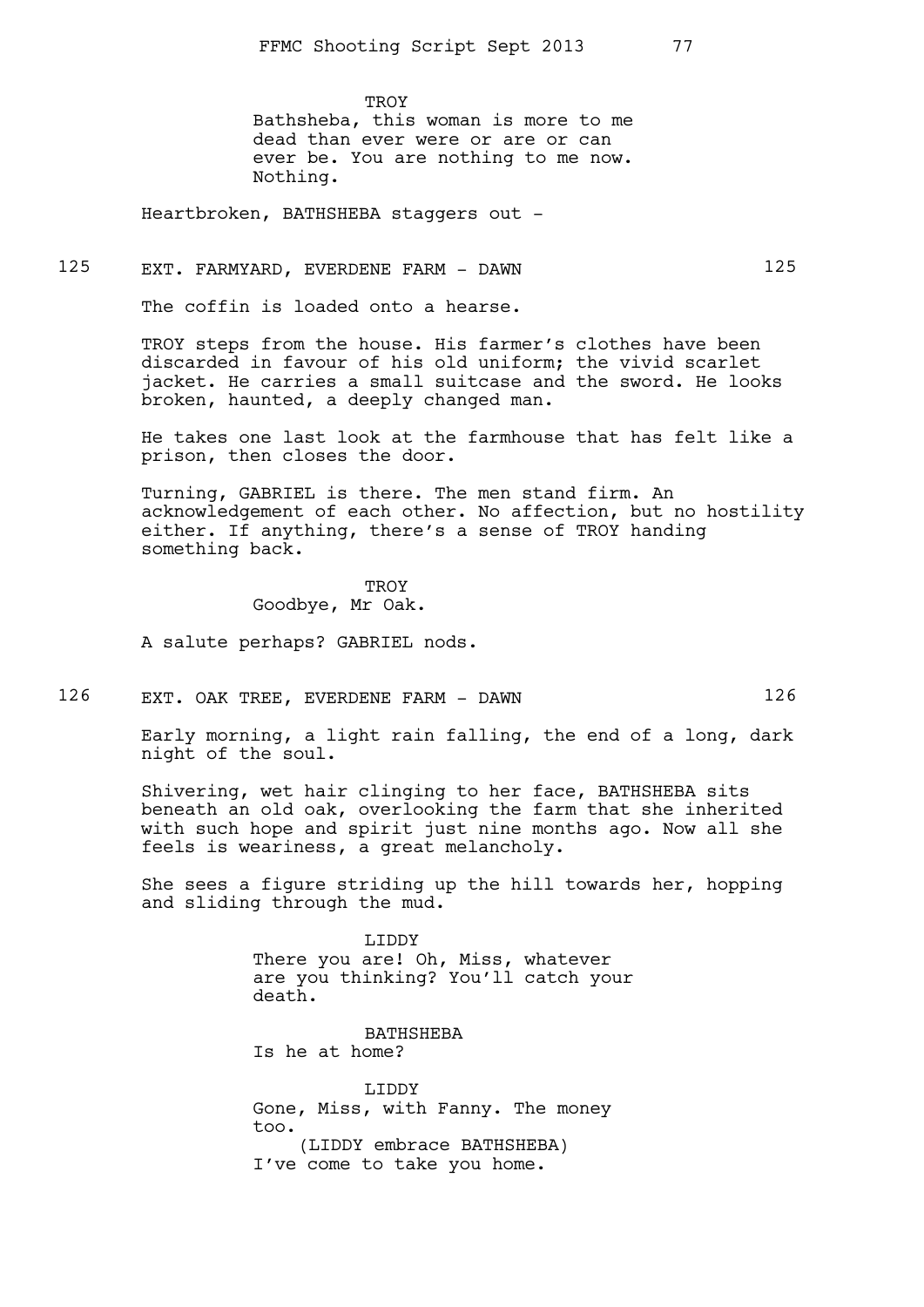BATHSHEBA Liddy, will you promise me something?

LIDDY

Go on.

BATHSHEBA Don't ever marry.

LIDDY Not much chance of that, between the ugly ones I won't have and the handsome ones who won't have me.

BATHSHEBA Well if you do find someone, stand firm. When trouble comes your way, and it will, don't run from it. Stand your ground, even if you're cut to pieces. That's what I intend to do.

And they start to walk towards the farm.

127 EXT. CHURCHYARD, WEATHERBURY 127

A new slab of white marble. The new grave, with new headstone now in place. A simple inscription;

*Erected by Francis Troy. In loving memory of Fanny Robbin and Child.*

TROY takes all the money he has and pays the STONEMASON.

**TROY** There you are. That's everything.

Alone now, he tends to the rough grave as best he can, planting it with wild flowers, a little garden for her.

128 EXT. COUNTRY LANE, BUDMOUTH - DAY 128

The road to the coast. TROY walks with determination towards a new, as yet unknown life.

It's the last warm day of the year and hot and tired, he stops. In the distance, the sea shimmers invitingly. TROY thinks for a moment, then changes direction, and heads towards the coast.

129 EXT. CARROW COVE - DAY 129

A deserted, sandy cove, concealed from view by a semi-circle of high rocks.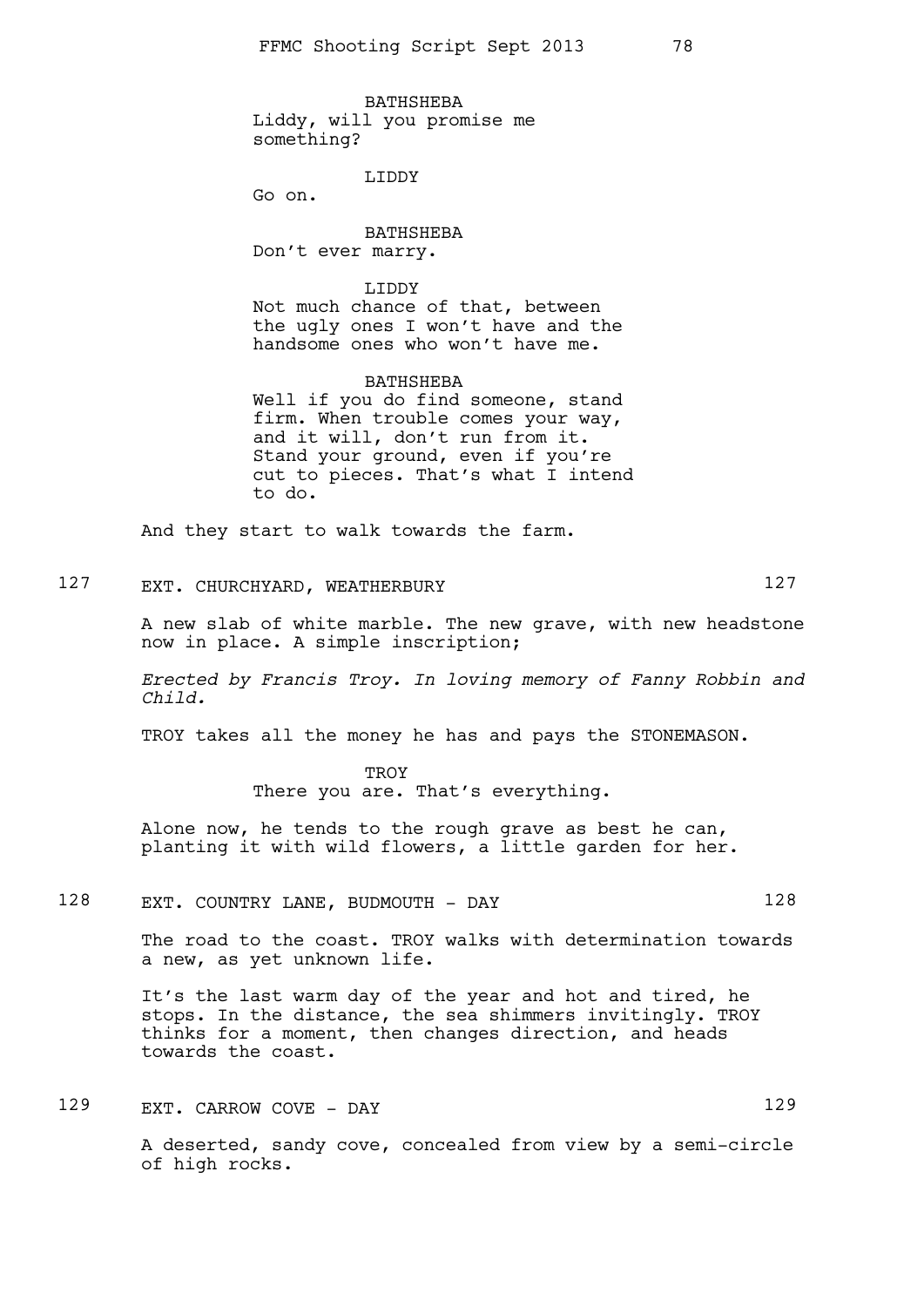TROY's possessions, folded and stacked with military precision, lie on the beach. The sword glints in the sun.

TROY sits, naked, and contemplates the sea. Then he stands and runs into the waves.

### 130 EXT. THE SEA - DAY 130

TROY pounding away from the shore, attempting to wash away the past in the cold sea water.

Breathless, he stops and turns. The beach is somehow a little further away than he thought. He must have been caught by the tide. He starts to pound back towards the shore.

- 158 But the shore is no nearer. If anything it's suddenly further away.
- 131 EXT. CARROW COVE DAY 131

TWO BOYS run on the beach. One of them comes across the suitcase and uniform, the thrilling sword. Curious, they stoop and examine it more closely.

132 EXT. THE SEA - DAY 132

TROY can see the tiny figures on the beach. Treading water, he starts to shout and wave...

> **TROY** Hello! Over here...

133 EXT. CARROW COVE - DAY 133

The scarlet jacket is held aloft, the sword is pulled from its scabbard. It glints in the evening sun. The sight is intoxicating for the BOYS.

As the sun sets, they play at soldiers at the water's edge, sword slicing through driftwood while out to sea, TROY's figure is lost in the waves, his voice unheard...

134 EXT. THE SEA - DAY

From far out to sea, TROY watches the boys playing at soldiers.

There's a strange calm in his eyes. And he starts to swim again, this time away from the shore.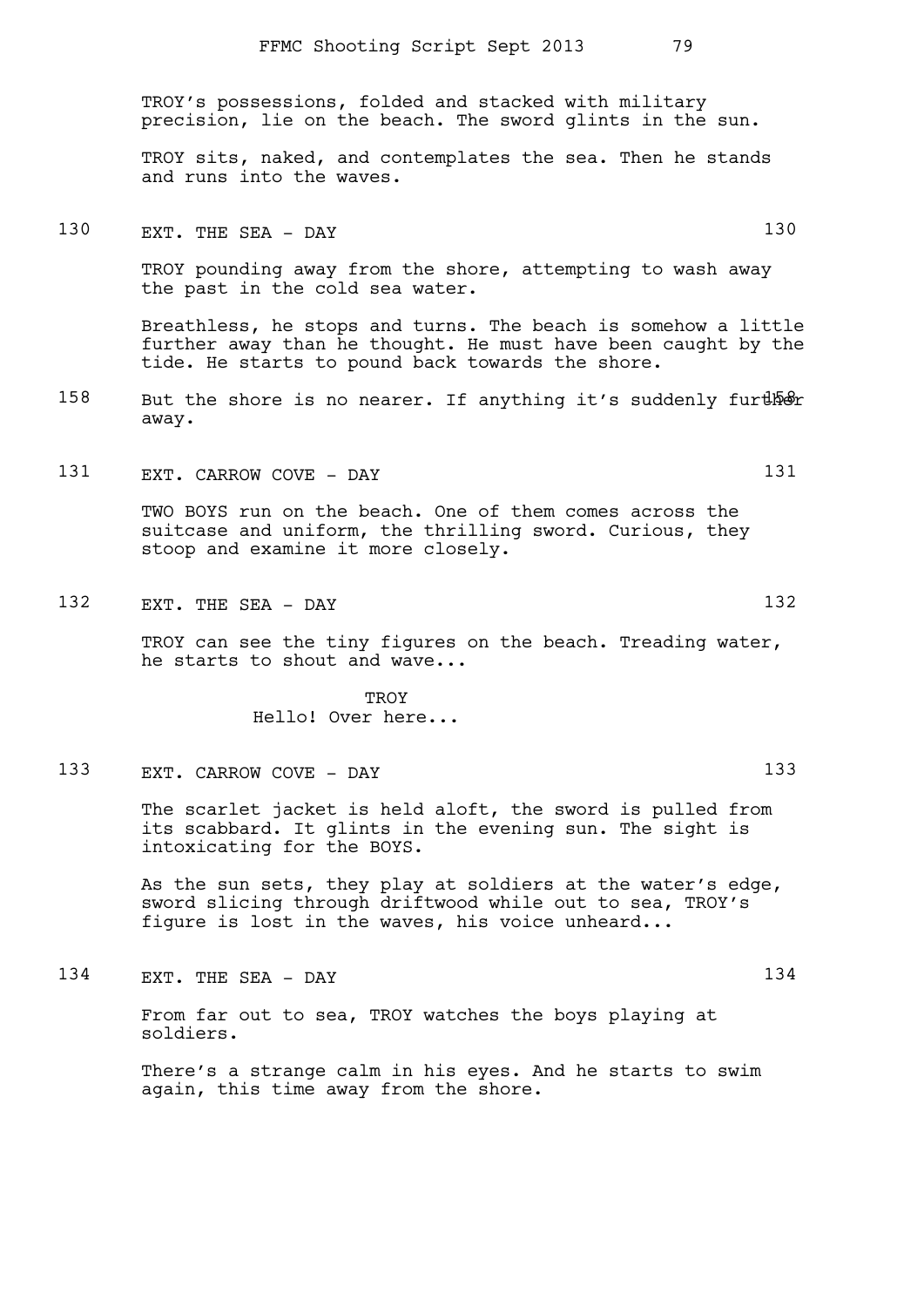## 135 EXT. CORN EXCHANGE, CASTERBRIDGE - DAY 135

BATHSHEBA is at work again in the halls of the Corn Exchange. But the CUSTOMERS who once flocked to her now pass her by. She notes the disapproving looks, the gossip.

An abandoned wife, her husband the father of an illegitimate child. There's a cloud of scandal, disapproval, which she accepts with as much dignity as she can.

And now TWO MEN are approaching her, a CONSTABLE and a SOLICITOR. All eyes on her now -

#### CONSTABLE

Mrs Troy?

BATHSHEBA It's about my husband, isn't it? Tell me.

SOLICITOR I'm afraid...I'm afraid your husband has drowned.

BATHSHEBA staggers from the blow.

BATHSHEBA It's not true. It can't be.

And now BOLDWOOD is approaching, arriving just as she collapses.

> BOLDWOOD What did you say to her, man?

CONSTABLE Her husband is dead. Drowned at sea.

No glee from BOLDWOOD, a man of action and decision now. He scoops her up, carrying her through the crowd.

> BOLDWOOD Some air! Gentlemen, some air please. Make way! (BATHSHEBA, recovering now, stirs) You've had the most terrible shock. My carriage is outside, I'll take you home -

BATHSHEBA No, put me down please.

He does so immediately.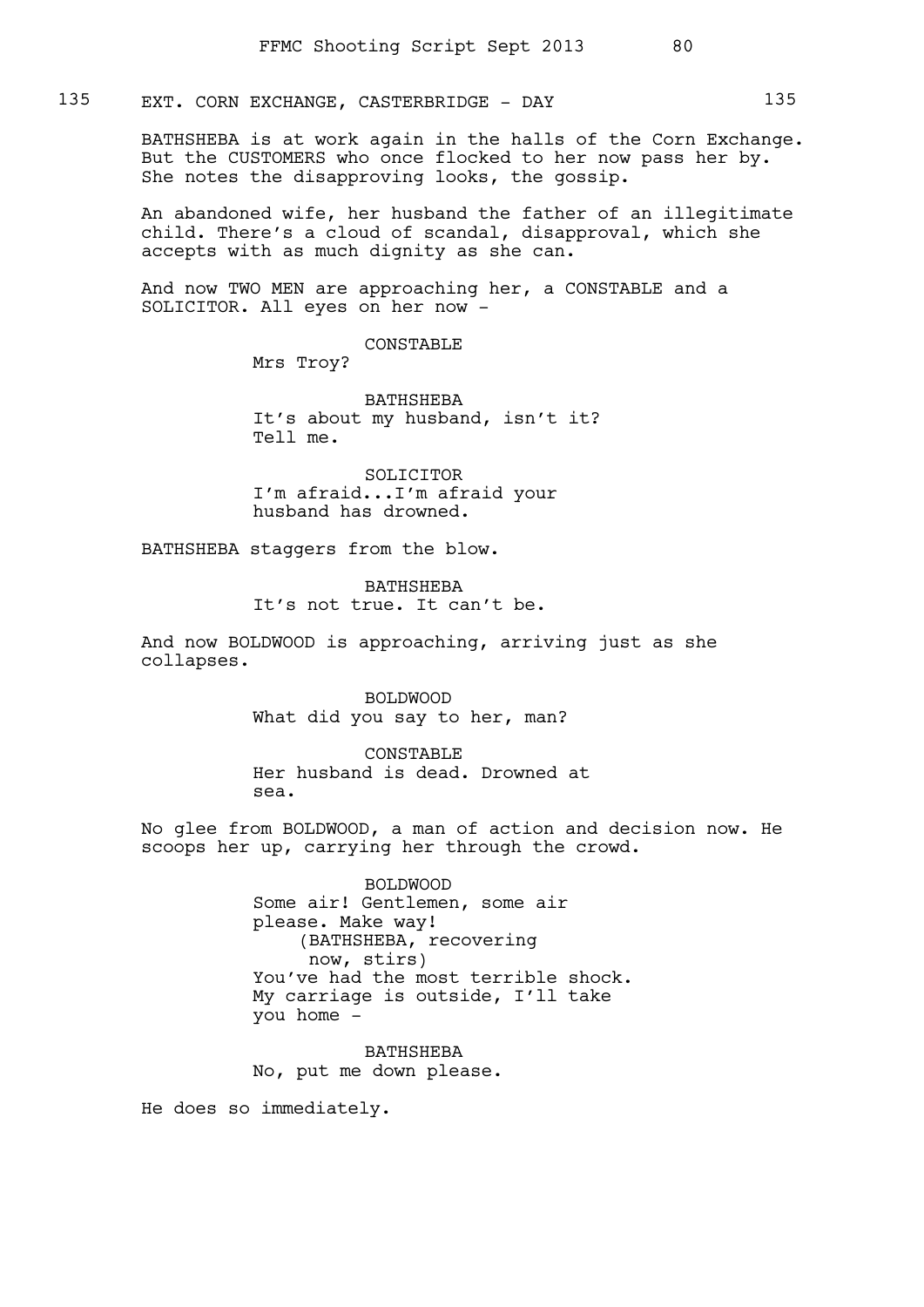BOLDWOOD You're hardly in a condition to drive yourself -

BATHSHEBA Please, Mr Boldwood. I'd like to go home alone.

And she gathers herself and walks, a little unsteadily, towards the exit.

136 EXT. EVERDENE FARM - DAY

A sombre mood at the farm. A pale of black water. LIDDY holds up BATHSHEBA's scarlet dress.

> LIDDY You'll need something to wear, it's only proper. Miss?

BATHSHEBA No. It's not necessary.

LIDDY Why not, ma'am?

BATHSHEBA Because he's still alive.

LIDDY

Oh, Miss...

BATHSHEBA

Wouldn't I know more, and wouldn't they have found him, and wouldn't death feel...different to this?

LIDDY It's only natural to hope. But still -

BATHSHEBA hesitates.

BATHSHEBA

Very well.

The dress is immersed in the black water. And now hangs up to dry, dripping black dye on the ground.

137 INT. BEDROOM, EVERDENE FARM - DAY 137 Brown-paper packages.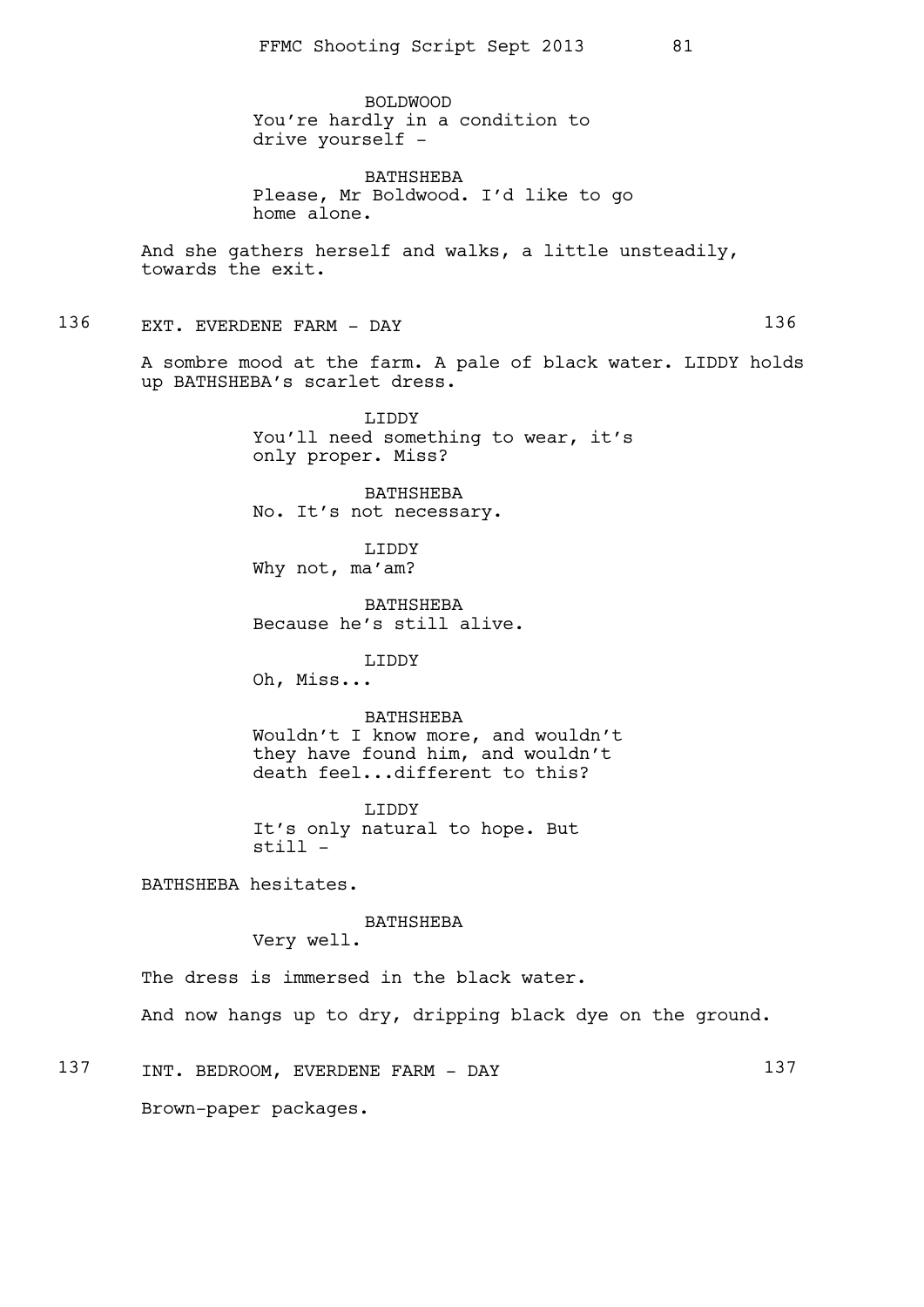BATHSHEBA, austerely beautiful and pale in the black of her mourning dress, opens it; his jacket, his sword - all his possessions, retrieved from the beach.

## 138 EXT. YARD, EVERDENE FARM - DAY 138

GABRIEL returns from a day in the fields to find MR BOLDWOOD waiting near the entrance. Bright, cheerful -

> BOLDWOOD Mr Oak, I wonder if I could have a word.

139 EXT. YARD, EVERDENE FARM - DAY 139

GABRIEL It's a great responsibility, sir.

### BOLDWOOD

Nonsense! No reason why a man of your abilities should not be able to superintend two farms. And why shouldn't there be stronger links between our establishments? Think of it; two thousand acres under your sole charge, a share of my profits...

GABRIEL Miss Everdene needs me here.

BOLDWOOD And her farm would have priority.

He sees BATHSHEBA, holding back, watching. There's something gleeful about BOLDWOOD here, as if holding something back.

> GABRIEL I would need Miss Everdene's permission.

BOLDWOOD But of course. I wouldn't dare to do anything without her blessing. (GABRIEL contemplates) If it helps sway your decision, there's an old colleague of yours here -

He opens a side door and out bounds -

OLD GEORGE. GABRIEL can't help but laugh as the dog bounds into his arms. BOLDWOOD watches with pleasure.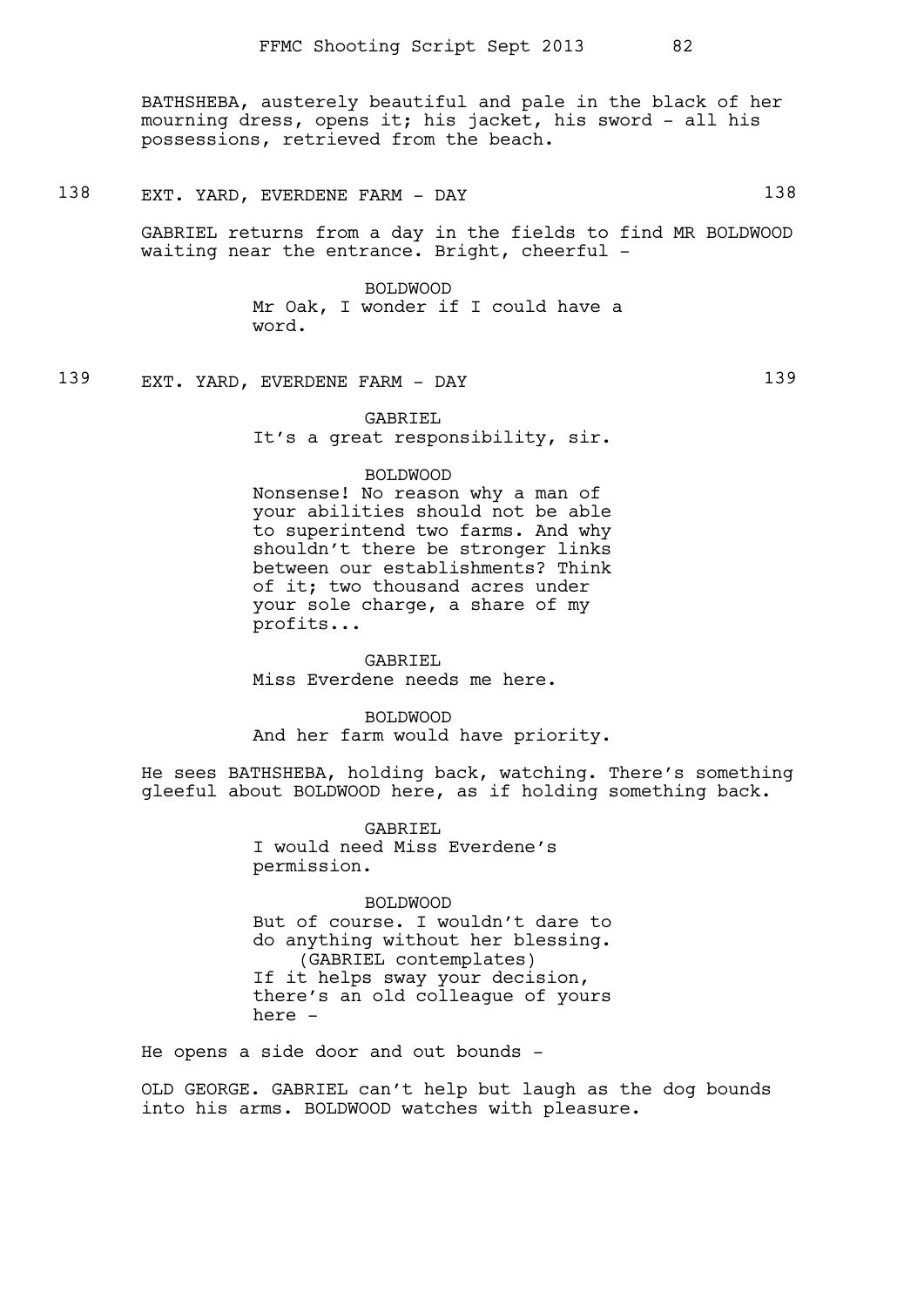BOLDWOOD (CONT'D) He took some finding, Mr Oak. I hope you're pleased.

GABRIEL I am, sir. Very much.

BOLDWOOD And you'll give me your decision soon. Yes?

BATHSHEBA watches too.

140 INT. EVERDENE FARM - DUSK 140

BATHSHEBA and GABRIEL are sheltering from the rain in the doorway. OLD GEORGE is there too - a memory of past times.

> BATHSHEBA Farmer Oak, you're getting on in the world. I knew you would.

GABRIEL Only with your approval. You know where my loyalty lies -

BATHSHEBA You're a man of great talent, it's only natural that you should rise. I've no desire to hold you back.

She smiles sadly, and he watches her go. Something has been lost; her arrogance and vanity, but also her spirit and exuberance.

140A EXT. FIELDS, EVERDENE FARM - DAY 140A

But the demands of farming are constant, and as late AUTUMN passes into early WINTER, BATHSHEBA works away in the fields -

140B INT. BEDROOM, EVERDENE FARM - NIGHT 140B

- and falls asleep, exhausted, fully-clothed, alone in this big old house -

141 INT. CHURCH, WEATHERBURY - DAY 141

A hymn. In the church, much has changed. GABRIEL has joined MR BOLDWOOD in the private pews. In smart Sunday clothes, he gathers many admiring glances.

BOLDWOOD, too, has lifted his spirits, singing out loud.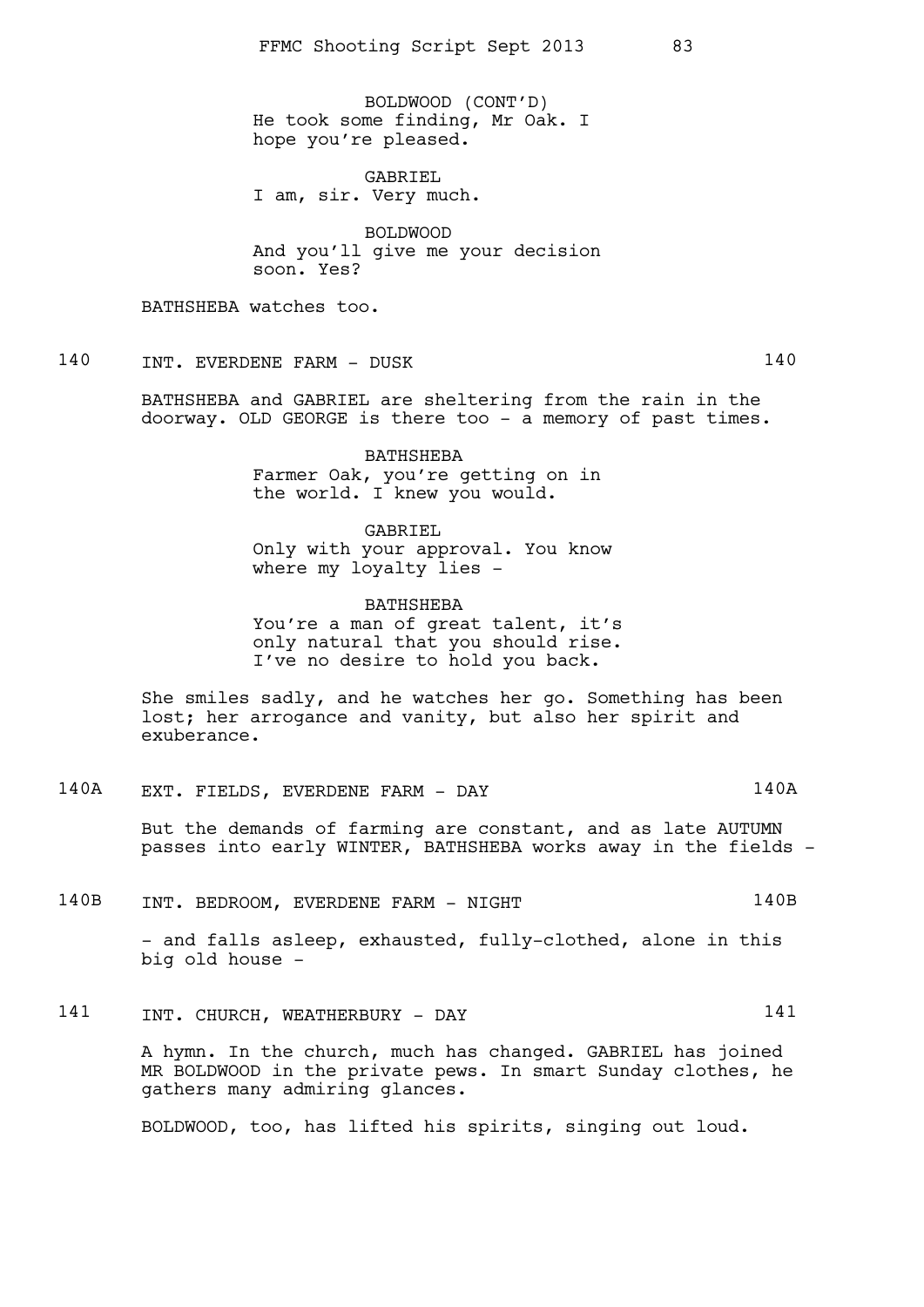BATHSHEBA, pale in her mourning black, keeps her eyes forward.

## 142 EXT. FIELDS, EVERDENE FARM - DAY 142

BATHSHEBA is out hunting. Pheasants move in the undergrowth, and she raises her gun to take aim...

But a noise startles them - they fly off, and she turns and sees BOLDWOOD approaching on horseback.

An accidental encounter.

BATHSHEBA Mr Boldwood.

BOLDWOOD

Mrs Troy.

BATHSHEBA We've not spoken since -

BOLDWOOD No. We've not.

BATHSHEBA I was heading home, if you'd like to...but perhaps you're busy.

BOLDWOOD No. I'd like that. Very much.

143 INT. GREAT HALL, EVERDENE FARM - DAY 143

They sit, companionably, taking tea.

BATHSHEBA You were very kind to me that day. I hope you'll forgive me if I've kept a certain distance. I've been..not my old self.

### BOLDWOOD

No.

(a delicate matter) Forgive me, I understand there are debts.

BATHSHEBA You've heard then -

BOLDWOOD Your late husband -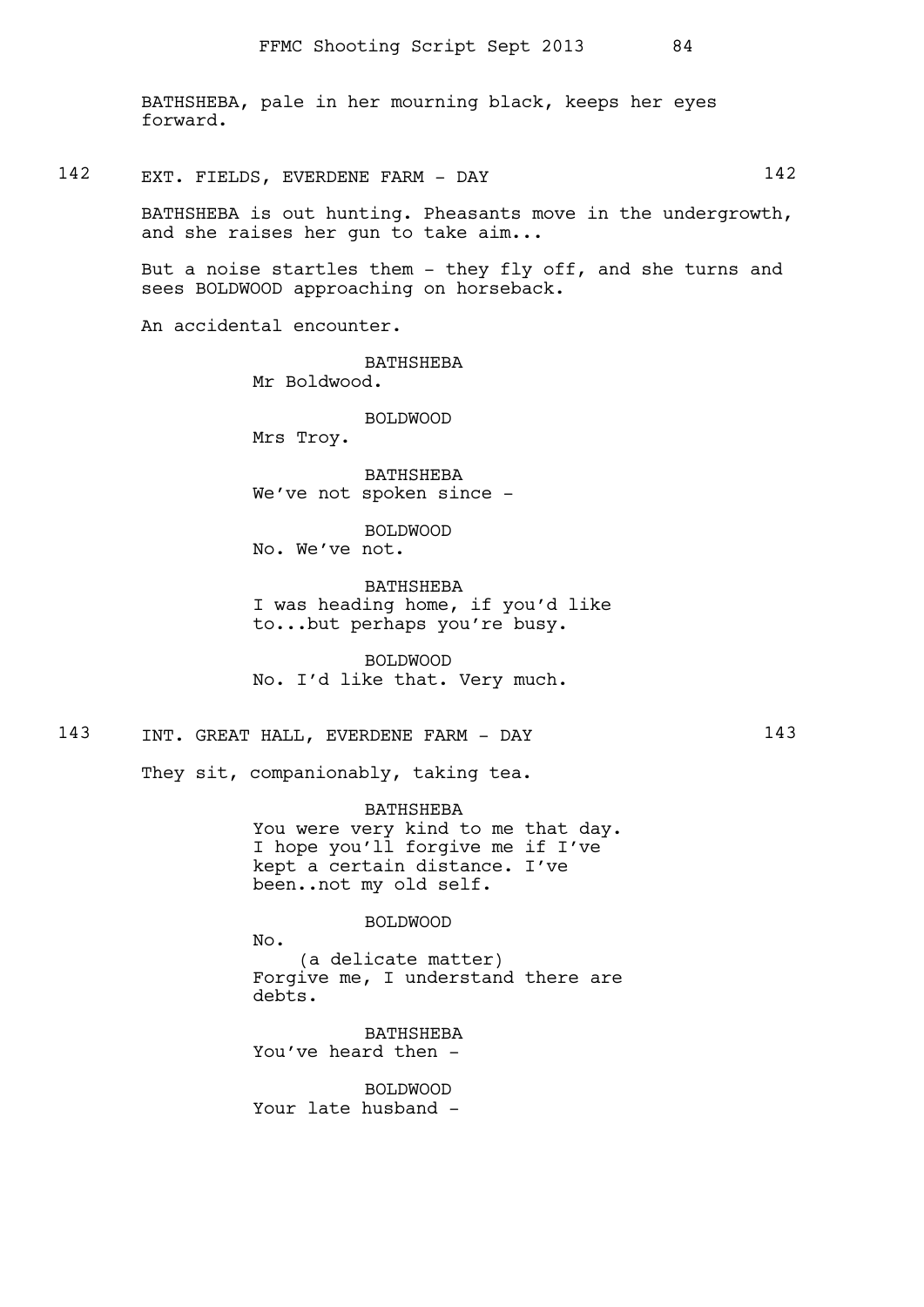BATHSHEBA Perhaps we should change the  $subject$  -

BOLDWOOD Perhaps I can help.

BATHSHEBA Mr Boldwood, that's a kind offer, but I would never dream of borrowing -

BOLDWOOD Not money. (He's trying to restrain himself. But no good - ) I'm a middle-aged man willing to protect you for the rest of your life. You may run your farm if you wish, without risk. I'll pay your departed husband's debts and guarantee its financial stability. It can be your pastime. Of course, we'd need to wait, for propriety's sake. But when you are ready, I'm offering you shelter, comfort. A safe harbour. As my wife. (a beat) You must at least admire my persistence.

She smiles at this.

BATHSHEBA

I do -

BOLDWOOD

And like me?

BATHSHEBA

 $Yes -$ 

BOLDWOOD And respect me?

BATHSHEBA

Yes, of course -

BOLDWOOD

Which is it, like or respect?

BATHSHEBA

I..it is difficult for a woman to define her feelings in language that is made by men to express theirs. I know I do not love you. (MORE)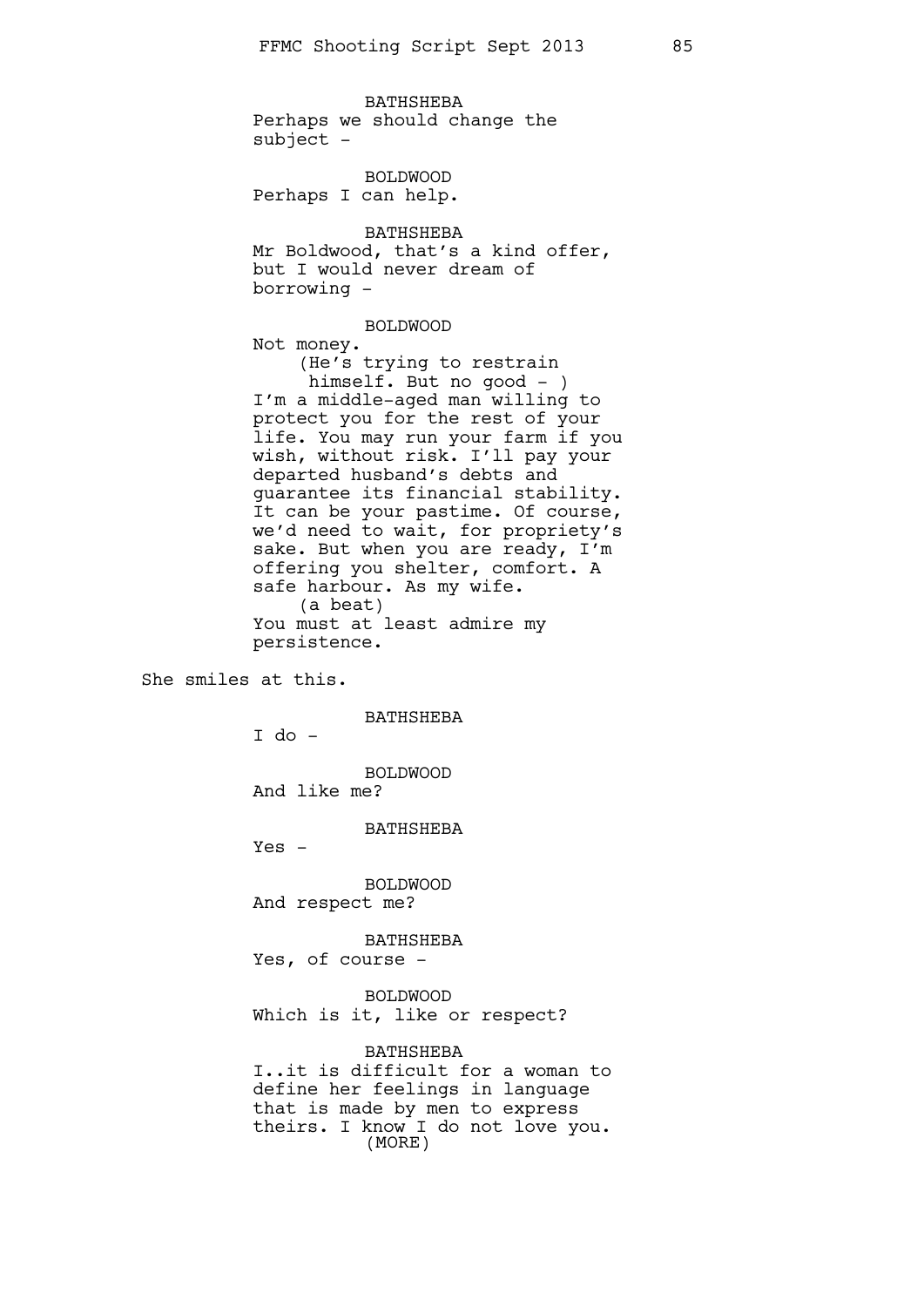### BATHSHEBA (CONT'D)

I know that I can never love you the way a woman ought to love her husband.

### BOLDWOOD

If you worry about a lack of passion on your part, a lack of...desire, if you worry about marrying me merely out of guilt and pity and compromise, well - I don't mind. I love you and, for my own part, I'm content merely to be liked.

## 144 INT. STABLE, EVERDENE FARM - NIGHT 144

BATHSHEBA and GABRIEL, wrapped up against the chill night, stand shoulder to shoulder.

> GABRIEL When must you give your answer?

#### BATHSHEBA

By Christmas. It's a terrible responsibility, to hold a man's happiness in your hands. His sanity too, perhaps.

GABRIEL Could you...care for him?

### BATHSHEBA

You mean *love* him? Let's just say...love is wanting. But then love's a worn-out, miserable thing for me now, love for him or anyone. And perhaps a marriage without love is the price I have to pay.

It's too much for GABRIEL.

### GABRIEL

Why are you asking me? Why not ask Liddy or the parson -?

BATHSHEBA I need someone who's clear-headed, who's objective, indifferent...

#### GABRIEL

Then I'm afraid you ask the wrong man.

And there it is. An admission. She does not answer immediately.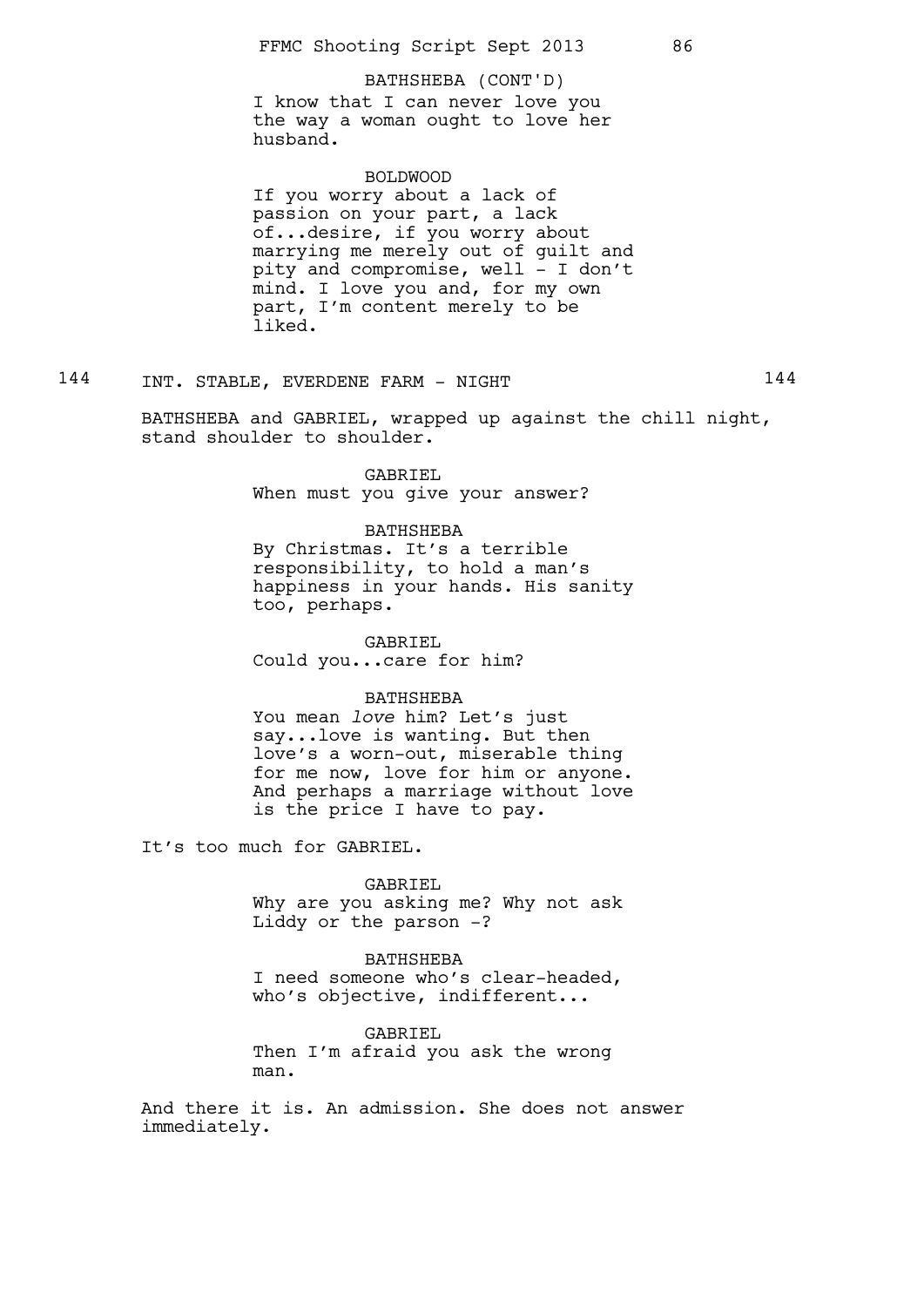### **BATHSHEBA** Well...thank you, Mr Oak -

She stands, smiles sadly. And walks away.

145 EXT. COUNTRY LANE, BUDMOUTH - DAY 145

A TRAVELLER walks along a deserted country road. The overcoat and uniform he wears - an ordinary merchant navy seaman' - is somewhat bedraggled and muddied, and the face is unshaven, but he's still recognisable as FRANCIS TROY.

A cart approaches. He waits until it's near then hails the DRIVER.

> TROY Can you take me to Weatherbury? (the DRIVER rides on. TROY's most charming  $smile -)$ It is Christmas.

The DRIVER slows TROY jumps on the rear of the cart.

146 EXT. FOREST, BOLDWOOD ESTATE - DAY 146

Axes thud into wood. A great pine is felled by WORKMEN as BOLDWOOD looks on.

147 EXT. BOLDWOOD ESTATE - DAY 147

The steam tractor drags the immense tree towards BOLDWOOD's mansion.

148 INT. GREAT HALL, BOLDWOOD'S MANSION - DAY 148

The great tree stands in the process of decoration.

Christmas Eve preparations. A table is laid with meats, wine, bread, even fruit. In pride of place - a pineapple!

BOLDWOOD presides over it all, glowing with hope and excitement, a little manic perhaps as he shows GABRIEL around.

> BOLDWOOD So - what do you think? (the room) I'm not in the habit of organising parties. Perhaps we should make it an annual event, every Christmas Eve. I've invited the whole village, do you think they'll come? (MORE)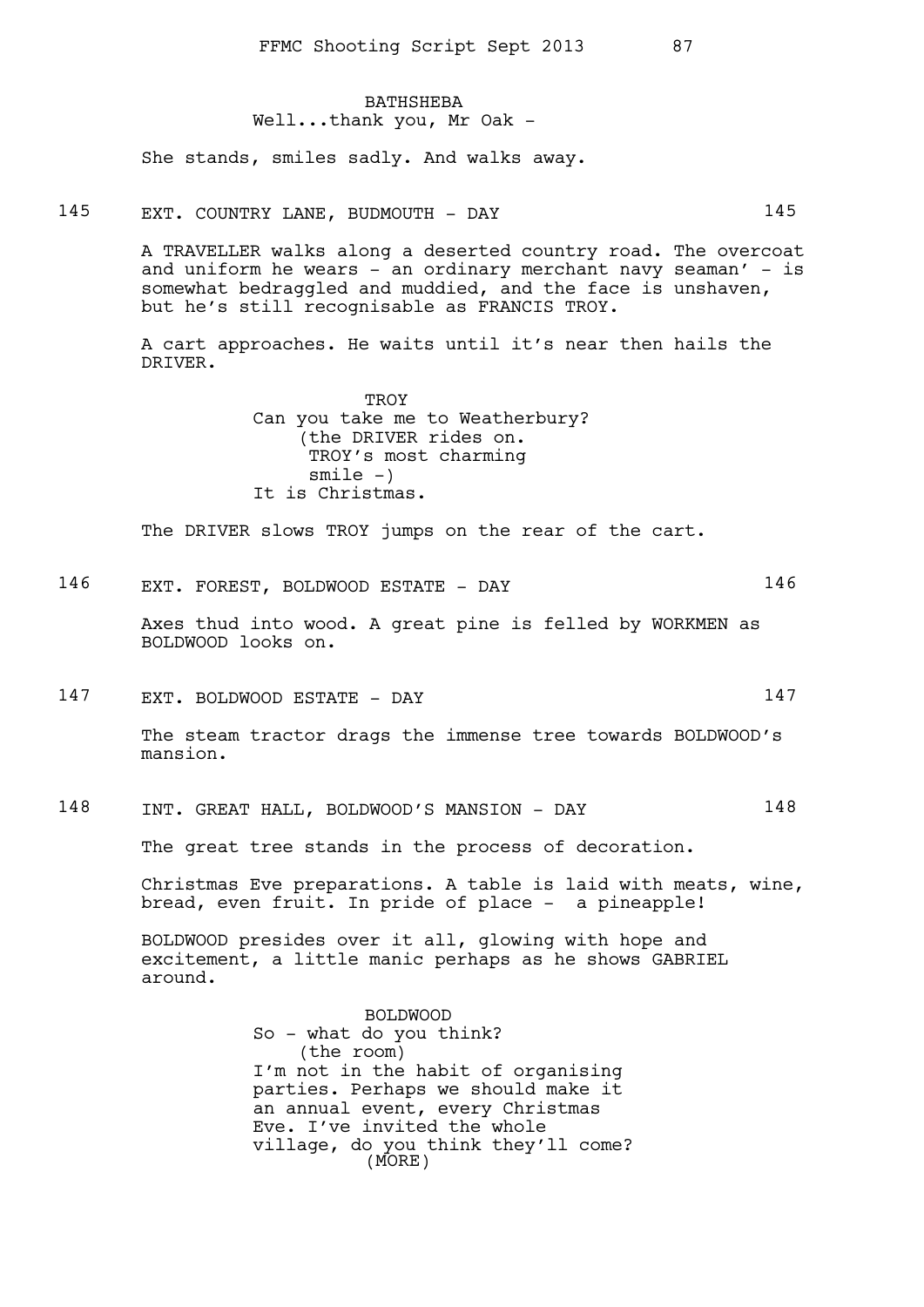Do you think Miss Everdene will come? BOLDWOOD (CONT'D)

OAK

I'm sure she will.

Fussing in a mirror, he attempts adjust his tie, while GABRIEL looks on.

### BOLDWOOD

You'll stay too I hope? I know Miss Everdene would like you to be here.

GABRIEL

Perhaps. For an hour or so.

BOLDWOOD Look - my hands are shaking I'm so nervous. Gabriel, would you? As well as you can, please. (GABRIEL takes the tie. Face to face  $-$ ) Is there a knot that's particularly in fashion?

GABRIEL You're asking the wrong man.

BOLDWOOD What about women? Does a woman keep her promise?

GABRIEL She has promised?

BOLDWOOD An *implied* promise.

GABRIEL Once again, I'm not the best person  $to -$ 

BOLDWOOD But will she do what's right?

GABRIEL

If it's not inconvenient to her.

### BOLDWOOD

Oak, you've become quite cynical lately! She never promised me that first time, therefore she has never broken her promise.

GABRIEL She hasn't promised this time either.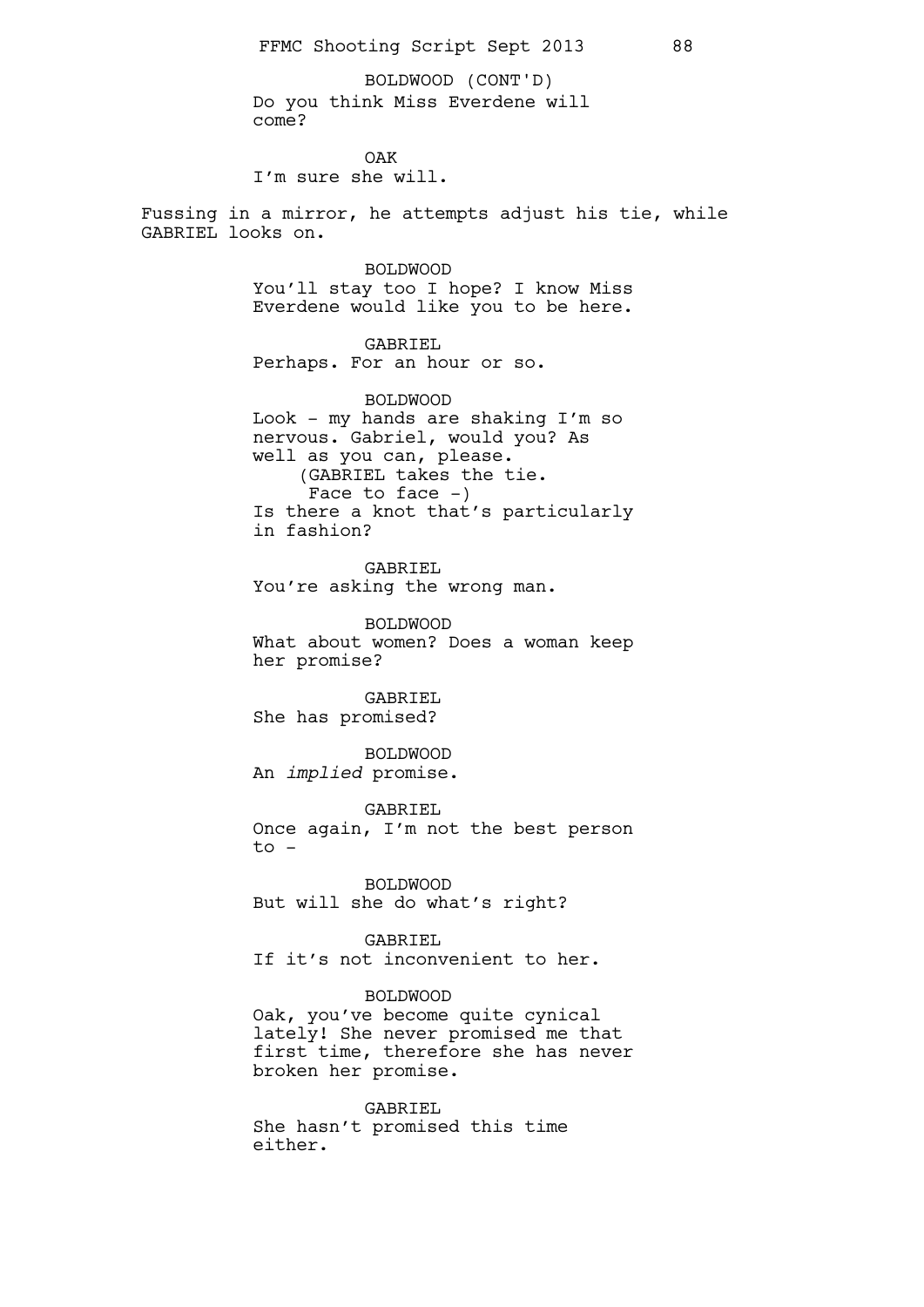BOLDWOOD But she will tonight, I know she will. And when she does -

He produces a small box from his pocket. An engagement ring, heavy with diamonds. GABRIEL can't speak.

> BOLDWOOD (CONT'D) I wanted to tell you in advance, Gabriel, because I believe I know your secret. (an awkward stab at intimacy) I've seen you together, the way you speak to her and watch her and look after her. And I know of her profound...affection for you. You've behaved like a man and as the successful rival - successful through your kindness - I wish you to know that I am profoundly grateful.

And BOLDWOOD beams tearfully in gratitude for the final fulfilment of his dream. Then -

> BUTLER The musicians are here, Sir.

The BUTLER departs. To GABRIEL;

BOLDWOOD Please - stay. Celebrate with us.

## 149 EXT. BOLDWOOD'S MANSION - NIGHT 149

Lit by torches, the exterior of the mansion looks magnificent. MUSIC can be heard. The party has already started, and BATHSHEBA, descending from the carriage, beautiful in a black silk dress, looks up at the house with a terrible sense of foreboding.

At some point this may well be her new home. It's a fine house, yet she can barely bring herself to step inside.

She takes LIDDY's hand, squeezes it, and they head in.

## 150 INT. GREAT HALL, BOLDWOOD'S MANSION - NIGHT 150

The Party. There are a great many GUESTS here, largely local GENTRY and FARMERS but, in the spirit of Christmas, some of the WORKERS too, all of whom are making the most of the food and the wine. JOSEPH, JACOB, JAN and BILLY, all in their Sunday best, all in various stages of inebriation.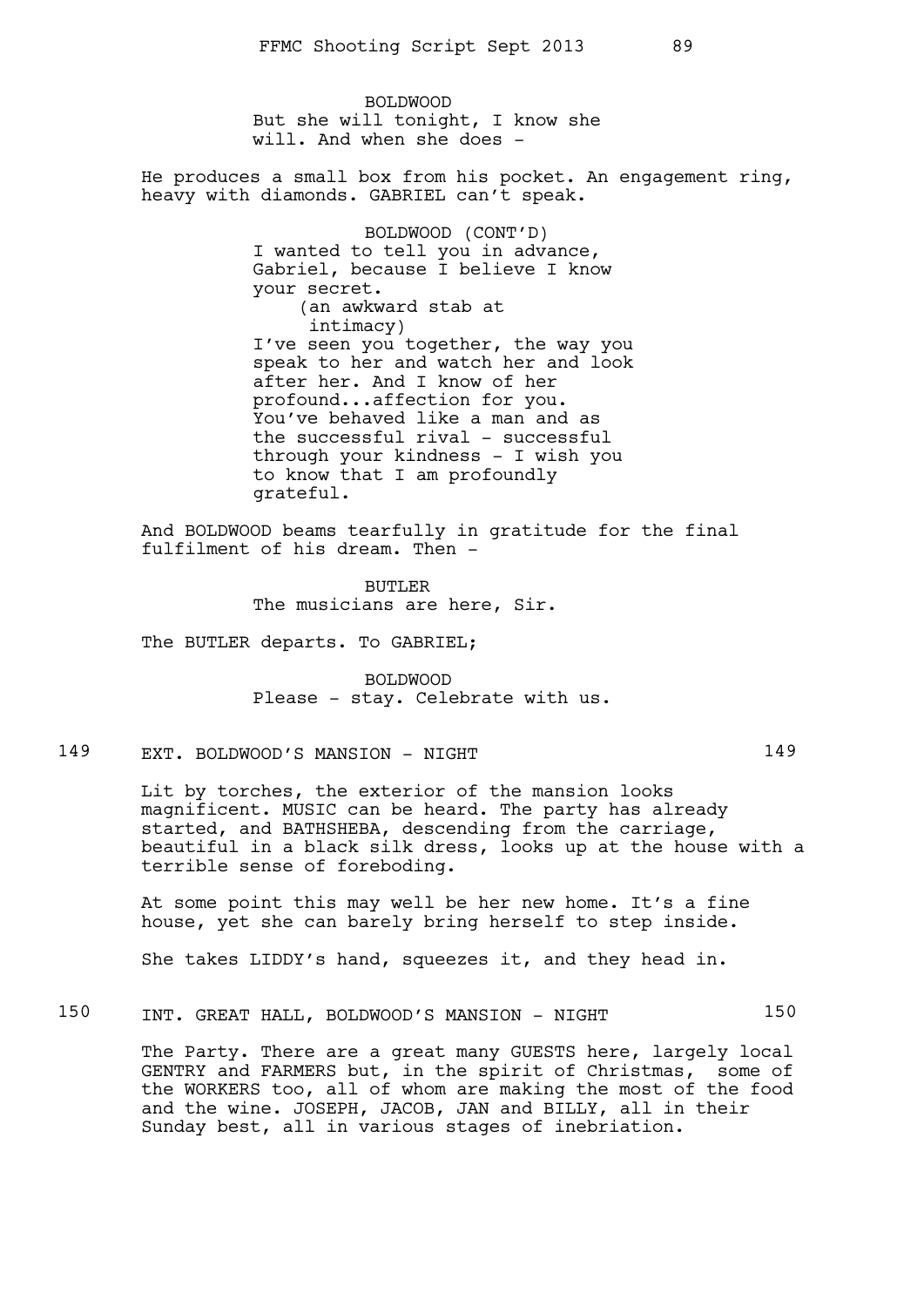The band PLAYS. The dancing has just begin - rather formal and reserved at present. BATHSHEBA's arrival, though, is enough to draw the other GUEST's attention. The beautiful widow, still a source of fascination.

From his vantage point on the great stairs, BOLDWOOD watches BATHSHEBA arrives. She smiles back, a little awkwardly.

## 150A INT. BEDROOM, EVERDENE FARM - DAY 150A

A shadow in the hallway. TROY, alone, in his old home.

He looks through cupboards and drawers. On a shelf, a glimpse of red. Through torn brown paper, his cavalry jacket, his sword. All his possessions, retrieved from the beach.

151 INT. GREAT HALL, BOLDWOOD'S MANSION - NIGHT 151

The PARTY continues, the wine taking effect. Dancing has started, and BOLDWOOD, still keeping his distance, is urging people to join in the merriment.

BATHSHEBA, sitting apart, watches him. An effort of imagination; her future husband, her future home.

GABRIEL, in turn, is the centre of attention. TWO FARMER's DAUGHTERS, working away at him. But his eyes are on BATHSHEBA, and her sadness. She catches his eye, smiles.

#### GABRIEL

Will you excuse me -

- and he crosses to her, leaving his ADMIRERS sadly alone.

BATHSHEBA Mr Oak, you've broken their hearts -(the ADMIRERS) Go back and talk to them, poor things -

GABRIEL I've come to say goodnight. I don't suit this kind of affair.

BATHSHEBA No, neither do I. I wish I could leave too.

GABRIEL Stay a little longer. For his sake.

Both look to BOLDWOOD the buoyant host.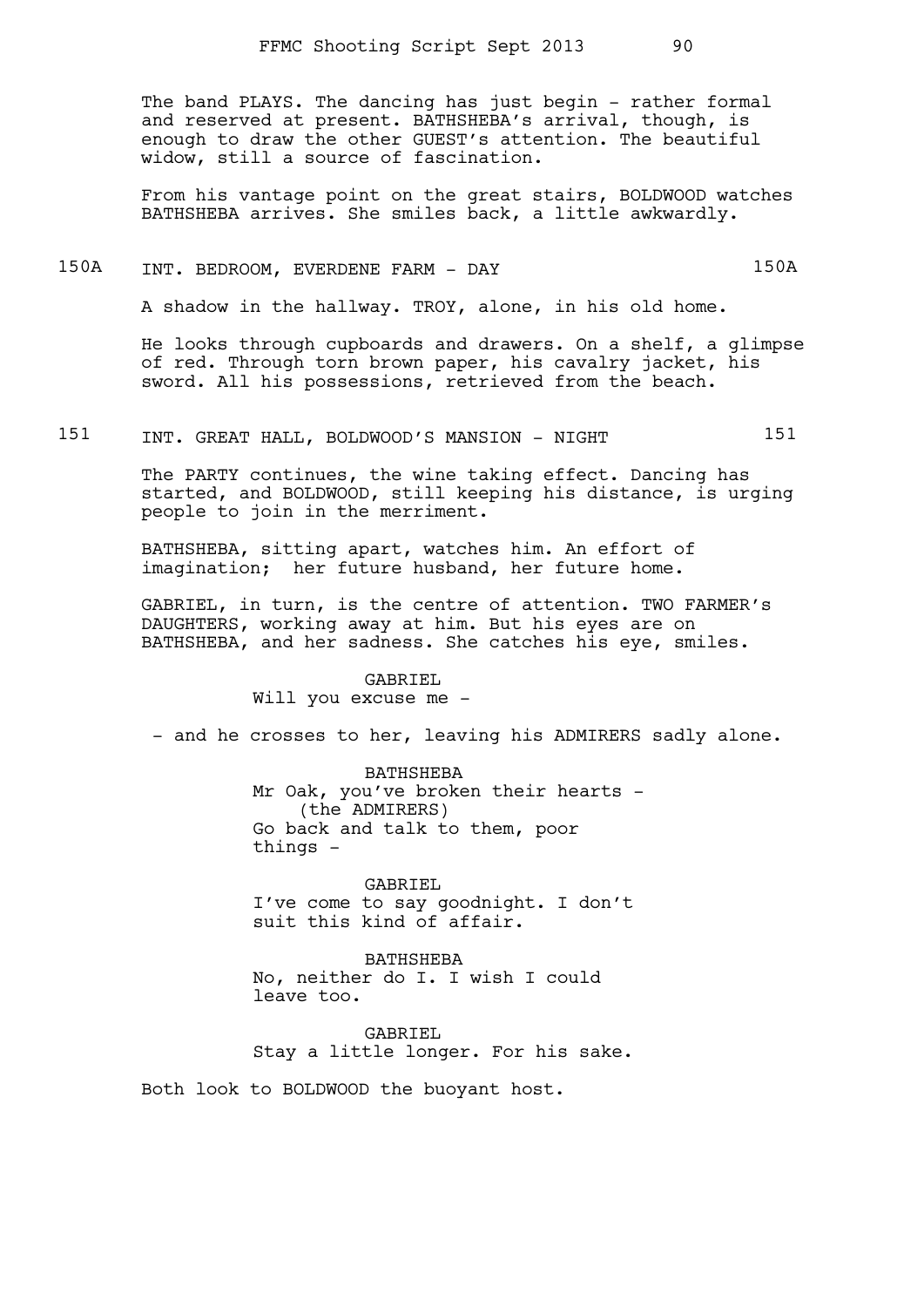BATHSHEBA I've been trying to imagine myself living here. I can't seem to manage it.

GABRIEL You'd suit it very well.

BATHSHEBA

Would I?

A sad smile, a moment between them, interrupted by BOLDWOOD.

#### GABRIEL

I must go.

BOLDWOOD Not before you've danced, both of you. I insist.

#### BATHSHEBA

Mr Oak?

Hesitation, then GABRIEL offers his hand. They take to the floor, and join the other DANCERS.

The dance is by no means intimate or improper. There's a distance between them at all times, and LIDDY, BOLDWOOD, the GUESTS watch it with pleasure.

But for GABRIEL and BATHSHEBA it is a kind of agony.

BATHSHEBA (CONT'D) Gabriel. Tell me - what am I going to do?

GABRIEL thinks about this. He sees BOLDWOOD watching them, the smile on his face, the ring in his pocket.

He can't answer. BATHSHEBA looks to him -

BATHSHEBA (CONT'D)

Gabriel?

GABRIEL Do what is right.

BATHSHEBA struggles to accept the truth of this, and to hide her disappointment.

> BATHSHEBA Yes. Yes, of course.

She nods tearfully, breaks away and heads for the door. BOLDWOOD sees her and follows, GABRIEL watching them go.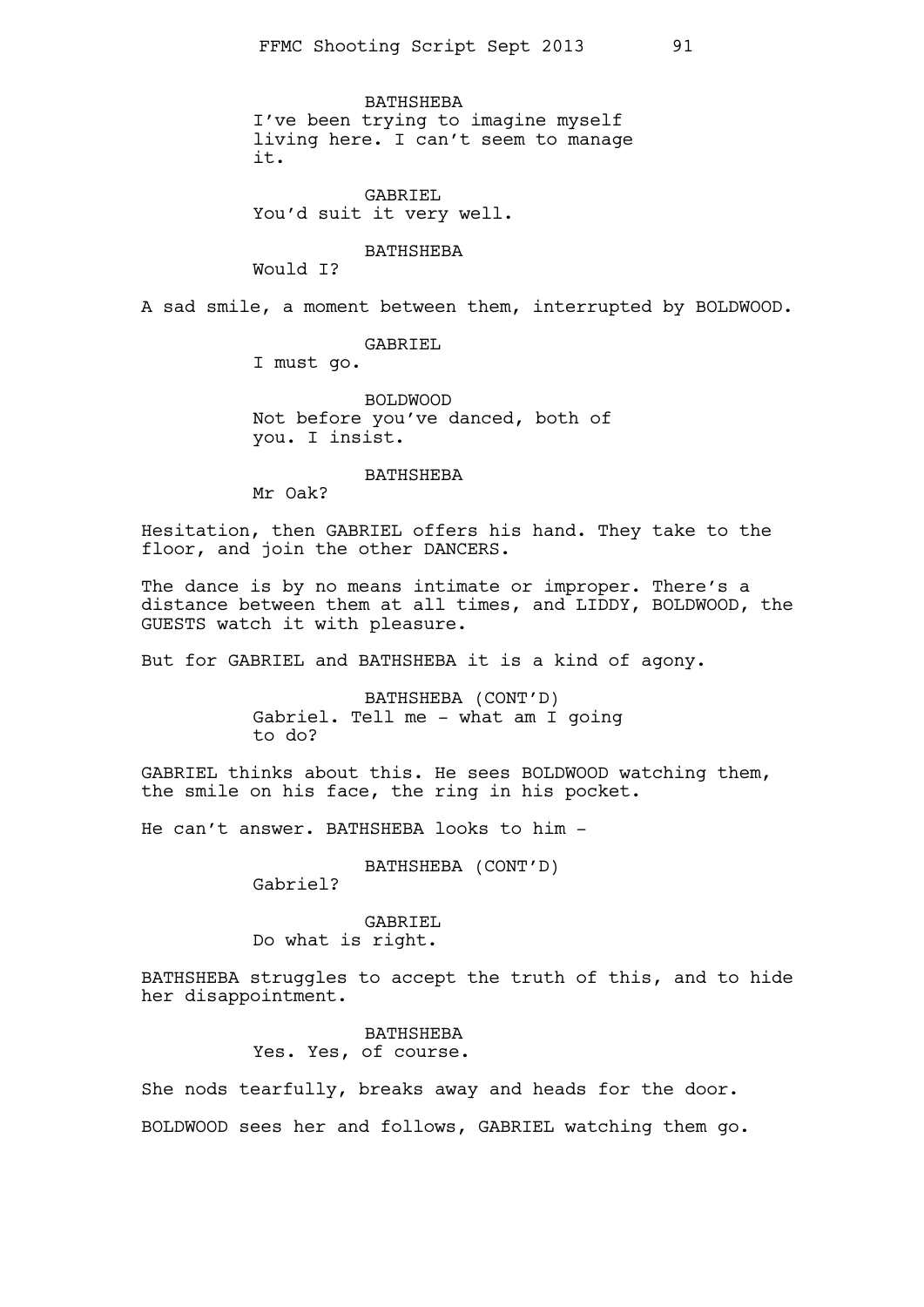BOLDWOOD Mrs Troy, surely you're not leaving?

BATHSHEBA Yes, I should like to go now-

BOLDWOOD But your promise! You said by Christmas -

BATHSHEBA Yes I did.

BOLDWOOD My proposal, you accept it? (she hesitates) A business contract, between two friends free of passion or sentiment. I deserve it.

A deep breath.

BATHSHEBA I give my promise, yes. I give it as the payment of a debt.

BOLDWOOD When enough time has passed, you'll marry me? Yes? (She nods.) Say the words.

BATHSHEBA I will marry you.

BOLDWOOD's face lights up. Wild-eyed joy.

BOLDWOOD Thank you! Thank you, thank you, thank you, God bless you, Bathsheba-

BATHSHEBA Now I must go-

BOLDWOOD One more thing-

BATHSHEBA Please, Mr Boldwood-

BOLDWOOD (the ring) You'll take this. As a token of my love-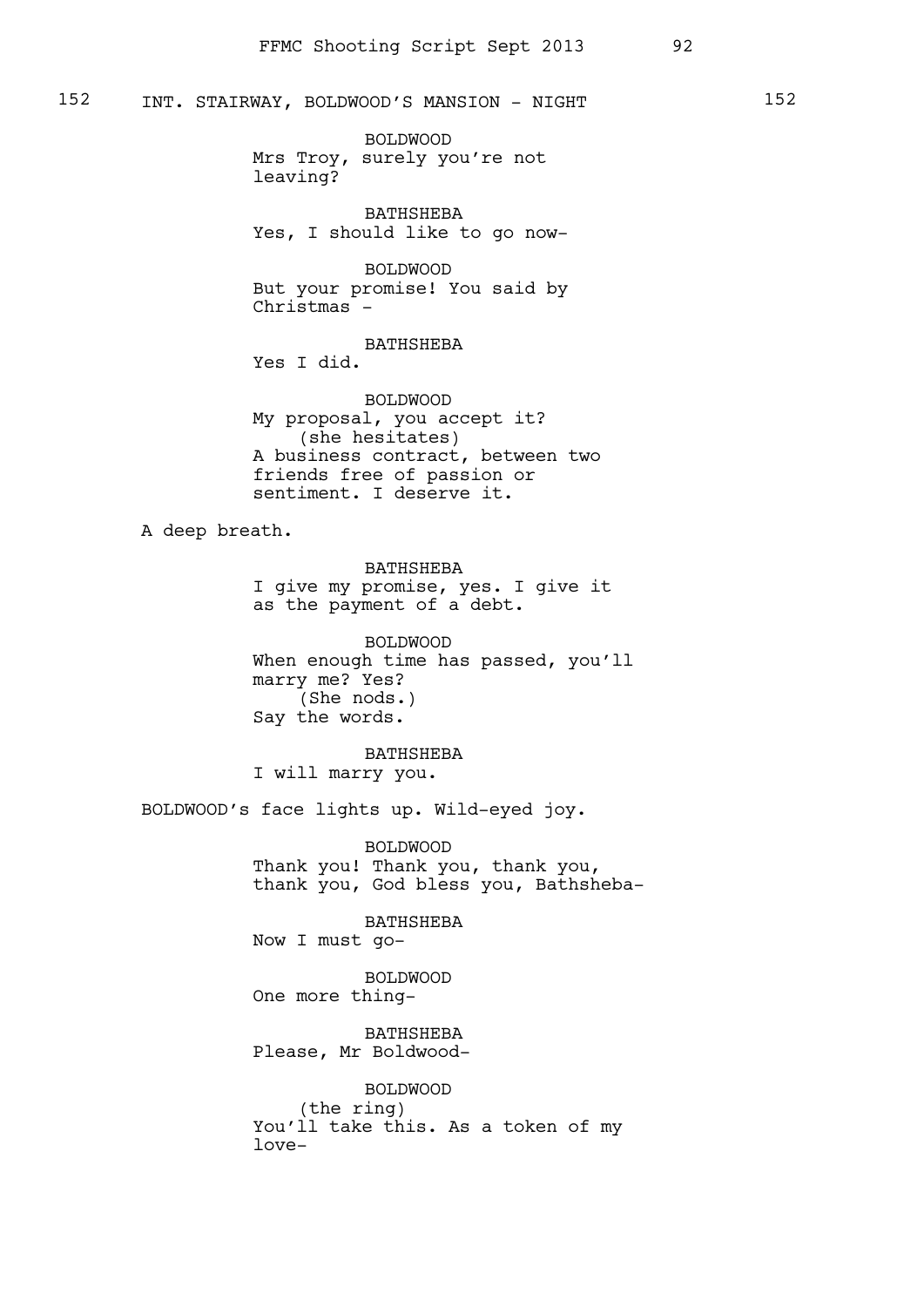BATHSHEBA I cannot wear a ring, it is not right, it is too soon -

BOLDWOOD Just for tonight. For me.

BATHSHEBA takes in the man, his look of total adoration. She relents and holds out her hand.

To her discomfort, BOLDWOOD slides on the ring, then kisses her hand.

> BOLDWOOD (CONT'D) Finally. I am happy now.

153 EXT. BOLDWOOD'S MANSION - NIGHT 153

BATHSHEBA hurries out into the night, desperate to get away. She slows, and STOPS.

On the great lawn, lit by flaming torches, the STRANGEST SIGHT.

A FIGURE stands in the moonlight, scarlet and silver, a sword in his hand as he practices the sword drill. It might almost be a ghost.

154 INT. GREAT HALL, BOLDWOOD'S MANSION - NIGHT 154

GABRIEL is pulling on his coat, leaving now. LIDDY rushes up to him, drunk, flirtatious.

> LIDDY Mr Oak, no more excuses, you'll dance with me now.

GABRIEL Have you seen Mrs Troy?

LIDDY (disappointed) I think she may have left.

155 EXT. BOLDWOOD'S MANSION - NIGHT 155

TROY and BATHSHEBA face to face, TROY a little drunk now, dishevelled, unshaven.

BATHSHEBA

Frank.

**TROY** Black suits you. A little premature, I'm afraid.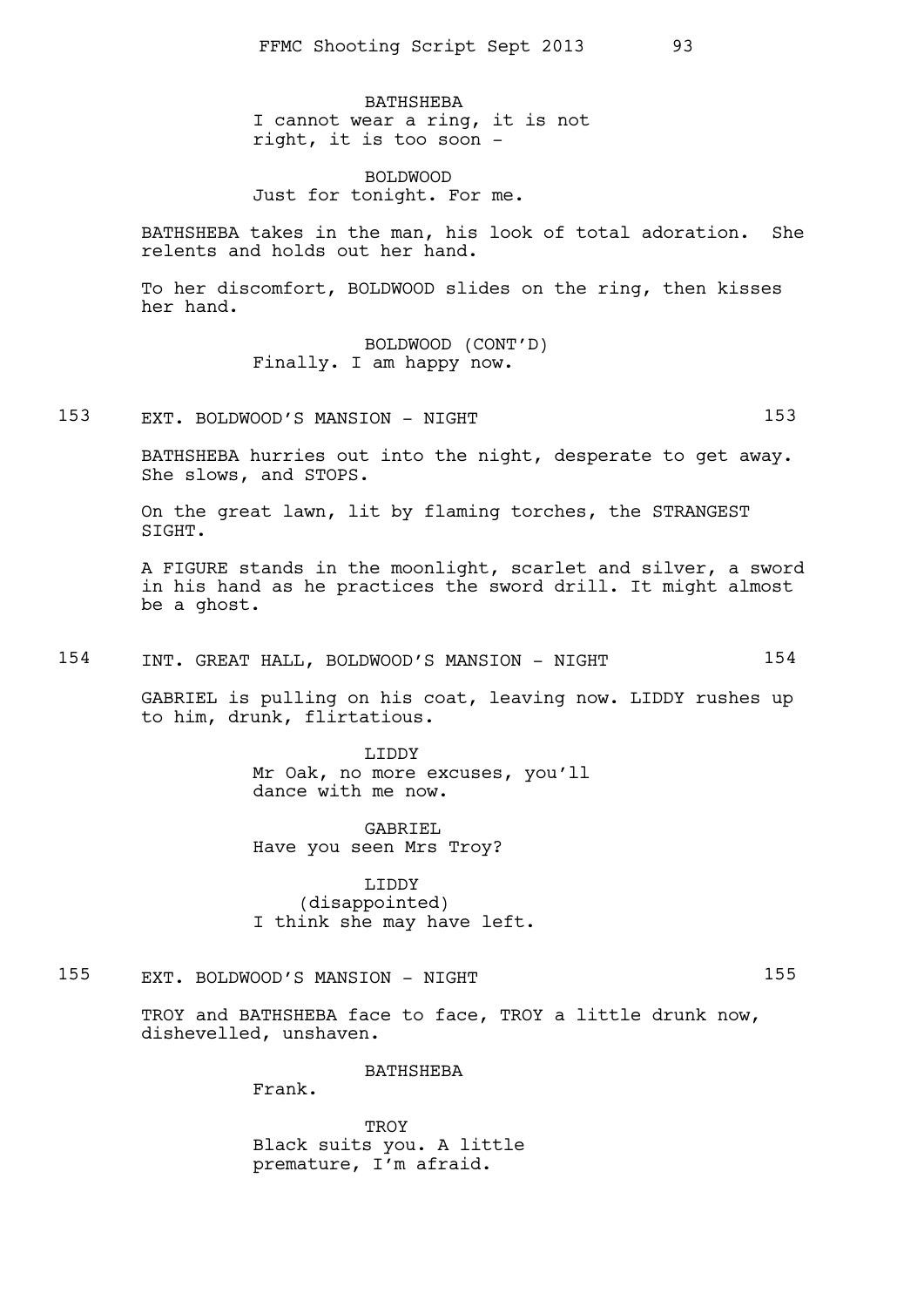BATHSHEBA

I knew it, I knew you were alive, I felt it.

TROY And here I am. Some fishermen pulled me from the sea. Then I discovered I was dead, and found that I preferred it, for a while anyway.

BATHSHEBA So why have you come back, Frank?

**TROY** The strangest thing. I found I missed you. What's the matter? You don't seem very pleased to see me. No kiss after all this time?

BATHSHEBA You said that I was dead to you.

TROY Did I? Well, then - honesty at all times. I find myself in need of money. I gave up my profession for you, it seems harsh that you should have a house and farm while I'm living hand to mouth.

BATHSHEBA There is no money -

TROY Then we'll sell the farm.

BATHSHEBA stands numb, devastated - finally defeated.

Near the house a few FIGURES can be seen. GUESTS from the party, SPECTATORS, incredulous at the sight.

> TROY (CONT'D) Come my love, no tears. Come home with me. We'll talk like we used to. (BATHSHEBA doesn't move) Did you hear what I said? Come. (No reply) I'M YOUR HUSBAND AND YOU'LL OBEY ME, DAMNIT!

Furious, he reaches for her hand and grabs it -

He sees the engagement ring glittering there. A realisation, the truth dawning.

TROY smiles, and -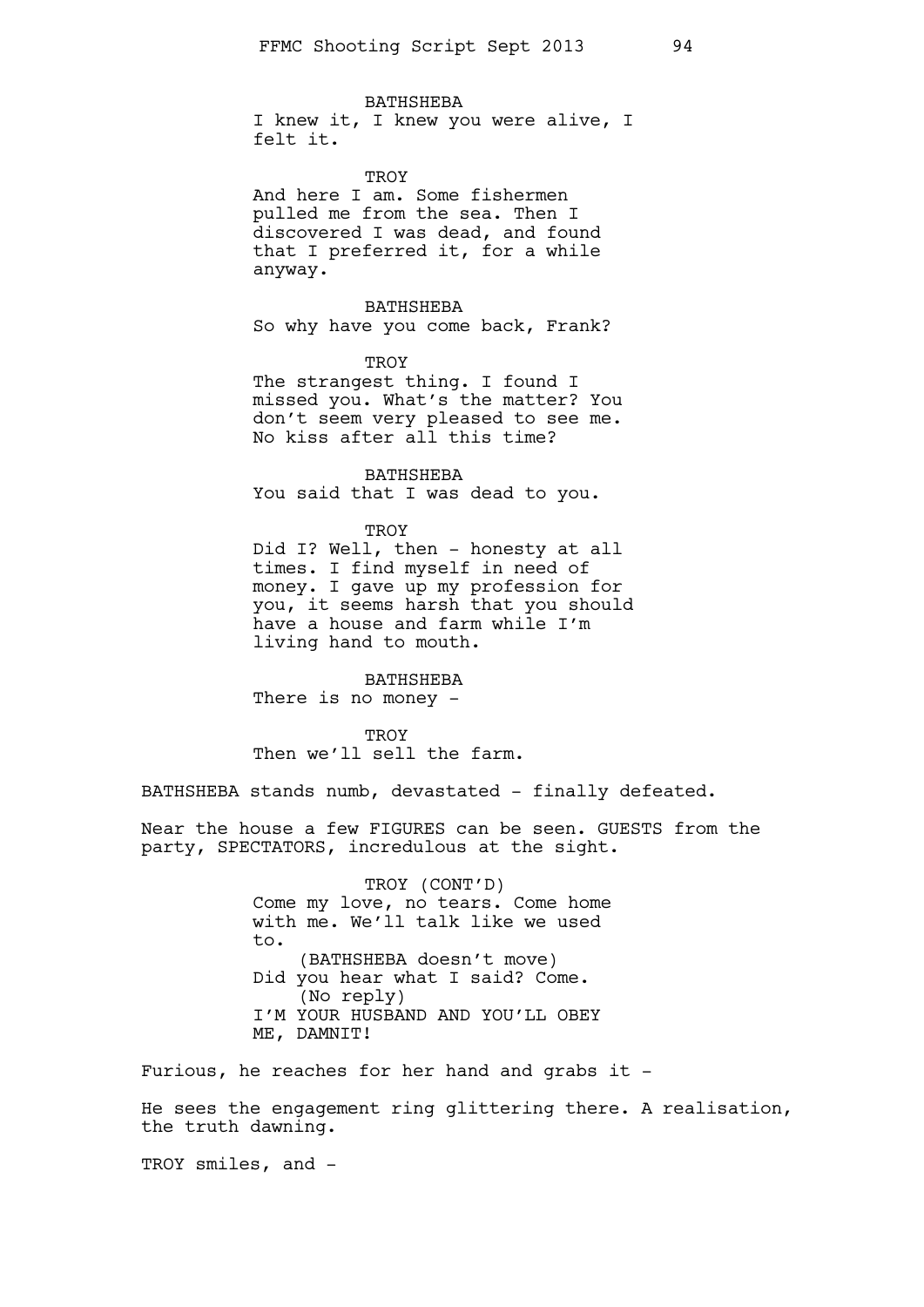An EXPLOSION. A gunshot. The force of the blast is immense, sending TROY sprawling across the lawn, the full force of a shotgun blast directed straight into his chest.

BOLDWOOD stands, gun in hand. BATHSHEBA's face, her dress, are sprayed with blood. She starts to shake. OTHER GUESTS come running -

### BOLDWOOD I won't be robbed again. Not again.

He gives the gun to GABRIEL. Then, with calm simplicity, he approaches BATHSHEBA, takes her hand, kisses it -

Then BOLDWOOD walks away.

FADE TO BLACK.

### 156 INT. GREAT HALL, BOLDWOOD'S MANSION - DAY 156

GABRIEL walks through the great hall, empty now. The Christmas tree stands forlorn and wilted.

157 INT. BEDROOM, BOLDWOOD'S MANSION - DAY 157

GABRIEL pulls open the wardrobe. Dresses in every colour of the rainbow, silks and satins, poplins and serges, all ready for his beloved fiancee...

Stitched into a pair of white calf-skin gloves, a label bears the name -

'Bathsheba Boldwood.'

158 INT. CASTERBRIDGE GAOL - DAY 158

Perfectly calm, BOLDWOOD sits erect in his cell, hands in lap. Strangely peaceful and still at last.

159 EXT. CHURCHYARD, WEATHERBURY 159

A grey January day, and rain falls on TROY's funeral. His friend and comrade-in-arms SERGEANT DOGGETT and a small scattering of military men represent his former regiment.

BATHSHEBA stands a little way off, dressed in black, in mourning for the second time.

The inscription on the gravestone now reads -

*Erected by Francis Troy. In loving memory of Fanny Robbin and Child. Died October 9th.*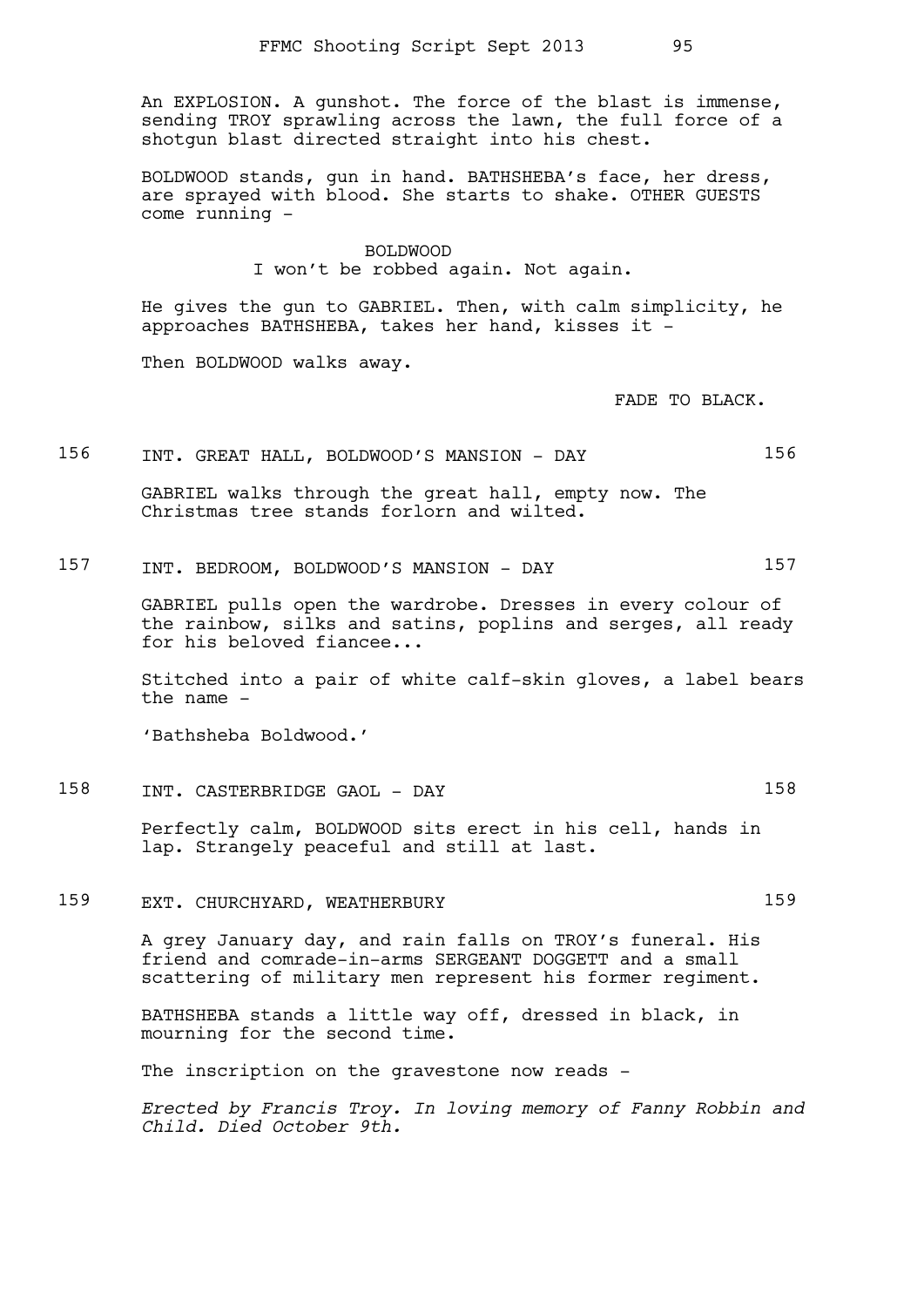*In the same grave lies the aforesaid Francis Troy, Who Died December 24th.*

## 160 INT. BEDROOM, BOLDWOOD'S MANSION - DAY 160

GABRIEL opens a drawer. Jewellery; diamonds, pearls, rubies, heavy gold bracelets.

BATHSHEBA (O.S.)

Let me see.

REVEAL BATHSHEBA, in mourning, as she steps forward gingerly, and takes in the jewellery.

She takes something from her pocket. The engagement ring that BOLDWOOD gave her.

> GABRIEL If it's any consolation, his life will be spared. A crime of passion.

BATHSHEBA Because of me.

GABRIEL

You did the right thing in the end.

BATHSHEBA puts the engagement ring back in amongst the other jewels.

GABRIEL pushes the drawer closed.

161 EXT. FIELDS, EVERDENE FARM - DAY 161

Summer again. Another harvest. The fields are full of WORKERS scything the corn - a fine harvest, a flourishing business.

Still in mourning black, BATHSHEBA watches, and allows herself a smile of satisfaction.

Music continues -

## 162 EXT. CHURCHYARD, WEATHERBURY - DAY 162

The choir is practicing in the church nearby as BATHSHEBA tends her husband's grave.

She is still in mourning, but some of the colour has returned to her face now; not quite the firebrand of the last year, but not so drawn and haunted.

She becomes aware of a figure behind her; GABRIEL.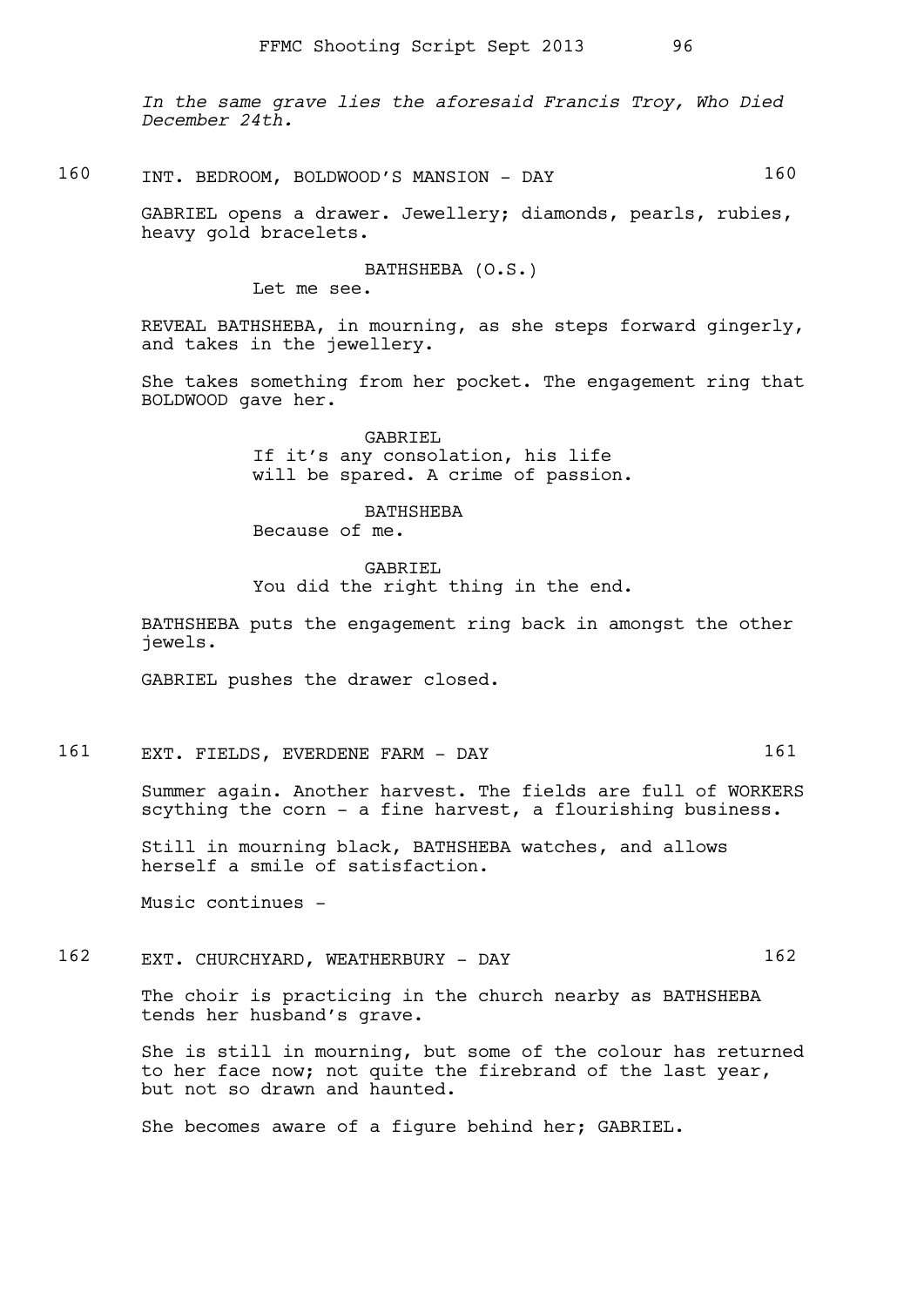GABRIEL I'm sorry, I startled you.

BATHSHEBA I wanted to tend their grave. I've not been here for so long. (the church) Are you going in?

GABRIEL Rehearsals. I sing bass in the choir.

BATHSHEBA Yes, I've heard you.

GABRIEL Then I apologise. (she smiles) I'd been hoping for a chance to talk to you. We've not spoken as much as I'd have liked -

### BATHSHEBA

 $No -$ 

GABRIEL And I wanted an opportunity to say...well, the fact is I'm leaving England.

BATHSHEBA

Leaving?

#### GABRIEL

To go to America. I've a mind to try California, and there's a boat leaving Bristol. Four day's time. I'll be on it. (She's struggling to take this all in. ) I understand that I should give you notice.

BATHSHEBA No, you must go when you want.

GABRIEL

Then I'll leave first thing in the morning. No fuss. I think that's best.

And BATHSHEBA stands, shell-shocked in the graveyard as GABRIEL walks away.

The choir sings. She is struggling to take this all in.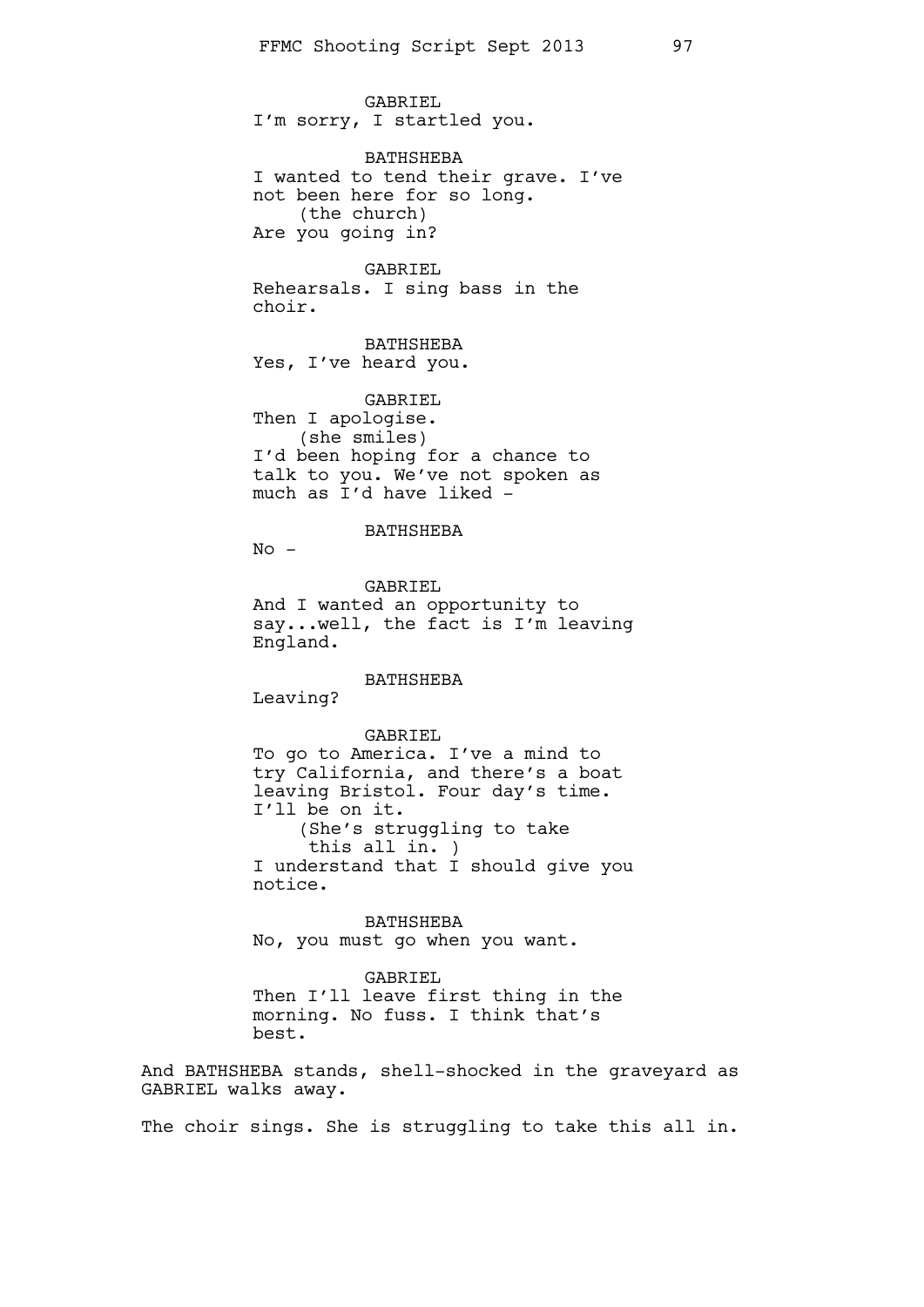163 INT. BEDROOM, EVERDENE FARM - DAWN 163 BATHSHEBA sits on the edge of the bed. She hasn't slept a wink. She stands, opens the window, looks out at her land. Her wardrobe. Her dress of mourning black. 164 INT. GREAT HALL, EVERDENE FARM - DAY 164 No longer dressed in black, BATHSHEBA sits at the table, attempting to sort through the accounts. LIDDY and OLD GEORGE are there too, LIDDY, tearful, consoling the dog, sniffing, inconsolable at the news. BATHSHEBA Liddy, that's enough. LIDDY Sorry, Miss.

> BATHSHEBA returns to the papers before her. Staring. Unseeing.

Suddenly she pushes her chair back, walks from the room.

- 165 EXT. FARMYARD, EVERDENE FARM DAY 165 BATHSHEBA mounts her horse, determined, a decision made.
- 166 EXT. FIELDS, EVERDENE FARM DAY 166

BATHSHEBA rides and rides, just as we first saw her. Cresting a hill, she searches the western road ahead, searching for GABRIEL.

166A EXT. COUNTRY LANE - DAY 166A

The spot where she found him before, but no sign of him this time. Is she too late? She urges the horse on -

166B EXT. COUNTRY LANE - DAY 166B

She comes to a halt. Losing hope now. Then - a figure, far off. It can only be GABRIEL. She rides on -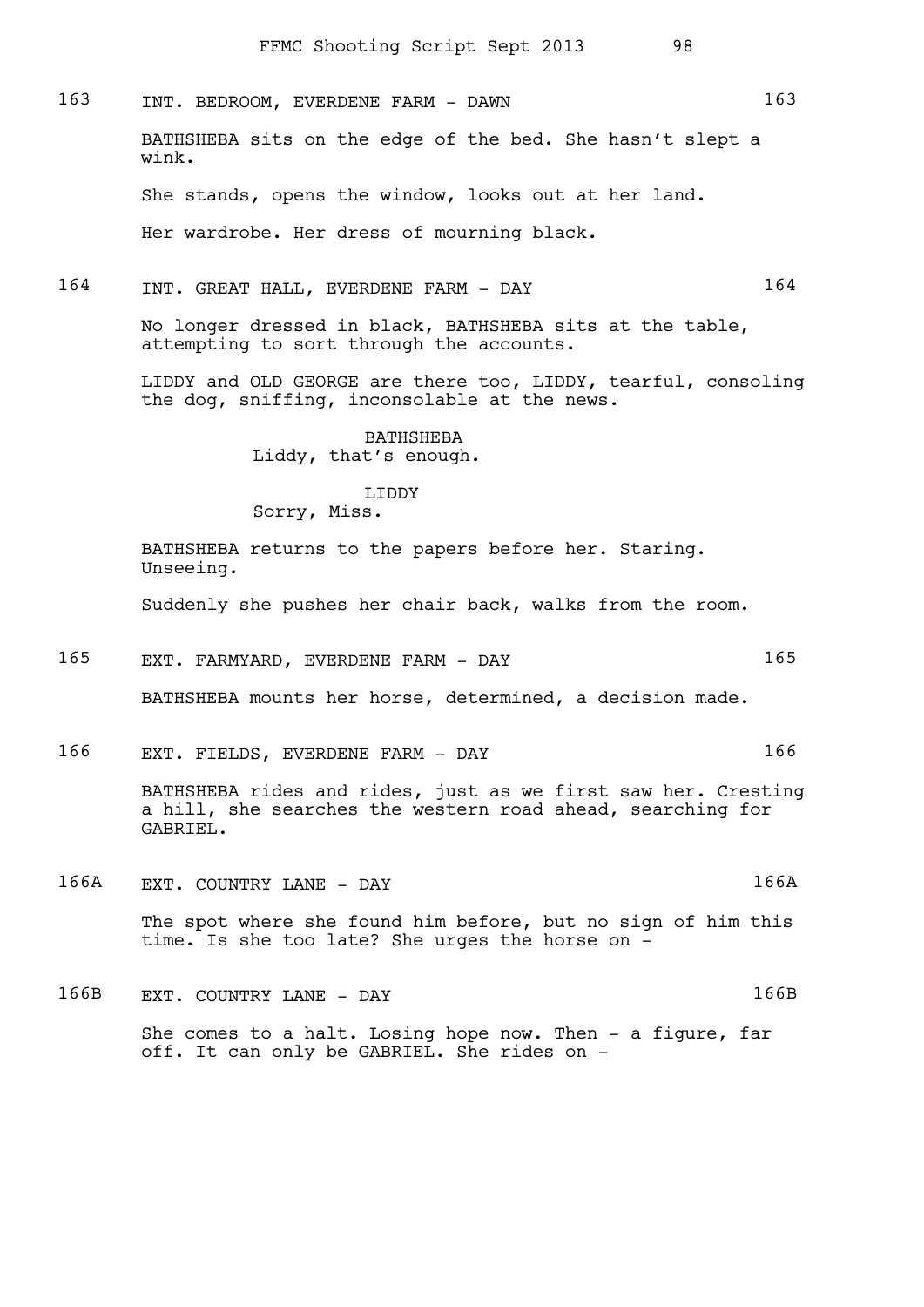## 167 EXT. COUNTRY LANE - DAY

GABRIEL walks on, his possessions on his back. The sun is setting now, but he doesn't look back, not even when he hears the sound of horses hooves behind him.

> BATHSHEBA Gabriel! Gabriel, wait! (she dismounts, breathless) You'll think I'm strange, but...I thought..I wanted to know.. Gabriel, have I offended you?

> > GABRIEL

 $No -$ 

BATHSHEBA - or upset you in some way?

GABRIEL

Not at all.

BATHSHEBA Is it money? I will pay you more, Gabriel, whatever you want.

GABRIEL I don't need money now.

BATHSHEBA A formal partnership then?

#### GABRIEL

...nor a partnership. The farm belongs to you alone. The finest farm for miles around.

BATHSHEBA Then why are you going?

A moment.

GABRIEL I said I'd leave you one day.

BATHSHEBA I had hoped I could change your mind.

GABRIEL Not this time.

BATHSHEBA Well you must not go!

GABRIEL You forbid me?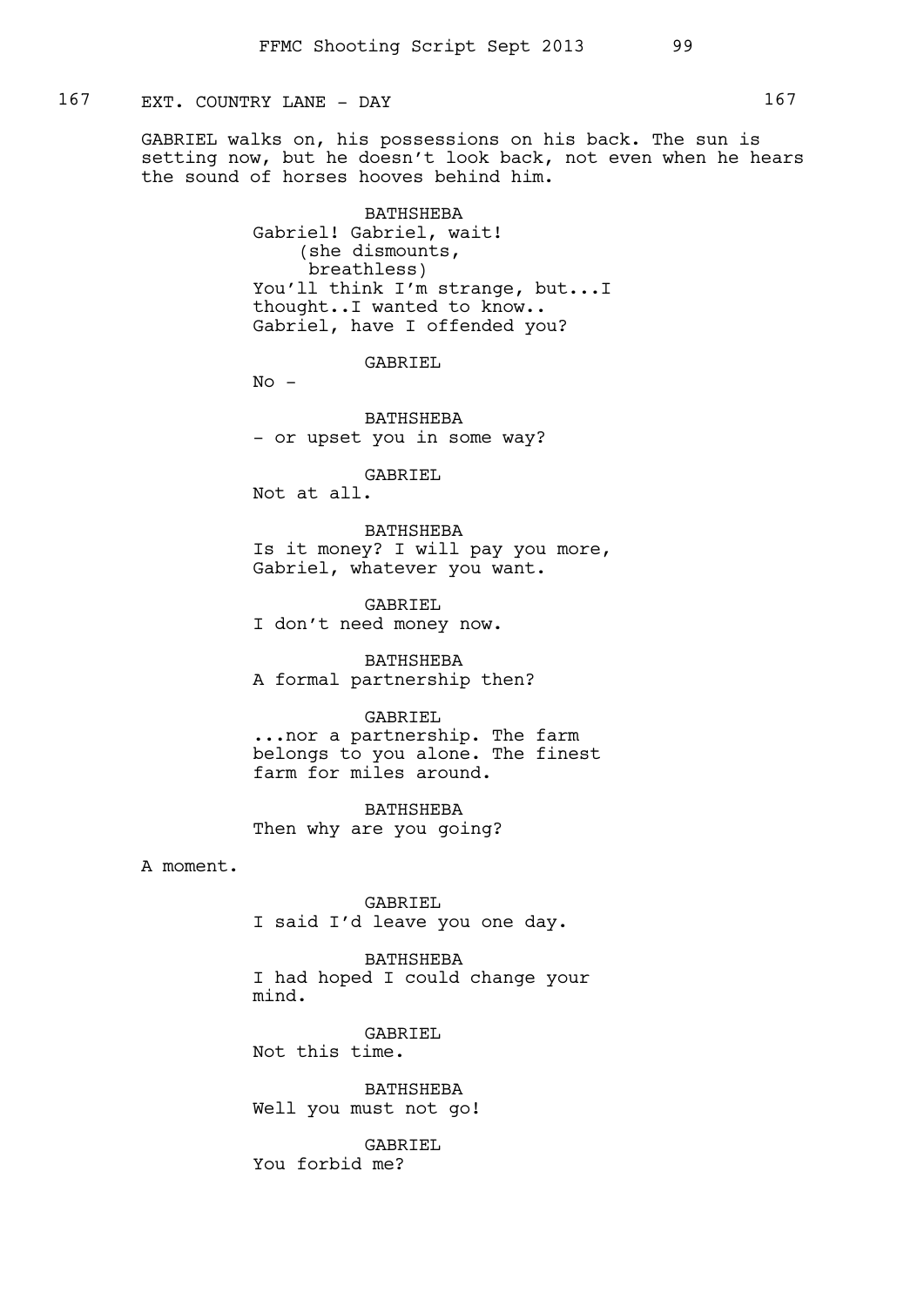BATHSHEBA Yes, if you like! I forbid you!

### GABRIEL

(he smiles) It's time for you to fight your own battles, and win them too. I believe in you entirely. I don't believe there's anything you can't do.

And that's the end of the discussion.

BATHSHEBA So we should say goodbye then.

GABRIEL

I suppose so.

#### BATHSHEBA

Thank you, Gabriel. You've believed in me and fought for me and stood by my side when all the world was against me, and we've been through so much together - Wasn't I your first sweetheart? Weren't you mine? - and now to have to carry on without you when I've loved you for so long - (and there it is)

I love you, Gabriel. There.

A moment -

GABRIEL

If I knew -

BATHSHEBA

Go on.

GABRIEL If I knew that you would let me love you and marry you -

BATHSHEBA - but you'll never know.

GABRIEL

Why not?

BATHSHEBA Because you never ask!

GABRIEL Would you say no again?

BATHSHEBA I don't know. Probably.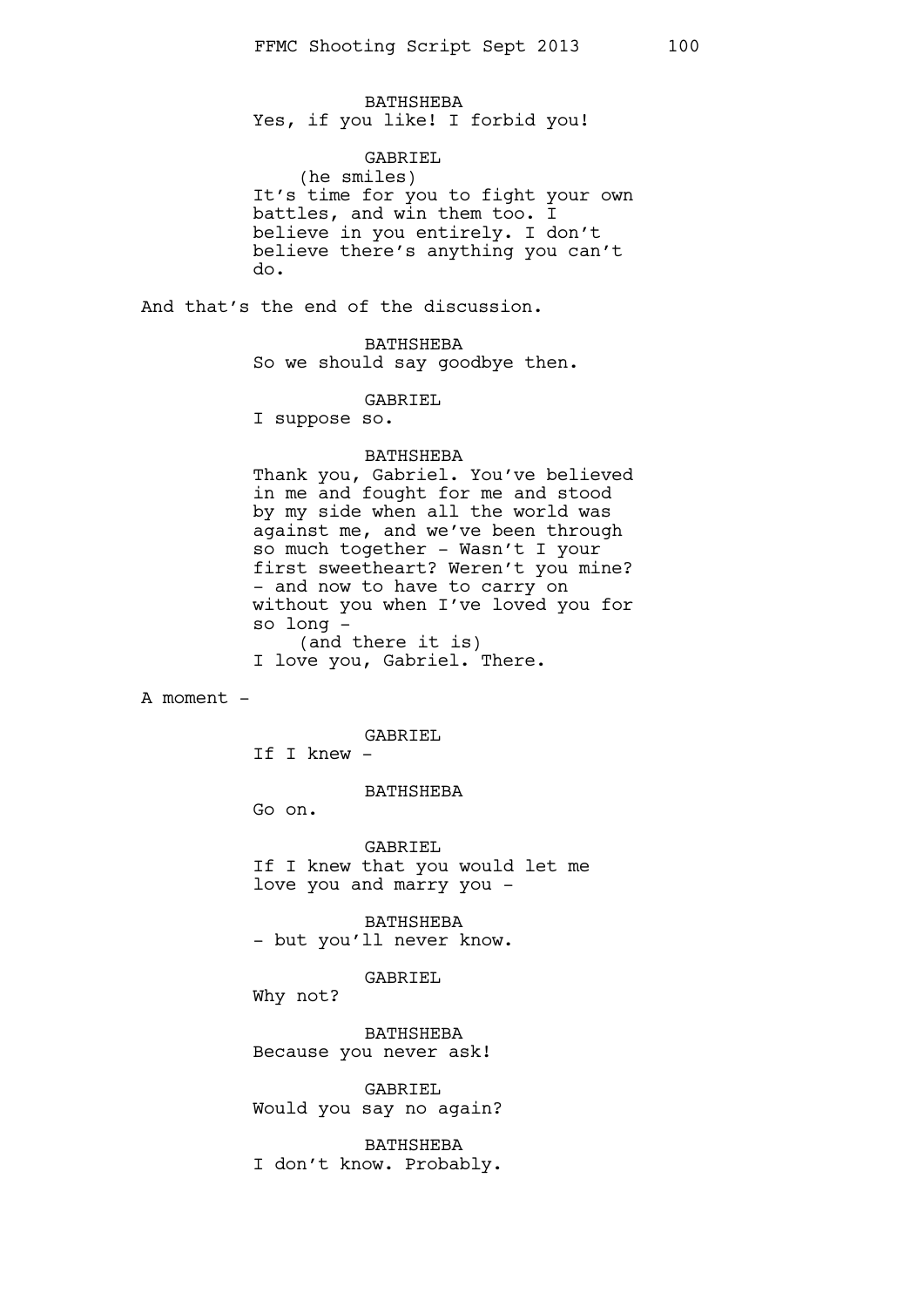GABRIEL can't help himself. He laughs, and she laughs too.

BATHSHEBA (CONT'D) So why don't you, Gabriel? Ask me now. *Ask* me!

A moment and then he steps towards her, takes her in his arms and kisses her. And then -

167A INT. CHURCH, WEATHERBURY - DAY 167A

We are in the church, GABRIEL and BATHSHEBA at the altar, smart but not over-dressed, GABRIEL immensely proud.

GABRIEL

I will.

The VICAR turns to BATHSHEBA -

VICAR Wilt thou have this man to thy wedded husband?

In the small but happy congregation, LIDDY, the MEN, MRS HURST. But our attention is on BATHSHEBA, C.U., listening intently.

> VICAR (CONT'D) Wilt thou obey him, and serve him, love, honour and keep him in sickness and in health?

This is not just a conventional form of words, but a solemn vow and she weighs each part. Obey, serve, love, honour...

> VICAR (CONT'D) And forsaking all others, keep thee only to him, so long as you both shall live?

A suspended moment. A decision.

And then, finally, with joy and conviction, an affirmation -

BATHSHEBA Yes. Yes, I will.

# 167B EXT. CHURCH, WEATHERBURY - DAY 167B

The doors of the church -

- burst open as the CONGREGATION spills out. All the workers are there - LIDDY laughing and crying at the same time, MRS HURST too. Not a grand marriage, but a joyous celebration none the less. A ramshackle procession forms, heading down the country lane.